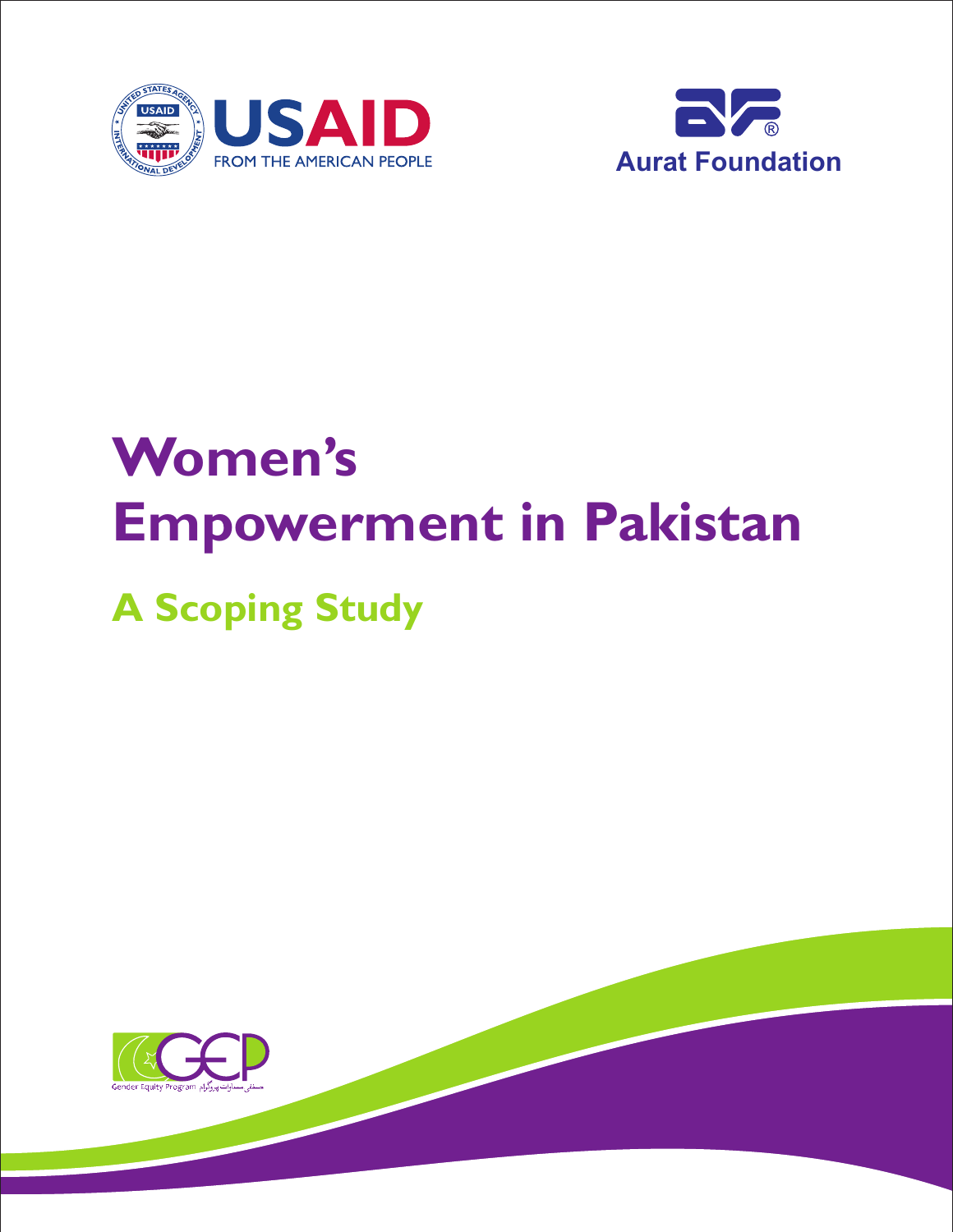January 2011

This publication was produced as a scoping study by the Gender Equity Program (GEP) of Aurat Foundation with the financial support of United States Agency for International Development (USAID) . The study was carried out by Ms. Rubina Saigol

Copy Rights & Aurat Publication and Information Services Foundation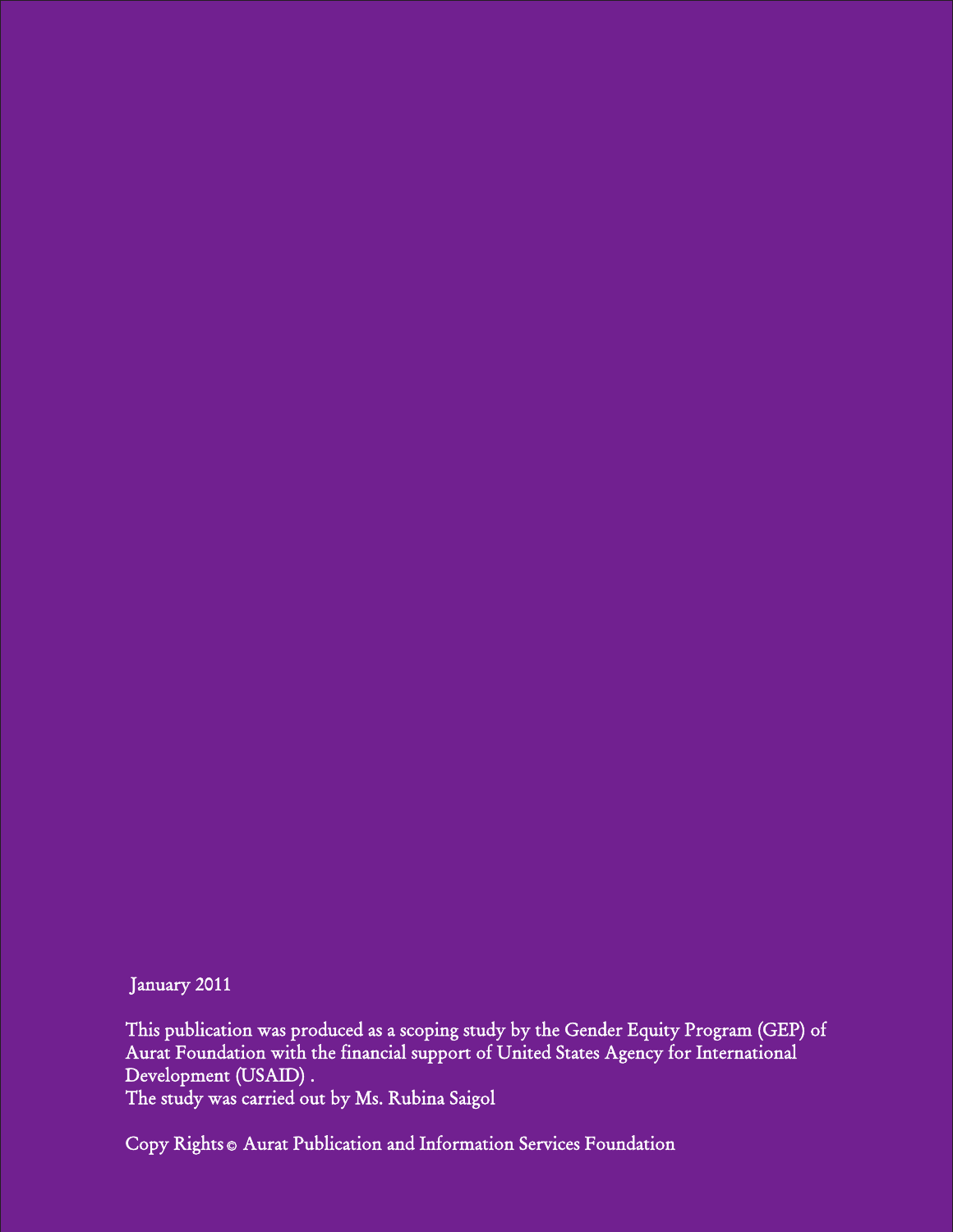## **Women's Empowerment in Pakistan**

**A Scoping Study January 2011**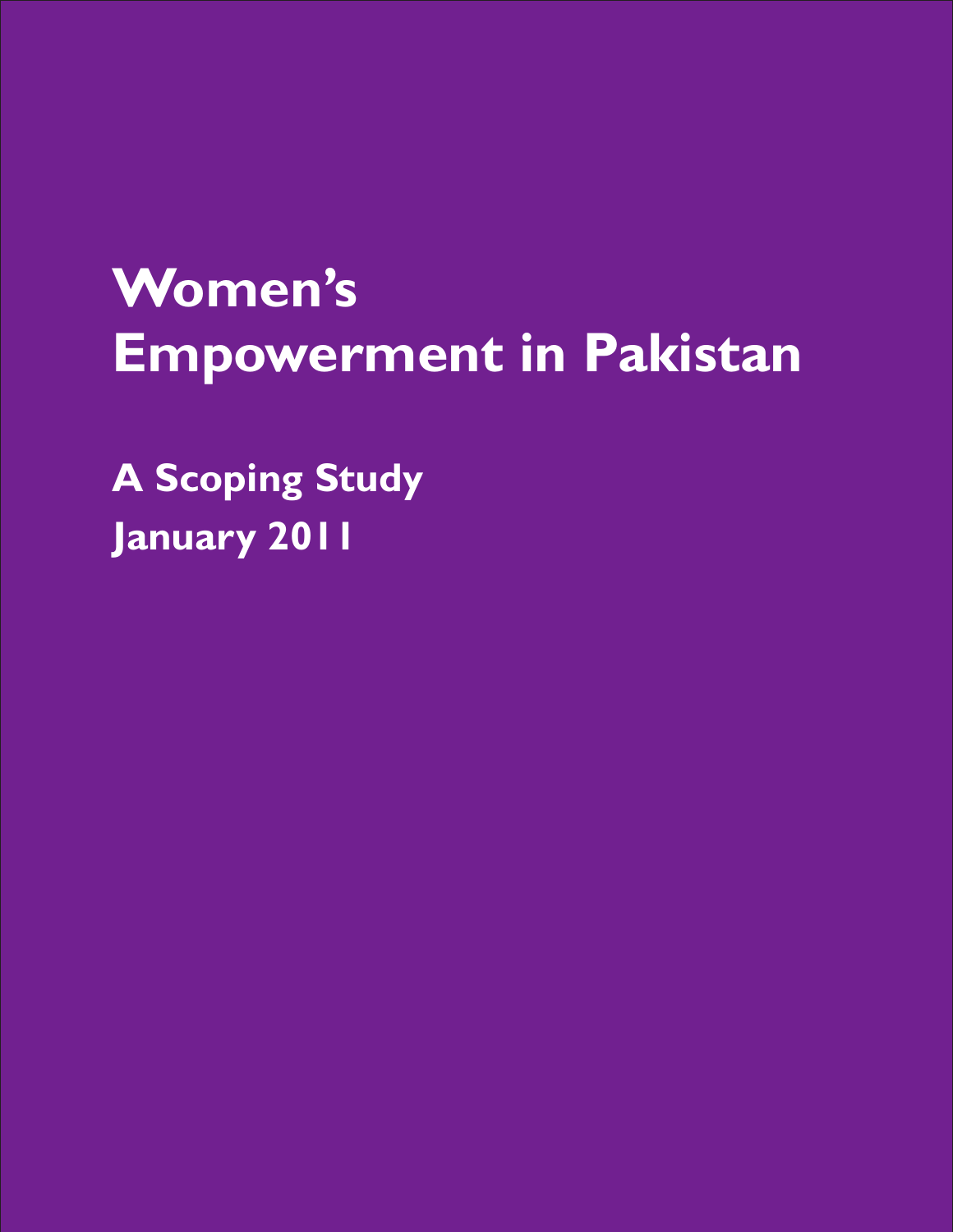**This publication is made possible by the support of American people through the United States Agency for International Development (USAID). The contents are the sole responsibility of the Aurat Foundation and do not necessarily reflect the views of USAID or United States Government.**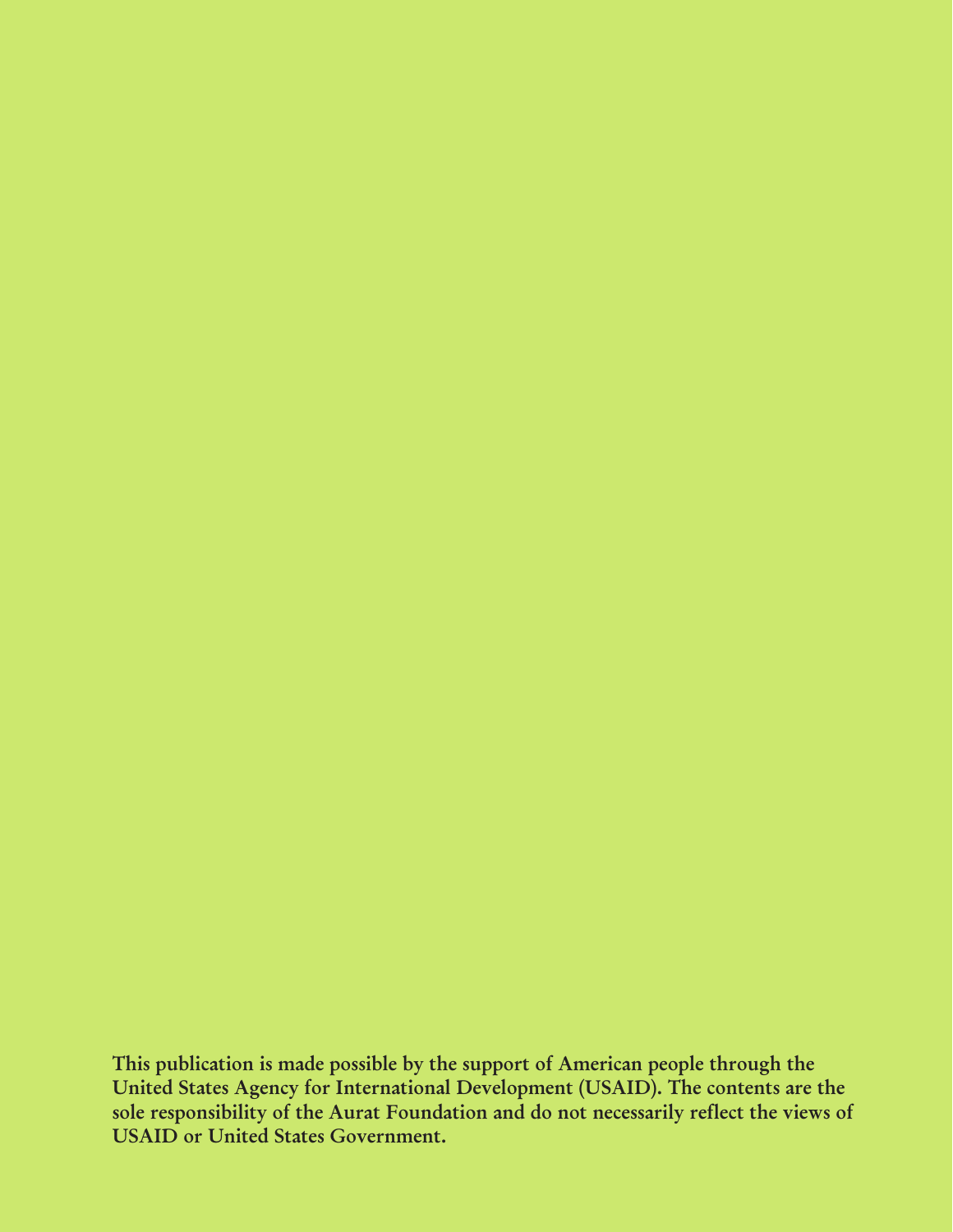### **Preface**

The Gender Equity Program (GEP) forms a substantive part of Aurat Foundation's long-term commitment and action to serving the cause of women's empowerment and advancement in Pakistan. GEP is a five-year USAID-supported grant-making program which aims to close the gender gap in Pakistan by facilitating behavioral change, enabling women to access information, resources and institutions, acquire control over their lives and improve societal attitudes towards women and their issues. It is being implemented with the collaboration of Asia Foundation.

The objectives of GEP are:

- *• Enhancing gender equity by expanding women's access to justice and women's human rights*
- *• Increasing women's empowerment by expanding knowledge of their rights and opportunities to exercise their rights in the workplace, community, and home*
- *• Combating gender-based violence*
- *• Strengthening the capacity of Pakistani organizations that advocate for gender equity, women's empowerment and the elimination of gender-based violence*

GEP's program matrix puts together the aims, requirements, activities and actions of each of the four objectives into a systematic grid that lists all the required outputs, the interventions for each output and the program targets for each intervention.The grants are designed to meet these agreed and approved interventions and outputs.

In the first year GEP's research initiatives include initial scoping desk studies to identify current status of knowledge and actions under each objective area and post-floods scenario, plus gaps that need to be addressed.These are:

- 1. Effects of the 2010 Floods on Women in Pakistan<br>2. Gender Based Violence in Pakistan
- 2. Gender Based Violence in Pakistan<br>3. Women's Empowerment in Pakista
- 3. Women's Empowerment in Pakistan<br>4. Capacity of Pakistani Organizations t
- 4. Capacity of Pakistani Organizations to Carry Out Gender Equity Initiatives
- 5. Gender Equity Justice and Governance in Pakistan

Other studies in the first year of GEP include a comprehensive primary data baseline representative nationally and for each province, and several primary data based GBV studies covering sensitive areas, are underway. Indepth studies covering key government institutions to derive both policy and practical guidelines for further work under GEP are also being carried out.

This scoping study on Women's Empowerment in Pakistan has formed the first step in helping GEP understand and define women's economic and social empowerment in Pakistan and the issues that it entails, fine tune it's designed inputs for the first three grant cycles in the first year of GEP and better design the proposed outputs, interventions and program targets for the subsequent years of GEP.

It identifies current initiatives by local and international NGOs with respect to women's empowerment, along with the Government machinery salient for issues such as women's health, education, labor and employment. It also identifies the key gaps in research and interventions and finally it presents a way forward, presenting conclusions and recommendations at the policy and response levels.

Simi Kamal Chief of Party Gender Equity Program (GEP)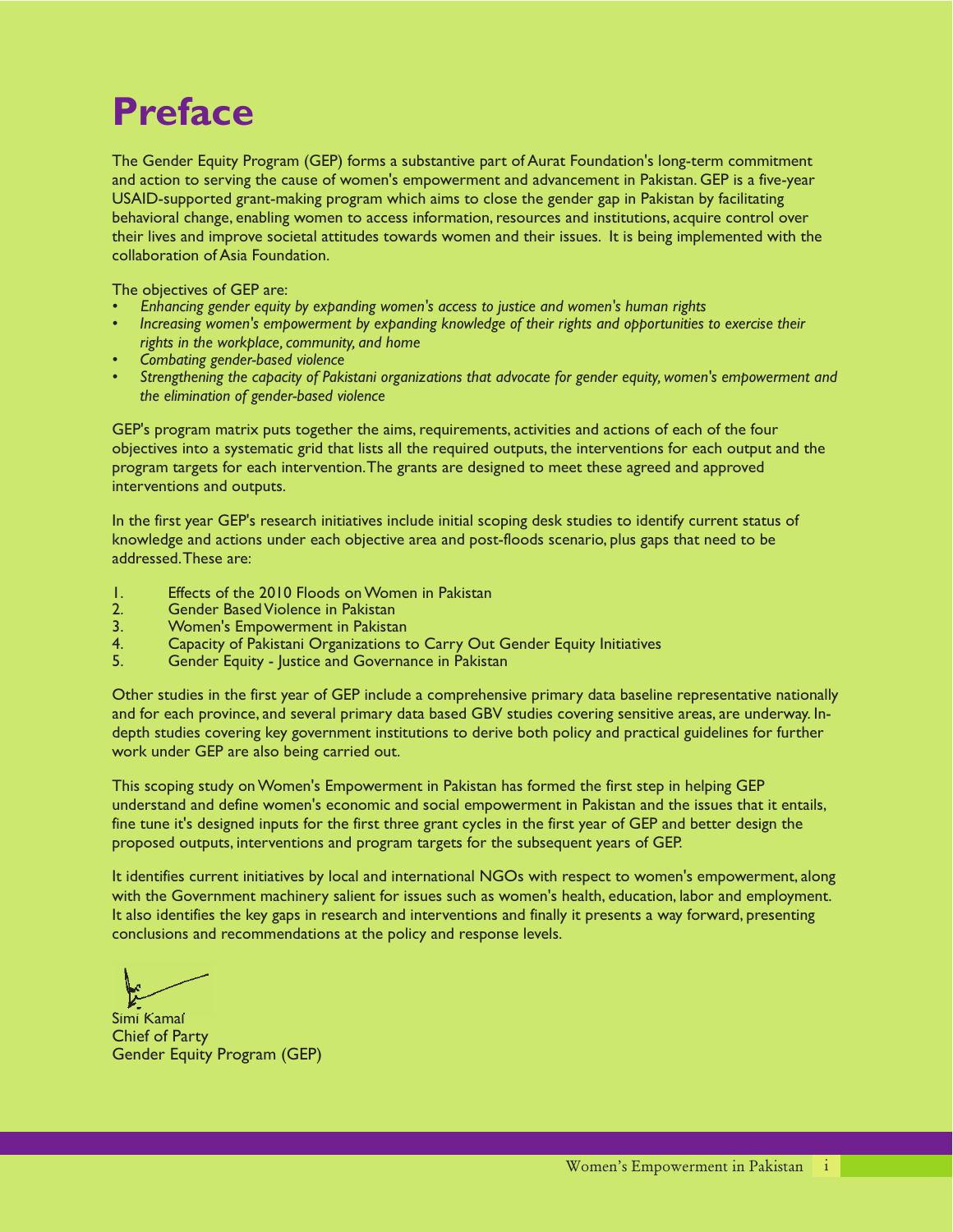## **Acknowledgments**

I would like to acknowledge the help and cooperation provided to me for this study by Amena Raja of the Asia Foundation, HRCP and AURAT Foundation for providing some of the materials that I used. I am grateful for their assistance in completing this project.

I thank all those involved directly or indirectly in guiding my efforts while acknowledging sole responsibility for errors of commission and omission.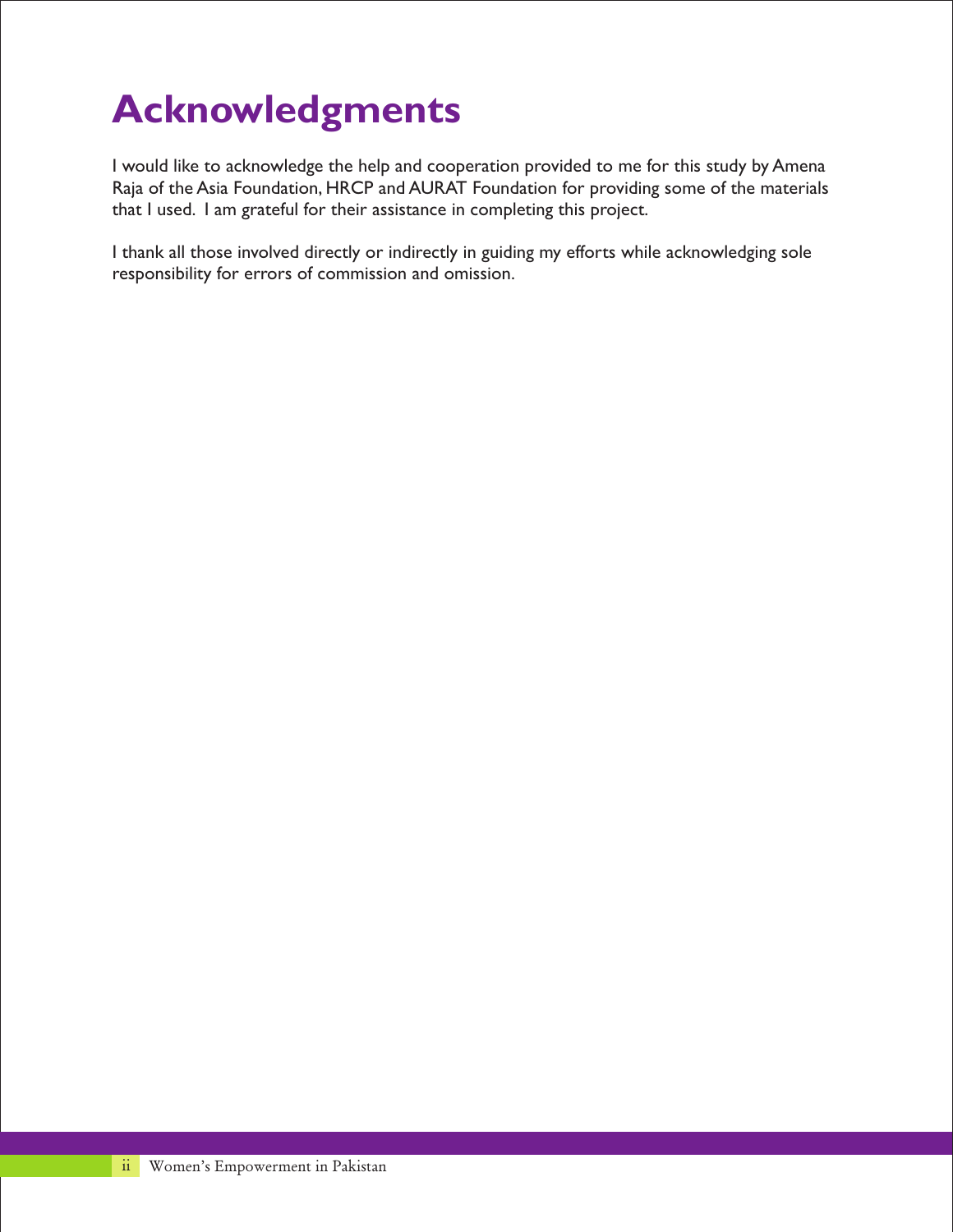## **Table of Contents**

| <b>Acknowledgments</b>                                                                                                                                                                                                                                                                                                                                                                                         | Ϊİ                                                       |
|----------------------------------------------------------------------------------------------------------------------------------------------------------------------------------------------------------------------------------------------------------------------------------------------------------------------------------------------------------------------------------------------------------------|----------------------------------------------------------|
| <b>Table of Contents</b><br><b>Acronyms and Abbreviations</b>                                                                                                                                                                                                                                                                                                                                                  | iii.<br>iv                                               |
| <b>Executive Summary</b>                                                                                                                                                                                                                                                                                                                                                                                       | v.                                                       |
|                                                                                                                                                                                                                                                                                                                                                                                                                |                                                          |
| <b>I. Defining Empowerment</b><br>$\overline{1}$ .<br>The Marxist versus Poststructuralist Concept of Power<br>1.2<br>Multi-dimensional Concepts of Power<br>1.3<br>The Contextual Nature of Power<br>$\mathsf{I}$ .4<br>Self-Empowerment versus External Sources of Power<br>1.5<br>Instrumental View of Women's Empowerment<br>1.6<br><b>Measuring Empowerment</b><br>1.7<br>Economic and Social Empowerment | 01<br>0 <sup>1</sup><br>02<br>04<br>04<br>05<br>05<br>06 |
| 2. Economic Empowerment<br>2.1<br>Women's Land Rights, Food Security and Livelihoods<br>2.2<br>Women and Employment in the Formal and Informal Sectors                                                                                                                                                                                                                                                         | 07<br>07<br>$\overline{12}$                              |
| 3. Social Empowerment<br>Women and Education<br>3.1<br>3.2<br>Women and Health                                                                                                                                                                                                                                                                                                                                 | 21<br>21<br>25                                           |
| <b>4. Current Initiatives</b><br>4.1<br><b>General Initiatives</b><br>4.2<br>Land Rights, Agriculture and Livelihoods Initiatives<br>4.3<br><b>Employment and Economic Empowerment Initiatives</b><br>4.4<br><b>Education Initiatives</b><br>4.5<br><b>Health Initiatives</b>                                                                                                                                  | 29<br>29<br>30<br>32<br>34<br>36                         |
| <b>5. Recommendations</b><br>5.1<br><b>General Recommendations</b><br>5.2<br>Land Rights, Agriculture, Forestry, and Fisheries Recommendations<br>5.3<br>Recommendations regarding Formal and Informal Employment<br>5.4<br><b>Education Recommendations</b><br>5.5<br><b>Health Recommendations</b>                                                                                                           | 39<br>39<br>40<br>43<br>46<br>47                         |
| 49<br>6. Government Machinery for Women's Empowerment                                                                                                                                                                                                                                                                                                                                                          |                                                          |
| 7. Civil Society Organizations and Women's Empowerment<br>Federal Area<br>7.1<br>7.2<br>Punjab<br>7.3<br>Sindh<br>7.4<br>Khyber-Pukhtunkhwa<br>7.5<br>Balochistan                                                                                                                                                                                                                                              | 54<br>54<br>55<br>60<br>62<br>63                         |
| 8. Donors and International NGOs                                                                                                                                                                                                                                                                                                                                                                               | 67                                                       |
| <b>Bibliography</b>                                                                                                                                                                                                                                                                                                                                                                                            | 75                                                       |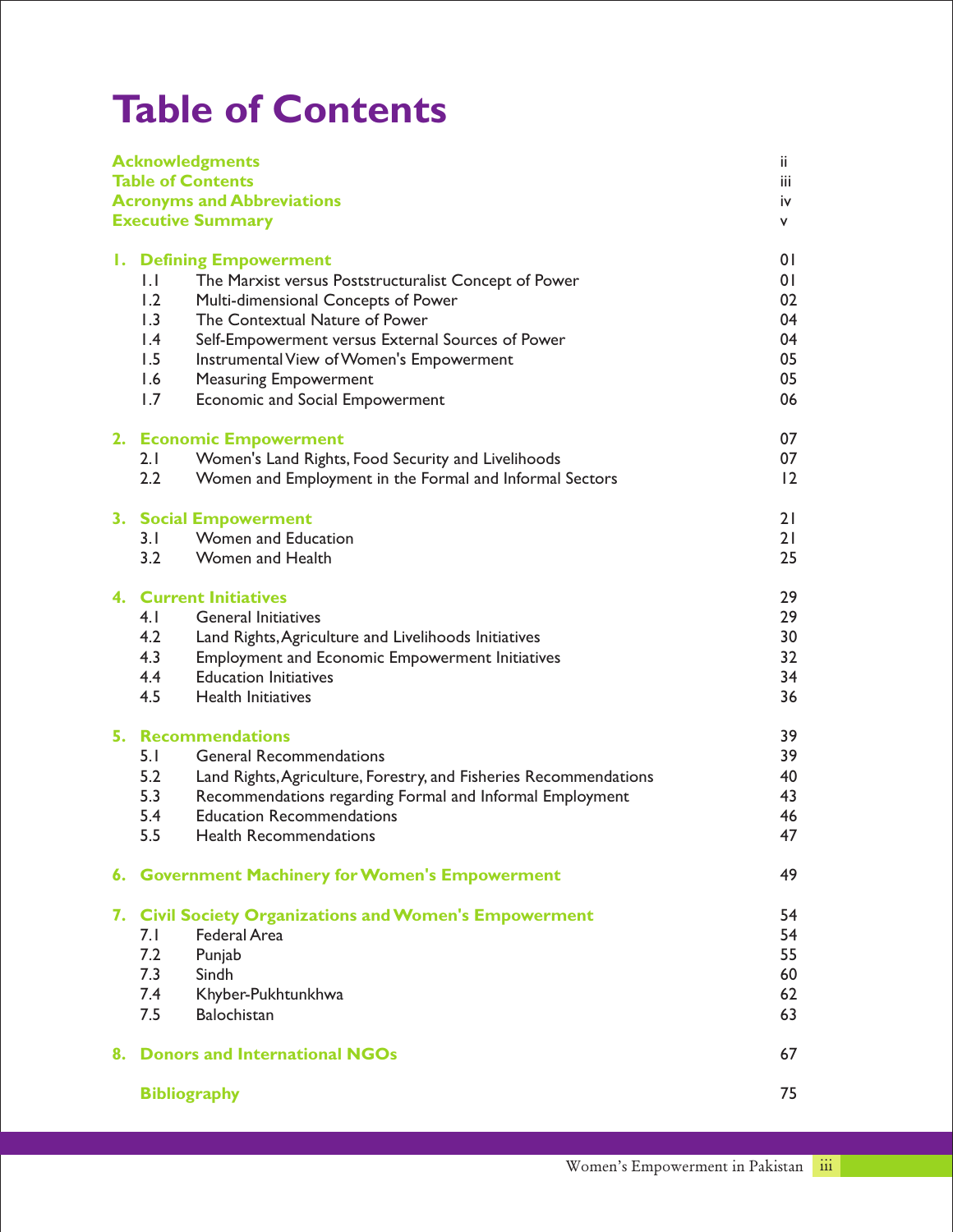## **Acronyms and Abbreviations**

| <b>ABES</b>   | <b>Adult Basic Education Society</b>                                       |
|---------------|----------------------------------------------------------------------------|
| AHAN          | Adolescent Health Awareness Network                                        |
| <b>CBO</b>    | <b>Community Based Organization</b>                                        |
| <b>CEDAW</b>  | Convention on the Elimination of All Forms of Discrimination against Women |
| <b>CIDA</b>   | Canadian International Development Agency                                  |
| <b>DFID</b>   | United Kingdom Department for International Development                    |
| <b>EOPI</b>   | <b>Employees Old Age Benefits Institution</b>                              |
| <b>ERRA</b>   | Earthquake Reconstruction and Rehabilitation Authority                     |
| <b>FATA</b>   | Federally Administered Tribal Areas                                        |
| GDI           | Gender-related Development Index                                           |
| <b>GDP</b>    | <b>Gross Domestic Product</b>                                              |
| <b>GEM</b>    | <b>Gender Empowerment Measure</b>                                          |
| GGI           | Gender Gap Index                                                           |
| GII           | Gender Inequality Index                                                    |
| GPI           | <b>Gender Parity Index</b>                                                 |
| <b>GRAP</b>   | Gender Reform Action Plan                                                  |
| <b>HDI</b>    | Human Development Index                                                    |
| ILO.          | International Labor Organization                                           |
| <b>ITA</b>    | Idara-e-Taleem-o-Agahi                                                     |
| LHV           | Lady Health Visitors                                                       |
| <b>LHW</b>    | Lady Health Workers                                                        |
| <b>LRSDA</b>  | Lower Sindh Rural Development Association                                  |
| MDG           | Millennium Development Goal                                                |
| MDG           | Millennium Development Goal                                                |
| MoWD          | Ministry of Women Development                                              |
| <b>NAVTEC</b> | National Vocational and Technical Education Commission                     |
| <b>NCSW</b>   | National Commission on the Status of Women                                 |
| NGO           | Non-Governmental Organization                                              |
| NPA           | National Plan of Action                                                    |
| <b>PILER</b>  | Pakistan Institute of Labor Education and Research                         |
| <b>PRSP</b>   | Poverty Reduction Strategy Paper                                           |
| <b>PSDP</b>   | Public Sector Development Program                                          |
| <b>PVDP</b>   | Participatory Village Development Program                                  |
| <b>SAHE</b>   | Society for the Advancement of Education                                   |
| SAWM          | South Asia Women in the Media                                              |
| <b>SCSPEB</b> | Society for the Community Support for Primary Education, Balochistan       |
| <b>SAHE</b>   | Society for the Advancement of Education                                   |
| SAWM          | South Asia Women in the Media                                              |
| <b>SCSPEB</b> | Society for the Community Support for Primary Education, Balochistan       |
| <b>SDPI</b>   | Sustainable Development Policy Institute                                   |
| <b>SPO</b>    | Strengthening Participatory Organizations                                  |
| <b>TRIP</b>   | Trade-Related Intellectual Property agreement                              |
| <b>UN</b>     | <b>United Nations</b>                                                      |
| <b>UNDP</b>   | United Nations Development Program                                         |
| <b>UNESCO</b> | United Nations Educational, Scientific and Cultural Organization           |
| <b>UNFPA</b>  | United Nations Population Fund                                             |
| <b>UNICEF</b> | United Nations Children's Fund                                             |
| <b>UNIFEM</b> | United Nations Development Fund for Women                                  |
| <b>UPE</b>    | Universal Primary Education                                                |
| <b>USAID</b>  | United States Agency for International Development                         |
| <b>WEMC</b>   | Women's Empowerment in Muslim Contexts                                     |
| <b>WHO</b>    | World Health Organization                                                  |
| <b>WTO</b>    | <b>World Trade Organization</b>                                            |
| <b>WWHL</b>   | Women Workers' Helpline                                                    |
| <b>WWO</b>    | Working Women's Organization                                               |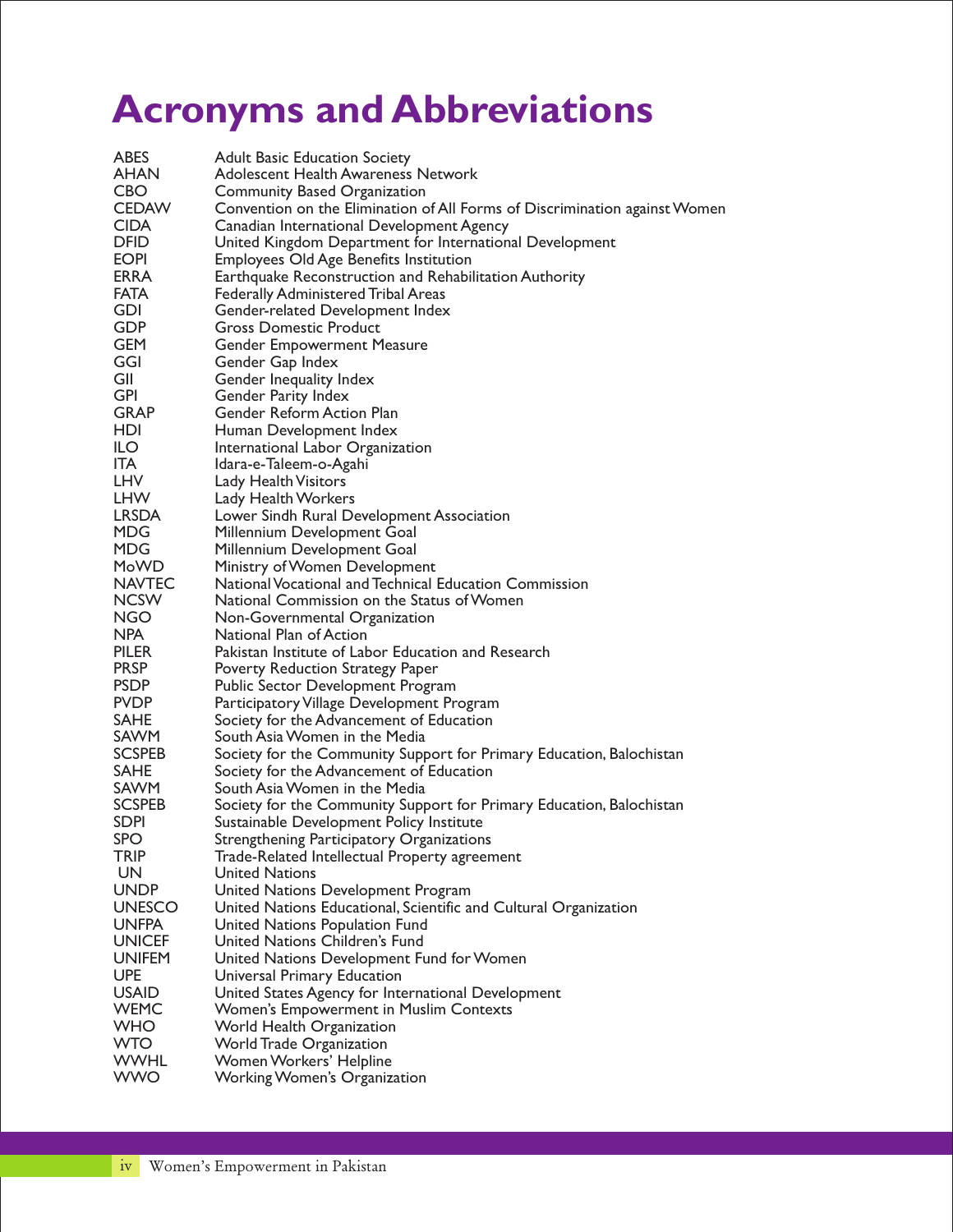## **Executives Summary**

Women's empowerment is a complex, multi-dimensional, fluid and emerging concept within feminism and development literature. It has economic, political, social, cultural, religious, personal, psychological and emotional elements. Empowerment appears to be context-specific and has multiple determinants. Women are capable of empowering themselves while external actors and agencies can create supportive environments.

Women's empowerment is defined in a wide variety of ways some of which include access to material resources such as land, money, credit and income, availability of decent employment opportunities that involve good working conditions, access to power through representation in political and decisionmaking bodies, the freedom to make choices in life, enjoyment of basic rights granted in the constitution and international agreements, equal access to quality education and health facilities, mobility to be able to access various facilities, and control over one's body, sexuality and reproductive choices. Empowerment is believed to be the road to women's own equality, rights and fulfillment, while the instrumental view regards women's empowerment as the means to a better family, economy, society and nation.

Empowerment is not unidirectional and can also be diminished with a change in contextual variables. It has to be continually reiterated and established to prevent reversal. Empowerment is not easily amenable to measurement and existing measures are inadequate. A multivariate analysis is required that encompasses a multiplicity of variables and measures empowerment in ways unique to the situation.

The ownership of land is believed to be one of the foremost conditions of women's empowerment. Women do not generally own land and when they do they seldom exercise effective control over it in terms of decision-making. Socio-cultural, traditional, emotional and legal constraints prevent them from demanding land rights. Male relatives usually control women's land or strike a bargain to protect and provide for them in return for relinquishing their rights to land. Women seldom receive property rights granted to them by law and religious sanction. They have little access to legal redress in case of being forced to give up their land and often tend to fear social censure and ostracism for demanding land rights. They are also liable to be subjected to physical, emotional and psychological violence when they demand land rights. Even where male relatives recognize women's right to land, they do not take measures to ensure this right for them. Women are more likely to receive land where it has less economic value than in regions where land is a highly valued and commercial commodity.

Land rights are also deeply linked with food security but women often do not have access to credit or extension services as agricultural policies are dominated by a patriarchal bias. Women, therefore, find it hard to access agricultural inputs such as seed and fertilizer and irrigation water to enable them to cultivate their own land. They are not represented on water boards and irrigation bodies.

Women's contribution in the fields of fisheries and forestry have not been given due recognition by the government. Rural women are dependent upon forests for firewood and fuel but their views do not enter the national and global discussions on forest management and preservation. The introduction of commercial fishing and the permission to large companies to use trawlers for fishing have impoverished the fishing communities with women's roles becoming diminished.With fishing having become a major industry, women's roles in net weaving and earning a livelihood have become redundant. Women wash and clean shrimps in conditions which cause serious health damage as they are not supplied with proper clothing or environment to do the work in safety.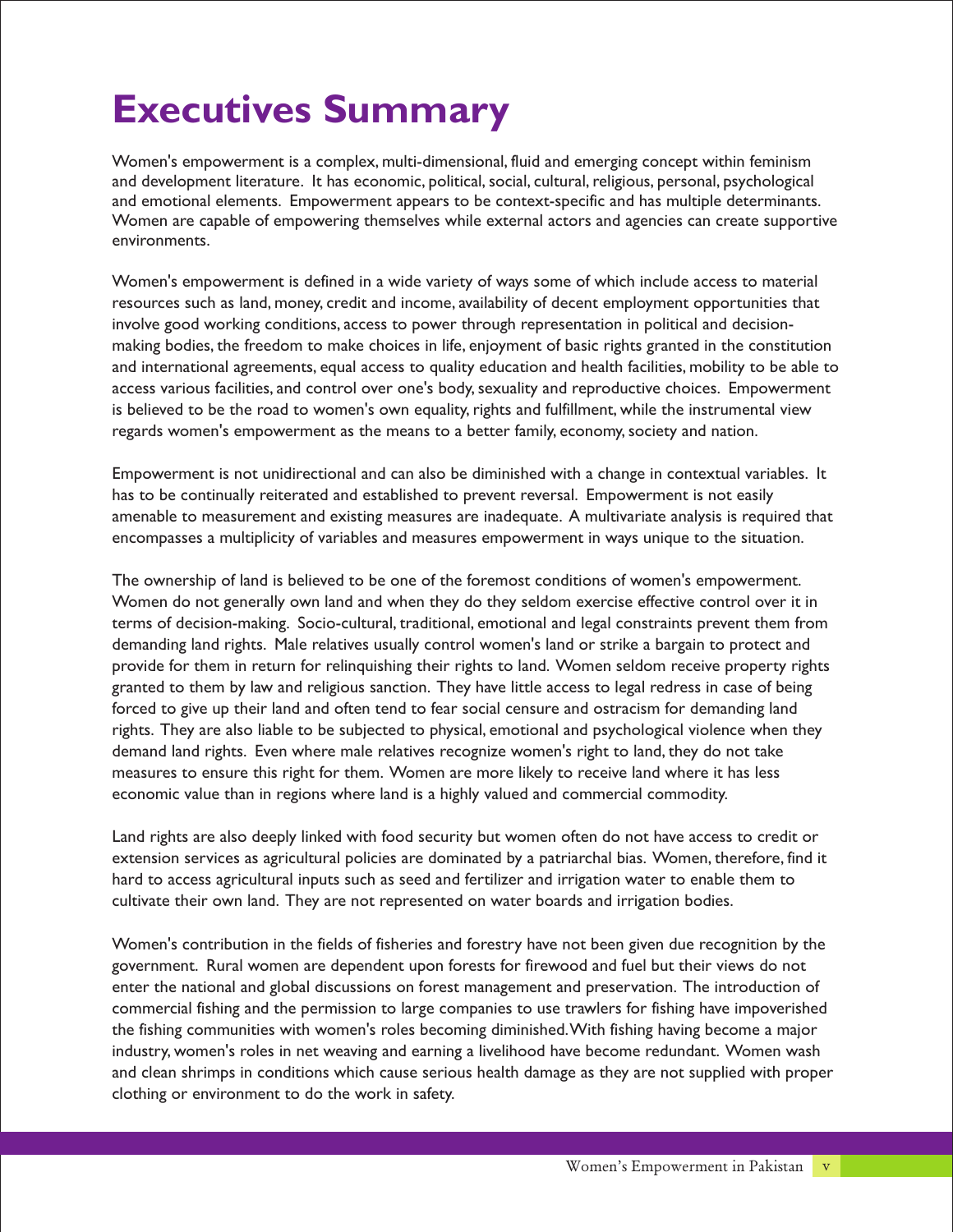With regard to paid employment women suffer in both the formal and informal sectors of the economy. There are very few women in the formal sector where conditions of work are marginally better. However, even in this sector, workers, both men and women, seldom enjoy the benefits of minimum wage, medical facilities, accident insurance, old age benefits, limitation of working hours and transport. The great majority of workers, especially women, are not registered with institutions such as the Employees Old Age Benefits Institution so that even workers in the formal sector are denied the rights granted to them. Although Pakistan has signed ILO Convention 100 regarding equal pay for equal work, in practice employers find all kinds of ways to circumvent laws. Women seldom join trade unions which are heavily male-dominated. Families, employers and socio-cultural constraints discourage them from engaging in union activities.

There is a preponderance of women in the informal sector of work where they constitute a majority. This is the sector in which women are most vulnerable and highly exploited. This sector involves parttime, temporary, casual and contractual work where there is no minimum wage, security of employment, health benefits or any of the facilities that are normally associated with work in the formal sector. A large number of women are home-based workers who have no access to the market and depend upon the middleman to market their products. They have no knowledge of the market and end up selling their work cheaply. Women normally work very long hours in conditions that lead to health issues. Such workers are often invisible and their work is not recognized in official statistics. Since many of them work from home, it is difficult to organize into collectives or unions to demand their rights.

With regard to the social sectors such as education and health women suffer on account of their lower position in the social hierarchy. Education suffers from a chronic lack of funding being generally around 2 per cent of the GDP. The meager amounts are consumed by buildings, salaries and running expenses with no money left for educational development. Pakistan is way below the MDG for education and the allocation is far less than the Education Policy promise of 7 per cent of the GDP. As a result, government schools are in a dilapidated condition and the state of teaching is abysmal.

There is increasing privatization of education in spite of the inclusion of education among fundamental rights. Poor parents still prefer to send their sons to school as they are perceived as future breadwinners. Even though girls perform well at the primary levels, as they reach puberty they are removed from schools due to early marriage, fear of security, lack of transport and mobility, and sociocultural and traditional beliefs. At the higher levels of education women perform better than men but higher levels are usually available only in urban areas and rural women are at a greater disadvantage as compared to their urban sisters. The curriculum and textbooks are full of bias and not conducive to women's empowerment as they tend to reproduce the patriarchal gender division of labor and roles.

Health has received less than 1 per cent of the GDP and is a heavily donor-dependent area. Women, as end users of health facilities suffer due to lack of access to good health facilities. Rural health facilities such as Basic Health Units and Rural Health Centres can often be inaccessible for women lack mobility. Lady Health Workers are unable to reach women in remote areas due to the absence of transport and safety. Women suffer due to health problems on account of lack of reproductive choices in terms of the number and spacing of children. Families enforce such decisions upon them, and frequent pregnancies occur in the effort to produce male offspring. Women suffer violence at the hands of family members which sometimes mutilates them seriously and occasionally even leads to death. The constant fear of violence, tension, depression and worry leads to a plethora of emotional and psychological problems for which women in rural areas are taken to *pirs* for supernatural cures.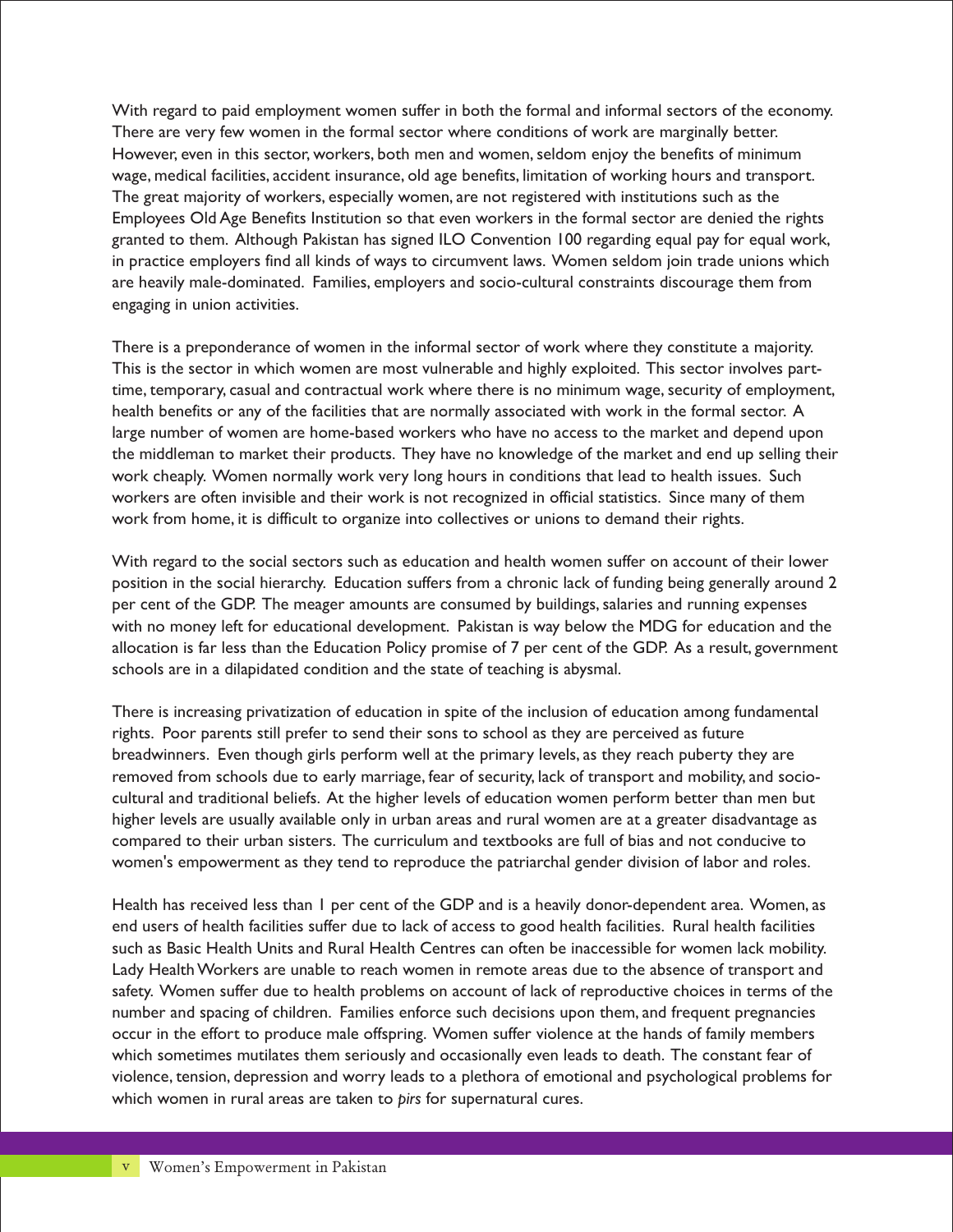Women's lack of power within families and the denial of their right to make choices results in a number of health problems. Women are often malnourished as they have lesser access to food resources than their male kin. Additionally, extremism, militancy and displacement exacerbate women's emotional, psychological and physical health. Private health services are too expensive for them and the state pays virtually no attention to women's health as they are considered subordinate, less important and dispensable.

A number of initiatives have been taken by the government, donors and non-governmental organizations to increase women's empowerment and ensure their legal, economic and political equality. However, since the problems are complex, multi-dimensional and overwhelming it will take a long time for women to achieve empowerment and equality. Recommendations to address the issues have been provided in terms of recognizing and ensuring women's land rights, their access to extension services, transport, mobility and social services. It is suggested that all workers should be registered to end informalization so that they can gain access to labor rights. All discriminatory laws should be amended and women's equality as enshrined in the constitution should be ensured. The Home-based workers policy should be adopted by the government and the ILO Convention 177 on HBWs should be signed. Allocations for education and health should be enhanced with a special emphasis on women's education and health. As agriculture, labour, health and education are all now provincial issues with the passage of the  $18<sup>th</sup>$ amendment, it needs to be ensured that fundamental rights of women are not violated as the provinces devise policies and strategies for these areas.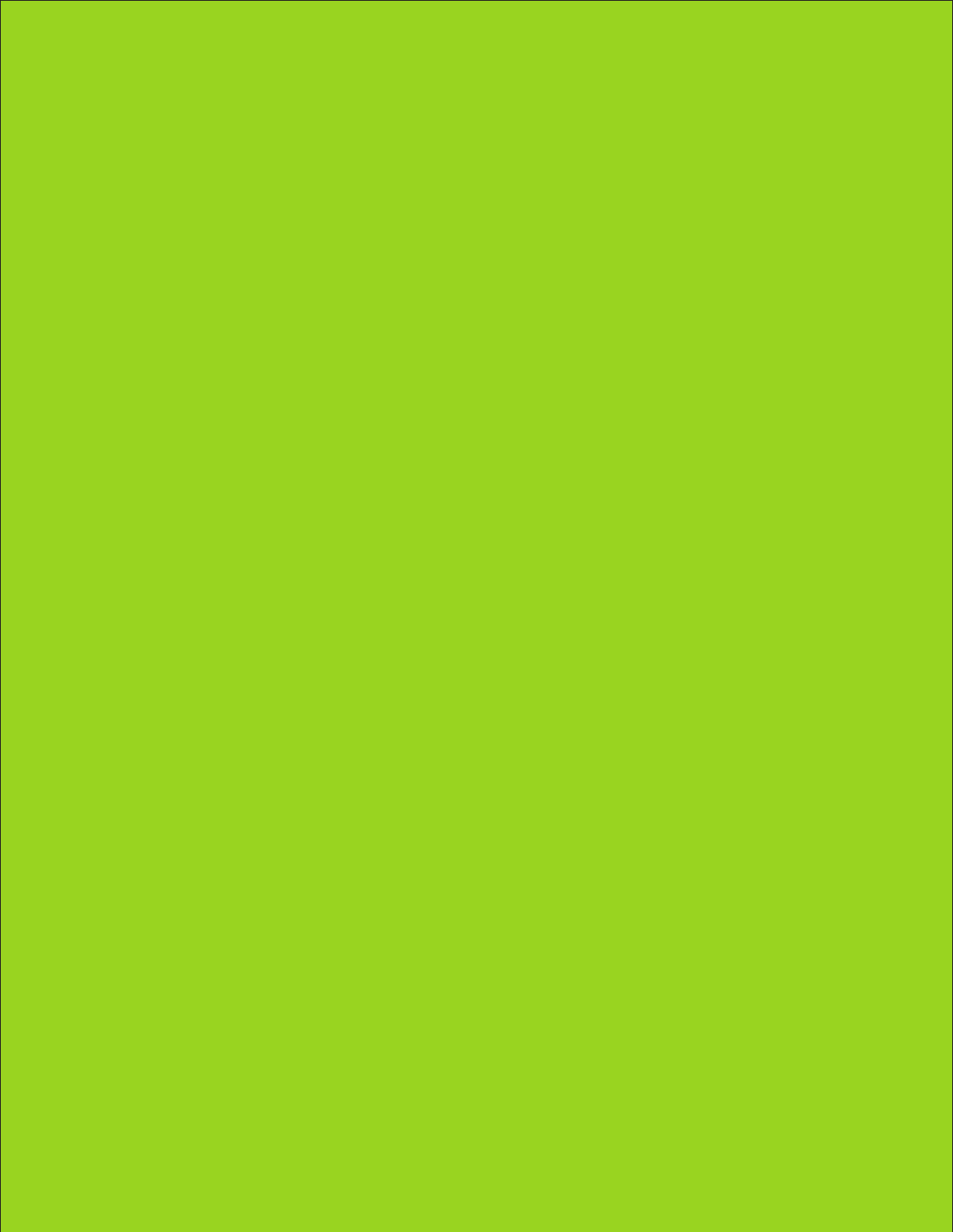# **1. Defining Empowerment**

Women's empowerment is a complex and over those below, was seriously challenged by the evolving concept that is constantly being defined, poststructuralist movement in the 1980s when re-defined, elaborated, sharpened and clarified. It is the French historian, Michel Foucault, introduced deeply inter-linked with gender equality and equity the idea of power as diffuse and dispersed across which appear to be the ultimate goals of women's social spaces, and produced at several sites rather empowerment. It has been associated with the than existing in a singular vertical dimension structural transformation of society through land (Foucault, 1972, 1980). Foucault suggested that and labor reforms, educational opportunities, power is exercised at many points through the access to resources, autonomy, the right to application of expert knowledge derived through decision-making, control over fertility and the social, medical and political disciplines (1979, women's own control over their bodies, sexuality, 1988). In this discourse power is not an object and reproduction. Empowerment is context- that can be possessed by an individual or class, but dependent: and one vague and abstract notion of a process that can occur in any situation; for empowerment cannot be imposed on all contexts example, the therapy situation where the expert across space and time. It is a malleable concept produces power over the patient. The ultimate which can signify different things in varying and objective of the diffuse power is to create docile<br>multiple contexts: thus it eludes a clear and and disciplined bodies, whose conformity to concise definition. Empowerment must also be established social norms and conventions can be conceptualized through women's own ensured through clinical and disciplinary perspectives and lives, and not as the imposition interventions rather than direct force. of an urban middle-class notion of rural women occupying a culturally different space. The debate between the Marxists and

#### **1.1 The Marxist versus Poststructuralist Concept of Power**

The notion of power has undergone radical power resides with those who own and control<br>transformations over time The Marxist the knowledge-making industry such as the conception of power resides in the idea that the corporate media and publishing houses who dominant social classes in society exercise power produce educational curricula. The power to<br>over the subordinate and oppressed classes until produce new discourses, therefore, still resides over the subordinate and oppressed classes until they are overthrown through social conflict, and with those with the means and methods to new hegemonic classes emerge.The traditional produce, package, distribute, and circulate concept of power, as exercised by someone above knowledge.

and disciplined bodies, whose conformity to

poststructuralists, as well as postmodernists, rages on. Marxists assert that certain classes exercise power through the state in order to further their own interests of capital accumulation.They cite the domination of global corporations in the current version of capitalism as evidence that the knowledge-making industry, such as the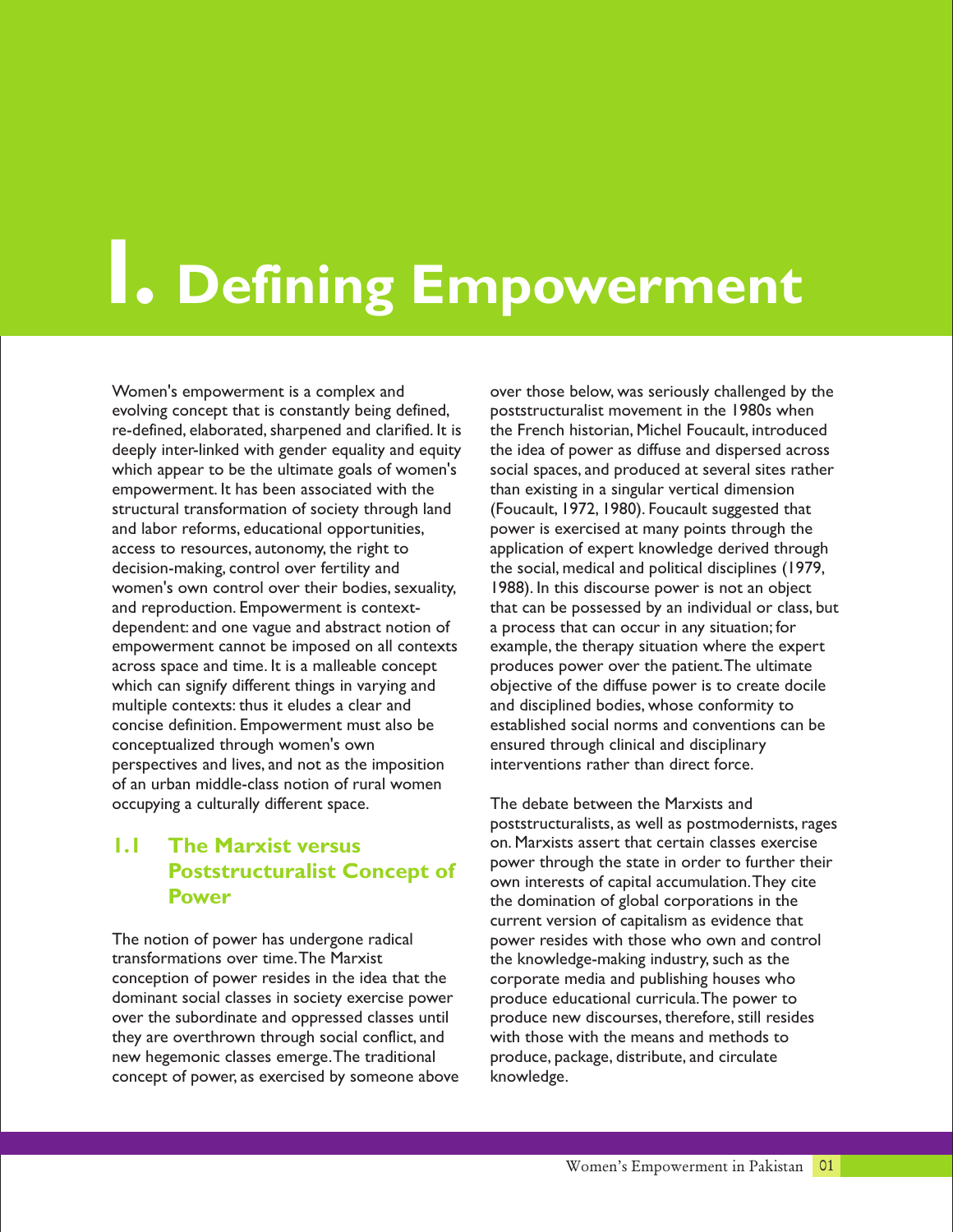the Foucauldian re-definition of power to contest but combines the access-based argument with the idea that power can only be exercised over human rights and an increase in social, economic someone. The idea that power can be a positive and political equity. quality, which can be produced by anyone, resonates with the notion that one can have <br>
power with rather than over another. This <br>
A major access-based definition of women's<br>
A major access-based definition of women's<br>
Medium the discourses of power. It opens up power, and  $_{\text{states}}$ : makes it potentially available to women. In other words, empowerment becomes a possibility. *Empowerment encompasses access to options,*

#### **1.2 Multi-Dimensional Concepts of Power**

organization (NGO) provides a definition of<br>empowerment that encompasses three

resources, coupled with greater autonomy in *change; structures that dictate social, economic and*  economic and political decision-making. Kabeer *political power-holding must be altered; and human*  relationships must be created or modified to support to the idea of access to economic, political and *change (CARE,"Women's Empowerment")*.

excluding the lives of poor women on the basis of also seeks alteration in the sexual discourse. caste, race or other markers of social differentiation is disempowering, and a change in all three spheres (individual, structures and The United Nations Development Fund for<br>relationships) is a necessary pre-requisite for Women (UNIFEM) drew upon a comprehensive relationships) is a necessary pre-requisite for women's empowerment.

Economic Forum, which includes the idea of ensuring health, safety and well-being of all<br>fundamental human rights in its formulation of workers; promoting education, training and fundamental human rights in its formulation of women's empowerment: woment professional development for women;

The past three decades have witnessed a steadily **chain and marketing practices that empo**<br>increasing awareness of the need to embower women **women; and promoting equality through** increasing awareness of the need to empower women vomen; and promoting equality through<br>*through measures to increase social economic and* community initiatives and advocacy (UNIFEM through measures to increase social, economic and communical equity and broader access to fundamental 2010). *political equity* 2010). *, and broader access to fundamental human rights, improvement in nutrition, basic health and education (Lopez-Claros and Zahidi 2005).* It is apparent that the concept of women's

Poststructuralist feminists, however, seized upon through access to health, education and nutrition,

power with rather than over another. This empowerment appears in Pakistan's Medium Term<br>concept provides women with an entry point into Development Framework 2005–2010, which Development Framework 2005–2010, which

> *information, education and resources; decision-making power and authority; and control over one's life. (Planning Commission, Government of Pakistan 2005).*

CARE, the international non-governmental<br>
according to the multi-dimensional nature of empowerment, and its<br>
dimensional nature of empowerment, and its manifold manifestations, in her analysis of the third Millennium Development Goal (MDG) related to dimensions: individuals, structures and gender equality (Kabeer 2005). She envisages relationships.According to CARE: women's empowerment as encompassing greater access to knowledge, social and economic *Individuals must gain power to change and effect*  social resources, including food, health care, Elaborating upon this three-dimensional model of education, credit, employment, ownership of assets, and access to media. Going further, Kabeer<br>power and transformation, CARE asserts that also seeks alteration in the sexual division of labor,

principles which include the following: high-level Another holistic definition of women's leadership for gender equality; respect and empowerment is provided by the World support for human rights and nondiscrimination; implementing enterprise development, supply<br>chain and marketing practices that empower

empowerment is broadening and expanding and, This definition incorporates social empowerment in the process, encompassing ever increasing areas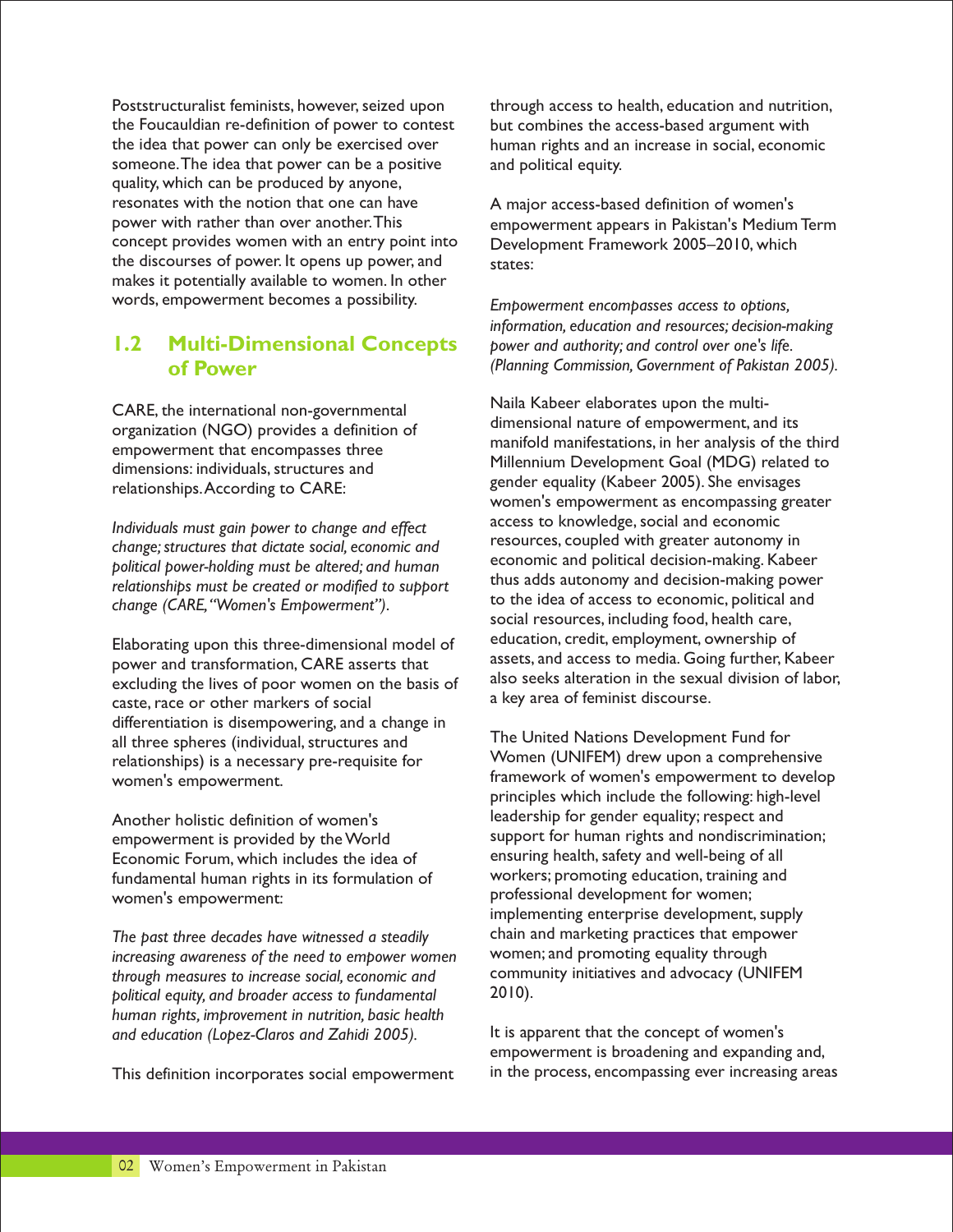economic and social levels. However, this process *does not lead to women's empowerment.Access to*  of broadening and deepening may also contribute *labor market does not improve the status of women*  things to different people. *the power relations in their favor (Zulfiqar 2010).*

Any policy intervention, therefore, cannot be a This argument is echoed in Manisha Desai's fragmented one. Unless interventions are critique of the concept of empowerment and the holistically planned, empowerment may not occur urban, elite and formal labor bias of the United in all areas of women's lives. Women's Nations Development Program's (UNDP) Gender empowerment in one sphere does not necessarily Empowerment Measure (2010). Desai argues that lead to empowerment in others. In Pakistan's a decrease in the measured gender gap does not context, specifically, there is a yawning gap translate into gender equality. She points out that between constitutional aspirations and ground positive trends in gender empowerment are often realities, particularly in rural areas where **accompanied by unintended negative** conservative communities exercise enormous consequences of development.This has been control over women's choices. A systematic transformation is required, not just in individual violence is unleashed upon women who try to<br>institutions, but specifically those that support empower themselves legally or economically, for institutions, but specifically those that support empower themselves legally or economical<br>
patriarchal structures and systems. This means example, when they demand their share in patriarchal structures and systems. This means example, when they demand their share in<br>that broad policy interventions are required at the property, or try to contract a marriage of choice. that broad policy interventions are required at the household level if empowerment is to be achieved (Chaudhary and Nosheen 2009). An understanding of the complex, malleable,

the assumptions of feminists and development interventions. It must also be remembered that<br>interventioners alike have not been borne out by empowerment is not a fixed point at which a practitioners alike have not been borne out by empowerment is not a fixed point at which experience and study. Although it is useful to plan. Woman may one day arrive. It is an ongoing experience and study. Although it is useful to plan, design and implement interventions,<br>
empowerment may not occur or take shape as <br>
processarily a forward moving process: empowerment may not occur or take shape as necessarily a forward moving process:<br>envisaged The process is affected by so many empowerment may be reversed if the social, envisaged.The process is affected by so many empowerment may be reversed if the social,<br>factors and beset by chance events, such sudden economic and political milieu, such as might occur factors and beset by chance events, such sudden changes in political alignments, that a<br>straightforward relation between policy  $\overline{ }$  This was demonstrated in December 2010, when straightforward relation between policy Fig. 2010, when straightforward relation between policy Fig. 2010, when straightforward relation between policy Fig. 2010, when straightforward in Pakistan the Federal Shariat Court in Pakistan the Federal Shariat Court declared<br>
guaranteed Here it is pertinent to refer to Bushra integrations of the Women's Protection Act guaranteed. Here it is pertinent to refer to Bushra certain sections of the Women's Protection Act guaranteed.<br>Tulfigar's incisive analysis which acknowledges and 2006 contrary to the Shariah and the Zulfiqar's incisive analysis which acknowledges 2006 contrary to the Shariah and the<br>that empowerment is a complex process and Constitution, and restored the overriding power that empowerment is a complex process and deeply embedded in social and cultural constructs of the Hudood Ordinances (including the highly which define its scope and limitations (2010). discriminatory Zina Ordinance), thereby reversing<br>Women's empowerment is often equated with the few protections gained by women after Women's empowerment is often equated with the few protections gained by women<br>the capacity to make choices in life and it is decades of struggle. In sum, women's the capacity to make choices in life, and it is decades of struggle. In sum, women's<br>assumed that economically independent women empowerment is a fluid process that is not assumed that economically independent women<br>are capable of making choices for themselves  $\ln$  and unidirectional. It cannot be taken for granted, and are capable of making choices for themselves. In and unidirectional. It cannot be taken for granted, and are capable of choice is a set of choice is a set of the mass to be strived for continuously over the entire reality, Zulfiqar argues, the exercise of choice is has to b<br>limited by many factors in particular the gendered lifespan. limited by many factors, in particular the gendered perceptions of masculine and feminine:

of women's equality at the legal, political, *My key argument is that economic participation alone*  to its vagueness, as it comes to mean different *within the household hierarchy and does not influence* 

contradictory and multi-dimensional nature of Here it is important to insert a caveat. Some of empowerment is necessary before planning<br>the assumptions of feminists and development interventions. It must also be remembered that

<sup>1</sup>The Gender Empowerment Measure of inequality in political and economic participation/ decision-making and in power of resources is further discussed in Section 1.6.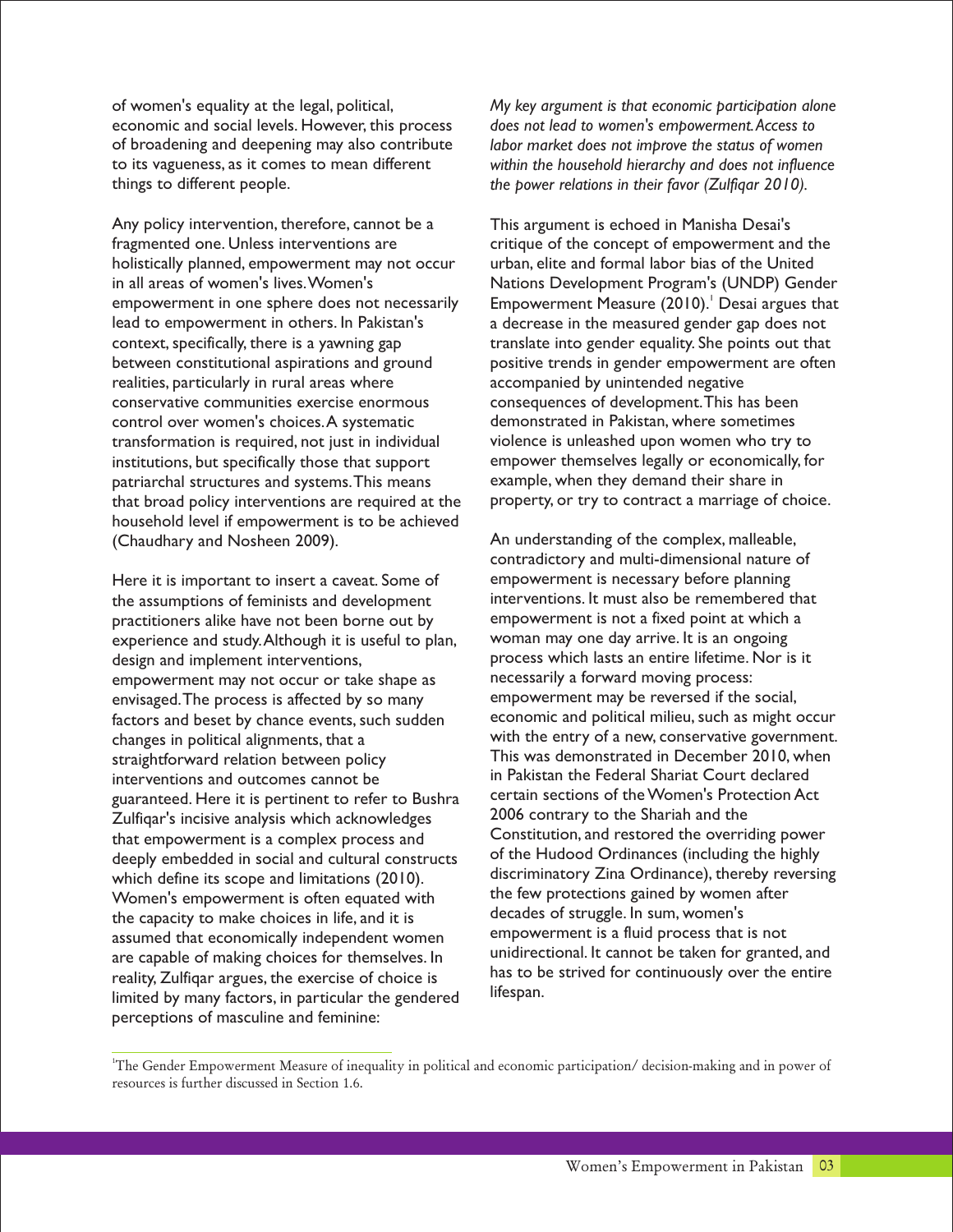#### **1.3 The Contextual Nature of Power**

It has been widely acknowledged that the concept<br>of women's empowerment is complex and open to multiple interpretations depending upon the in the country (Reynolds n.d.). context. For example, Mason and Smith in a study of five Asian countries found that gender relations are heavily influenced by community norms and values (2003).They found that community in the five countries studied was a far better predictor of women's empowerment than individual traits. It The idea that women take initiatives to empower<br>was found that empowerment is inherently multi-<br>themselves instead of relying solely on external dimensional and complex as women may be forces is upheld by Bushra Zulfiqar who argues simultaneously empowered in some spheres and that empowerment is a highly relative and not in others (Mason and Smith 2003, also complex concept with different articulation not in others (Mason and Smith 2003, also complex concept with different articulations for<br>Kishore and Gupta 2004). Mason and Smith different individuals (2010). Zulfigar believes it is concluded that community norms and values are not possible to address the issue of serious determinants of women's empowerment serious determinants of women's empowerment empowerment at an individual level, and that<br>in given contexts, and must be altered if empowerment is a state of mind which has to in given contexts, and must be altered if empowerment is a state of mind which has to<br>meaningful change is envisioned.

Another study that contextualized the notion of civil society and donors can help create an women's empowerment was conducted by the enabling environment for women to exercise<br>Women's Empowerment in Muslim Contexts environment in the Their role can be to provide Women's Empowerment in Muslim Contexts choices in life. Their role can be to provide<br>(WEMC) project, in which the Pakistani NGO women with a social space that is free of vi Shirkat Gah was a partner. This project examined fear and discrimination. Women's capacity to the context-specific ways in which women take the context-specific ways in which women take exercise choices is constrained by gendered<br>initiatives to empower themselves by overcoming conceptions of masculinity and femininity in economic, legal and political obstacles, including contexts and, as Zulfiqar argues, women's challenge and religion to empowerment can ultimately challenge and legitimize oppressive practices. $2$  ln this project, excludes and marginalizes individuals and groups. Borrowing from the Foucauldian notion of power  $\qquad$  In her analysis of the politics of empowerment, as dispersed and diffuse, it is seen as permeating  $\qquad$   $\qquad$   $\qquad$   $\qquad$   $\qquad$   $\qquad$   $\qquad$   $\qquad$   $\qquad$   $\qquad$   $\qquad$   $\q$ as dispersed and diffuse, it is seen as permeating Bushra Zulfiqar points out an important area that<br>individuals, groups and societies, instead of the state that has been rendered invisible because of the individuals, groups and societies, instead of has been rendered invisible because of the example in the issue of the intervals and silence surrounding the issue of the intervals and silence surrounding the issue of the int

In her study of gender, religion and the pursuit of choices, which are often controlled by families, justice, Farida Shaheed suggests that in Pakistan, with women having little say over their own<br>Islam has changed from a purely religious identity bodies and sexuality Women in specific cont Islam has changed from a purely religious identity bodies and sexuality.Women in specific contexts to a system that dictates all aspects of life (2009). are not allowed to control contraceptive usage,<br>Shaheed asserts that the real force that the set of the fortility and childbirth. Horein resides and of the Shaheed asserts that the real force that fertility and childbirth. Herein resides one of the disempowers women in the name of culture, disempowers women in the name of culture,<br>religion and tradition is the fusing of politics and<br>argument is supported by Lori Adelman w religion with the objective of capturing state<br>
power and exerting political influence. This<br>
empowerment lie a person's fundament

argument is supported by Nathalène Reynolds who argues that issues "specific to the Pakistani context, in which governments during brief democratic interludes have struggled to keep the order to understand the issues of gender equality

#### **1.4 Self-Empowerment versus External Sources of Power**

themselves instead of relying solely on external different individuals (2010). Zulfiqar believes it is come from within and cannot be granted by any outside actor. External actors like the government, (WEMC) project, in which the Pakistani NGO women with a social space that is free of violence, Shirkat Gah was a partner. This project examined  $\frac{1}{2}$  fear and discrimination. Women's capacity to conceptions of masculinity and femininity in given empowerment can ultimately challenge and alter legitimize oppressive practices. In this project, exerciarchal beliefs and institutions that perpetuate<br>power is considered the driving force that exercise such stereotypes and thereby reinforce inequality such stereotypes and thereby reinforce inequality.

> prejudices and silence surrounding the issue. This is the all-important sphere of reproductive argument is supported by Lori Adelman who empowerment lie a person's fundamental right

2 Information about the project, its aims and theoretical framework is available at the project website, www.wemc.com.hk.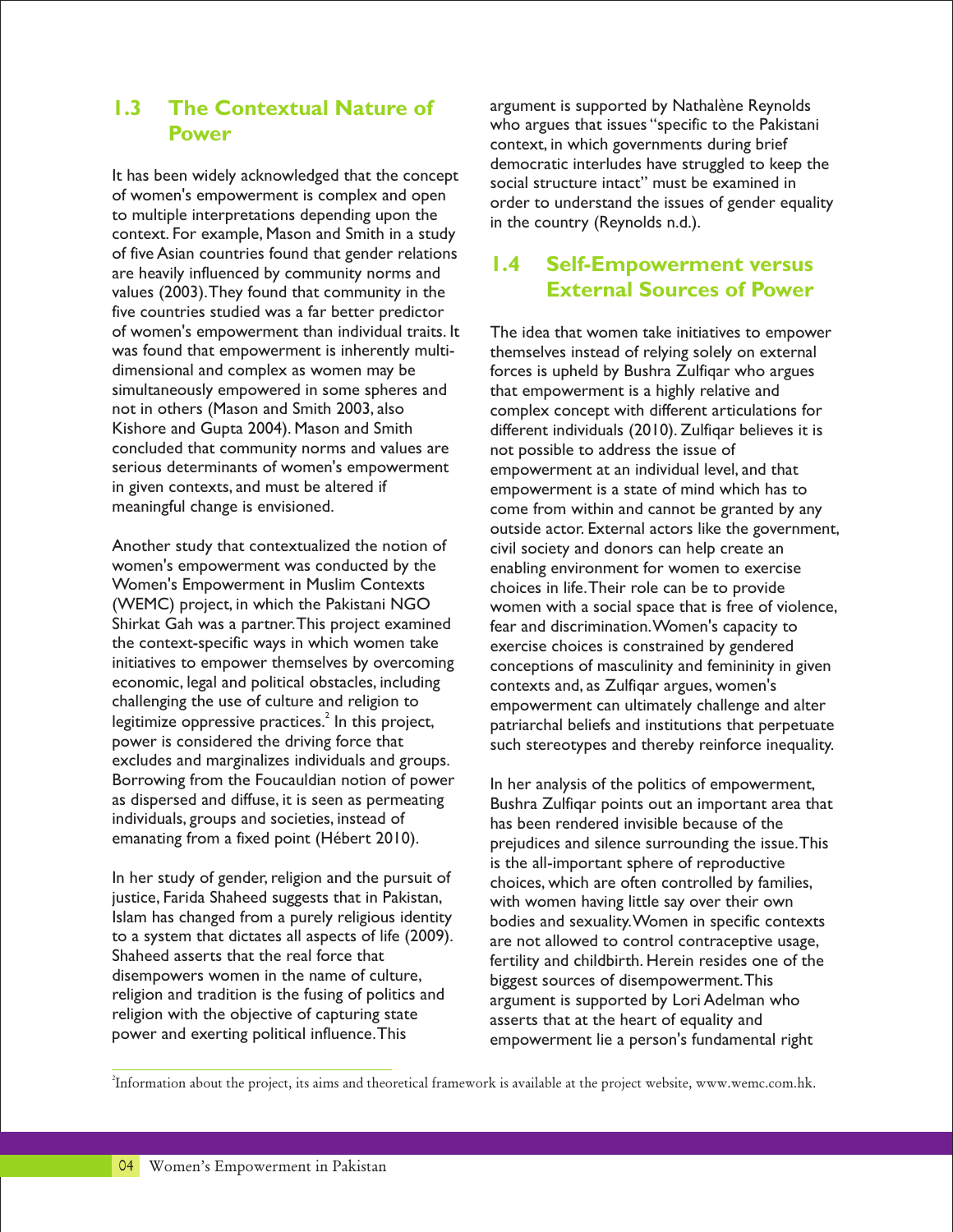and ability to control her own body, including her instrumental rationale for any right may be ease because of being forced into an early marriage or self-defeating for they perpetuate the idea that of being pregnant. On account of religious beliefs but because it serves some purpose that is wider and cultural prejudices women's sexual and and and external to their interests. reproductive rights are often shrouded in silence.

#### **1.5 Instrumental View of Women's Empowerment**

and rights, the literature on women's **Accord Measurement indices**, while usefully providing a arguments based on the logic that women's for they reduce vast and complex data to a few<br>empowerment is not an end in itself but the measurable variables. They tend to leave out the empowerment is not an end in itself, but the measurable variables. They tend to leave out the but the but the but the but the but the but the but the but the but the but the but the but the but the but the but the but the means to achieving other ends. For example, the international organization, CARE, seeks to empower women as agents of change. It is argued <br>
Nevertheless, measuring empowerment is helpful<br>
that once women are supported and empowered. If the policymakers to enable them to tailor that once women are supported and empowered, for policymakers to enable them to tailor<br>the whole society benefits The World Bank takes interventions based on the broad picture that the whole society benefits. The World Bank takes interventions based on the broad picture intervention as similar view in this assertion that empowerment a similar view in its assertion that empowerment has long been legitimized in development discourse, not just for the well-being of women, The Gender Gap Index (GGI) is used to measure but also for its positive impact upon families the extent of inequality between men and women (Mason and King 2001). This view is akin to the by measuring the gender gaps in particular<br>argument often advanced for women's education: contexts. The four aspects of this index include argument often advanced for women's education: contexts. The four aspects of this index intersection and opportunity, if a woman is educated, the whole family and society reap the benefits. This tendency to view educational attainment, political empowerment,<br>women's empowerment as the means to some and health and survival. In 1995, the UNDP women's empowerment as the means to some external goal is discernible in the argument that introduced two measures of human development women's empowerment leads to economic to highlight the status of women. The Gendergrowth (Jahangir 2008). The propensity to regard related Development Index (GDI) measured the women's rights as an instrument of achieving same variables as the Human Development Index other objectives is also perceptible in the (HDI) but underscored the inequality in perspective of the United Nations Population achievement between men and women in the Fund (UNFPA) that "women's empowerment is three areas of life expectancy, education, and realization of human rights for all" (UNFPA n.d.). Empowerment Measure (GEM), was a measure of Instrumental reasoning for women's  $\sim$  women's participation in the economic and empowerment thus includes, but is not limited to, political life of the country, and measured ideas based on societal benefit, positive impact inequality in the three areas of political ideas based on societal benefit, positive impact inequality in the three areas of political<br>upon families, economic growth and sustainable participation and decision-making, econ upon families, economic growth and sustainable participation and decision-making, economic

Instrumental arguments diverge from those based superseded by the Gender Inequality Index (GII),<br>on rights and equality, which emphasize "a composite measure reflecting inequality in empowerment as the basis of women's equality achievements between women and men in three<br>and their enjoyment of fundamental rights. An dimensions: reproductive health, empowerment

sexuality (2010). Adelman argues that without this access to such rights in contexts where resistance right, women risk being unable to fo to schools is observed. Nonetheless, such arguments become sexually harassed, raped or expelled on the basis empowerment is not vital for women's own sakes,

#### **1.6 Measuring Empowerment**

A problematic aspect of women's empowerment is the question of how to effort to measure and In addition to arguments based on access, equality quantify this abstract and intangible concept. empowerment also reveals instrumental quick picture of a phenomenon, tend to be limited<br>arguments based on the logic that women's for they reduce vast and complex data to a few ontological issues that enrich the total picture.

vital to sustainable development and the estimated earned income. The second, the Gender<br>realization of human rights for all" (UNFPA n.d.). Empowerment Measure (GEM), was a measure of women's participation in the economic and participation and decision-making, and power over economic resources. In 2010, these were "a composite measure reflecting inequality in dimensions: reproductive health, empowerment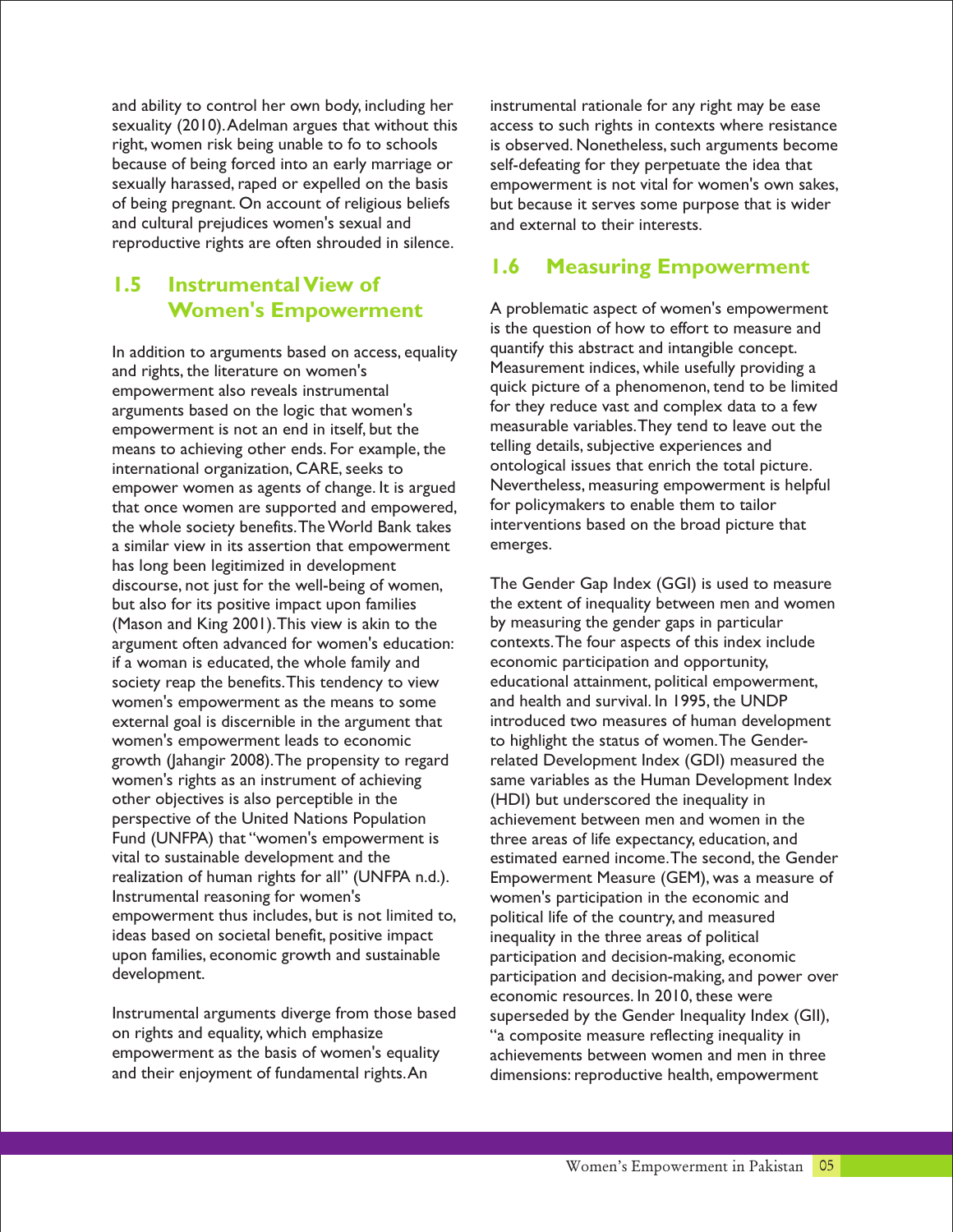and the labor market," which was intended to relationship on the level of empowerment. In the capture the disadvantages faced by women and context of their study, factors included the joint girls in these three central spheres of existence, family system, women doing paid work, women and thus "better expose differences in the having a bank account, women's access to the distribution of achievements between women and media, their participation in excursion activities, men" (UNDP 2010). Nevertheless, while such women's age, marital status, caste, religion, and indices may be useful for technocratic whether or not they subscribed to an Islamic interventions, they fail to reveal the invisible and viewpoint. The large number of determinants of hidden dimensions of empowerment and women's empowerment in varying contexts is daunting. hidden dimensions of empowerment and women's daily lived experience. Therefore, any measure is necessarily limited and

In an attempt to measure women's empowerment empowerment at all levels and in every social,<br>In as a variable in international development.<br>Cultural, economic and political context. as a variable in international development, Malhotra, Schuler and Boender (2003) proposed six dimensions of empowerment: economic, sociocultural, familial-interpersonal, legal, political and psychological.These measurement dimensions suggest the complexity of the concept of While it is difficult to derive a singular overarching<br>empowerment, and the difficulty in capturing its meaning of empowerment from the vast literature empowerment, and the difficulty in capturing its meaning of empowerment from the vast literature<br>essence in varying and multiple contexts. Each explore the following elements of women's essence in varying and multiple contexts. Each on the subject, the following elements of women's<br>dimension is so deeply inter-linked with all others ompowerment may be derived from the existing that even identifying relationships between them  $\frac{m}{\text{literature}}$ is a herculean task.The difficulties of measuring such a malleable, fluid, and fragmented, concept<br>were noted in a study of the determinants of<br>women's land rights, livelihoods and labor empowerment in Southern Punjab (Chaudhary<br>and Nosheen 2009). The study's authors argued<br>enconterparameters which included a section of the sectors; that questions of how empowerment is to be access to education and health care for measured remain unanswered, and no rigorous women; and, method has been devised. They pointed out that  $\cdot$  Political empowerment, which includes there is a proliferation of outcomes, but no clear form of measurement, and it is difficult to specify exactly what the determinants of empowerment This report is focused on economic and social are in a given context. In Pakistan, for example, empowerment, and deals with each component they pointed out that women's empowerment has separately. Political empowerment is covered by regional and religious attributes which interact another study in this series. In the concluding with patriarchal traditions of women's sections of this scoping study, key current subordination, which in turn lead to malnutrition initiatives have been identified to provide an and shortfalls in women's education. The source overview of the field, recommendations compiled

Chaudhary and Nosheen concluded that since the detailed lists of organizations, donors and notion of empowerment varies from region to government agencies working on women's region and culture to culture, its determinants and empowerment have been identified. measuring methods must also vary. Further complexities arise from the fact that while household and family relations disempower women, they do not disempower other groups. These authors suggest that a multivariate analysis is required, since their results showed a great number of factors had a statistically significant

cannot capture the full extent of women's

#### **1.7 Economic and Social Empowerment**

empowerment may be derived from the existing

- women's land rights, livelihoods and labor in
- Social empowerment, which includes equal
- women's representation on elected bodies.

from various sources have been consolidated, and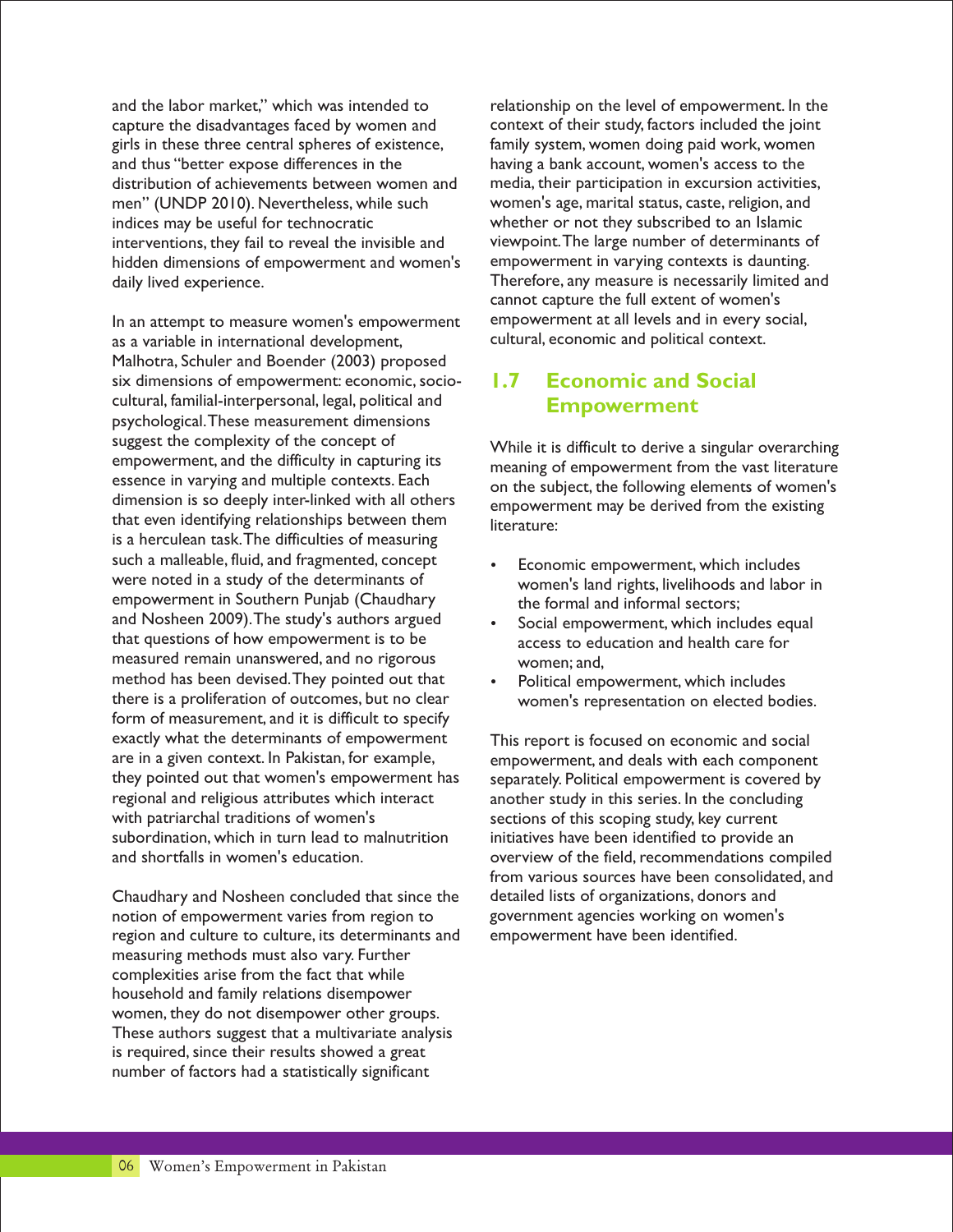### **2. Economic Empowerment**

#### **2.1 Women's Land Rights, Food Security and Livelihoods**

#### **2.1.1 Women and Land Rights**

In recent years, there has been a growing<br>understanding of the intersection between<br>into practical action, and women's share in fam understanding of the intersection between into practical action, and women's share in family<br>women's land rights, food security, and livelihoods. inheritance has not been ensured. Men in areas women's land rights, food security, and livelihoods. inheritance has not been ensured. Men in areas<br>Where once this issue was widely neglected in where land is bighty productive do not support Where once this issue was widely neglected in where land is highly productive do not support<br>Pakistan, and did not feature in the land reforms women's right to own land while in areas where Pakistan, and did not feature in the land reforms women's right to own land, while in areas where it of 1959, 1972 and 1977, it has lately spawned is not a premium commodity, they are supportive.<br>Several studies on women and land rights.A Even men who support women's right to land in several studies on women and land rights.A Even men who support women's right to land in<br>Iandmark study on women and land rights entity are principle usually do not intend to give their fema landmark study on women and land rights extinally principle usually do not intend to give their female<br>conducted by the Sustainable Development Policy exploring relatives their share of property as in their view it Institute (SDPI) was premised on the assumption would alter social relations where men are that if women were to obtain their share of land providers and women dependants. rights, it would not only provide an impetus to their own economic empowerment, it would<br>
All the women in the SDPI study expressed their<br>
collectively empower both men and women desire to own land because of the respect, honor, collectively empower both men and women desire to own land because of the respect, honor,<br>(Khattak, Brohi and Anwar 2010). It was assumed status, and economic power its possession confers (Khattak, Brohi and Anwar 2010). It was assumed status, and economic power its possession confers that land as an economic resource and a source of upon the owner. However, they were concerned power and status would contribute significantly to that this might not actually happen because of the women's empowerment if distributed by the state patriarchal bargain wherein men are perceived as in an equitable manner. The SDPI study found that protectors and providers in return for women land is viewed differently across geographical relinquishing their ownership rights. The absence regions and in diverse social contexts. Men view it of social protection systems leave women as a source of status and power, and as the basis dependent upon their male kin and local, on which they could gain access to credit and customary, and personalized systems of other facilities, and for commercial transactions. protection, arbitration, and dispute settlement. other facilities, and for commercial transactions.

surveyed across field sites supported women's women's ownership of land was a fundamental to their husbands, brothers, and sons; however,<br>right. On the other hand 20 percent argued that indirect forms of violence are also used to force right. On the other hand, 20 percent argued that

women should not own or control land due to customs, traditions, and a perceived lack of competency to manage land.The majority, however, believed that women could own as well as manage land, either alone or with male help. Khattak et al argue that this acknowledgement of relatives their share of property, as in their view it

upon the owner. However, they were concerned Women place family interest before personal Khattak et al found that over 89 percent of men interest, and tend to see themselves as an integral<br>surveyed across field sites supported women's part of the family, not as separate legal entities. Shariah-based right to land. Some believed that Frequently, they willingly cede land and its control<br>women's ownership of land was a fundamental to their husbands, brothers, and sons; however,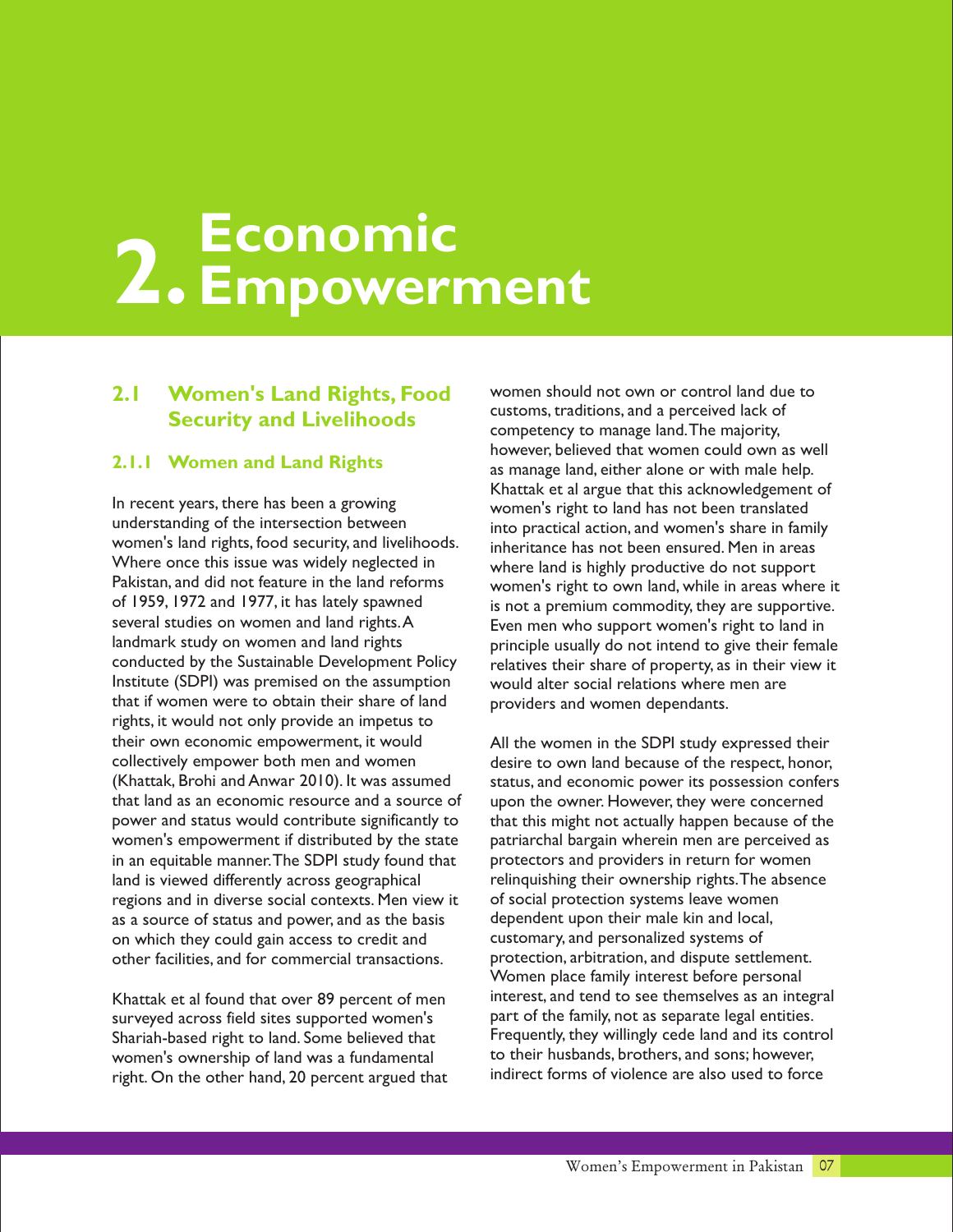Women were found to be generally unaware of fear of violence, customary tribal laws, and the laws and constitutional provisions that protect discriminatory parallel judicial systems such as the their rights. They tend to view the state as a jirga and panchayat, which are now labeled their rights. They tend to view the state as a distant and abstract entity that had not Alternate Dispute Resolution Systems. penetrated their lives.Therefore most women turn to personalized local systems to protect Although the Constitution affirms gender equality their interests. in Article 25, and the country's legal system

In a study of women's access and right to land political will and discriminatory cultural practices conducted by Shirkat Gah, it was found that deprive women of land. In areas where the<br>women's land rights were inextricably linked to custom of bride price prevails, women then access and control over assets (Mumtaz and are seen as property and commercial Noshirwani 2007). It was found that the commodities. Furthermore, illegal property from gaining their rights. Customary practices, formal courts take a very long time to settle difficult. Even when the owners of land, women their social, economic and political status in lack control owing to lack of autonomy and society. dependence upon male kin.This study also revealed a widespread lack of knowledge and The finding that women fail to make claims for Corruption and the long, complicated process of instead of as independent and separate legal<br>accessing and ensuring the implementation of law entities, was borne out in a study of struggle of accessing and ensuring the implementation of law further complicate the picture. Additionally, tenant farmers for land in ten districts of the discriminatory laws against women reinforce the Punjab (Saigol 2010b). This study of the Anjumannotion of their secondary and subordinate status e-Mazareen movement focused on the role of when women make a claim to rights, inadequate are in the forefront of the struggle for land rights support structures and mechanisms lead to and take an active part in fighting the might of a threats of violence.They pointed out the militarized state, they fight for the protection of politicians towards the issue of land rights for male relatives' property. Indeed, it had not even women, and the severe dearth of data for occurred to the strident women leaders of the advocacy. movement that they should fight for joint

According to the SDPI Country Gender Profile, female ownership of land is extremely limited, and asked about registering the land in their own data on ownership of land or access to credit is names or joint ownership, they appeared to like not available (2008). In 2001, the Pakistan Rural the idea and expressed enthusiasm, but Household Survey found that women owned only simultaneously disclosed that they could not see 2.8 percent of the plots, even though 67 percent themselves as separate from the family and of the villages surveyed asserted that women community.The male tenant farmers interviewed maintained the right to inherit land (cited in also supported the idea, but did not do anything World Bank 2005).The SDPI Country Gender practical to ensure their womenfolk had this Profile reported that barriers to women's right. It appears that the militant resistance ownership of land include family pressure, fear of offered to military and state might by these social boycott; dependence upon male relatives to women was an extension of the protective

them to relinquish their rights to male relatives. deal with the outside world, legal complexities,

upholds inheritance rights for women, lack of custom of bride price prevails, women themselves perception of women's low status and grabbing by in-laws upon the death of the husband subordinate position in society prevents them prevents women from receiving their share. Most buttressed by social structures, restrict women's inheritance cases, a further discouraging factor for mobility, making active control over resources women.Women's land rights are closely linked to

information of women's land rights and absence of their land rights for fear of social censure, and that social legitimacy for the exercise of such rights.<br>
they see themselves as integral parts of the family they see themselves as integral parts of the family in society. Mumtaz and Noshirwani found that women leaders, and found that even when women indifference of legislators, policymakers and their sons', husbands', fathers', brothers', and other ownership of the land once the state agreed to<br>grant land to the tenant farmers. Upon being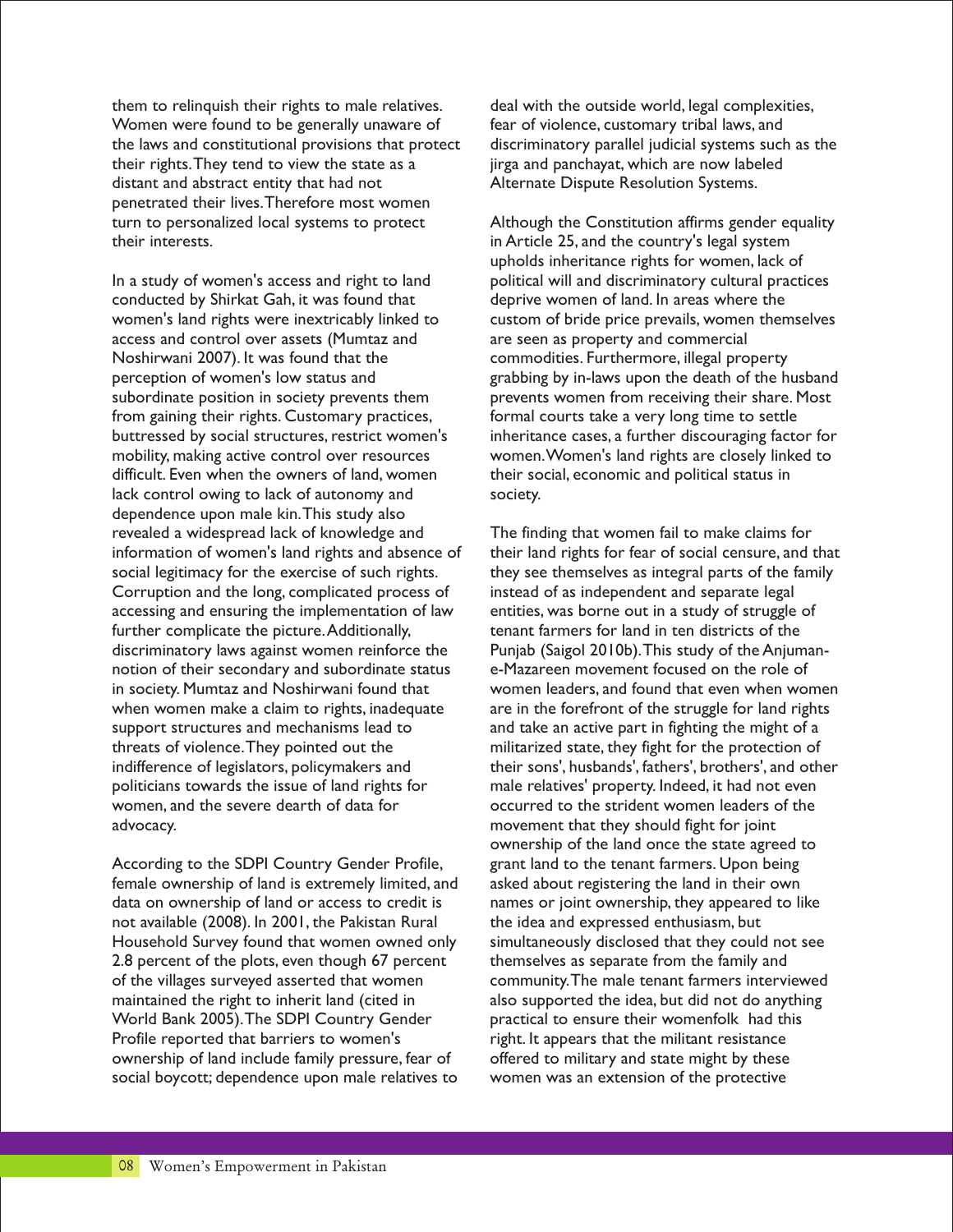#### **2.1.2 The Right to Food**

As noted earlier, there is an interrelationship men, and girls are twice as likely to die from between women's land rights and the right to malnutrition as boys" (Food and Agriculture between women's land rights and the right to malnutrition as boy<br>"food According to the United Nations (UN) Organization n.d.). food. According to the United Nations (UN) Human Rights Council Advisory Committee on the right to food, globally women cultivate 50 The UN Human Rights Council asserts that<br>
percent of all food grown (UN Human Rights Women improve the food security of their percent of all food grown (UN Human Rights women improve the food security of their<br>Council 2010). Yet. women constitute 70 percent households through their access to income-Council 2010). Yet, women constitute 70 percent of the world's hungry, and are disproportionally affected by malnutrition, poverty and food The right to control, access and manage land<br>insecurity. The Human Rights Council observes tied to a woman's right to exercise financial insecurity.The Human Rights Council observes tied to a woman's right to exercise financial<br>that "women's access to control and ownership of independence, earn a livelihood and subsequently that "women's access to control and ownership of independence, earn a livelihood and subsequently land or property are crucial for the purpose of provide livelihood for herself and her household.<br>In the purpose of the purpose of the provide livelihood for herself and her household.<br>Gender-blind agrarian reform policies important to understand the multiple factors – exclude women from entitlement to land. Wor<br>law, inheritance, marital status and agrarian reform who are responsible for the procurement and law, inheritance, marital status and agrarian reform who are responsible for the procurement and policies – that impede women's equal access to preparation of food, are most directly affected by<br>land and the way these affect women by virtue of food shortages in a country where agriculture is land and the way these affect women by virtue of food shortages in a country where agriculture<br>their gender at the level of individual, community the backbone of the economy and women are their gender at the level of individual, community the backbone of the economy and women are<br>and nation" (ibid.) In spite of constituting the integrally linked to it. One revealing incident and nation" (ibid.) In spite of constituting the production, it is estimated that women have food security occurred in Karachi in 2009, when access to or control over only 5 percent of the around 15 women and girls were killed trying to land globally. grab a single bag of wheat flour which was being

In Pakistan, the percentage of female-headed  $\frac{1}{2}$  light the desperation of the poor, especially<br>In puseholds is regionally among the highest, at an women, for one of the most basic rights – the households is regionally among the highest, at an women, for<br>estimated 25 percent of total rural households – tright to life. estimated 25 percent of total rural households (Food and Agriculture Organization 1995).A study on female-headed households and urban poverty in Pakistan found that 31 percent of the families, and 8 percent of the households had only workforce.According to SDPI's Country Gender female earners while 14 percent had females as Profile (2008), women in rural areas engage in the major earners (Mohiuddin 1989). These agricultural activity as unpaid family helpers, and women range from single parents, widows and are not registered as workers. Women receive wives of migrant workers, to women migrant hardly any technical knowhow to enable them to workers. **increase their income generation capacities.** While

Rural households continue to acquire lands engaged in agriculture, forestry and fisheries, the through inheritance practices based on customary figure is 69.9 percent for women. systems that reaffirm women's unequal access and control over land. Since land acquisition is Several reforms are oriented towards distributing mediated through male kin, women's land rights 10–20 acres of land to women to grow food, are negotiate within a framework of unequal which is too large a holding for women to<br>relations of gender, and female entitlement is not a cultivate themselves (Sadeque and Hisham 2009). relations of gender, and female entitlement is not a

mother role women are conditioned to play in recognized social value. Cultural and social norms society (Saigol 2010b). ensure that household distribution of resources is uneven in rural areas.The Food and Agriculture Organization warns that in developing countries "twice as many women suffer from malnutrition as

generation activities and ensuring food availability.<br>The right to control, access and manage land is strengthening their security and livelihood. It is Gender-blind agrarian reform policies continue to<br>important to understand the multiple factors – exclude women from entitlement to land. Women, majority of the agricultural workforce and highlighting the central role of women in providing distributed free.This tragic incident brought to

#### **2.1.3 Women and Agriculture**

Women form a significant part of the agricultural 38.4 percent of men in the labor force are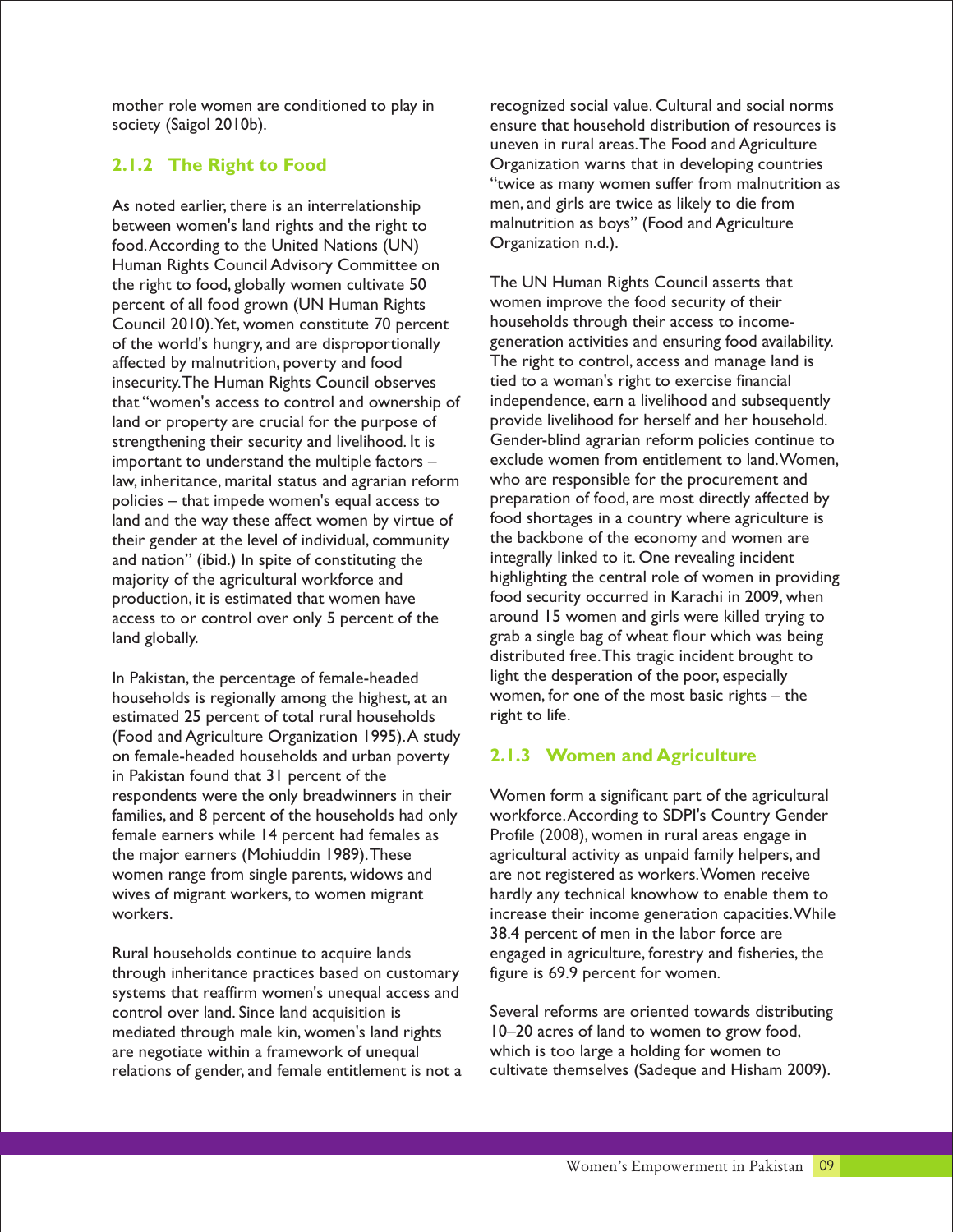between two and four acres of land. If larger access to and management of land and resources; holdings are distributed without proper storage lack of agriculture extension training, and lack of facilities and mechanisms of institutional support, credit (SDPI 2008). such as microfinance, women are not able to cultivate the land. Most agricultural extension In the irrigation sector, women have no say in men. and no representation in irrigation-related

Extension service departments are not aware of they spend less of their earnings and invest more<br>the specific needs of women and base their<br>on improving land and natural resources than the specific needs of women and base their on improving land and natural resources than<br>recommendations on commercial and large-scale men. The Provincial Irrigation Drainage Author recommendations on commercial and large-scale men. The Provincial Irrigation Drainage Authorities<br>industrial farming. Gender specific agricultural and Area Water Boards have no representation of industrial farming. Gender specific agricultural and Area Water Boards have no representation of tasks, such as seed preparation, receive little women because land ownership is the criterion<br>typport from extension workers. Similarly, raising for such representation, and women generally do and tending livestock also falls primarily to women not own land. who have no extension support and cannot market their products due to diminished access to Apart from the policies of the national<br>markets. Even in cases where posts for female markets. Even in cases where posts for female exportanent that are biased towards big landlords,<br>extension workers have been created, they are extensional agreements dictated by nowerful lying vacant on the pretext that there is a dearth countries also impact upon agriculture in of qualified female staff, though it has been pointed developing countries. The Trade-Related<br>out to authorities that this might be due to the latellectual Property (TRIPs) agreement out to authorities that this might be due to the Intellectual Property (TRIPs) agreement is<br>Iack of lodging, security and transport (Sadeque Interfectual Properticious for it allows the pat lack of lodging, security and transport (Sadeque particularly pernicious, for it allows the patenting and Hisham 2009).

Several contradictions beset agricultural policies destructing seeds, the control farmers exercised and practices. Even though agricultural policies pay for centuries is set to be lost. The control over<br>lip service to the inclusion of women, they the world food chain through the Agreement of IIP service to the inclusion of women, they the world food chain through the Agreement on<br>promote cash crops for export, and fail to focus on anyone who holds less than five acres of land –  $Word$  Trade Organization (WTO) regime<br>women invariably fall in this category. With this cannot be recognized or registered as farmers. Women are involved in cash crop farming only as pickers, not as growers. They are therefore not<br>recognized as farmers, but as rural women<br>that 25 million expiral turnless with from recognized as farmers, but as rural women<br>working on agricultural land. As Sadeque and<br>https://www.cide poisoning, and women comprise a Hisham point out, even the agricultural census<br>does not consider women full-time agricultural<br>workers as they also work at home (2009).

Women's participation in paid agricultural work is<br>limited.A significant portion of agricultural tasks, to their health and nutritional needs. such as weeding, watering, harvesting, threshing, are mostly carried out by women; but as customs and traditions favor men's access to markets, women's contributions remain unrecognized, uncounted, and underestimated, even as their<br>workloads are tripled Women associated with fuel for cooking. They are responsible for fencing, workloads are tripled. Women associated with tuel for cooking. They are responsible for fencing,<br>agriculture have low wages long working hours procuring food for family, fodder for livestock and agriculture have low wages, long working hours,

Even with family labor, women can, at best, manage lack of basic property rights as individuals, lack of

services and programs are oriented only towards decision-making, no clear-cut rights as water users, agencies.When women are engaged in farming for such representation, and women generally do

international agreements dictated by powerful of seeds by powerful multinational companies such as Monsanto.With the introduction of self-Agriculture pursued by rich countries under the women invariably fall in this category. With this threatens to create severe food insecurity in poor emphasis on large landholdings, many women countries, and women would be the worst

which are seldom addressed because of their

#### **2.1.4 Women and Forestry and Fisheries**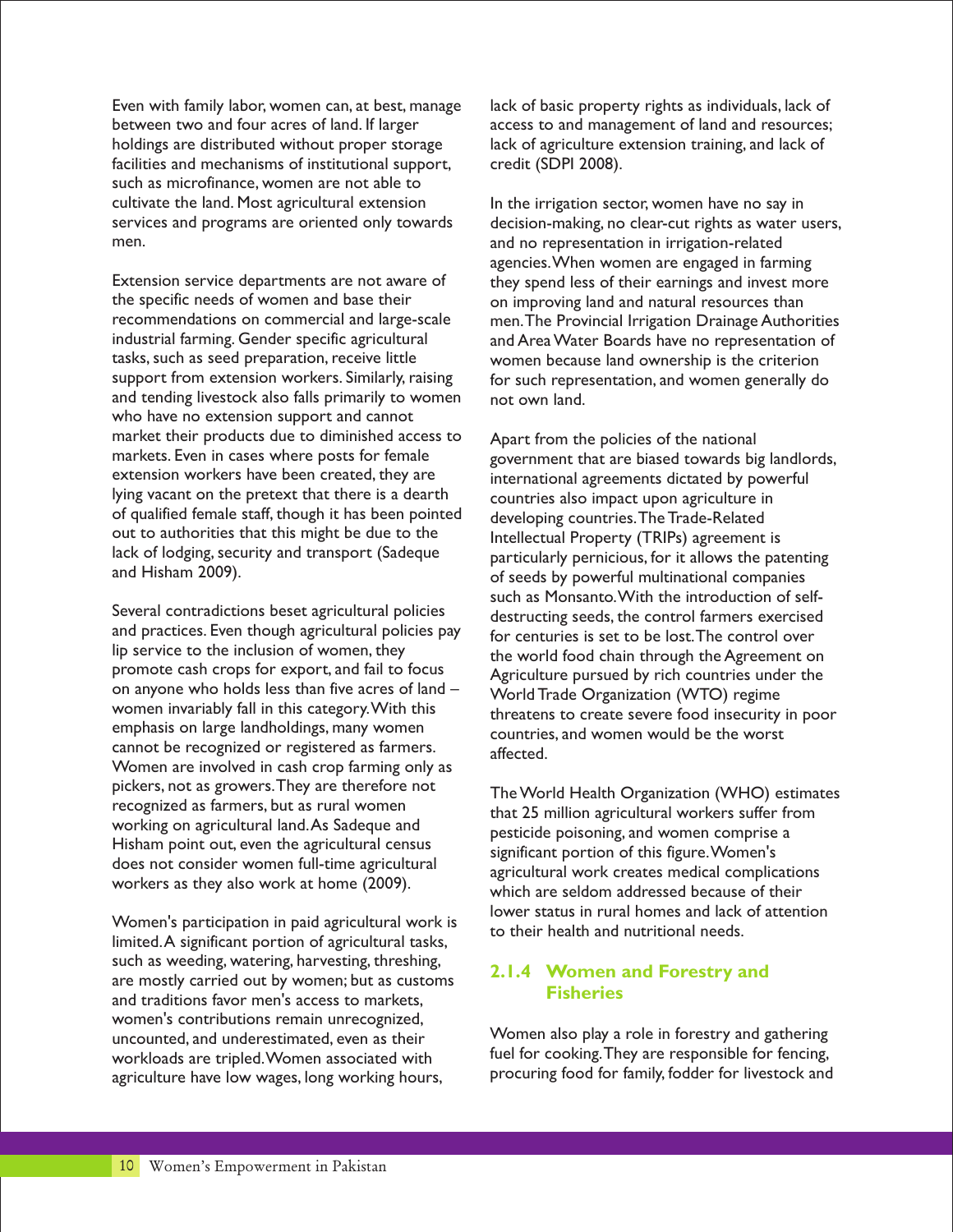fisheries, but with the mechanization and cleaning fish, and work in fish meal plants.A commercialization of the fishing industry, they sizeable number of women workers are involved were slowly pushed out. According to Najma in weaving nets, making fish baskets and so on as Sadeque, who studied the loss of women's wage laborers. Despite the difficult and hazardous livelihoods in fishing communities, the nature of this work, women have few protections introduction of nylon nets resulted in loss of for their health and safety: even rubber boots and income for women (Sarwar n.d.).The Deep Sea gloves are unheard of in the warrah. Nor are Fishing Policy, which allows foreign trawlers to proper working tools available. catch fish through satellite tracking, has directly affected the sustenance of fisherfolk (ibid.).<sup>3</sup> To affected the sustenance of fisherfolk (ibid.). To There in no protection from the summer heat date, not a single policy framework or even as women work with ice-covered shrimps date, not a single policy framework or even as women work with ice-covered shrimps,<br>administrative action, with regard to the socio-erading them susceptible to disease. There are no the government to ensure sustainability or the Aid or a dispensary available. In some warrahs<br>
livelihoods of fisherwomen.<br>
only one toilet is provided per 100 women

Tayyaba Ahmed, who has studied women in result, women are prone to diseases due to lack fisheries, reports that with the change in fishing of hygiene and poor work conditions, including role of women in family fishing has almost come diseases, Hepatitis B, and continuous backaches.<br>
to an end in Pakistan (2004). When fisherwomen Women workers are called in whenever a catch to an end in Pakistan (2004). When fisherwomen Women workers are called in whenever a catch<br>more or less retired from active fishing and arrives, even if it is in the middle of the night, and focused more on the home, they lost a steady during the high season, women may work for income. Since the late 1960s, the use of nylon 14–15 hours at a stretch. Girls as young as 15 fishing nets put an end to women's traditional years of age are employed in warrahs (Ahmed livelihoods earned through the weaving of cotton 2004). nets, which had once been their main source of a small, stable income. Despite these appalling conditions, women's role

When the fisheries were "professionalized," only government policy documents, laws and rules. The men were recognized as involved in the fishing Handbook of Fisheries Statistics of Pakistan, an industry, and women were restricted from their annual publication of the Marine Fisheries<br>traditional livelihoods. In areas where export Department, has no mention of women, et agents took over the catches, women workers though it carries a full chapter on the fishermen lost access to fish for sale and were turned into population. Government policies and documents low paid wage laborers. A day's work, of peeling on fisheries do not make any mention of women 12–14 kilograms of prawns, fetches a mere Rs (SDPI 2008).The first ever convention of 40–60, helping to make poverty endemic amongst fisherwomen was organized by the Pakistan

with the fisheries industry and are employed in 30

raw materials to produce medicines which fetch Registered Processing Plants or warrahs where extra income for the family. Here, as in other the conditions for workers are appalling (Ahmed areas, they are not recognized as full workers. 2004).Women peel and clean ice-covered shrimps, fish and crabs with their bare hands.They are In the past, women were equally involved in involved in grading, sorting and packing, drying and

leaving them susceptible to disease. There are no economic uplift of fisherwomen, has been taken by proper hand-washing facilities available, nor is First the government to ensure sustainability or the Aid or a dispensary available. In some warrahs only one toilet is provided per 100 women. workers, and the condition is deplorable.As a practices, from the family to industrial fishing, the malaria, gastrointestinal ailments, tuberculosis, skin arrives, even if it is in the middle of the night, and

in the fisheries industry is not recognized in Handbook of Fisheries Statistics of Pakistan, an Department, has no mention of women, even these communities. Fisherfolk Forum in 2005, where it was recognized that women participate equally in going into About 10,000 women workers are associated waters, catching fish, weaving nets, preparing boats,<br>with the fisheries industry and are employed in 30 drying fish and selling catch in the market.

<sup>3</sup>Deneb Sumbul has made a documentary film on the issues of fisherwomen and the impact of the sale of Diamond Bar Islands on the coastal areas and fisherfolk livelihoods. See also "Fisherwomen seek their rights,", in The Nation, 2008.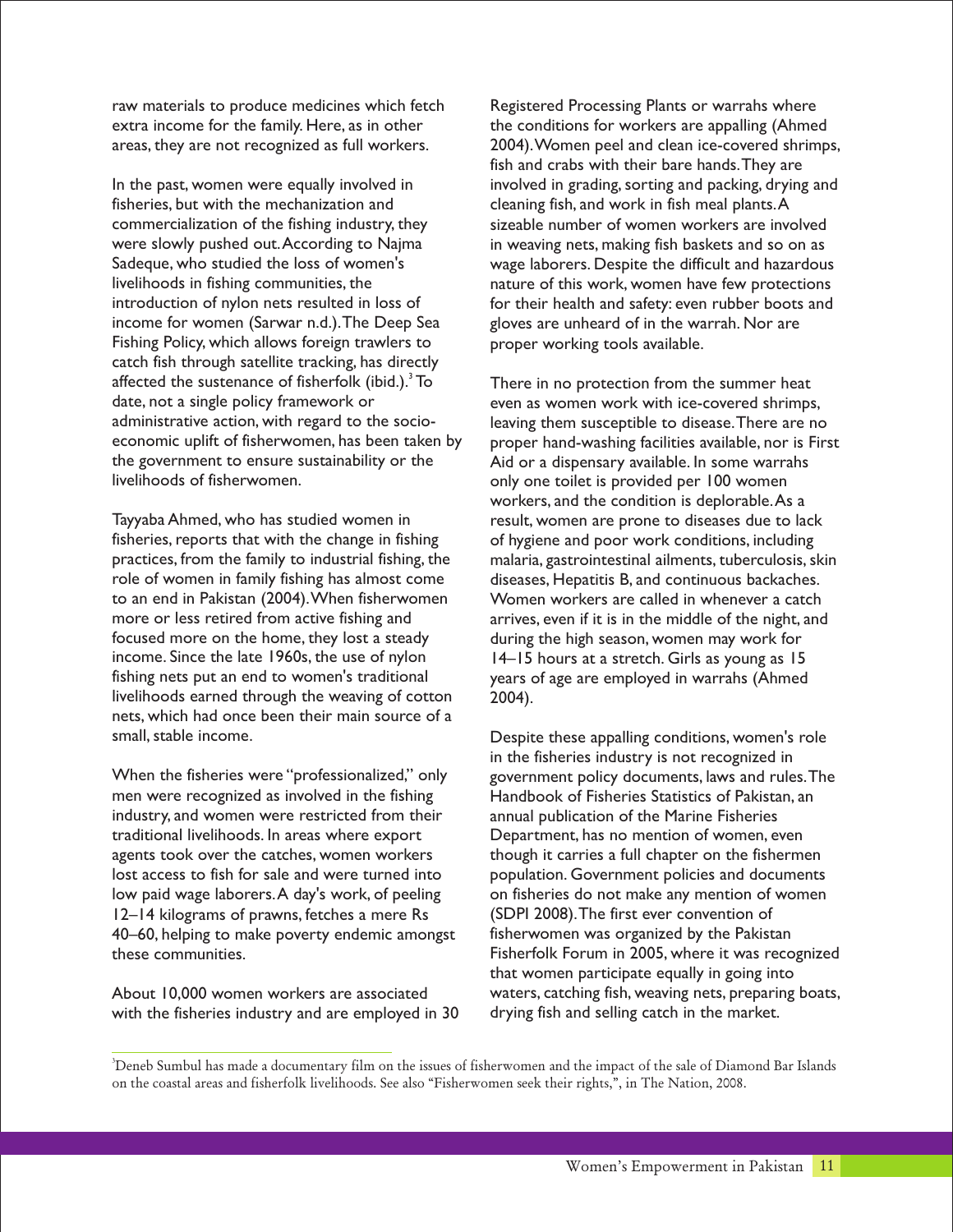commercialization, attendees at the convention that there be no discrimination against women stressed the need for special training and with regard to economic and social rights. State alternative employment opportunities. policies are required to be just and equitable with

#### **2.1.5 Summary**

Women generally do not own land, and when they an equitable share of the fruits. do, they do not exercise effective control over it. There are customary and traditional constraints The Constitution of 1973, in its Principles of<br>
on their ownership which are further exacerbated Policy section, declares that "steps shall be taken on their ownership which are further exacerbated Policy section, declares that "steps shall be that by dependence upon male relatives. Women by dependence upon male relatives. Women<br>themselves are reluctant to demand their inheritance for fear of violence and social censure. recognition in the fundamental law of the land The state and its laws are perceived as abstract that women's participation in all national spheres and distant entities, not easily accessible to is vital for the country's prosperity.Article 37(e)<br>women As a result they rely on local traditional of the Constitution reads: "The State shall make women. As a result they rely on local traditional systems which are often biased against women. provision for securing just and humane conditions<br>There is no institutional and legal framework for of work, ensuring that children and women are There is no institutional and legal framework for agriculture, fishery or forestry in the country and not employed in vocations unsuited to their age gender discrimination is rampant.Women do not or sex, and for maternity benefits for women in have access to extension services. The majority of employment." Article 38 of the Constitution women work in villages due to mobility concerns specifically refers to economic well-being: and this diminishes their income chances.When women's work is used for household *The State shall (a) secure the well-being of the people,* consumption and not sold in the market it *irrespective of sex, caste, creed or race, by raising their*  becomes devalued as it is accorded no monetary standard of living, by preventing the concentration of value. The work done in the field is seen as an *wealth and means of broduction and distribution in* value.The work done in the field is seen as an *wealth and means of production and distribution in*  counted in data collection.Women in the fisheries *and by ensuring equitable adjustment of rights*  industry similarly go unrecognized and underpaid, *between employers and employees, and landlords and*  despite working in terrible conditions. *tenants; (b) provide for all citizens, within the available* 

#### **2.2 Women and Employment in the Formal and Informal Sectors**

#### **2.2.1 National and International Commitments to Women's Economic Empowerment**

empowerment for without an adequate source of earnings of individuals, including p<br>livelihood people cannot gain access to primary classes of the service of Pakistan. *classes of the service of Pakistan.* livelihood people cannot gain access to primary needs such as food, shelter and clothing. Economic policies and priorities of the state determine how In spite of the clear commitments at the<br>wealth is generated, circulated and distributed international and national levels, Pakistan's wealth is generated, circulated and distributed among the population. Article 13 of the employment picture for women, in both the convention on the Flimination of All Forms of formal and informal sectors, remains bleak. A Convention on the Elimination of All Forms of

Recognizing that women had been marginalized by Discrimination against Women (CEDAW) requires regard to gender so that national income is not distributed in a skewed way, and to ensure that those who produce the country's wealth receive

spheres of national life" (Article 34). There is

the hands of a few to the detriment of general interest *resources of the country, facilities for work and adequate livelihood with reasonable rest and leisure; (c) provide for all persons employed in the service of Pakistan or otherwise, social security by compulsory social insurance or other means; (d) provide basic necessities of life, such as food, clothing. housing, education and medical relief, for all such citizens, irrespective of sex, caste, creed or race, as are permanently or temporarily unable to earn their livelihood on account of infirmity, sickness or*  Economic security is an integral part of women's unemployment; (e) reduce disparity in the income and empowerment for without an adequate source of earnings of individuals, including persons in the various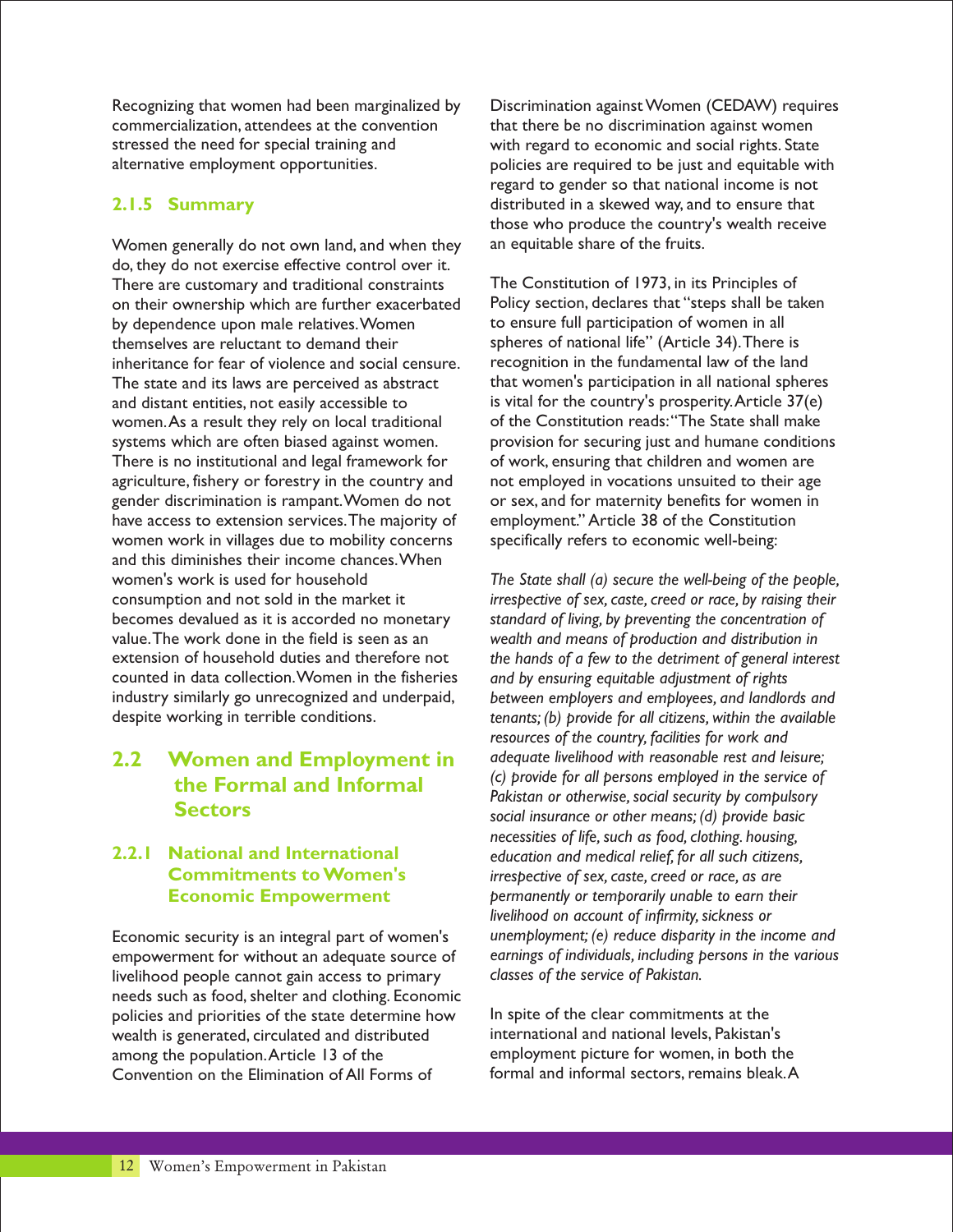number of rights and entitlements granted in the with an increase in autonomy. Constitution, laws and labor policies, do not translate into practical reality even in the formal Jeejeebhoy and Sathar have shown that region sector of employment. On the other hand the more than religion plays an important role in informal, unorganized sector, which is expanding determining the degree to which women can recent years, is devoid of the labor rights and found that paid work outside the home has a securities to which workers are entitled in the chance of increasing women's autonomy (2000). formal sector. The matrix of the Mobility and decision-making opportunities for

#### **2.2.2 Relationship between Paid Work and the Empowerment of Women**

leads to women's empowerment and economic food processing) reported that household chores independence has yielded mixed results at best. Studies reveal that there is no straightforward  $76-77$ ). This, however, did not mean that their relation, and other factors, such as traditional work was automatically assumed by men; rather it<br>family mores or social class, play a role in the was usually delegated to other women in the family mores or social class, play a role in the family delegated to other women in the<br>family mores or social class, play a role in the family more in the family delegated to other women in the ext extent to which women are empowered by paid household so that there was very little employment outside the home it was generally women's traditional roles in the home. employment outside the home. It was generally women's traditional roles in the home. assumed that woman's income increases autonomy, and that education and participation in Monetheless, the freedom of movement granted<br>work are important elements of women's agency. by participation in the labor force has effects on work are important elements of women's agency. by participation in the labor force has effects on . by participation in other forms of public life. In some studies, autonomy and empowerment are participation in other forms of public life.<br>In some studies, autonomy and empowerment are participation in some reasure increasingly equated (Jeejeebhoy 2000 cited in Khan 2007); Adolescent girls in rural areas are increasingly however other studies show that the concept of engaged in paid work, not only for the income, but<br>ennowerment is different from autonomy Aspects for the relative freedom that it affords. Around 80 empowerment is different from autonomy. Aspects for the relative freedom that it affords. Around<br>of women's autonomy include mobility access to percent of women say that they would do paid of women's autonomy include mobility, access to percent of women say that they would do paid<br>resources, their inclusion in decision-making inside work if opportunities were available, and mobility resources, their inclusion in decision-making inside work if opportunities were available, and mobilit the home and in the public sphere, and economic concerns could be overridden. A study of urban the home and in the public sphere, and economic concerns could be overridden.A study of urban<br>autonomy: freedom from domestic violence. as women in the manufacturing sector found that autonomy; freedom from domestic violence, as well as the freedom of interpersonal despite their limited control over their own communication (Sathar and Kazi 2000). earnings, working women exercised greater

not necessarily led to greater happiness for 2001). women. Domestic power is dependent upon the social context, and the double burden ensures Sathar and Kazi suggest that employment per se<br>that economic contribution does not translate does not improve women's status or lessen their into greater autonomy, independence or sense of reproductive duties; however, formal employment well-being (ibid.). Nevertheless, the most<br>important impact of paid work on women is the valued, has an impact on mobility and fertility, rise in self-esteem and self-confidence and a sense engenders a sense of self-worth (1990).Therefore of increased economic security and independence formal sector employment is more conducive for<br>which enables them to meet their family's needs improving women's status, respect and mobility, (Shaheed and Mumtaz 1981; Khan 2007). In rural households, however, education and/ or unpaid important. work on the household farm are not associated

considerably with the economic downturn in exercise autonomy (2001, p. 708). Sathar and Kazi women are generally low, and gender systems in specific situations are important for understanding women's autonomy. Khattak found that women in the urban manufacturing sectors also faced the double burden of paid and household work, but a The assumption that paid work outside the home sizeable number (over half in pharmaceuticals and are not their primary responsibility (2001, p.

authority in household decision-making than The participation of women in the labor force has those who had no source of income (Khattak

> does not improve women's status or lessen their valued, has an impact on mobility and fertility, and improving women's status, respect and mobility,<br>because socially valued work is considered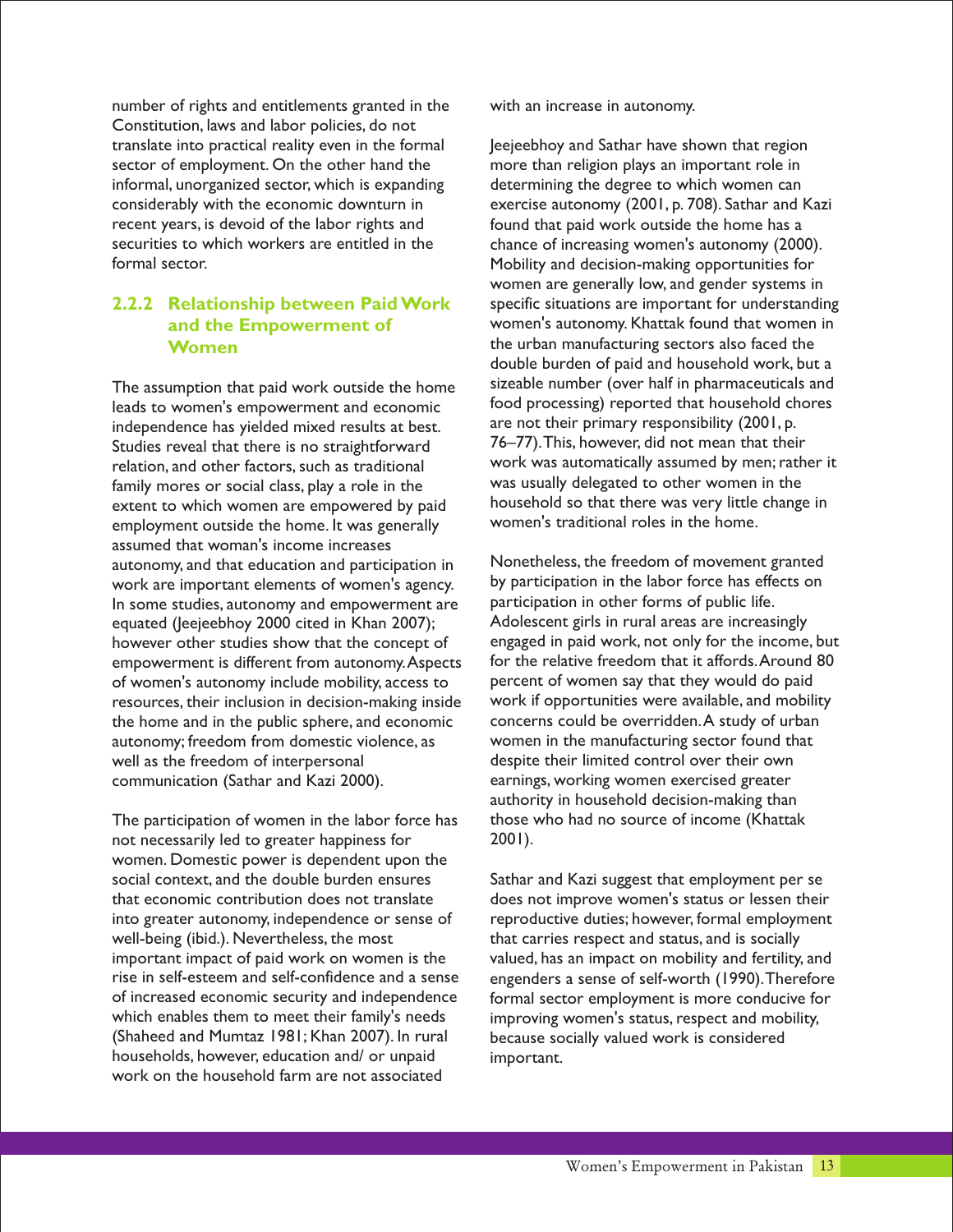In the urban manufacturing sector women's enter the workforce. Shaheed and Mumtaz decisions are more valued now that they are showed that younger women mostly work to working (Khattak 2001). Some women said that amass dowry (1981). Other reasons include they could purchase whatever they wished, and keeping girls busy at home after puberty, negative were now consulted on marriages, purchases and attitudes to girls' education, and the compulsions proposals. Khattak concludes that women in paid of female-headed households to earn for their work acquire self-confidence and assertiveness in families.Younger women from poor families enter household decision-making; however there is no the workforce upon the insistence of families and shift in gender ideology among either men and not out of choice. Older, better-educated heads of women. Most women reported that they would<br>like to stop working once the family's financial (Nagyi and Shahnaz 2002, p. 15). However, ame like to stop working once the family's financial (Naqvi and Shahnaz 2002, p. 15). However, among<br>situation improves. Khattak found that paid work the upper-middle classes and elite groups, young is simultaneously empowering and disempowering. women are increasingly entering the workforce, Women's ability to save more money becomes especially in urban areas and big cities, and are empowering, but the savings are spent on visible in banks, the media (both print and transport and utilities rather than on luxury items. electronic), the legal profession, the fashion Poverty drives women into the workforce rather industry, performing arts, visual and filmmaking than autonomous desire or independent decision- arts, development, research, and university level making. Thus the positive outcomes of paid work teaching. Most of these young women seem to be are limited. If more work in the formal sector, and self-motivated and vying for personal poverty had not exerted such a powerful independence. influence, the impact would be greater; as it is, paid work has not challenged gender ideology On the other hand, there are many who belong to<br>roles (Khan 2007). The well-to-do classes and obtain an education

The results of studies on whether or not labor contributing to this include marriage, especially<br>force participation and entry into paid work where the husband and in-laws frown upon enhances empowerment are inconclusive.There is women's paid work, and the family does not need no straightforward relationship between the the woman's income.There are some who enter a workforce participation of women and economic profession but leave after the birth of a child, since<br>or social empowerment. The diverse and example in the childcare is still perceived mainly as women's or social empowerment. The diverse and end of the childcare is still perceived mainly as women's contradictory results may be a function of the very work. Furthermore, some areas of work are varying contexts of women's work and activities, considered inappropriate for women by their double burdens and low status in society and conservative sections of the middle class their double burdens and low status in society and conservative sections of the middle classes who<br>within families. Even when women earn an income, superceive medicine and teaching as respectable by within families. Even when women earn an income, perceive medicine and teaching as respectable, but<br>their household chores and childcare functions the media banks corporations and the arts as are not shared by men, although other women unacceptable for women (Saigol 2010a). may take over the work.This means that the underlying patriarchal division of labor, and gender Both age and purdah (veiling) appear to be related role identities, are not transformed merely role identities, are not transformed merely<br>to the choice to enter the workforce. Veiling and<br>through entry into the labor force. However,<br>seclusion are believed to be more important for through entry into the labor force. However, seclusion are believed to be more important for<br>social class and the nature of the paid social class and the nature of the paid<br>employment may also be determinants of whether and mechanism used by conservative societies to employment may also be determinants of whether main mechanism used by conservative societies to<br>ontrol women's mobility and fertility (Khan or not paid work enhances women's control women's mobility and fertility (Khan<br>2007) Historically Muslim reformers have all

#### **2.2.3 Determinants of Women's Entry into the Workforce**

Studies have attempted to analyze why women classes, traditional purdah has been shunned,

the upper-middle classes and elite groups, young

the well-to-do classes and obtain an education without ever entering any profession. Factors where the husband and in-laws frown upon work. Furthermore, some areas of work are the media, banks, corporations and the arts as

2007). Historically, Muslim reformers have allowed women's education only on the condition that purdah is observed (Khan 1999, p. 38–39). In Pakistan, purdah differs by class and region. In urban areas, and among the elite and well-to-do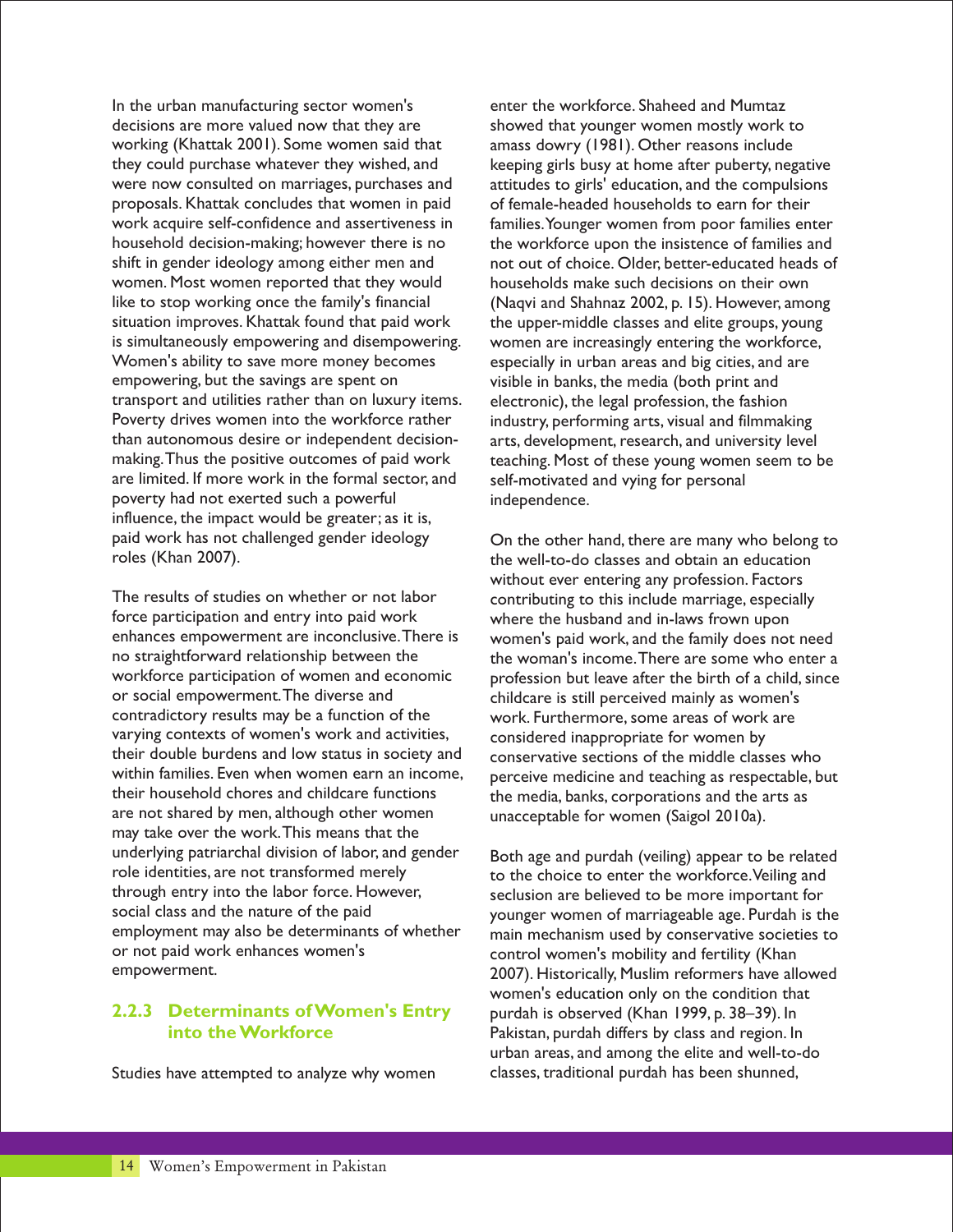although modesty is still upheld as a positive value. shows that there has been increased women's In rural areas, however, there are rules and employment in "skilled agriculture and fishery," a regulations regarding women's spaces which tend category in which growth from 48.4 percent in to be strictly segregated from those of men. In 2001 to 52.8 percent in 2003–2004 was led<br>this matter, however, the dimension of class exclusively by women (Mumtaz 2005, p. 36). crisscrosses with region and religion: as rural folk move higher up the social ladder, purdah becomes Women have argued that in the Pakistan a status symbol that signifies that the men of the Integrated Housing Survey, time use should be family are capable of secluding their women from included so that women's work and activities can other men and do not need them to work outside be reflected more accurately (Khan 2007).This the household. Empirical evidence from Muslim would help to provide a truer picture of women's contexts shows a positive correlation between participation in the urban informal sector where wealth acquisition and purdah (Khan 2007, Sultana women do much manufacturing and domestic et al. 2009).The very poor laboring classes in both work (Shaheed and Mumtaz 1981, Kazi 1999, p. rural and urban areas in Pakistan are unable to 385, 390–392). In 1997, the Report of the impose strict purdah and seclusion as women are Commission of Inquiry for Women recommended required to work in the fields in rural areas, and in that agricultural and domestic workers be used in the informal sectors in the urban areas for the definition of workers and brought under the additional family income. purview of all laws applicable to them.This would

Strict purdah and segregation are more **and help present a more accurate picture**. pronounced in Khyber-Pukhtunkhwa, which is more conservative and religious than Sindh or the Punjab. However, this is not a hard and fast rule: purdah is also strictly observed in interior Sindh, which is mostly rural, but has a sizeable non-<br>Muslim population. Purdah and forms of veiling participation coincides with a higher fe Muslim population. Purdah and forms of veiling participation coincides with a higher female<br>Also vary according to religion: Christians in urban promonovment rate compared with men (20 also vary according to religion: Christians in urban unemployment rate compared with men (2007).<br>areas of the Punjab and Sindh are less likely to This gender imbalance is even more severe in areas of the Punjab and Sindh are less likely to This gender imbalance is even more severe in<br>observe strict veiling than Muslims, while Hindu Turban areas Women's labor force participation observe strict veiling than Muslims, while Hindu either areas. Women's labor force participation in<br>women in interior Sindh often follow a strict form either areas has increased because of the outwomen in interior Sindh often follow a strict form rural areas has increased because of the out-<br>of veiling. The complexity of class, caste, religion represention of males and the growth of cotton of veiling. The complexity of class, caste, religion migration of males and the growth of cotton and region affecting how veiling and seclusion production (Kazi 1999) About 67.3 percent c and region affecting how veiling and seclusion production (Kazi 1999). About 67.3 percent of anticolity in the series of function in society must be taken into account function in society must be taken into account<br>women who constitute the agricultural labor<br>while planning development interventions. At the service entered paid work due to the out-migre while planning development interventions.At the force entered paid work due to the out-migration<br>same time, however, transforming the local of men (Khan 2007). Outside of agriculture, most contexts, and what may be defined as "culture," women in rural areas, about 73 percent, are<br>must remain the core value of social development. amployed in the informal sector Their earnis

#### **2.2.4 Invisibility of Women's Work in Official Data**

One of the major issues of women's work and work in the informal sector, including economic contribution is that their work remains manufacturing, community, social and personal<br>invisible and uncounted (Khan 2007). The Labor services, as well as crafts and trade-related wo Force Survey has redefined agriculture to reflect (2007). A growing number of urban middle class women's contributions more accurately, but women are getting an education and going into reproductive and household labor are still not various professions (Kazi 1999, p. 409). However, included (Mahbub-ul-Haq Development Center even in urban areas, women constitute a very

exclusively by women (Mumtaz 2005, p. 36).

enable the inclusion of women in the workforce

#### **2.2.5 Women's Participation in the Labor Force**

of men (Khan 2007). Outside of agriculture, most employed in the informal sector. Their earnings come from livestock production, on-farm labor, brick kiln work, and domestic services.

Khan reports that most women in the urban areas services, as well as crafts and trade-related work 2000, p53).The Labor Force Survey 2003–2004 small proportion of the formal sector, as most are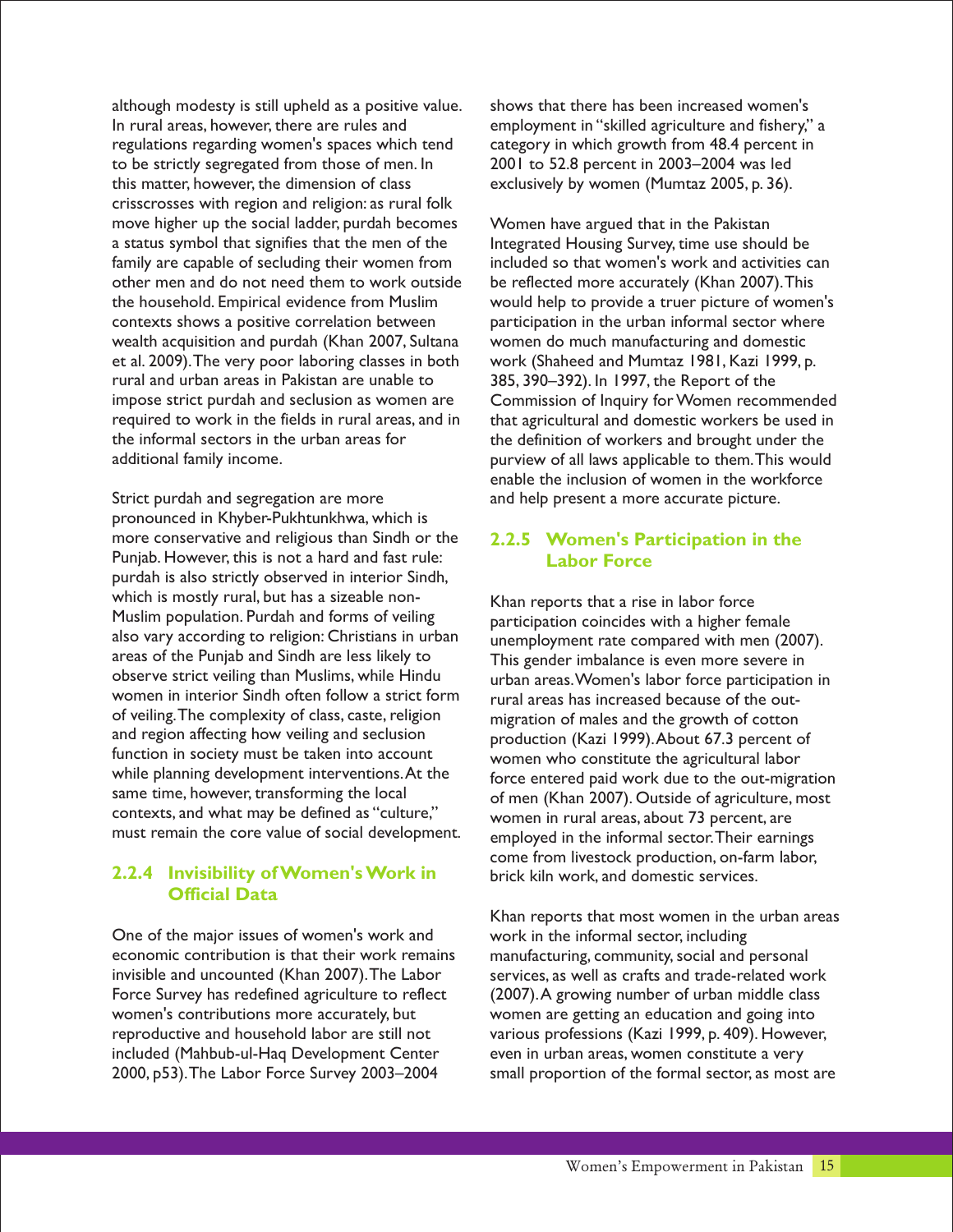home-based workers; the most poverty-stricken, to maintain a living standard without women's under-enumerated and invisible of workers.At the work (Khan 2007). top end are women in medicine and teaching, while many are entering the burgeoning private According to the National Commission on the education sector. There are more women teachers Status of Women (1997) a much larger percent in schools than in universities and colleges, of men than women are engaged in white collar showing a bias at the higher levels. The health jobs, i.e. clerical, sales, professional work. Only 18 sector tends to employ women at the lower rungs percent of women compared to 33 percent of of the ladder and in lower status occupations, men are in clerical jobs. Despite quotas, women's such as Lady Health Visitors, midwives and nurses. work tends to be concentrated in the education

The proportion of women in non-traditional Status of Women 2003), which are considered white collar jobs, such as engineering, corporate socially acceptable jobs. Decisions about getting a banking, and the armed services, has not increased job are often made by other family members and significantly in the past decade (Khan 2007). The not by women themselves. This is true especially Women constitute about 0.1 percent of the 1.1 for young girls who have relatively less autonomy percent employed in finance, insurance and real and decision-making power. Families may also estate services. Women in manufacturing enforce prevention from work outside the home. comprise 2.5 percent, and in community, social and personal services they constitute 2.7 percent While women's labor force participation has of the workforce compared to 10 percent of their improved over time, there has been a sharp male counterparts (Statistics Division 2004, p.132). increase in unemployment from 1 to 10 percent, The First Women Bank Limited, created to accompanied by a 40 percent decline in selfincrease women's participation in these sectors, employment (Asian Development Bank 2000). has not been able to develop women's Women's unemployment rate has increased at a entrepreneurship to the extent envisaged. The higher rate than for men. Women are much more government has not fulfilled its quotas for hiring disadvantaged in work than men, and enter women in public sector jobs and there is no broad employment where they are vulnerable and there<br>policy to create equal opportunity for women is absence of decent work (Ministry of Labor and policy to create equal opportunity for women is absence of decent work (Ministry of Labor and<br>Khan 2007). (Khan 2007).

Pakistani women's participation in the formal 71.7 percent of the workforce in 2008 (ibid.).<br>
labor force is still among the lowest in the world. According to official data, more than three-fore Around 35 percent of urban working women are of the employees' monthly income is under Rs<br>professionals, technicians and associate 1,500, and over a quarter of men and two-thire professionals, technicians and associate 1,500, and over a quarter of men and two-thirds<br>professionals. In the informal sector they perform of women have a monthly income of less than Rs home-based and low-paying piece-rate work 2,500 (Haque 2007). Regional analysis shows that including crafts like sewing, crochet and a higher proportion of women than men earn less embroidery. Between those at the upper end and than the minimum wage in urban and rural areas. lowest end, women are marginally represented. Nor has the rise in female labor force About 1.2 percent of urban working women are participation resulted in higher employment<br>engaged in clerical work (Mirza 1999). Since the opportunities, and there is a need for govern 1990s, women have been entering the workforce expenditure on the social sector in order to as receptionists, secretaries, telephone operators, create more job opportunities. draftswomen, designers and computer operators. Medicine and teaching still predominate but now It seems that paid employment is rare in rural<br>law, marketing, banking, media, NGOs and human areas, while in urban areas, women work longer law, marketing, banking, media, NGOs and human resource management are also considered viable hours and receive less pay than men.Women are careers.Women also work in beauty salons and the majority among the poor and face the added call offices. Many families find it no longer possible burdens of carrying water and fuel in the rural

Status of Women (1997) a much larger percentage and health sectors (National Commission on the

Manpower 2009). They are employed mainly in the informal sectors of the economy and constituted labor force is still among the lowest in the world. According to official data, more than three-fourths<br>Around 35 percent of urban working women are of the employees' monthly income is under Rs of women have a monthly income of less than Rs a higher proportion of women than men earn less opportunities, and there is a need for government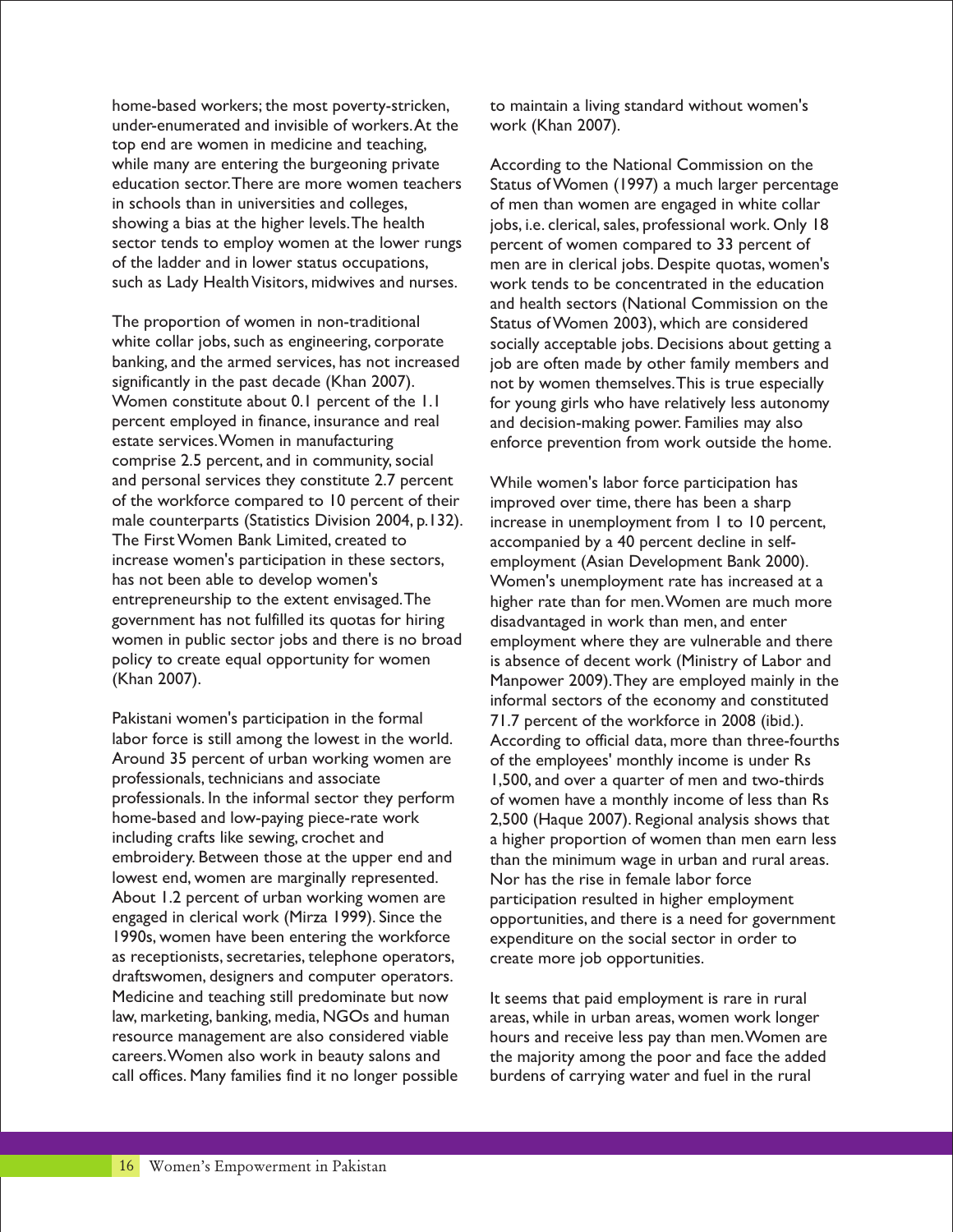areas.Additionally, both rural and urban women workers in the informal economy, around 12 perform the reproductive duties of unpaid million are women (Women Workers Help Line domestic chores and childcare. Despite women 2009). Many are domestic servants, with no legal<br>working in paid labor outside the home, men do protection. Around 200,000 trafficked Bangladesh not participate in housework or childcare. Many women and Afghan refugee women work as men even refuse to recognize the economic value domestic servants and as part of the informal<br>of women's work. A majority of women, 73 economy. The global economy, cultural norms, percent, themselves believe that men have more family restrictions, and lack of mobility all right to work than women, and 65 percent of men discourage women's entry into formal labor. Rapid feel it would be a problem if the woman's income urbanization has spurred the growth of the was greater than their own (Khan 2007). informal sector which now accounts for about

#### **2.2.6 Working Conditions in the Labor Market**

far from desirable as reported by the Pakistan formal sector due to lesser education, fewer<br>Institute of Labor Education and Research (PILER marketable skills, and social taboos. Keeping Institute of Labor Education and Research (PILER marketable skills, and social taboos. Keeping<br>2007) <sup>4</sup> Labor rights and entitlements are being women out of the regular workforce, and thereby 2007).<sup>4</sup>Labor rights and entitlements are being women out of the regular workforce, and the<br>dismantled even within the formal sector as the avoiding restrictions on wages and working dismantled even within the formal sector as the state recedes from its welfare functions. The compulsory weekly holiday was abolished through production costs and maintain flexibility (Kha<br>2007, Breman 2009). The informal sector has amendments in the Shops and Establishment<br>Ordinance 1969. This superseded earlier provisions under the Factory Act that women will introduction of late evening shifts and longer workdays through the Finance Act 2006, which increased working hours from eight to 12, also The increase in the informal sector is associated<br>discourages women from entering work in the with poverty: 60 percent of such workers live discourages women from entering work in the formal sector. Women's work days and hours are below the poverty line. The Pakistan Participatory<br>longer than those of men, and because most Poverty Assessment found that women's informal women are not permanent workers, they are not entitled to benefits (Siddiqui et al 2006a). Women mitigating strategies of poor households.<br>
are also subject to harassment in the workplace: According to a draft report of the National are also subject to harassment in the workplace: According to a draft report of the National<br>although the passage of the Sexual Harassment Commission on the Status of Women, only 7 although the passage of the Sexual Harassment Bill in 2010 was a step in the right direction, a percent of women reported that their work was great deal is required for the proper the main source of family income (quoted in SDPI)

#### **2.2.7 Women in the Informal Sector**

In the past three decades, the greatest growth of on women's work as informal labor does not work for women has been in the informal. unorganized sector, as home-based workers. Women are migrating to cities from rural areas and entering the informal economy. The Women Two types of informal systems have been<br>Workers Helpline estimates that out of 20 million identified by Blunch, Canagarajah and Raju (2001): Workers Helpline estimates that out of 20 million

protection. Around 200,000 trafficked Bangladeshi economy. The global economy, cultural norms, four-fifths of all workers and produces a meager income compared to the formal sector (Breman 2009).

Working conditions, even in the formal sector, are  $\frac{1}{2}$  Women also find it more difficult to enter the formal sector due to lesser education, fewer conditions, as well as taxes, is a strategy to lower production costs and maintain flexibility (Khan become central to poor women's survival as they<br>work out of necessity, with few skills and little not work before sunrise or after sunset. The payment to supplement diminished family incomes<br>
introduction of late evening shifts and longer due to the economic slowdown since 2008.

Poverty Assessment found that women's informal<br>work was one of the most commonly used riskimplementation of this law. 2008, p. 86). Neo-liberal globalization has also enhanced the rate of informalization and, as Sayeed and Khattak warned (2001), privatization and downsizing have further detrimental effects benefit from the laws and regulations covering<br>formal labor.

<sup>4</sup>Also see SDPI 2008, p.79.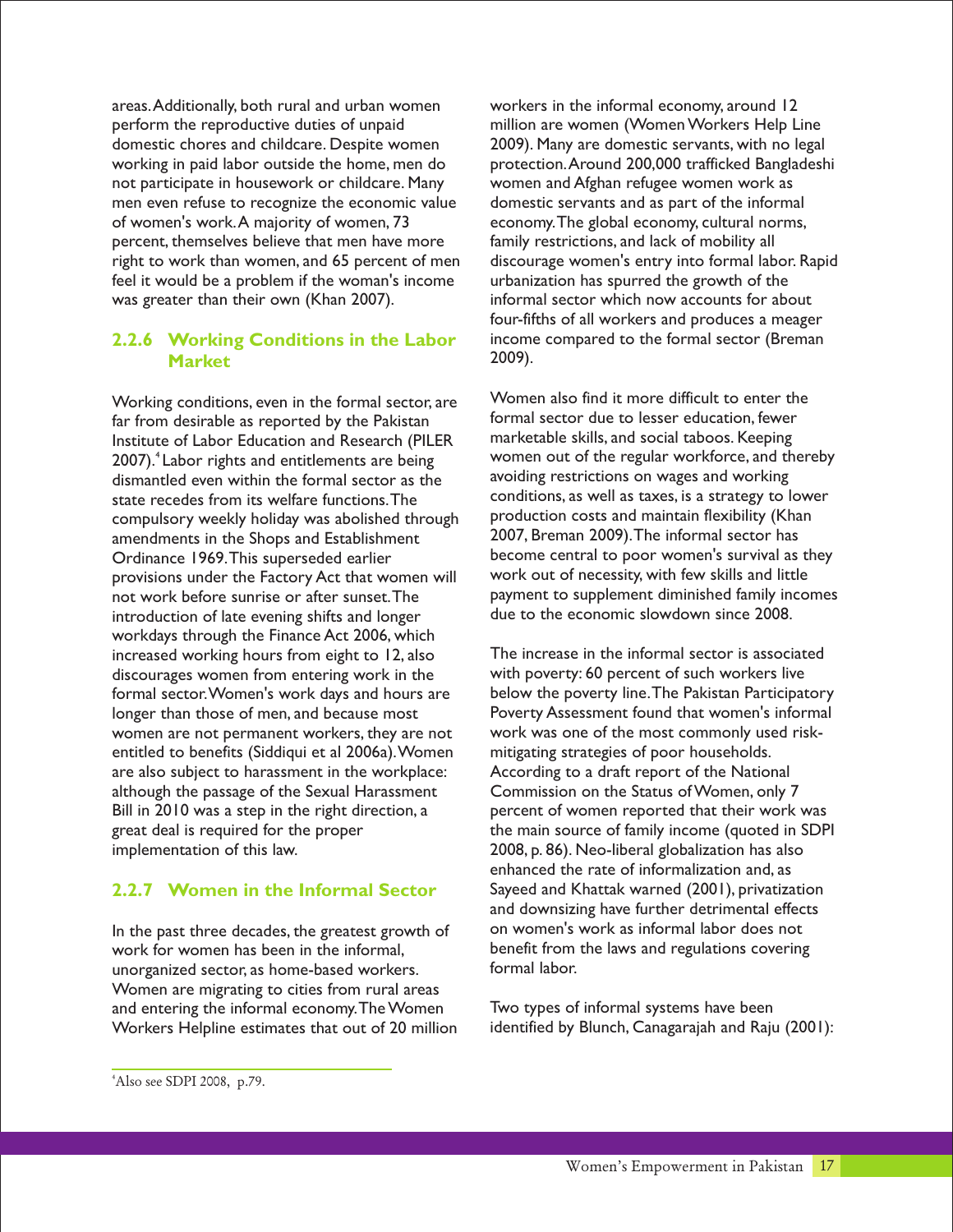employment refers to people who are self- and based on kinship or personal relations rather employed or employed in a small family enterprise than contractual arrangements which would and includes, for example, vendors, roadside ensure protection for the workers.The informal characterized by regular work, casual workers on and regional demand.The informal sector in sub-contract and home-based workers.While Pakistan, as elsewhere, is characterized by these distinctions are not hard and fast, there is insecure employment, low earning and low variation in the kinds of employment<br>
arrangements across time and geography.<br>
some estimates, 75 percent of the poor are arrangements across time and geography.

In 2007, a 20 percent growth was recorded in enormous gender discrepancy in wages in the According to conservative estimates, out of the third less than their male counterparts. This wage country's \$160 billion economy in 2007, over \$32 gap has widened even in waged and salaried billion is in the informal sector. An approximate employment. assessment shows that 32 percent of the informal workforce is in the wholesale and retail business, Women outside the agricultural sector find lowpercent in the community, social and personnel percent in the transport sector.This estimate less educated. Kazi and Raza argue that the included both in urban and rural areas (ibid.). The underestimation of female employment is greater

manufacturing, trade and services. In nearly all omitted in surveys of census by male enumerators categories, women earn less than men, leading to (1989). the intensified feminization of poverty. Globally, out of 1.3 billion people living in poverty, 70 According to the Ministry of Labor and<br>percent are women (Asian Development Bank Manpower (2009), six out of 10 women are percent are women (Asian Development Bank Manpower (2009), six out of 10 women are<br>2000). Women comprise the poorest of the poor, engaged in casual or piece-rate work (56.8) 2000). Women comprise the poorest of the poor, and are the most vulnerable section of society.<br>The social relations of gender mediate the manner and 17.5 percent of men with paid jobs outside The social relations of gender mediate the manner and 17.5 percent of men with paid jobs outsident in which women experience poverty. This in which women experience poverty. This the agricultural sector were so-called "home<br>phenomenon has given rise to new debates on workers," a status associated with low pay. The phenomenon has given rise to new debates on workers," a status associated with low pay. The poverty reduction and social protection along proportion of women home-based workers in poverty reduction and social protection, along with calls to formalize the informal sector and industries increased from 74 percent in 2000 to<br>bring it within the ambit of the legal protection 77.4 percent in 2008. Women also run a higher bring it within the ambit of the legal protection risk of being unemployed, with women's framework.

Informal activities have often been characterized percent for men in 2008 (ibid.). by low levels of capital, skills and diminished access to organized markets and technologies, low and unstable incomes, and poor, unpredictable and hazardous working conditions (Khan, Khattak and Kazmi 2005). Activities in this sector are often Conditions in the formal sector are only slightly<br>
outside the scope of official statistical better. Pakistan's working hours are much longer enumeration and government regulations and than those provided for by conventions of the elude the formal system of social protection. The linternational Labor Organization (ILO). Pakista units operating in the informal sector are highly employers can compel workers to work until 10

wage and non-wage employment. Non-wage labor-intensive but employment is mostly casual barbers or milk sellers. Waged employment is sector activities depend, to a large extent, on local clustered around the poverty line (PRSP).There is Pakistan's large informal sector (Haque 2007). informal sector where women generally earn one-

21 percent in the manufacturing sector, 17.5 skilled, low-paying work that is typically done from<br>percent in the community, social and personnel home. Their wages are lower than men and sector, 13.8 percent in construction, and 11.1 seldom increase over time and they are also often for those working from home, who either do not Women are represented in the informal sector in admit that they work for remuneration, or are

unemployment rate at 8.7 percent compared to 4

#### **2.2.8 Women's Participation in Labor Unions**

better. Pakistan's working hours are much longer International Labor Organization (ILO). Pakistani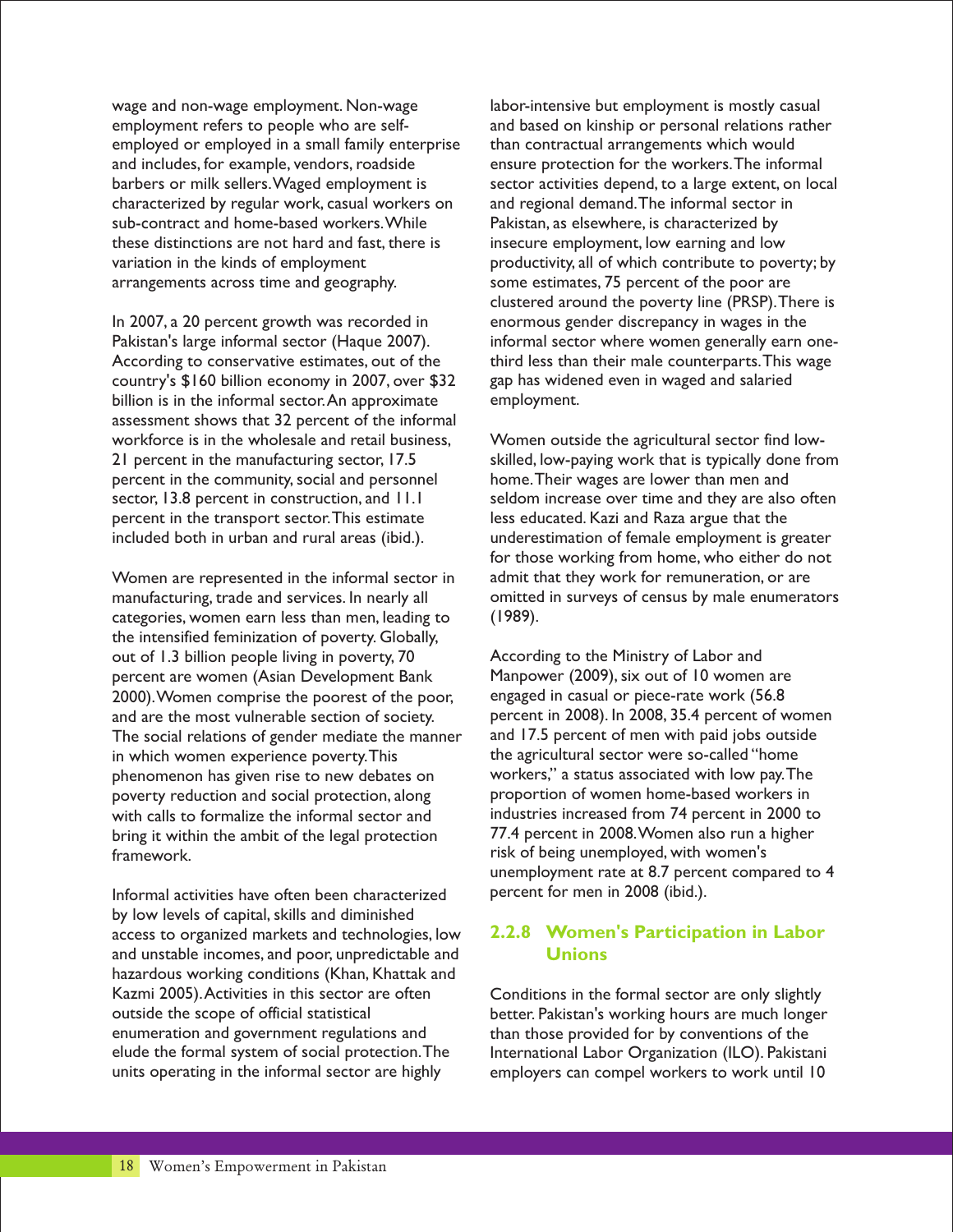pm at night.This discriminates against women in a society where they are threatened with rape, abduction and abuse. Labor laws are applied<br>inconsistently, and women often do not join labor employment generation and poverty re inconsistently, and women often do not join labor employment generation and poverty reduction,<br>unions to enhance their bargaining power and thus to fulfilling Pakistan's commitments unions to enhance their bargaining power and thus to fulfilling Pakistan's commitments<br>(Sadeque and Hisham 2009).

Labor unions are largely dominated by men, and<br>
pay scant attention to women's concerns. Reasons<br>
in output and the shift to informal sector jobs is pay scant attention to women's concerns. Reasons in output, and the shift to informal sector jobs is<br>for women's low participation in unions were likely be long lasting This adds pressure on those for women's low participation in unions were likely be long lasting. This adds pressure on those<br>gauged by talking to women factory workers in explored in vulnerable employment as it keeps the level of gauged by talking to women factory workers in in vulnerable employment, as it keeps the level of Karachi as a part of a workshop organized by Karachi as a part of a workshop organized by working poverty high, especially in rural areas<br>PILER in 1993. Firstly, families in a segregated where ich creation and availability is low Soci PILER in 1993. Firstly, families in a segregated where job creation and availability is low. Social society frown upon the free mixing of men and society frown upon the free mixing of men and<br>women in unions and regard women's<br>lovels are likely to increase. This is likely be difparticipation in sit-ins and public demonstrations to reverse, as has been observed in previous as inappropriate. Secondly, unions often hold their crises (Ministry of Finance 2010). meetings after work hours when women have to rush home to complete household chores.Thirdly, the managements of factories and business enterprises tend to discourage women from<br>
unionization by declaring it an "unfeminine"<br>
empowerment are inconclusive. It seems that paid activity which requires close interaction with unrelated men. Unions often have men from women's empowerment. Contextual factors play a<br>various ethnic, sectarian and religious<br>hadisments that the determining the level of women's part in determining the level of women's<br>communities is looked down upon by families and a empowerment even if paid work is taken as a communities is looked down upon by families and empower neighborhoods. Finally, women are often the first to be laid off when managements retaliate against union activity. Job insecurity, coupled with threats The major barriers to female participation rate dinclude the matrice generality, coupled with the case of violence, serves to make women more docile include gender inequality and the perception of and subservient compared to their male<br>women as low-status dependents. This ideology is reinforced by customary practices and the laws of counterparts.

root and women are discouraged by their families region and religion, and its constraints or<br>to engage in collective activity Although Pakistan facilitation of women's work varies across to engage in collective activity.Although Pakistan facilitation of women's work varies across to engage in collective activity.<br>Thas ratified II O Convention 100 on equal pay for geographies and markers of social differen has ratified ILO Convention 100 on equal pay for equal value of work, corresponding legislation has not been passed. However, the state is committed Women tend to get menial and low-paid jobs even<br>to reduce income disparities between individuals though they may be more time and energyto reduce income disparities between individuals under Article 38(e) of the Constitution.<br>
Owing to a lack of organized cooperatives and 
opportunities, assets and services and have Owing to a lack of organized cooperatives and opportunities, assets and services and have<br>unions, women's voices are often excluded from neither ownership nor control over resources. unions, women's voices are often excluded from finance and development policies and forums.They Women's mobility is restricted, their skills are not have lesser access to resources which results in always marketable, and their voices are not heard. inequalities. Gender gaps are perpetuated down These factors contribute to women's diminished the generations as women have less experience in opportunities economically empower themselves. the workforce, less income, less leisure, less There is a preponderance of women in the education, and less health and time for rest.

#### **2.2.9 Women and Poverty Reduction**

under the Millennium Development Goals (MDGs). In the current economic crisis, however, levels are likely to increase. This is likely be difficult

#### **2.2.10 Summary**

work by itself is an insufficient condition for

the land.The issue of purdah is complicated The idea of women's cooperatives has not taken because of the inter-sectionality of class, caste, root and women are discouraged by their families region and religion, and its constraints or

informal sector, which is characterized by part-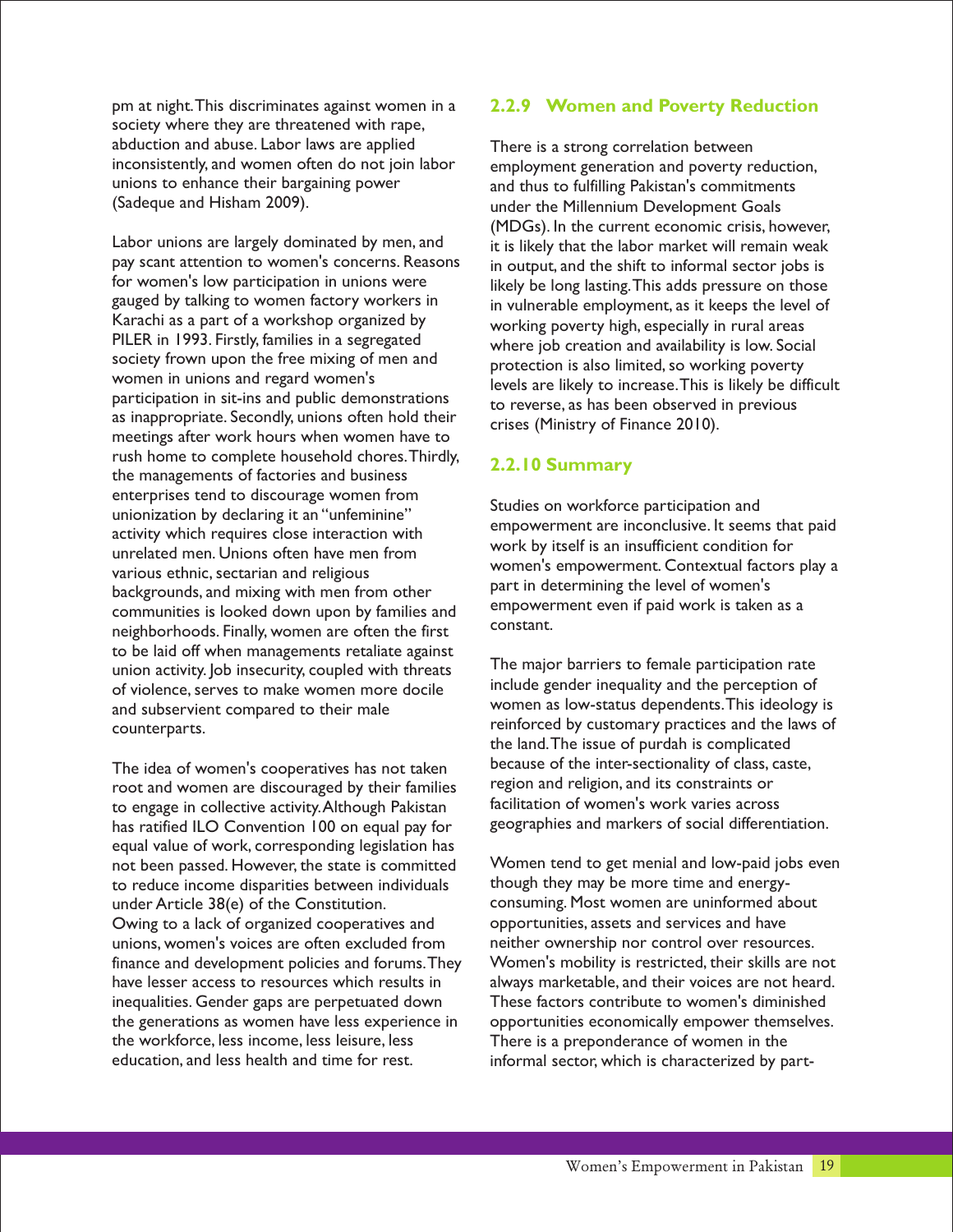time, temporary, insecure, and contractual work. The lack of gender disaggregated data makes it Women's economic empowerment is inhibited harder to get a picture of women's economic due to lack of attention in policymaking and the empowerment, as women's work is invisible and in the informal sector, their voices remain unheard Data collected by the Federal Bureau of Statistics within national and global debates on poverty and on women's employment through labor force labor. surveys fail to adequately capture their

age groups than for men. They continue to be the lack of recognition of the relation between first ones to lose their jobs in an economic macro-economic policies and women's downturn and are often given the least priority in empowerment. hiring.There are no laws that specifically pertain knowledge about opportunities, and the cultural censure. view of women as low-status dependants. Furthermore, working conditions even in the formal sectors of employment are discouraging for women.

meager resources granted (SDPI 2008). While their contribution to the Gross Domestic Product<br>women are increasing in the labor force, especially remains uncalculated (Planning Commission 2005). remains uncalculated (Planning Commission 2005). contribution to agriculture or participation in the The unemployment rate is higher for women of all informal sectors of the economy (ibid.). There is a

to equal compensation for equal value of work, or The lack of unionization by women and the absence for protection of labor rights for domestic and of women's cooperatives, means that their voices home-based workers. Major reasons for the low remain unheard. Women lack the means to rate of women's participation in the formal collectively bargain for their rights in the labor sectors include the lack of recognition of their market and are hampered by social and cultural contribution, mobility constraints, inadequate considerations, insecurity,fear of job loss, and social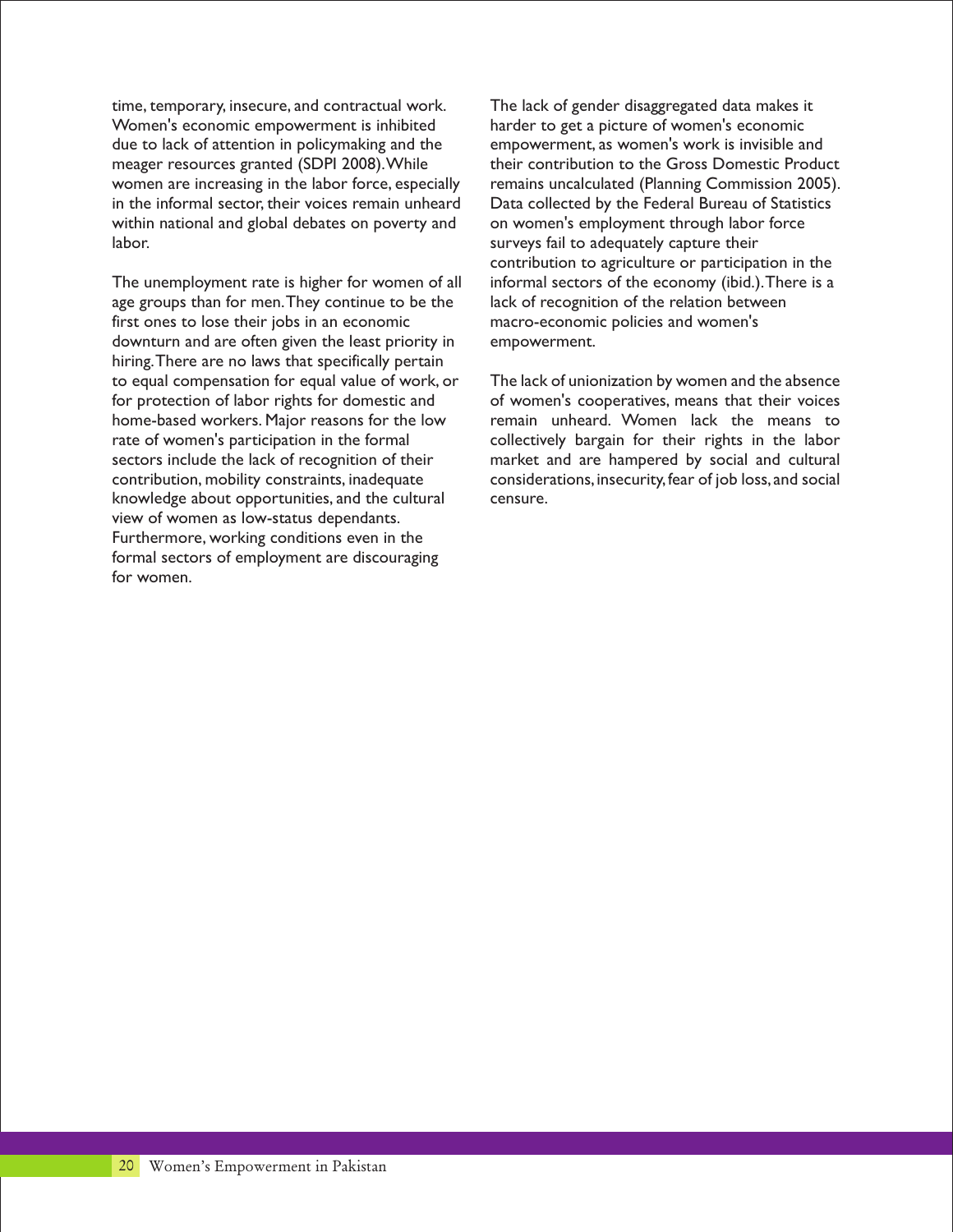# **3. Social Empowerment**

#### **3.1 Women and Education**

#### **3.1.1 National and International Commitments**

right to education was declared a fundamental right for all citizens. Article 34 refers to women's<br>full participation in all spheres of national life, and<br>Article 37(a) reads: "The State shall promote, with<br>opportunities and reduce the gender gap at all<br>opportunities special care, the educational and economic<br>interests of backward classes or areas." Similarly,<br>The NPA envisioned the provision of primary and Article 37(b) refers to the provision of free and<br>non-formal education of girls of all ages in 1998<br>Ministry of Women Development 1998) and an compulsory secondary education within the equal equal (Ministry of Women Development 1998), and an enimimum possible period. Education is again referred to in Article 38(d), which asserts that the 2000. The NPA also suggested introducing<br>state shall provide basic necessities of life, such as legislation on the enforcement of Universal state shall provide basic necessities of life, such as legislation on the enforcement of Universal<br>food, clothing, housing, education and medical primary Education (LIPF) by 2001 and where food, clothing, housing, education and medical Primary Education (UPE) by 2001 and, where relief, for all such citizens, irrespective of sex,<br>caste, creed or race, as are permanently or introduction by 2003. The NPA also contained caste, creed or race, as are permanently or introduction by 2003. The NPA also contained<br>temporarily unable to earn their livelihood on encommendations on adult literacy and training temporarily unable to earn their livelihood on recommendations on adult literacy and training<br>the recount of infirmity, sickness or unemployment. For women, particularly in disadvantaged areas.

Despite a number of global and national the Social Action Programs I and II. aspirations and initiatives on education including CEDAW Article 10; the Universal Declaration of Human Rights Article 26; the Education for All declaration led by the UN Educational, Scientific<br>
and Cultural Organization (UNESCO);<br>
backbone of development, creating skilled hun commitments under the MDGs; the National Plan power and thereby raising productivity,<br>of Action (NPA) launched in 1998: and the employment, and wages. It is the single i Educational Sector Reforms, the situation of important contributor to poverty alleviation,<br>
education in Pakistan remains abysmal. The because it represents investment in human ca emphasis has been overwhelmingly on access and and productivity. Pakistan has historically spent a quantity (i.e. increasing enrolment and dropout) miniscule sum, around 2.1 percent of Gross

with little focus on the quality and type of education provided by the public sector.The malaise in public sector education is so deep that increasing numbers of children, even from relatively poor families, are entering private In the 18th Amendment to the Constitution, the schools, which now account for 60 percent of primary schooling in the Punjab.

> increase in girls' enrolment at the middle level by for women, particularly in disadvantaged areas. Many of the recommendations were tied in with

#### **3.1.2 Expenditure on Education**

backbone of development, creating skilled human employment, and wages. It is the single most because it represents investment in human capital.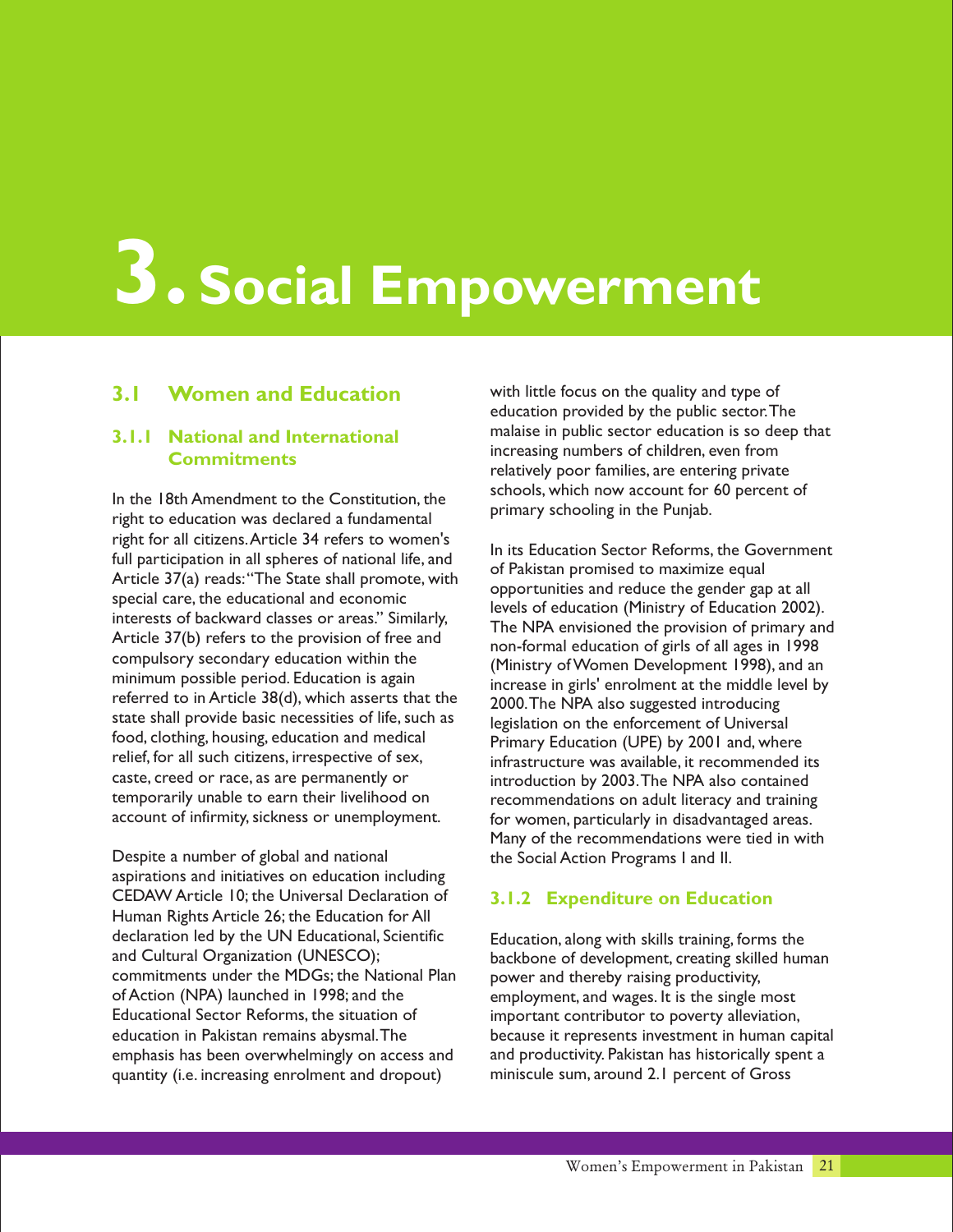aspiration is for developing countries to spend at the majority of parents still place boys' education least 4 percent of GDP on education, while above girls' education (HRCP 2009). Pakistan's National Education Policy, 2009, promises to increase expenditure on education to The HRCP Annual Report 2009 contends that<br>7 percent of GDP by 2015 (Ministry of Education government allocations for the year 2009–2010 7 percent of GDP by 2015 (Ministry of Education government allocations for the year 2009–2010 goals, actual expenditure on education is dismally needs, despite 2010 being declared Year of low, and the meager funds get utilized in Fulteracy by the Prime Minister. The budgetary<br>infrastructure, current expenditure, and salaries, Fullocation of 3 percent of GDP for 2009–2010 infrastructure, current expenditure, and salaries, allocation of 3 percent of GDP for 2009–2010<br>
rather than on educational development.<br>
was less than the minimum of 4 percent rather than on educational development. was less than the minimum of 4 percent<br>According to SDPI's Country Gender Profile, execommended by UNESCO. The excessiv According to SDPI's Country Gender Profile, recommended by UNESCO.The excessively low<br>education suffers from low levels of public entity investment in public education over decades has education suffers from low levels of public investment in public education over decades has<br>spending, poverty, cultural constraints, acute in the failure to achieve many of the goals set regional and gender inequalities, and ideological globally for girls' education. According to<br>biases and stereotypes (2008). [INESCO's Global Monitoring Report 20

Constitutionally, education is a provincial subject. failed to achieve even a single Education for All<br>However, the Federal Ministry of Education has spoal. In 2009, Pakistan was ranked 141st out of However, the Federal Ministry of Education has goal. In 2009, Pakistan was ranked 141st out of provincial governments have been responsible for Index 2009. In the World Economic Forum's<br>
implementation. While federal allocations for Global Competitiveness Index released in implementation. While federal allocations for Global Competitiveness Index released in<br>social sector development and social protection September 2009. Pakistan ranked 117th or have remained stagnant or even decreased, the 134 countries in terms of quality of primary provinces have raised spending on development, education.According to the HRCP Annual Report especially education. This is in line with the 2009, the quality of life in Pakistan, including concept of devolution as envisaged in the 18th education, has deteriorated since 2005. Amendment to the Constitution and the National Finance Commission Award. Even though provincial shares have increased in the Federal Divisible Pool, however, funds available for Pakistan has a literacy rate of 57 percent, well development are dwarfed by expenditure on debt-<br>servicing and defense. Given this, it remains to be lot india (Ministry of Finance 2010, pp. 145–147). The servicing and defense. Given this, it remains to be India (Ministry of Finance 2010, pp. 145–147). This seen how the promise to increase allocations to remains considerably short of the 88 percent seen how the promise to increase allocations to remains considerably short of the 88 percent<br>education to 7 percent of GDP will be achieved. Pakistan has committed to achieve by 2015 as education to 7 percent of GDP will be achieved. Pakistan has committed to achieve by 2015, as its<br>Indeed, the Public Sector Development Program MDG target (Planning Commission 2010). The (PSDP) is routinely cut to accommodate ever-<br>increasing defense and debt-servicing expenditure. percent for men and 45 percent for women

As the government recedes from its welfare literacy rate is 74 percent, compared to 48<br>functions and pushes education increasingly into percent. There are similar inequalities betwe functions and pushes education increasingly into percent. There are similar inequalities between<br>the private sector, women will be at a further provinces, with literacy in the Puniab and Sindh disadvantage. When families can afford to educate 59 percent; but only 50 percent in Khyber-<br>
only one or two children, they invariably choose Pukhtunkhwa and 45 percent in Balochistar only one or two children, they invariably choose Pukhtunkhwa and 45 percent in Balochistan<br>male children who are seen as future (Ministry of Finance 2010). In Sindh and Khyl breadwinners. Despite girls' enrolment initiatives Pukhtunkhwa the literacy rate has improved<br>by the government, a 2009 study by the Lahore greatly, but all provinces have demonstrated s School of Economics estimated the gender gap at increases from previous years.

Domestic Product (GDP), on education. The MDG the primary school level to be 11.3 percent, and

were too low to meet the sector's considerable led to the failure to achieve many of the goals set UNESCO's Global Monitoring Report 2009, Pakistan is one of the very few countries which 182 countries in UNDP's Human Development September 2009, Pakistan ranked 117th out of 2009, the quality of life in Pakistan, including

#### **3.1.3 Literacy and Enrolment Rates**

MDG target (Planning Commission 2010).The percent for men and 45 percent for women. There is also an urban-rural divide: in urban areas the provinces, with literacy in the Punjab and Sindh at (Ministry of Finance 2010). In Sindh and Khybergreatly, but all provinces have demonstrated some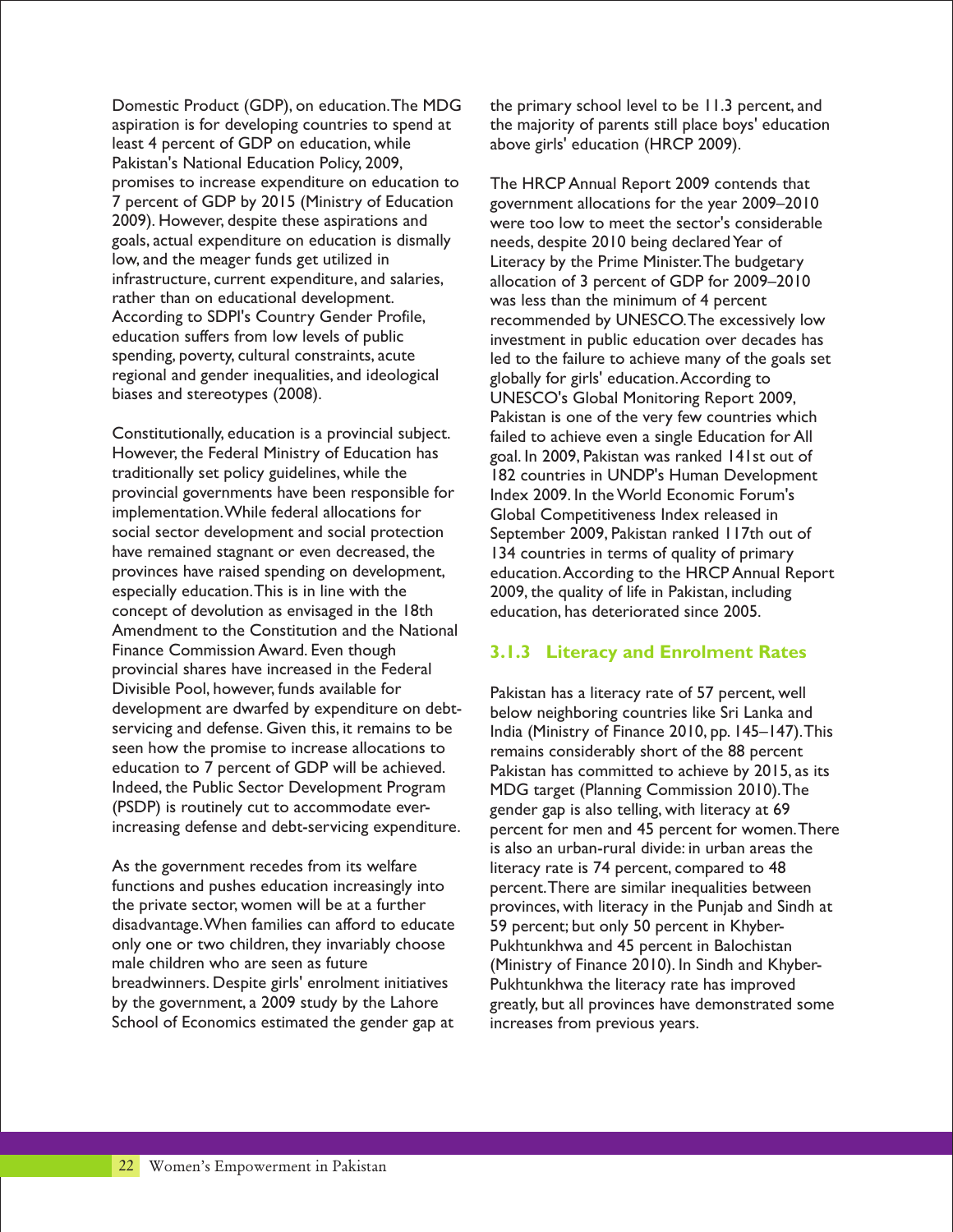means that 9 percent of children are out of school boys. The situation improves significantly for (ibid.) The net enrolment at the primary level higher education where, in some subjects, the remained below 60 percent until 2008-2009, in index actually favors women. Girls also have spite of a marginal improvement over time marginally better rates of reaching Grade 5: the (Planning Commission 2010). If Pakistan were to GPI for this indicator is 1.02. Girls also do better achieve its target of 100 percent net enrolment by in transition rates from primary to secondary, 2015, it would require an increase of 43 where the GPI is 1.07. percentage points.This is an unrealistic goal, given that Pakistan achieved an increase of only 16 These figures confirm that while girls do well at percentage points in the past ten years (ibid.). the primary level, they face disadvantages as they SDPI's Country Gender Profile 2008 holds the grow older, and drop out due to conservative lack of coordination between donors and social values, security and transport concerns, and Government of Pakistan to account in the failure to help with domestic work. They also show that to reduce literacy rates.There are too many in higher education, women tend to perform overlapping and multiple programs with little better in some subjects, and their enrolment is inter-donor or government-donor coordination also high. It is at the middle levels, when girls to reduce duplication. approach the traditional marriageable age, that

#### **3.1.4 Gender and Education**

Punjab, 0.63 in Sindh, 0.45 in Khyber-Pukhtunkhwa colleges and better transport facilities, as well as and 0.37 in Balochistan (Ministry of Finance higher family incomes.According to SDPI's 2010). <sup>6</sup> A large number of girls drop out of school Country Gender Profile, gender gaps in urban at puberty due to social and cultural constraints, education are almost nonexistent, but in rural mobility, distance of schools from home, security, areas, where gender bias is extreme, they are and the lack of facilities such as latrines, clean severe. drinking water, electricity and buildings.This is particularly true of rural areas and, to a lesser As regards vocational education, the proportion extent, also true of urban areas. The state of women is 38 percent, with the rural-urban

In spite of the plethora of global and national women's representation in vocational education is<br>initiatives, and the pouring of donor funding into 36 percent, compared to 43 percent in urban education, very little seems to have been achieved areas.A similar pattern is repeated in secondary on the ground. Statistics show that while urban education, where the representation of rural women have made gains, girls and women in rural women is 35 percent and that of urban women is areas are at a systematic disadvantage. Even girls 38 percent. The rural-urban divide is also a class areas are at a systematic disadvantage. Even girls 38 percent. The rural-urban divide is also a class<br>who complete primary education do not divide which shows systematic discrimination necessarily progress to middle or secondary against poor women. Women generally, and rural<br>school. The GPI for primary education in women in particular are under-represented in school.The GPI for primary education in state the women in particular, are under-represented in<br>1905–2006 was 0.82 for both the gross and the state hoth the private and public sectors, revealing a net enrolment rates, while at the secondary level gender as well as a class bias. it was only 0.77.Thus, as girls reach adulthood,

The gross enrolment rate $^{\rm s}$  is 91 percent, which they appear to be at a disadvantage compared to higher education where, in some subjects, the

there are social pressures to withdraw from education. However, rural women are at a consistent disadvantage compared to urban The Gender Parity Index (GPI) for Pakistan as a women when it comes to higher education, as the whole is 0.65. In the provinces it is 0.72 in the stater benefit from the existence of nearby latter benefit from the existence of nearby

> divide once more apparent. In rural areas, 36 percent, compared to 43 percent in urban divide which shows systematic discrimination both the private and public sectors, revealing a

<sup>5</sup>The gross enrolment rate is the proportion of children, regardless of age, enrolled at a specific level of education, expressed as a percentage of the total number of children of the appropriate age for that level of education. The net enrolment rate is the proportion of children of appropriate age for a level of education enrolled at that level of education.

<sup>6</sup>The Gender Parity Index is the number of females enrolled divided by the number of males.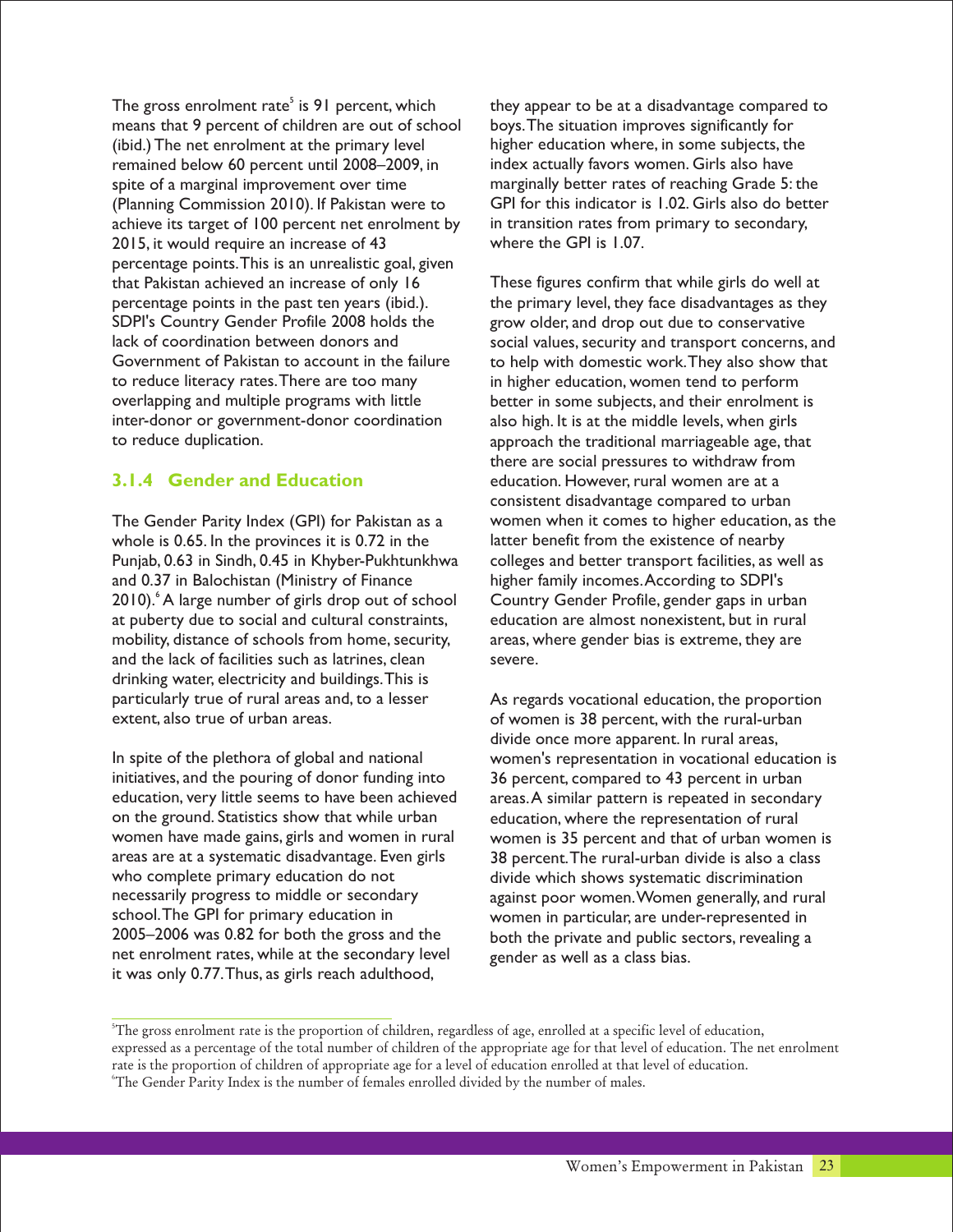HRCP (2009) reports that Pakistan has one of the depicting women and girls in predefined gender highest gender disparities in education figures in roles, and offering few choices in terms of a the world.The 2009 Nizam-e-Adl agreement career and aspirations (Saigol 1997).While between the government and extremists in denying women education is a violation of their Malakand division of Khyber-Pukhtunkhwa led to human rights and economic and social security, Pakistani Taliban banning girls' education in the subjecting them to a patriarchal educational area, and some 4,000 schools, with over 40,000 agenda that limits the opportunities they can girls on their rolls, were shut down.About ten imagine and reinforces traditional stereotypes schools in Malakand tried to open after the cannot be empowering. Women not only need<br>deadline imposed by the Taliban, and were blown access to education at all levels, they have the deadline imposed by the Taliban, and were blown access to education at all levels, they have the<br>up In recent vears, the Taliban have burned or right to an education that can ensure their human up. In recent years, the Taliban have burned or right to an education that can ensure their human bombed over<br>humann security by bolstering their capabilities, self-<br>bombed over 200 girls' schools in Swat and bombed over 200 girls' schools in Swat and security by bolstering their<br>Malakand, Religious conflict and violence have thus respect, and human dignity. Malakand. Religious conflict and violence have thus had a direct impact upon the education of girls, especially in Khyber-Pukhtunkhwa province and the adjoining Federally Administered Tribal Areas (FATA). Dismal conditions in public sector schools are

The new education policy of 2009 strongly out rates, especially for girls. In the public sector emphasized religious content in the curriculum, up to the elementary level, 37.7 percent of and declared Islamic education the duty of society schools lack boundary walls, 33.9 percent have no and the state (Ministry of Education 2009).The drinking water facilities, 60 percent lack electricity, teaching of religion as a state policy has led to and 37 percent have no latrines; this is especially devastating consequences for women, minorities common in rural areas with poor infrastructure and democracy in the past (Saigol 1995, 1996, (Ministry of Finance 2010).The absence of latrines 2002 and 2003) The madrassa curriculum goes and sanitary facilities, along with security concerns further in terms of its emphasis on women's and the attitude of teachers have been cited as subordinate roles in the family (Farooq 2006, the most common reasons for girls dropping out Saigol 2010a). Some of the textbooks used in girls' of school. The current Pakistan Peoples Party<br>madrassas exhort them to be obedient wives and sovernment has made a commitment to estab regard women's acceptance of subordinate status infrastructure by 2012. as a gateway to heaven.Women's housework and childcare responsibilities are defined as equivalent to jihad or holy war: in other words, sacrificing their own needs to those of the husband bestows To summarize, poverty, low public spending, low<br>the status of martyrdom on women (Saigol returns from education violence against women the status of martyrdom on women (Saigol returns from education, violence against women,<br>2010a). This "education" for women is returns that of transport and security poor conditions in disempowering, and negates the very purpose of state schools, differences in government and education, which is economic and social education, which is economic and social private education, gender discrimination, class<br>empowerment. discrimination conservative and traditional

While donor and NGO initiatives in public-private with a growing population, absence of curriculum partnerships have focused on increasing women's reforms, and poor indigenous research on access to various levels of education, there has access to various levels of education, there has educational issues, constitute the main issues<br>been much less concern with the kind and quality encorring education of children especially sink of education that girls receive. The assumption Pakistan. that education is always and necessarily empowering for women is not borne out when one considers the curriculum and textbooks. Textbooks are steeped in patriarchal ideology

#### **3.1.5 Conditions of Public Schools**

another reason for low enrolment and high drop government has made a commitment to establish

#### **3.1.6 Summary**

lack of transport and security, poor conditions in discrimination, conservative and traditional attitudes, non-availability of educational facilities besetting education of children, especially girls, in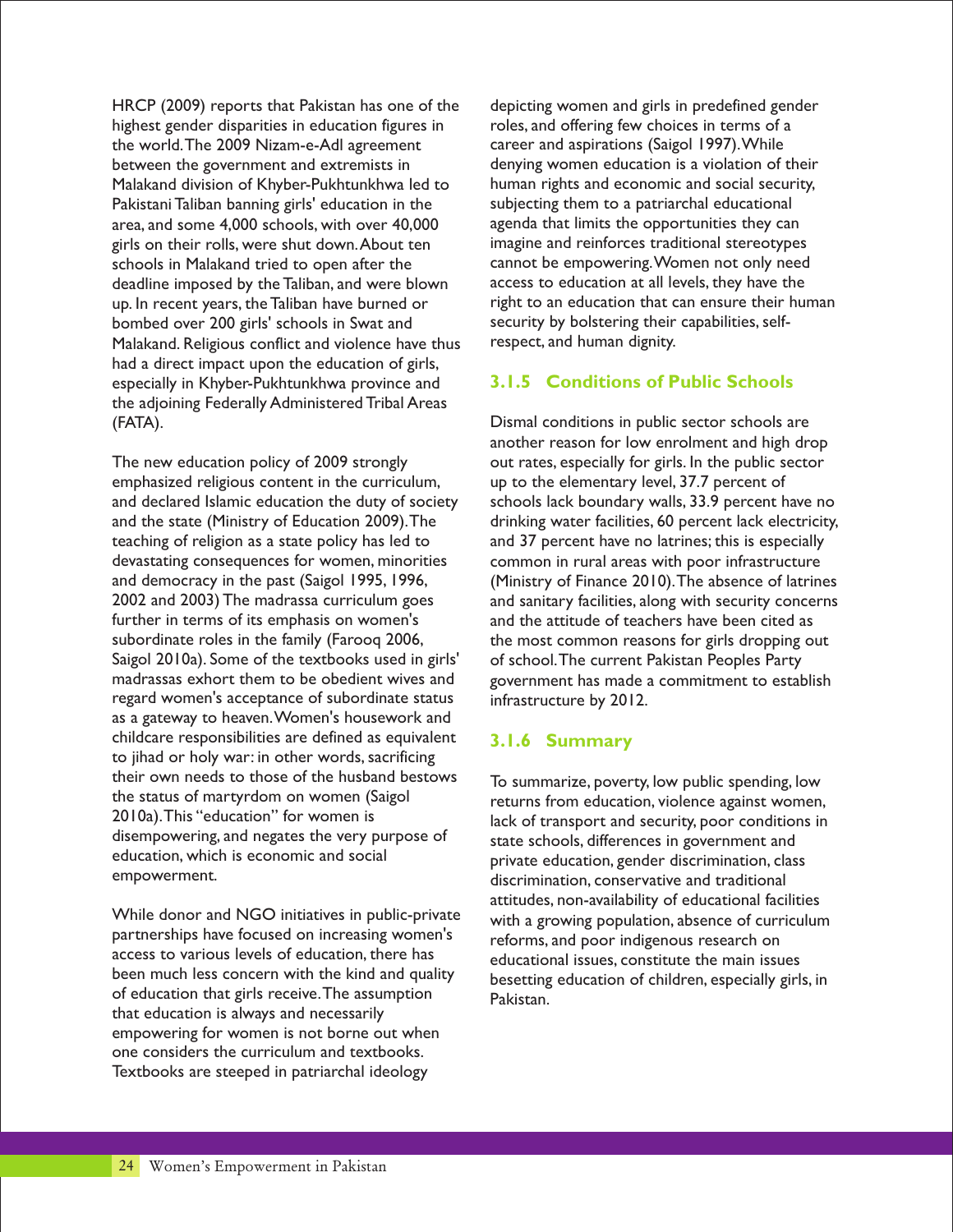#### **3.2 Women and Health**

incomes it also needs a healthy one. Pakistan is percent of GDP, the lowest among countries at<br>beset with a host of problems that contribute to<br>the same income level. According to the HRCP bad health – these include lack of clean drinking the same income level. According to the HRCI<br>Bad health services a communication of adoptive health services a communication of a contract above the HRCI water, absence of adequate health services, a communication and Report 2009, Pakistan spends \$15 per polluted environment, malnutrition, congestion in capita on the health sector whereas the average<br>exercovided cities and the absence of a proper for South Asia is \$26 (ibid. p. 253). This falls far overcrowded cities, and the absence of a proper<br>waste dipposal system As a result Pakistanis are short of the \$34 recommended by the World waste disposal system. As a result, Pakistanis are short of the \$34 recommended by the World<br>Health Organization in order to ensure essential susceptible to various illnesses and communicable health services to the population (ibid. p.254). diseases.

who mostly make the country's laws and policies,<br>and can afford expensive quality health services in their mothers, including attempts to increase the and can afford expensive quality health services in cadre of Lady Health Visitors (LHVs) who provide<br>health is minimal and public sector health facilities family planning services. However, in the PSDP for health is minimal and public sector health facilities tamily planning services. However, in the PSDP for health declined by<br>have deteriorated This directly affects the poor 2010–2011, the allocation for health declined by have deteriorated. This directly affects the poor, 2010–2011, the allocation for health declined<br>but the most affected are women who tend to be Rs 6 billion compared to its allocation in the but the most affected are women who tend to be RS 6 billion compared to its allo<br>the more frequent end-users of public health 2009–2010 PSDP (Igbal 2010). the more frequent end-users of public health services because of reproductive and sexual health issues.

#### **3.2.1 National and International Commitments**

 $38(d)$  and  $25(1)$  refer to women's health and Pakistan's MDGs for health by establishing training<br>freedom from sex-based discrimination Pakistan is centers for nurses, reducing the maternal freedom from sex-based discrimination. Pakistan is centers for nurses, reducing the maternal<br>also a signatory to a number of international mortality ratio to 140, and ensuring that 90 also a signatory to a number of international commitments to ensure public health, and has  $\frac{1}{2}$  percent of births are attended by skilled health announced national aspirations to improve the  $\frac{1}{2}$  professionals by 2015. announced national aspirations to improve the health of the poor and women.These include the Universal Declarations of Human Rights (Article There is widespread and chronic malnutrition 25), CEDAW (Article, 12), MDG (goals, 4, 5, and among women and young children, especially girl 6), the NPA, etc. Health is viewed as an integral children, against whom there is cultural and social part of poverty alleviation by the government and discrimination in the distribution of household social development practitioners. Good health is resources. Women lack the power within their correlated with higher productivity, a better families to decide on the number of children they

#### **3.2.2 Expenditure on Health**

Despite an almost three-fold increase in public and health and, consequently, their work, expenditure on health since 2001, spending expending economic productivity and sense of well-being. remains abysmally low (Ministry of Finance 2010). In absolute terms, the allocation in the budget for Pakistan's health issues have remained consistent<br>health increased from Rs 60 billion in 2007–2008 since the NPA's endorsement by the government

to Rs 74 billion in 2008–2009. Nonetheless it declined as a percentage of GDP during this time A developing country needs not only an educated (HRCP 2009, p. 254). The total public sector expenditure on health, when both federal and and trained workforce to raise productivity and expenditure on health, when both federal and<br>incomes it also needs a boalthy one Pakistan is provincial allocations are combined, comes to 0.54

Health has not been a priority area for the rich,<br>who mostly make the country's laws and policies billion to improve the health status of children and

#### **3.2.3 Gender and Health**

Life expectancy for women remains poor in Pakistan and compares poorly with the region as a whole.The National Health Policy 2009 aims to In the Constitution of Pakistan, Articles  $38(a)$ , improve the situation in an attempt to meet

quality of life and economic development. will bear, and men refuse to take responsibility for contraception even where they accept that a limited family size is preferable. Patriarchal value systems and gender biases affect women's choices

since the NPA's endorsement by the government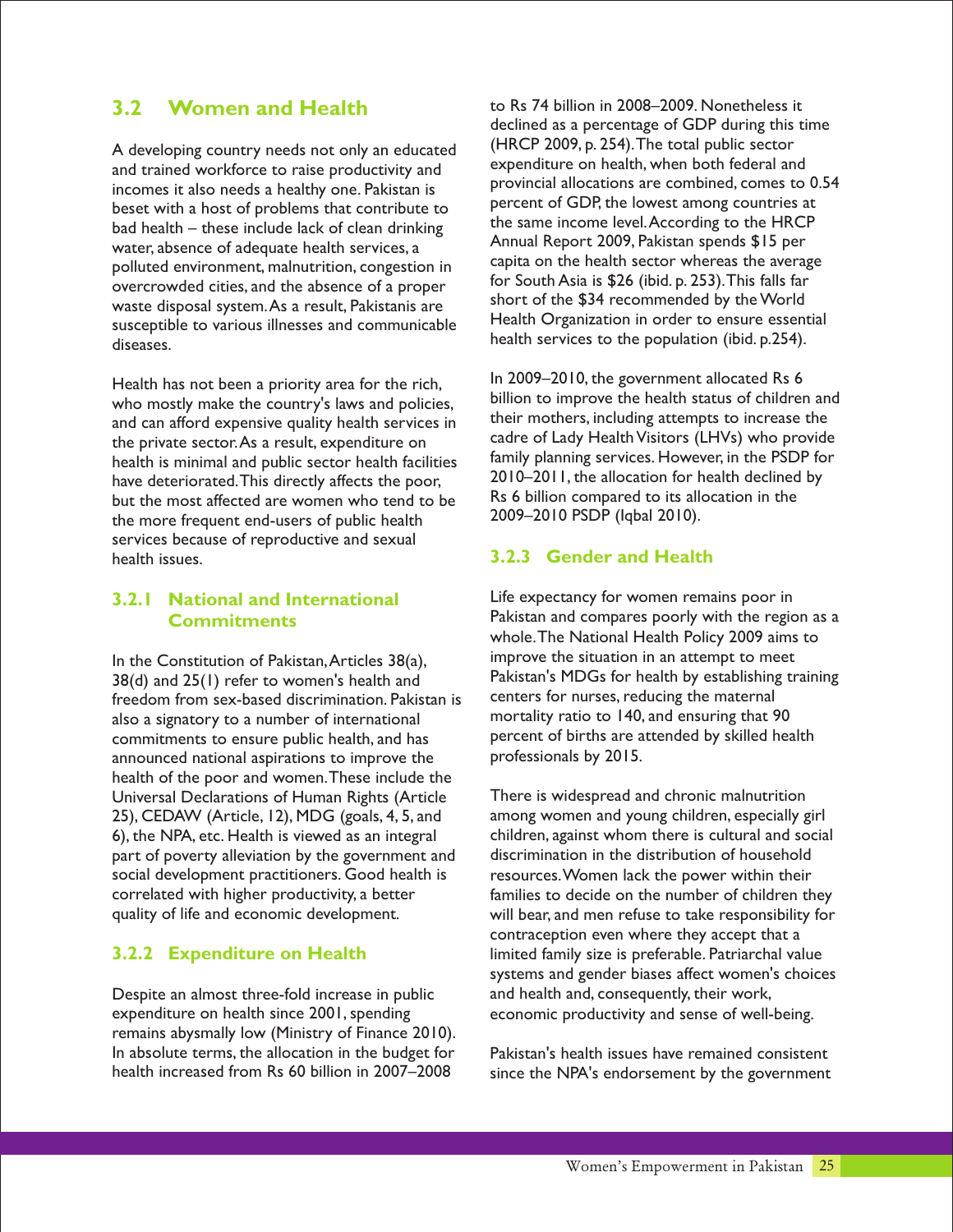relate to reproductive health care, lack of potable women's empowerment and fertility, while a water supply, and inadequate health services positive relation exists between empowerment (including family planning).Today the country has and contraceptive use. 100,000 Lady Health Workers (LHWs) and the government plans to increase this number to at The Pakistan Medical Society has described least 200,000 in the near future. Fully trained anemia, pregnancy risks, menopausal disturbances<br>
midwives have been introduced for better and heart disease as maior causes of morbidity maternal health care. New basic health units and and mortality among Pakistani women. A 2009<br>
rural health centers have been established, and the survey showed that more than 50 percent of rural health centers have been established, and the survey showed that more than 50 percent of health infrastructure is constantly updated to women suffered from iron deficiency, while health infrastructure is constantly updated to meet the growing requirements of the population cardiovascular disease was the leading killer (ibid.). Nevertheless, owing to a surge in among women. Women with diabetes are two or population, improvement has been limited. three times more likely to have heart attacks than

women's subordinate status within families. They have no control over their fertility and the about 30,000 women die during pregnancy and<br>pressure to reproduce continually in the hope of more than 400,000 suffer from pregnancy-related pressure to reproduce continually in the hope of more than 400,000 suffer from pregnancy-re<br>male offspring has deleterious effects on their complications every year, and remarked that male offspring has deleterious effects on their poverty, has a direct impact on women's health for rural areas was essential if woment<br>they are subiect to frequent health threats and be improved (HRCP 2009, p. 263). they are subject to frequent health threats and cannot afford expensive health services at private clinics. They have to perforce rely on government<br>services which are located at distances and are of conflict, and militancy. This affects women's health services which are located at distances and are of conflict, and militancy. This affects women's health poor quality. Lack of mobility due to the absence in a number of ways, including depression and poor quality. Lack of mobility due to the absence in a number of ways, including depression and<br>of safe transport makes it difficult for women to sorrow due to the loss of close relatives. Violence of safe transport makes it difficult for women to sorrow due to the loss of close relatives. Violence of safe<br>access health centers particularly in rural areas. and conflict, which has exacerbated since 2007, access health centers particularly in rural areas. The privatization of health services means that has led to increase in maternal morbidity and high<br>the state is withdrawing from its obligation to rates of abortion and miscarriages (Saeed et al the state is withdrawing from its obligation to rates of abortion and miscarriages (Saeed ensure health for its citizenry leaving the poor 2009). Mental and psychological health is ensure health for its citizenry, leaving the poor 2009). Mental and psychological health is<br>population at the mercy of a highly inefficient particularly deteriorating as a result of war, population at the mercy of a highly inefficient system. conflict and displacement.Additionally, religious

Sexual and reproductive health has received little areas of FATA, Khyber-Pukhtunkhwa and attention, largely due to the stigma attached to Balochistan, where religious edicts were issued<br>sexually transmitted diseases, especially HIV and declaring immunization a diabolical plan to render sexually transmitted diseases, especially HIV and declaring immunization a diabolical plan to rende<br>AIDS. Rape, incest, sexual abuse and harassment tribal men infertile. This has led to an increase in AIDS. Rape, incest, sexual abuse and harassment continue to affect women's psychological,<br>
emotional and physical health The rate of are another common source of mental and<br>
emotional and physical health The rate of are another common source of mental and emotional and physical health. The rate of are another common source of m<br>abortion remains high (190.000 per year) as a physical problems among women. abortion remains high (190,000 per year) as women have no control over their reproductive capacities and men fail to take responsibility for Out of the already low allocation for health, the<br>contraception. One study found that that 41.9 funding for women's health is even lower, as there contraception. One study found that that 41.9 funding for women's health is even lower, as there<br>percent of highly empowered women felt that the is an increasing tendency to privatize health care. percent of highly empowered women felt that the is an increasing tendency to privatize health care.<br>birth of a male child did not provide security, but This means that families that cannot afford health birth of a male child did not provide security, but This means that families that cannot afford health contraceptive use and level of empowerment and vice versa (Badar 2007).The authors concluded of transport facilities further complicates the issue

in 1998 (Saeed et al 2009). Most health issues that there is a strong inverse relationship between

and heart disease as major causes of morbidity men. High blood pressure is also common among Issues that remain unresolved have to do with women who use oral contraceptives. The Society<br>Issues that women's subordinate status within families. They of Obstetricians and Gynecologists says that health. The scarcity of safe water, coupled with improved basic health care structures in slums and , poverty has a direct impact on women's health for rural areas was essential if women's health is to

extremists forbade the use of polio vaccination in

there was a strong positive association between care for all their children will inevitably prefer to<br>contraceptive use and level of empowerment and spend more on the health of a male child. The lack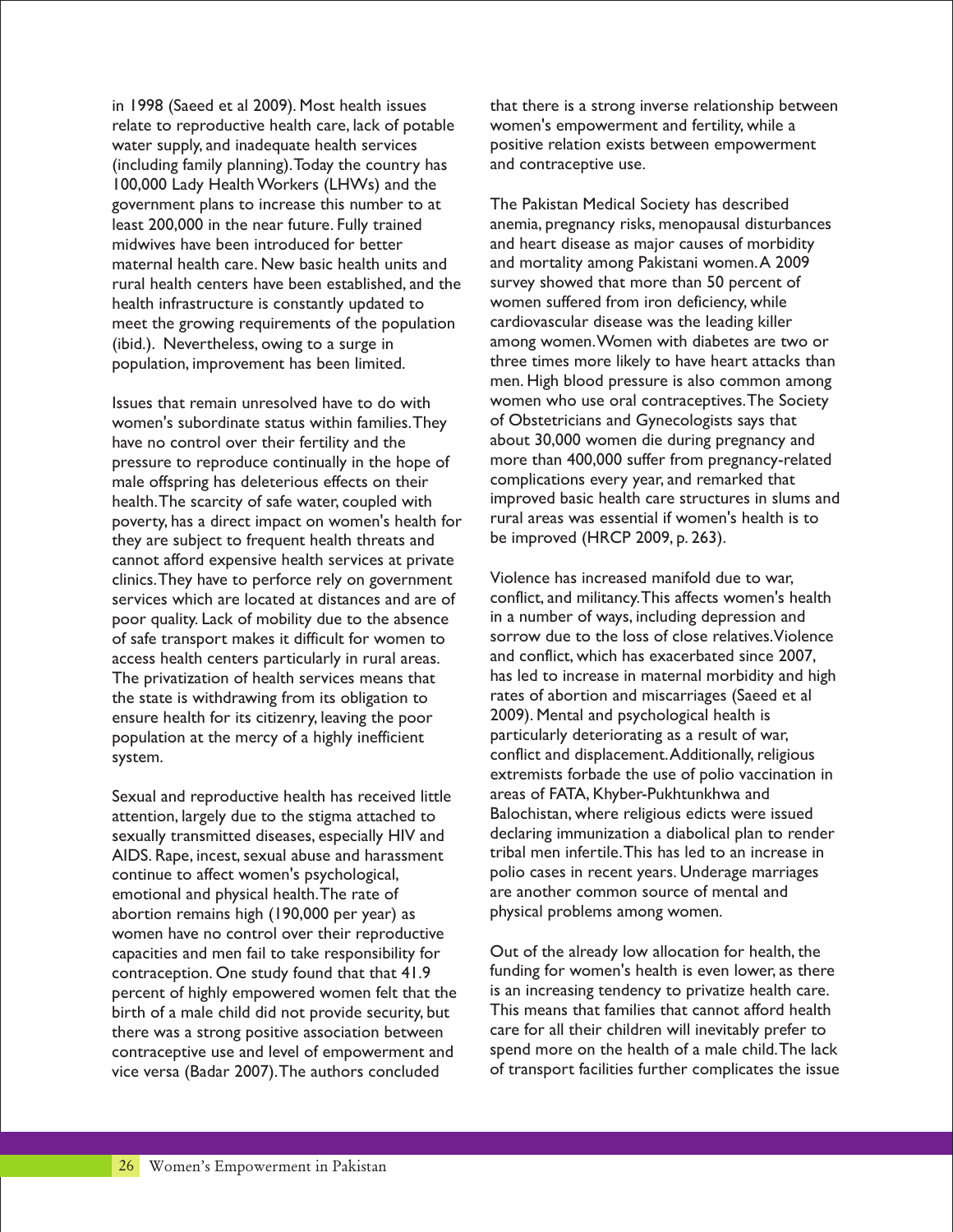of women's access to health services.Absence of the system, making programs hard to design inadequate health care infrastructure forces high costs of health, combined with women's lack women to seek the help of poorly trained<br>
paramedics or informal systems that can endanger the family and limited information are some of t their lives. The lack of serious government key barriers to effective health care. Moreover, in commitment is a serious concern for human conservative areas, male doctors are not allowed relationship of health with all other areas, of female doctors who find it difficult to work in including economic productivity and the remote areas due to housing shortage and enjoyment of a fulfilling life.  $\blacksquare$  absence of transport facilities.

The World Health Organization estimates that 25 million agricultural workers suffer from pesticide poisoning, including a significant number of women. Cotton cultivation is a major reason: women become exposed to pesticides while working in cotton fields, even while pregnant or breast feeding.Women and children's health is also affected by water polluted with pesticides, which also enter the food chain through crops and livestock exposed to polluted water and soil, and cotton seeds which are processed to produce edible oil.

There is an urban bias in national health policies, as well as inadequate financial allocations and emphasis on tertiary medical facilities with little attention to primary health, ineffective monitoring and lack of regulatory control of the private health sector (HRCP 2009).The government has not kept up with the increasing number of patients, and the dismal state of affairs at public hospitals – which are often the only available option for rural women – continues.

#### **3.2.4 Summary**

Health issues cannot be looked at in isolation but need to be understood within a broader and holistic perspective (SDPI 2008). Health facilities for the masses are overburdened, and quality suffers. Public health loses out because doctors prefer to treat affluent clients privately. Low expenditure by the state and low priority to health means that there is increasing reliance on private services which are often unaffordable.The Ministry of Health depends upon donors to implement programs and policies due to a severe shortage of funds.This injects uncertainties into

clear legislation on women's health and the because of constantly shifting donor priorities.The the family and limited information are some of the development practitioners because of the to examine women and there is an acute shortage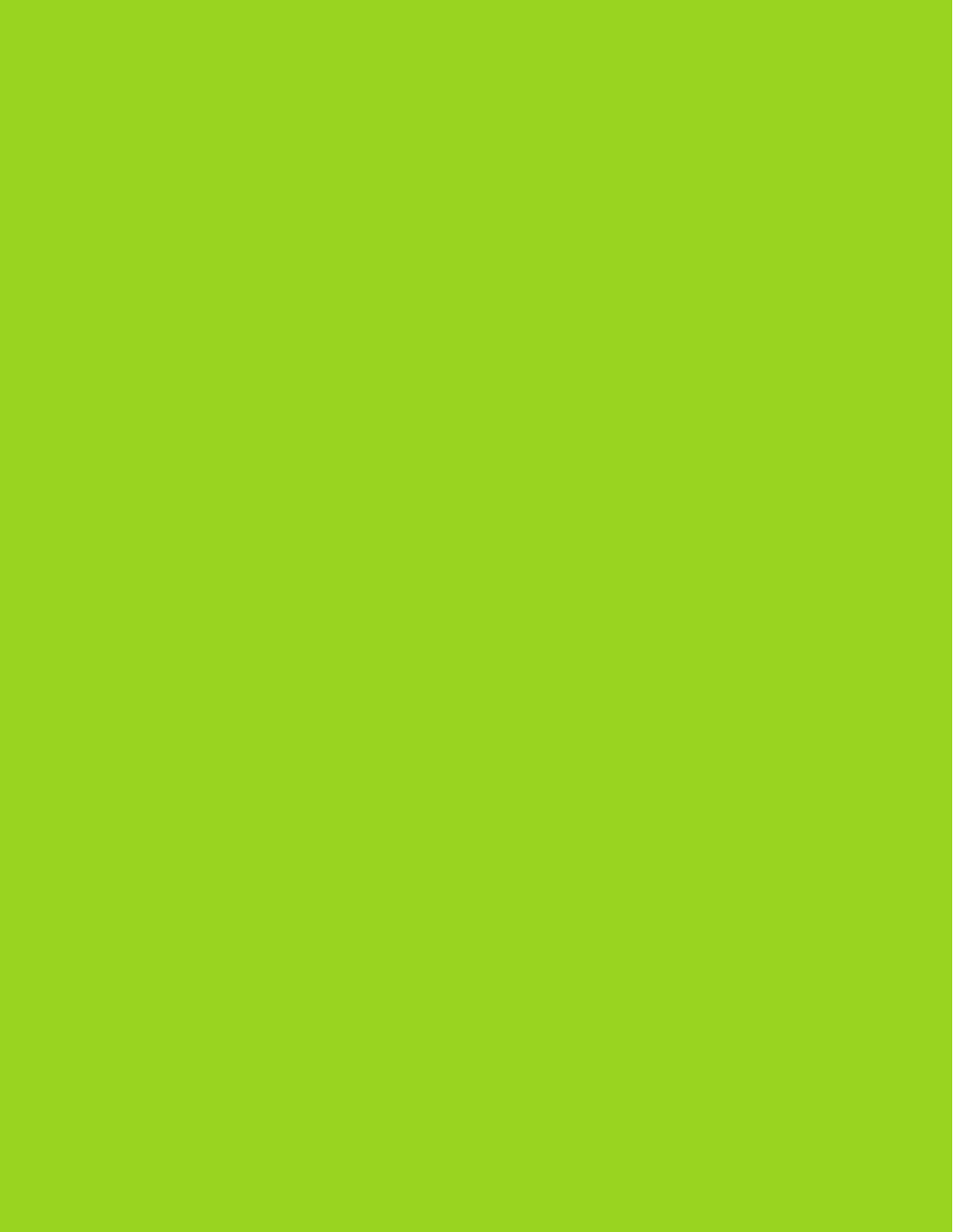# **4. Current Initiatives**

Pakistan, as well as donors and civil society equall agriculture and livestock production, and fulfilling Pakistan, and fulfilling parameters of initiatives the quota of 5 percent women in government organizations, have taken a number of initiatives the quota of 5 percent and good taken a number of initiatives for women's empowerment and gender equality. It is not possible to enumerate all the measures here; however, a brief overview of some of the limities second Poverty Reduction Strategy Paper (PRSP-II), the government declares its aim of significant ones is presented below.

In 1998, the Government of Pakistan endorsed<br>the National Plan of Action based on the twelve issues raised at the Fourth World Conference on consistently.The last governor of State Bank of issues woman.<br>Women in Beijing, 1995. The government planned Pakistan, Dr. Shamshad Akhtar, was a woman. Women in Beijing, 1995. The government planned Pakistan, Dr. Shamshad Akhtar, was a woman.<br>1995. The government planned Progressively larger numbers of women are to focus on education, health, economic<br>
ennowerment, rights of the girl child as well as entering the legal profession, and the higher empowerment, rights of the girl child as well as other issues that emerged from Beijing. judiciary is increasingly inducting women.With

of Women (NCSW) was established through an ordinance.The NCSW is conceived as a watchdog on women's status and rights, and reports on In 2009, four key legislative moves on women's<br>discrimination against them. Over the past decade rights were made. The Domestic Violence Bill was discriminatory laws, violence against women, and the Senate. The Criminal Law Amendment Bill was<br>other policies. It interacts regularly with women's successfully moved, amending the Pakistan Penal other policies. It interacts regularly with women's successfully moved, amending the Pakistan Penal<br>rights groups to fulfill the agenda of women's Code and Criminal Procedure Code to define rights groups to fulfill the agenda of women's emancipation and equal opportunities. It is an sexual harassment more adequately to punish<br>important part of the government machinery for offenders. This was signed into law in 2010. The important part of the government machinery for women's empowerment. Nizam-e-Adl Regulation was signed in April 2009

Empowerment of Women approved. It included social, economic and political empowerment of at risk at the hands of obscurantist mullahs and women along with recognition of women's anti-women forces (HRCP 2009). economic contribution, both in the formal and

**4.1 General Initiatives** informal economy. It also focused on the provision of easy access to microcredit, improved earning by In the past fifteen years, the Government of better access to livelihoods, particularly<br>Pakistan as well as donors and civil society agriculture and livestock production, and fulfilling

recruiting women to high positions in various services.Women's share in the foreign service, especially in ambassadorial positions, is growing<br>consistently. The last governor of State Bank of government encouragement, women are now In 2000, the National Commission on the Status joining the armed forces, air force and other new of Women (NCSW) was established through an fields (PRSP-II).

discrimination against them. Over the past decade rights were made. The Domestic Violence Bill was<br>the NCSW has released several useful reports on passed by the National Assembly, but failed to pass the NCSW has released several useful reports on passed by the National Assembly, but failed to pass<br>discriminatory laws, violence against women, and the Senate. The Criminal Law Amendment Bill was to implement Qazi Courts system in the In 2002, a National Policy for Development and Malakand Division. This did not take into<br>Empowerment of Women approved. It included consideration the rights and freedoms of women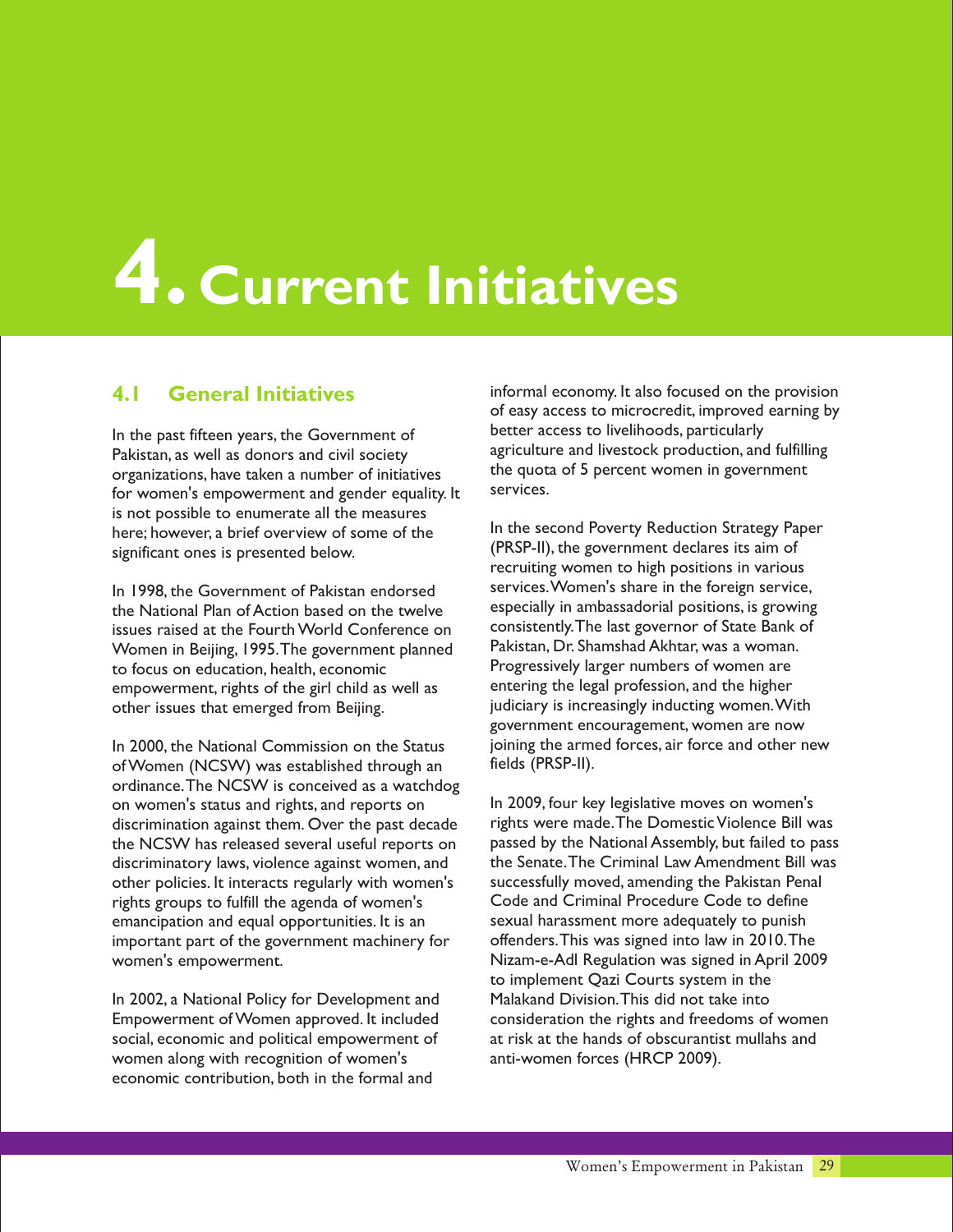The Punjab government's five billion rupee Sasti A significant non-government initiative is the Roti ("cheap bread") scheme, meant to make food formation of South Asia Women in the Media cheaper for the common man, was only partially (SAWM) which is taking up issues of religious successful, and later met with a number of issues fundamentalism, human security and the portrayal in implementation and corruption. However, at a of women in the media. This is a useful platform<br>time when wheat flour was exorbitantly expensive from which organizations can raise issues of time when wheat flour was exorbitantly expensive from which organizations can raise issues of and difficult for the poor to afford, the scheme concern to women in the burgeoning private and difficult for the poor to afford, the scheme concern to wome<br>provided flour at subsidized rates to the poor electronic media. provided flour at subsidized rates to the poor.

The Benazir Income Support Program was a Some of the initiatives for poverty alleviation<br>
federal government scheme for which Rs 70 focused on women have shown improvement; federal government scheme for which Rs 70 focused on women have shown improvement;<br>hillion were allocated in 2009 and Rs 50 billion in however, welfare and cash payments tend to have billion were allocated in 2009 and Rs 50 billion in 2010. This scheme provides income support to limited impact as they fail to address the strategic vomen of households that fall below the poverty interests of women which would alter their women of households that fall below the poverty line. A sum of Rs 1,000 per month is given to subordinate status in society. The total number of women as supplementary income. This is female beneficiaries under the Pakistan Poverty<br>distributed through legislators so that they could<br>Alleviation Fund, Khushali Bank and Zarai distributed through legislators so that they could this scheme helped in the empowerment of women, because they had to get registered and receive national identity cards, thereby getting citizenship identity, nonetheless the scheme simply offers a safety net, without the employment creation which can lift people out of poverty. Though there were irregularities observed in this scheme, on the whole it has been successful. A 2009 study of the Sindh government's 2008 land

A Gender Responsive Budgeting Initiative in 2005 of land among landless women. Though the studied how the state spends its money at the species was successful over all in three of t federal and Punjab levels, and is now strengthening<br>
districts male beneficiaries of the scheme<br>
monitoring and implementation of poverty<br>
eutpumbered female beneficiaries Overal monitoring and implementation of poverty<br>reduction programs. Nevertheless, national and<br>show that women have received 70.6 percent of provincial budgets remain largely indifferent to the the land, while men received 29.4 percent. By the issues of women (Saigol, 2010c).

Current ongoing welfare initiatives include the been was distributed among 2,845 women and Pakistan Bait-ul-Maal, which disburses funds to the 1,184 men recipients. This is a laudable initiative destitute, needy, widows, orphans, invalids, and that can be replicated in other provinces. infirm, irrespective of gender, caste, creed or race. It has a food support program, individual financial The federal government has launched a five marla<br>assistance, and offers institutional rehabilitation (approximately 125 square motors) schome for through its civil society wing, the National Center  $\overrightarrow{h}$  homeless citizens in rural areas. Land titles will be for Rehabilitation of Child Labor, vocational for Rehabilitation of Child Labor, vocational given to a female rural member of the house to<br>training institutes and Dastkari Schools. Secondly, a poost her confidence and financial independence training institutes and Dastkari Schools. Secondly, boost her confidence and financial independence.<br>This, again, is a laudable scheme to empower rural valuations represents to the confidence of the rural valuat provides funds for Guzara (subsistence) allowance, educational stipends, health care, social welfare and rehabilitation, Eid grants and marriage Lady Livestock Workers are being trained to<br>disseminate knowledge about better manage

can the scheme in their constituencies. Although Taraqqiati Bank Limited, increased from 174,000 in<br>this scheme helped in the empowerment of 2005–2006 to 318,000 in 2006–2007.

#### **4.2 Land Rights,Agriculture and Livelihoods Initiatives**

#### **4.2.1 Government Initiatives**

distribution program considered the distribution project was successful over all, in three of the 17 show that women have received 70.6 percent of time of the study about  $41,517$  acres of the 85,199 available in this phase of distribution had

(approximately 125 square meters) scheme for This, again, is a laudable scheme to empower rural landless women.

disseminate knowledge about better management of livestock to other women.Around 3,500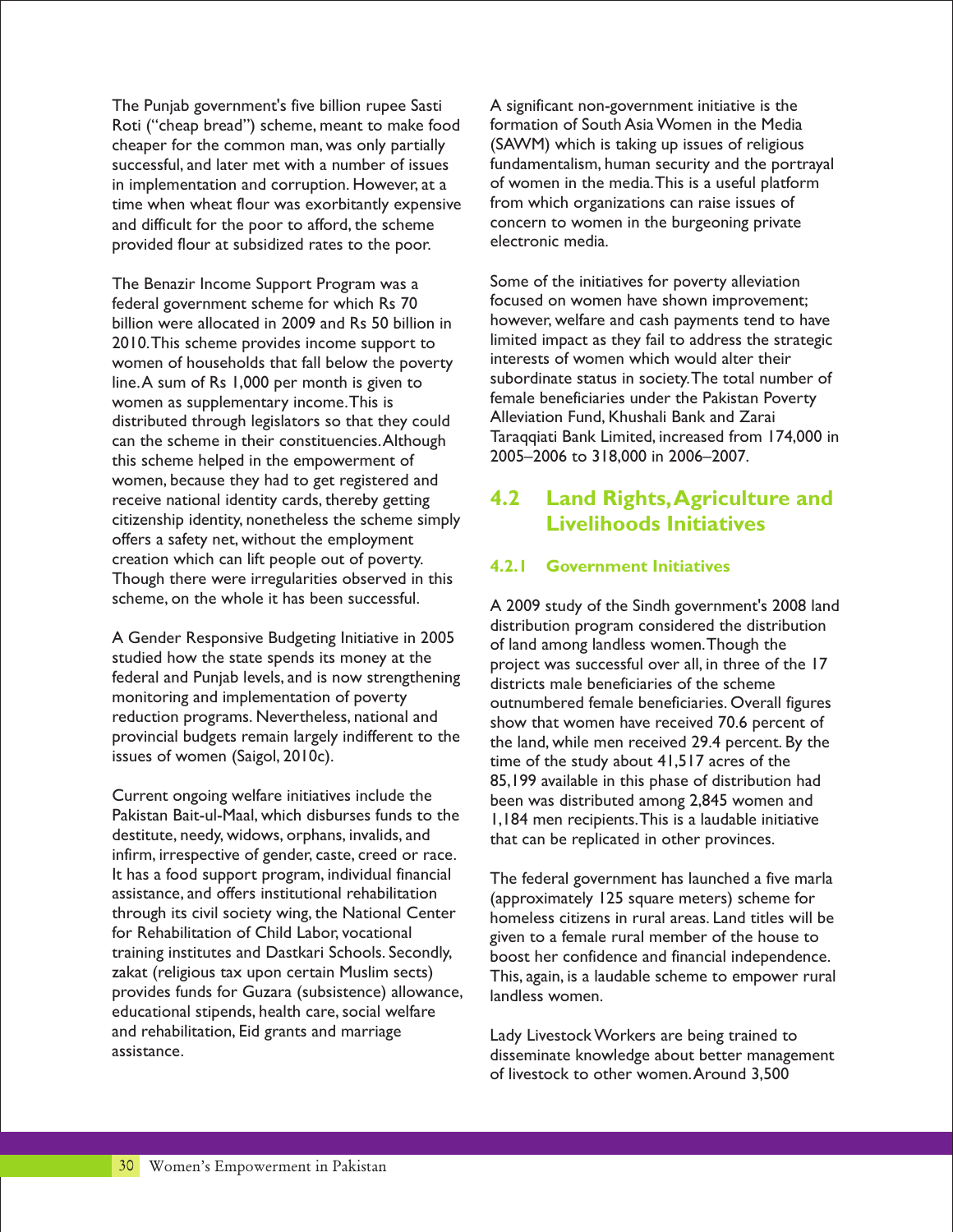University of Veterinary and Animal Science. This ActionAid Pakistan, which is beginning to look at will help ensure sustainable growth and alleviate land rights as a major issue that straddles food<br>poverty in rural areas where 60–70 percent of the security and women's rights, and the Internatio poverty in rural areas where 60–70 percent of the security and women's rights, and the International population resides (PRSP-II, 2010).<br>Fund for Agricultural Development.

the Crop Maximization Project, Integration of and the manner in which land sold to<br>Agriculture, Research and Extension Activities, multinational companies affects the liv Agriculture, Research and Extension Activities, multinational companies affects the lives of local<br>Introduction of Herbs as Crops, etc. The National people. Shirkat Gah has conducted studies on Introduction of Herbs as Crops, etc.The National people. Shirkat Gah has conducted studies on Fund for the Advancement of Rural Women was sustainable agricultural practices and organic<br>Iaunched in 2005 by the Ministry of Women farming with a focus on women. Its Karachi o Development with Khushhali Bank, First Women has also worked on fisherwomen's issues and has Bank Limited and the Agha Khan Rural Support documented them in film. Roots for Equity,<br>Program. It envisaged empowering 23,000 women another Karachi-based organization workin Program. It envisaged empowering 23,000 women another Karachi-based organization working in covering 74,000 households.This is slowly being interior Sindh, has experimented with women's<br>implemented, and is reaching the women who are incollective farming in interior Sindh, Roots also implemented, and is reaching the women who are collective farming in interior Sindh. Roots also<br>the poorest of poor (SDPI 2008).

In January 2011, the provincial assembly of Sindh<br>amended the Sindh Fisheries Ordinance 1980 and<br>particularly women in developing countries abolished the lease system for fishing in the public for Equity has created a farmers' association that waters (Pakistan Fisherfolk Forum 2011). The holds an annual convention to discuss the issues<br>amended law will protect the economic rights of  $\frac{1}{2}$  of the farming community and chalk out strategic influential persons under the old contract system.  $\frac{1}{10}$  farmers' rights when entering international This appears to be a positive initiative to protect agreements. Roots works on food security This appears to be a positive initiative to protect agreements. Roots works on food security and vulnerable fishing communities against vulnerable fishing communities against food sovereignty and has conducted research on<br>exploitation, but specific measures are required to the impact of pesticides on women peasant labor empower fisherwomen whose issues have not in Sindh. been recognized or addressed by the government.

#### **4.2.2 Initiatives by Non-Government Actors**

Women's land rights have received little attention Program working in Tharparkar, on issues of in the past. In recent years, however, studies on livelihood, food and water security, health and women and land rights have been conducted by at education with a focus on women. In the north<br>least two organizations: SDPI (Khattak, Brohi and several organizations, including ActionAid Pakist Noshirwani 2007). Both studies point out the have worked on women's livelihood issues,<br>reasons why women are denied land rights, expecially following the 2005 earthquake including cultural, customary, traditional and legal ActionAid's Emergency and Reconstruction<br>dynamics that work to deny women land rights. Program paid a great deal of attention to wo dynamics that work to deny women land rights. Program paid a great deal of attention to women<br>They point out women's subordinate status in Freconstruction efforts and brought together They point out women's subordinate status in in reconstruction efforts and brought together<br>society, inability to manage land, lack of access to some through community centers to enable 1 society, inability to manage land, lack of access to women through community centers to enable to credit and facilities, and fear of violence and social representing themselves through collective censure among women which deters them from<br>seeking their rights to land and demanding their<br>were carried out in Mansehra Battagram

women will be trained with the support of the inheritance. The study by SDPI was funded by Fund for Agricultural Development.

The government has initiated several projects to Shirkat Gah's Green Economics and Globalization help women through extension services such as program looks at issues of women and agriculture farming with a focus on women. Its Karachi office works on issues of globalization and, in particular, on the manner in which the WTO Agreement on amended the Sindh Fisheries Ordinance 1980 and particularly women, in developing countries. Roots<br>abolished the lease system for fishing in the public for Fauity has created a farmers' association that amended law will protect the economic rights of  $\frac{1}{2}$  of the farming community and chalk out strategies 0.5 million fisherfolk who were exploited by  $\frac{1}{2}$  to prevail upon the government to protect to prevail upon the government to protect the impact of pesticides on women peasant labor

The Netherlands-based donor agencies ICCO and Kerk in Actie have supported the Lower Sindh Rural Development Association in Mirpurkhas, Sindh, and the Participatory Village Development least two organizations: SDPI (Khattak, Brohi and several organizations, including ActionAid Pakistan,<br>Anwar 2010) and Shirkat Gah (Mumtaz and Saxfam, Islamic Relief and Christian Relief Services, Oxfam, Islamic Relief and Christian Relief Services, especially following the 2005 earthquake. rehabilitate themselves through collective were carried out in Mansehra, Battagram,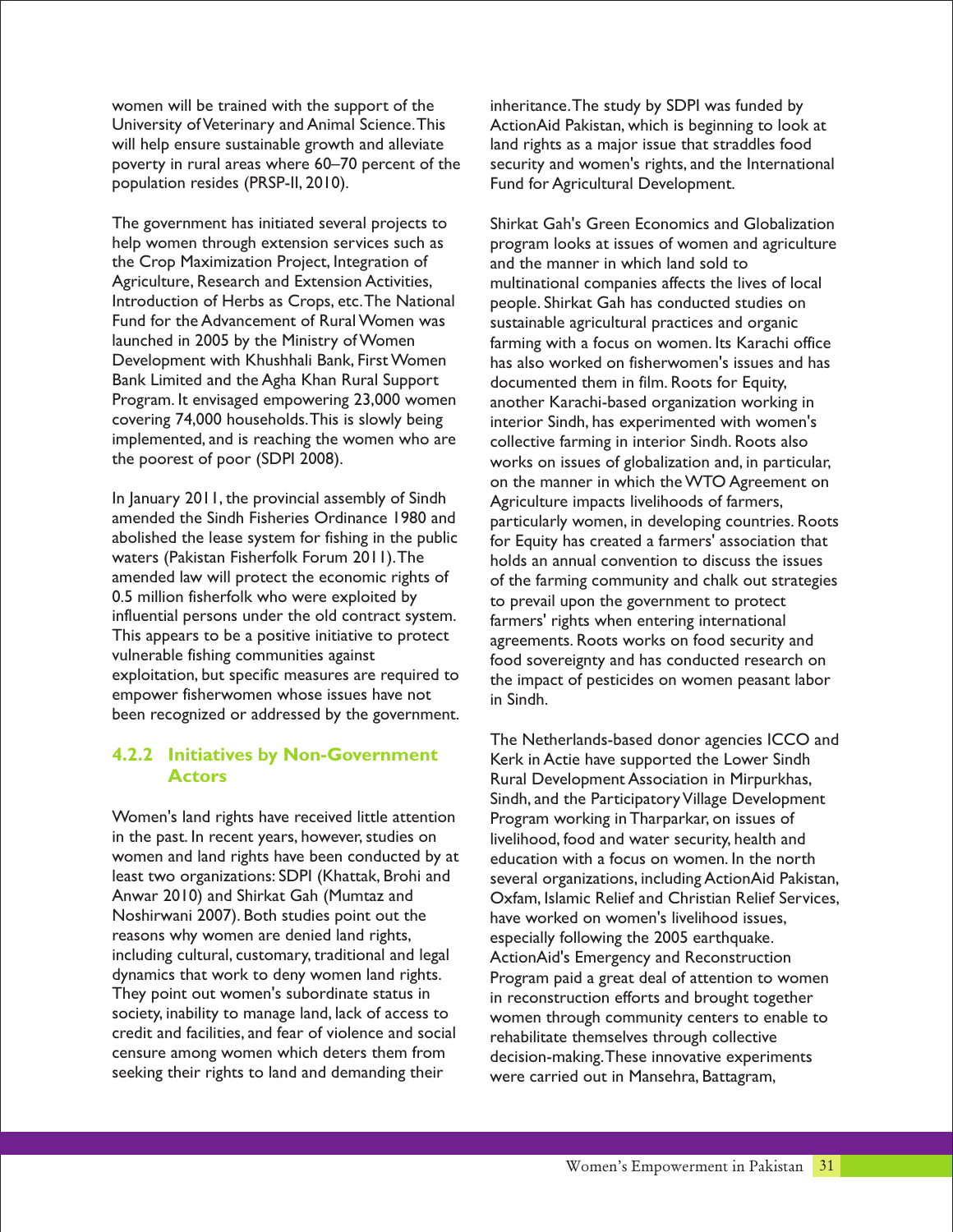#### **4.3 Employment and Economic Empowerment Initiative**s

#### **4.3.1 Government Initiatives**

Pakistan's fifth and sixth five-year plans were the dignity. It has four objectives: labor law reform;<br>point at which economic importance of women employment generation through human resour point at which economic importance of women employment generation through human resource<br>began to be recognized (Khan, 2007). The First development: skill training expansion and social began to be recognized (Khan, 2007).The First development; skill training expansion and social<br>Women Bank was established in 1989 as a subprotection including in the informal economy development bank for women. The National Plan<br>of Action and the National Fund for the of Action and the National Fund for the In 2009–2010 social security and welfare<br>Advancement of Rural Women were devised for Internativum recorded an impressive instr Advancement of Rural Women were devised for expenditure recorded an impressive increase of women's empowerment. It was recognized that  $\frac{566}{1566}$  percent over the previous vear While expanding government employment opportunities expenditure on safety nets has fallen, that on<br>for women was imperative as women only make<br>social security and welfare has increased Soci for women was imperative as women only make social security and welfare has increased. Social<br>social social up 5.4 percent of public service employees. Village-security is being replaced by direct and targeted up 5.4 percent of public service employees. Village-<br>Based Family Planning Workers' Scheme, LHWs, assistance such as the Benazir Income Support the 1997 Commission for Inquiry on Women, Program (PRSP-II). NCSW, and the National Policy for Development<br>and Empowerment of Women 2002 were all steps and Empowerment of Women 2002 were all steps The Labor Policy of 2002 for the first time<br>towards the women's empowerment and recognized home-based workers and exten towards the women's empowerment and recognized home-based workers and extended<br>ultimately gender equality. welfare coverage to them. However.

The National Fund for the Advancement of Rural materialized. The Labor Policy 2009 contains new<br>Women (Jafakash Women) is facilitating economic labor regulations and a clear commitment to bring Development (MoWD) has initiated three pilot projects aimed at diversifying women's skills and projects aimed at diversifying women's skills and signed recently. There are several NGOs working<br>making them more competitive in the economic on the issues of home-based workers, including market. HomeNet, Sungi and others across Pakistan.

MoWD has taken many measures to enhance<br>women's empowerment. These include the the to provide the poor with an opportunity for self-National Fund for the Advancement of Women; employment.A cash award of Rs 300,000 is given Women, in collaboration with Khushhali Bank; be targeted toward women. Economic Empowerment of Rural Women through First Women Bank; and Economic In 2010, the Harassment of Women at the<br>In 2010, the Harassment of Women in Tharparkar District Verkplace law was passed. While its Empowerment of Women in Tharparkar District in collaboration with Thardeep Rural implementation will require a great deal of work,<br>Development Program. However, the MoWD has its passage is a positive measure that may Development Program. However, the MoWD has Indeed, the current government has failed to at their places of work. appoint a minister, more than two years after coming to power. Since the work of this ministry The Poverty Reduction Strategy aims to create<br>is cross-cutting and depends upon several other Special Economic Zones to promote women's is cross-cutting and depends upon several other<br>sectoral ministries such as education, health or

Muzaffarabad and Bagh. All agriculture, its work is often impeded by red tape and bottlenecks.

> The Pakistan Decent Work Country Program, a joint initiative of the Government of Pakistan and International Labor Organization aims to provide opportunities for men and women to get decent and productive work with security and human protection including in the informal economy.

56.6 percent over the previous year. While assistance such as the Benazir Income Support

welfare coverage to them. However, implementation was weak, and the promises never Women (Jafakash Women) is facilitating economic labor regulations and a clear commitment to bring all workers into the formal stream.A social<br>protection bill for bangle workers in Sindh was on the issues of home-based workers, including

to provide the poor with an opportunity for self-Patti Development Project; Skill and as a one-time loan for income generation schemes Microenterprise Development amongst Gwadar and small enterprises. This program can potentially

few resources, and is not a highly valued ministry. potentially bring a modicum of security to women

employment. However, the experience of other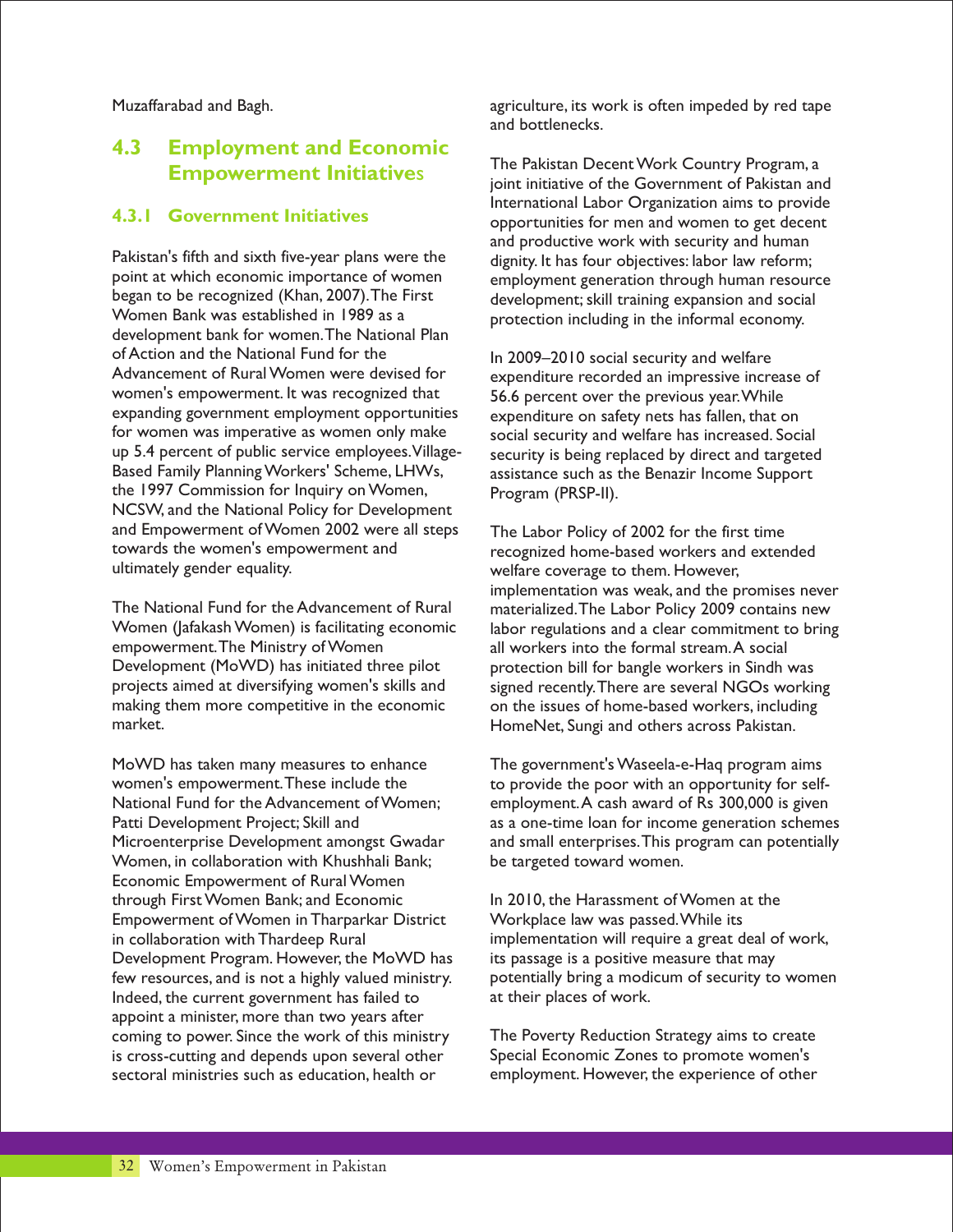countries with such zones shows that they deny The Gender Reform Action Plan (GRAP) all the basic rights, protections and entitlements proposed a coherent gender reform agenda to to which those in the formal labor sector are align policies, structures, policies, programs, and<br>entitled. Labor in such zones is heavily exploited, projects on gender equality. GRAP is based on t as there is total absence of any social protection idea of political, administrative, public sector<br>or fundamental labor rights. These zones seem employment, policy, and fiscal reforms, and ha

Employees Old Age Benefits Institution (EOBI) the Punjab, amendments in the rules of business provides monetary benefits to older workers and for women's development departments, the includes pensions, invalidity pension, survivors' restructuring of women development's pensions, and old-age grants. This institution was departments is on the cards, career development<br>involved in corruption and misappropriation centers in universities have been established, and scandals in the early part of the decade, but it can gender mainstreaming has been established in be a potential source of income for older women eight government departments of the Punjab. workers as they are formalized and register with Electronic and print media campaigns have been this institution. The contraction of the launched to create awareness.

There are over seven thousand registered trade However, GRAP has yet to be successful, and has unions in Pakistan. In 2002, their male membership been heavily critiqued by donors and NGOs. unions in Pakistan. In 2002, their male membership was 245,400, compared to only 2,134 for women. Some donors have shown complete This reflected a three-fold decline since 1998 due disillusionment with its implementation, and it has to the ineffectiveness of unions to address been alleged that political will among politicians women's issues and the social stigma attached to and the bureaucracy only exists because of women's participation alongside men in union international pressure. activities.As a result, women do not have significant membership in major unions or PRSP -II claims that its predecessor, PRSP-I, shows<br>decision-making power: trade unions. in particular. that microcredit increases incomes for poor decision-making power; trade unions, in particular, need to induct more women office bearers.

of the land. They also lost legal compensation for to work in groups and this, it is claimed, results extra work About 52 million workers were enhanced self-confidence and decision-making extra work.About 52 million workers were enhanced self-confidence and decision-making<br>affected by this but the trade union movement skills. However, several studies done in India and affected by this but the trade union movement skills. However, several studies done in India and<br>Was too weak to respond effectively example Pakistan contradict the claim that microcredit is was too weak to respond effectively.

or cooperatives so that women can increase their effects, especially in a highly male-dominated<br>hargaining power in such situations. In early 2005, environment and industry, and such strategies bargaining power in such situations. In early 2005, HomeNet South Asia was launched to start the need to be thought out more clearly before being<br>process for home-based workers (Kban 2007) applied (Leach and Sitaram 2002). process for home-based workers (Khan 2007). Strengthened trade unions and workers' cooperatives is a major gap that needs to be filled as workers have little recourse to collective bargaining in the era of informalization.

entitled. Labor in such zones is heavily exploited, projects on gender equality. GRAP is based on the as there is total absence of any social protection idea of political administrative. public sector or fundamental labor rights. These zones seem employment, policy, and fiscal reforms, and has led<br>more to encourage informalization than to the achievement of a number of maior gender to the achievement of a number of major gender discourage it. equality goals.These include the establishment of a Provincial Gender Mainstreaming Committee in centers in universities have been established, and

households; however it has not led to women's empowerment. If women entrepreneurs receive In July 2006, the government announced the 12-<br>hour work day. Women workers stayed in then they would graduate from income-generation then they would graduate from income-generation<br>activities and microentrepreneurship to big industries until ten at night and worked in two activities and microentrepreneurship to big<br>shifts against both II O conventions and the laws business. Credit schemes are designed for women shifts, against both ILO conventions and the laws business. Credit schemes are designed for women<br>of the land. They also lost legal compensation for to work in groups and this, it is claimed, results in empowering for women.The Indian study found There is a need for home-based workers' unions that microcredit can have inadvertent detrimental<br>or cooperatives so that women can increase their effects, especially in a highly male-dominated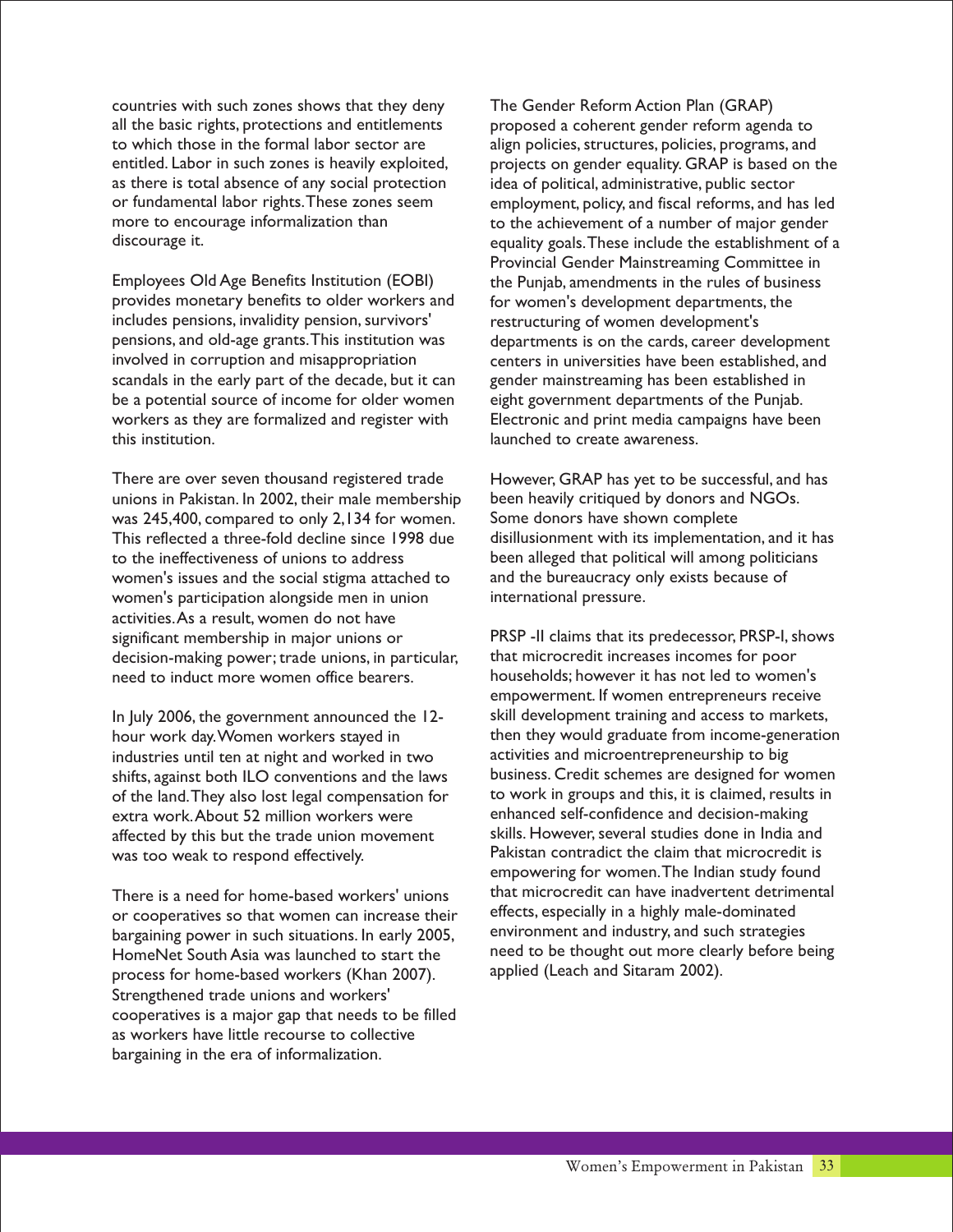#### **4.3.2 Initiatives by Non-Government Actors**

The paradigm of microcredit and loans is related different levels. to women's economic empowerment.While many believe women to be less creative entrepreneurs<br>than men and less reliable when repaving loans in organizations, like PILER, advocating for better than men, and less reliable when repaying loans, in corganizations, like PILER, advocating for better than men<br>working conditions in the formal sector and reality the situation is the opposite. Many independent evaluations have found women to be much more reliable clients than men; they are PILER recently also released an assessment of the herter investors with quicker and bigher rates of new Labor Policy of 2009. better investors with quicker and higher rates of repayment.

Bank and three other credit institutions in<br>Bangladesh noted that only 37 percent of female has led the move towards developing a Home-Bangladesh noted that only 37 percent of female has led the move towards developing a Home-<br>borrowers retained control over loans within the Based Workers' Policy, for which advocacy with borrowers retained control over loans within the the government has begun through the National<br>households whore wemen had taken loans in their<br>Commission on the Status of Women. Home Net households where women had taken loans in their<br>Own names men used part or all of the money for Pakistan, Aurat Foundation, Women Workers' own names, men used part or all of the money for their own needs. Women remained responsible Helpline and other organizations are also involved for repayment, even when their husbands used the Ioan without generating any return. Ultimately, <br>  $\frac{1}{2}$  ActionAid and other organizations. In 2006, the therefore some women are worse off with a loan Canadian International Development Agency therefore, some women are worse off with a loan Canadian International Development Agency<br>than without it In an evaluation of the literacy and (CIDA) supported a major initiative for Homethan without it. In an evaluation of the literacy and microcredit program conducted by a Lahore-<br>hased NGO Bunyad it was found that microcredit ActionAid Pakistan. based NGO, Bunyad, it was found that microcredit followed the "government dole" model and saw women as recipients of welfare – a demeaning, rather than empowering position (Afridi 2009). In another study in Pakistan, it was found that microcredit has limited potential for the empowerment of urban women (Asim 2008). The 18th Amendment to the Constitution finally<br>Thus, microcredit schemes often have limited declared education fundamental right in 2010 Thus, microcredit schemes often have limited<br>
value for empowerment and are sometimes<br>
fulfilling a long-standing demand of civil society value for empowerment and are sometimes fulfilling a long-standing demand of civil society<br>standily disempowering; aside from men taking careanizations. This step will help advocacy grou actually disempowering; aside from men taking organizations. This step will help advocacy groups<br>loans in women's names, microcredit can reinforce on praising the question of education and in loans in women's names, microcredit can reinforce in raising the question of education and in purdah and perpetuate inequalities and existing demanding more allocations for this sector.

Since the verdict on microcredit is mixed, such<br>
schemes have to be used with a great deal of excessive privatization of education and its n schemes have to be used with a great deal of excessive privatization of education and its non-<br>station and careful planning. Women's economic formalization have led to state abdication of this caution and careful planning. Women's economic formalization have led to state abdication of this<br>empowerment requires long-term, strategic duty and lower quality of public education. In the interventions rather than short-term, piecemeal punjab up to 60 percent of children are now in<br>initiatives. Even in the literature on women's private education, largely thanks to the dismal initiatives. Even in the literature on women's entitled in private education, largely thanks to the dismal economic empowerment, there is little if no anality of formal education. There is an urgent economic empowerment, there is little if no quality of formal education. There is an urgent<br>recognition of the non-economic gender-based held now to end the present system, whereby roles, responsibilities and subjectivities having a several educational systems run in parallel<br>direct bearing on economic empowerment. This (private public, etc) and to create a single

suggests that empowerment has to be understood holistically and relatively, i.e. in relation to men, in relation to different women's groups, and at

registration of workers in the informal economy.

To protect home-based workers, there is a need Goetz and Gupta in their analysis of Grameen to advocate for the government to sign ILO in this effort. Such initiatives are supported by ILO,

#### **4.4 Education Initiatives**

#### **4.4.1 Government Initiatives**

In the past, initiatives such as the Nai Roshni schools and the Prime Minister's Literacy empowerment requires long-term, strategic duty and lower quality of public education. In the interventions rather than short-term, piecemeal puniably punish on to 60 percent of children are now in need now to end the present system, whereby (private, public, etc), and to create a single stream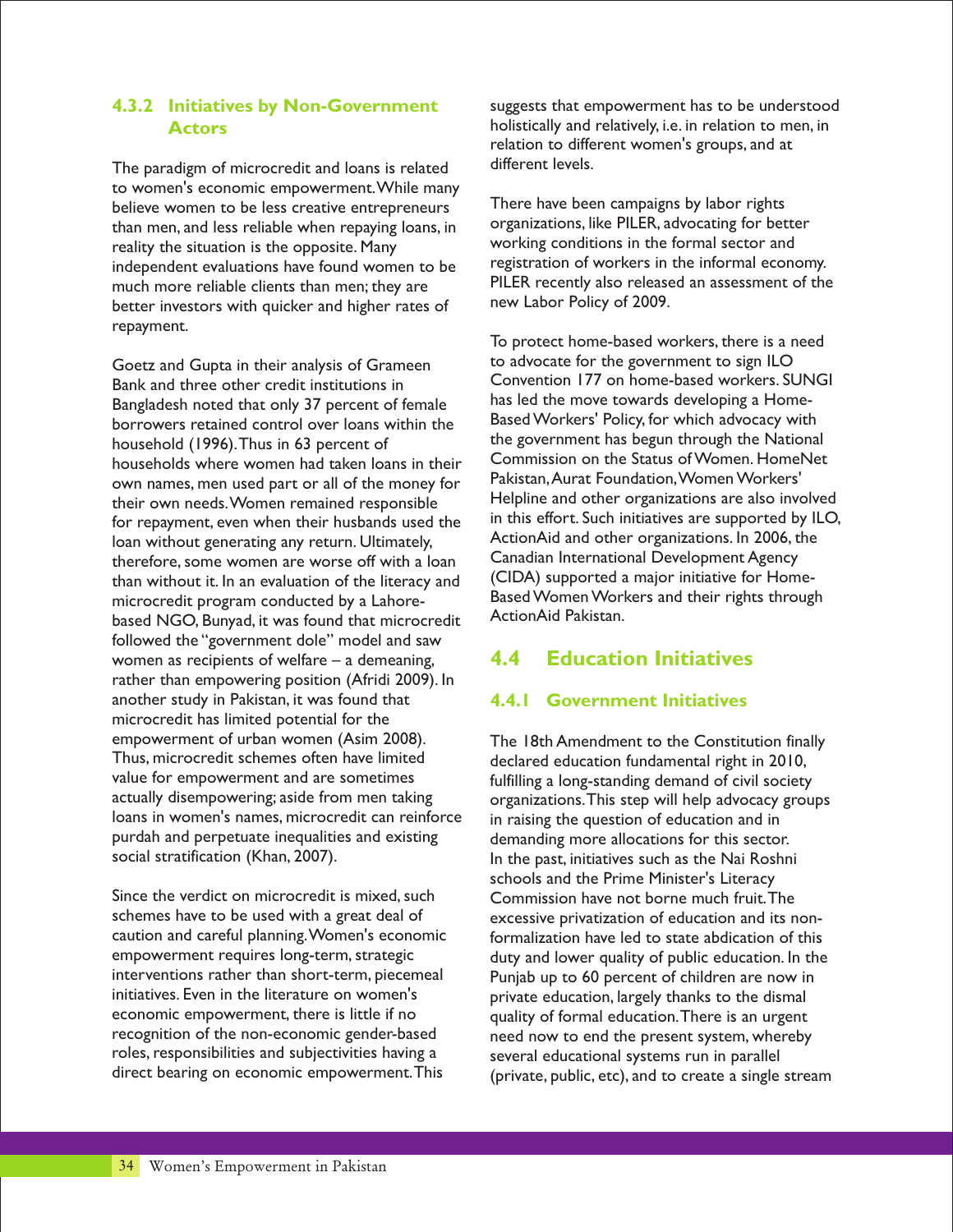standards. In spite of the government's Education and 15 years of age were found to be out of education, little has been achieved in the rural 4.3 million children were in the public school

allocations in the coming years; however, they have 2010). The provincial government in Sindh<br>not yet materialized, as the current federal budget increased the education development budget  $(2010-2011)$  once again allocated a meager sum<br>for education. This may, in part, be due to the an additional Rs 6 billion for boarding schools and for education.This may, in part, be due to the an additional Rs 6 billion for boarding schools and<br>provincial autonomy which was the overriding comprehensive schools. The efforts of the Sindh provincial autonomy which was the overriding comprehensive schools.The efforts of the Sindh<br>principle of the 18th Amendment, and the sovernment to educate girls are laudable and car National Finance Commission Award which gives be replicated in other provinces. the provinces a greater share thanks to the devolution of many subjects from the centre to<br>the Khyber-Pukhtunkhwa budget announced an<br>allocation of Rs 9.4 billion for bealth and

With control over an enhanced share in national<br>resources, all the provinces have set aside funds<br>resources, all the provinces have set aside funds for social protection and pro-poor subsidies, in<br>addition to health and education. The Parha Likha<br>laboratories and a scholarship for Ph D Punjab scheme developed by the previous provincial government was abandoned. Instead,<br>there has been discussion of a program of Danish<br>Schools, which were to provide free educational<br>facilities to children of families registered under<br>the feed supergram The Buri the food support program.The Punjab public service (Rs 18.565 billion) and education<br>government released about Rs 700 million to government released about Rs 700 million to<br>provide quality education in rural areas at par provide quality education in rural areas at par Balochistan budget, a record rise of Rs 8 billion is with that available in urban areas. However, the

extended to women. The education budget for the Punjab increased from Rs 21.503 billion in 2009–2010 to Rs 28.885 In recent years, the Department for International<br>
In recent years, the Department for International<br>
Development (DFID) provided support for the separate allocation of Rs 3 billion for the Danish<br>schools in its Annual Development Plan and Rs 2 Gender Education Policy Support Project run by schools in its Annual Development Plan, and Rs 2 Gender Education Policy Support Project run by schools in its Annual Development Plan, and Rs 2 Gender Education Policy Support Project run by schools by the Government of P billion rupees for the Technical Education and information technology. It announced that the parity, equality and equity at all levels of education<br>number of seats in engineering colleges would be At the higher levels of education, women have an number of seats in engineering colleges would be At the higher levels of education, women l<br>increased by 300 from the following fiscal year. advantage, as more women go into higher increased by 300 from the following fiscal year, and advantage, as more women go into higher<br>and to 1.200 in the next four years. Similarly 452 education and achieve better results. This, and to 1,200 in the next four years. Similarly, 452 education and achieve better results. This,<br>new seats would be added to existing medical however, is true of the middle classes. For the new seats would be added to existing medical however, is true of the middle classes. For the<br>colleges from September 2010 and four new lurban lower and middle classes, there is a dire colleges from September 2010, and four new medical colleges would be established, adding need for vocational and technical training, as well<br>another 550 seats. The inclusion of women in as general education. another 550 seats. The inclusion of women in these initiatives will be important.

that can match internationally recognized Approximately four million children between four Sector Reforms, which emphasize women's school, and most of them were rural girls.Around areas where most poor women reside. system.The Sindh government acknowledged that the issue of quality education needed to be The Education Policy 2009 promised increased addressed on urgent basis ("Outlay Rs 422 bn..." not yet materialized, as the current federal budget increased the education development budget from<br>(2010–2011) once again allocated a meager sum Rs 5.9 billion rupees to Rs 7 billion, and allocated government to educate girls are laudable and can

allocation of Rs 9.4 billion for health and education combined (Daudzai 2010).A sum of Rs schools and while Rs 2.9 billion was to be spent laboratories and a scholarship for Ph.D. students were also to be established. In Balochistan, it was envisaged in the coming year (ibid.). It is important system could not be launched properly until the that the initiatives planned by the provincial end of 2009. governments be made gender-sensitive and

Vocational Training Authority. The provincial support from the United Nations Children's Fund government also allocated  $R_s$  1.96 billion for (UNICEF). This project aims to achieve gender information technology It announced that the parity, equality and equity at all levels of education.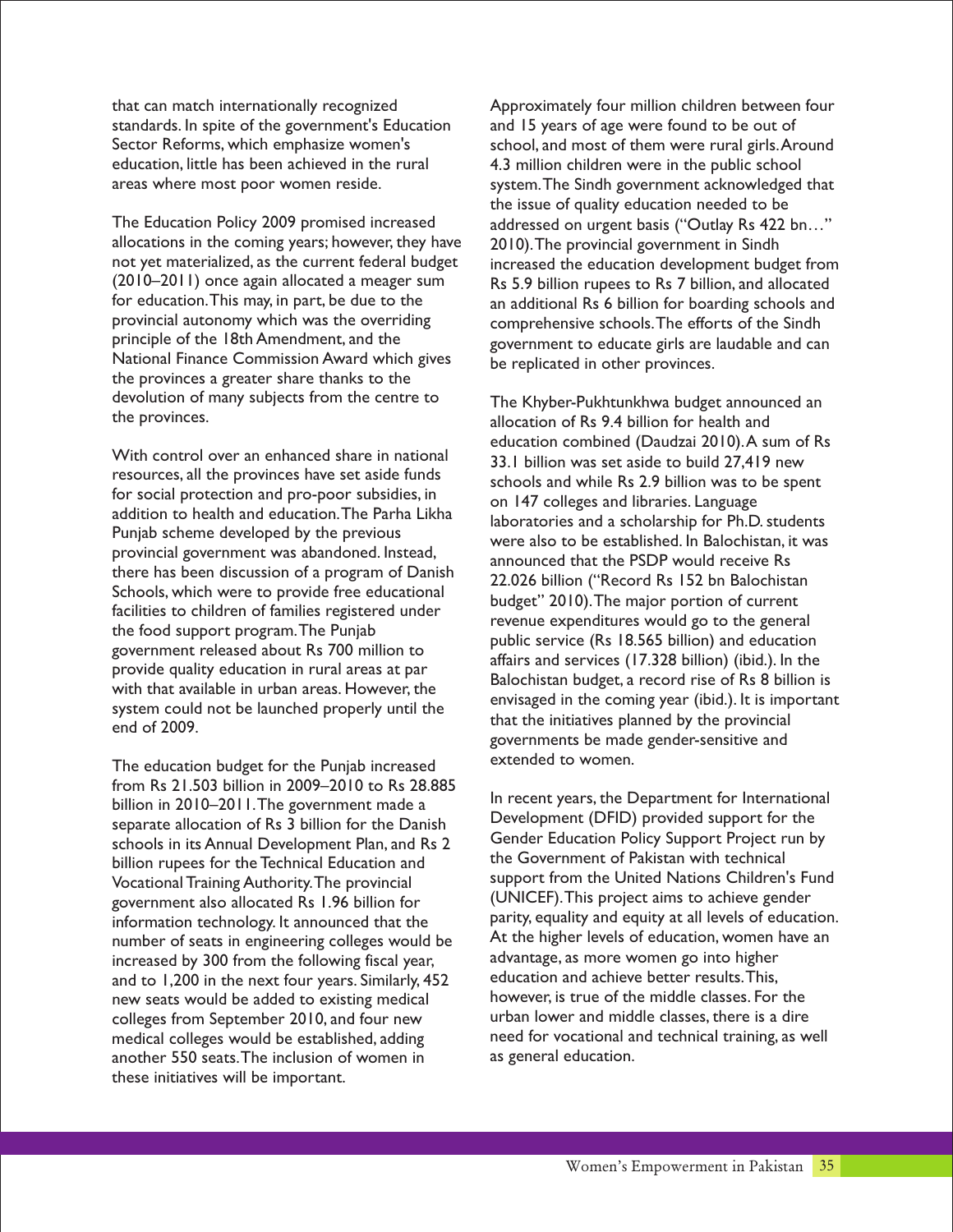In spite of the large number of initiatives in the but the government has not been inclined to education sector, particularly by donors working implement changes. However, supplementary through NGOs or the government, the literacy educational materials developed by Simorgh have<br>
rate remains low, particularly in rural areas where been very well-received in private schools. The rate remains low, particularly in rural areas where<br>women are at a disadvantage. There is little intercoordination. As a result, efforts are dispersed, the attempt at creating an alternative "history<br>overlapping and, in the end, fruitless. There is a from below" project undertaken by Action Aid overlapping and, in the end, fruitless. There is a need to pool resources and devise a<br>
end of the private program that covers the three has received plaudits from the private sector and<br>
has received plaudits from the private sector and comprehensive program that covers the three has received plaudits from the private sector and<br>main elements of education: curriculum (what is civil society organizations, but the government has main elements of education: curriculum (what is civil society organizations, but the government<br>taught), pedagogy (how it is taught), and evaluation been reluctant to adopt a new view of history taught), pedagogy (how it is taught), and evaluation been reluctant to adopt a new view of histor<br>(how one measures what is taught). Finally, that does not privilege religious nationalism. (how one measures what is taught). Finally, education is equated with schooling instead of being conceptualized broadly as a life-long process SAHE has conducted teacher training workshops<br>in which learning occurs in many settings.<br>and produced materials on gender and human in which learning occurs in many settings.

#### **4.4.2 Initiatives by Non-Government Actors**

support from all the major donors including DFID, UNESCO, and others. As a result, organizations upon students and teachers alike. ITA is also upon students and teachers alike. ITA is also like Society for the Advancement of Education upon students and teachers alike. IT SAHE) and Idara-e-Taleem-o-Agahi (ITA) in the<br>
Punjab; Khwedo Kor in Khyber-Pukhtunkhwa;<br>
Baanh, Beli, Sindh Education Foundation and<br>
Teachers Resource Center in Sindh, and the<br>
Society for the Community Support for Prima Society for the Community Support for Primary<br>Education, Balochistan (SCSPEB) in Balochistan own specific direction. have set up a large number of community-based and non-formal girls' primary schools.

However, since the preferred certification by parents and communities is the government primary certificate, the children have been Health has traditionally received a miniscule<br>subiected to the curriculum and textbooks amount of allocation in the national budget, subjected to the curriculum and textbooks amount of allocation in the national budge<br>created by the Federal Education Ministry. The usually less than I percent of GDP. In the for women, as it perpetuates traditional bias and primary health care and the expanded program<br>gender insensitivity There have been a number of immunization were slashed. One reason for the gender insensitivity. There have been a number of<br>efforts to reform the curricula and textbooks efforts to reform the curricula and textbooks dramatic cuts at the federal level (the health was which have met with resistance from the reduced by 27 percent) may be that health is now conservative and religious lobbies for being seen as promoting secular knowledge.  $\overline{\phantom{a}}$  Amendment (Iqbal 2010), and the provinces have

Sindh Education Foundation, SDPI and Simorgh,

Kaleidoscope series created by Simorgh has won donor coordination or government-NGO<br>
coordination. As a result, efforts are dispersed, 
the attempt at creating an alternative "history

rights education funded by CIDA.While the teachers showed willingness and even excitement about using the new materials and ideas, the education bureaucracy and senior management Education has received a great deal of funding discourages any practices that do not lead to examination results.Therefore, even good curricula and materials and effective pedagogy fails<br>Oxfam,ActionAid, CIDA, United States Agency for<br>International Development (USAID), UNICEF,<br>INIECCO and others Agencylia are imposes only a certain text and rote methodol

## **4.5 Health Initiatives**

#### **4.5.1 Government Initiatives**

created by the Federal Education Ministry. The usually less than 1 percent of GDP. In the<br>mainstream curriculum is far from empowering 2010–2011 budget, allocations for family planning, mainstream curriculum is far from empowering 2010–2011 budget, allocations for family planning,<br>for women as it perpetuates traditional bias and primary health care and the expanded program on reduced by 27 percent) may be that health is now<br>a provincial subject following the 18th received increased allocations for their own Curriculum reform efforts have been made by the development programs. The assumption<br>Sindh Education Foundation SDPI and Simorgh underlying this move is that health can better be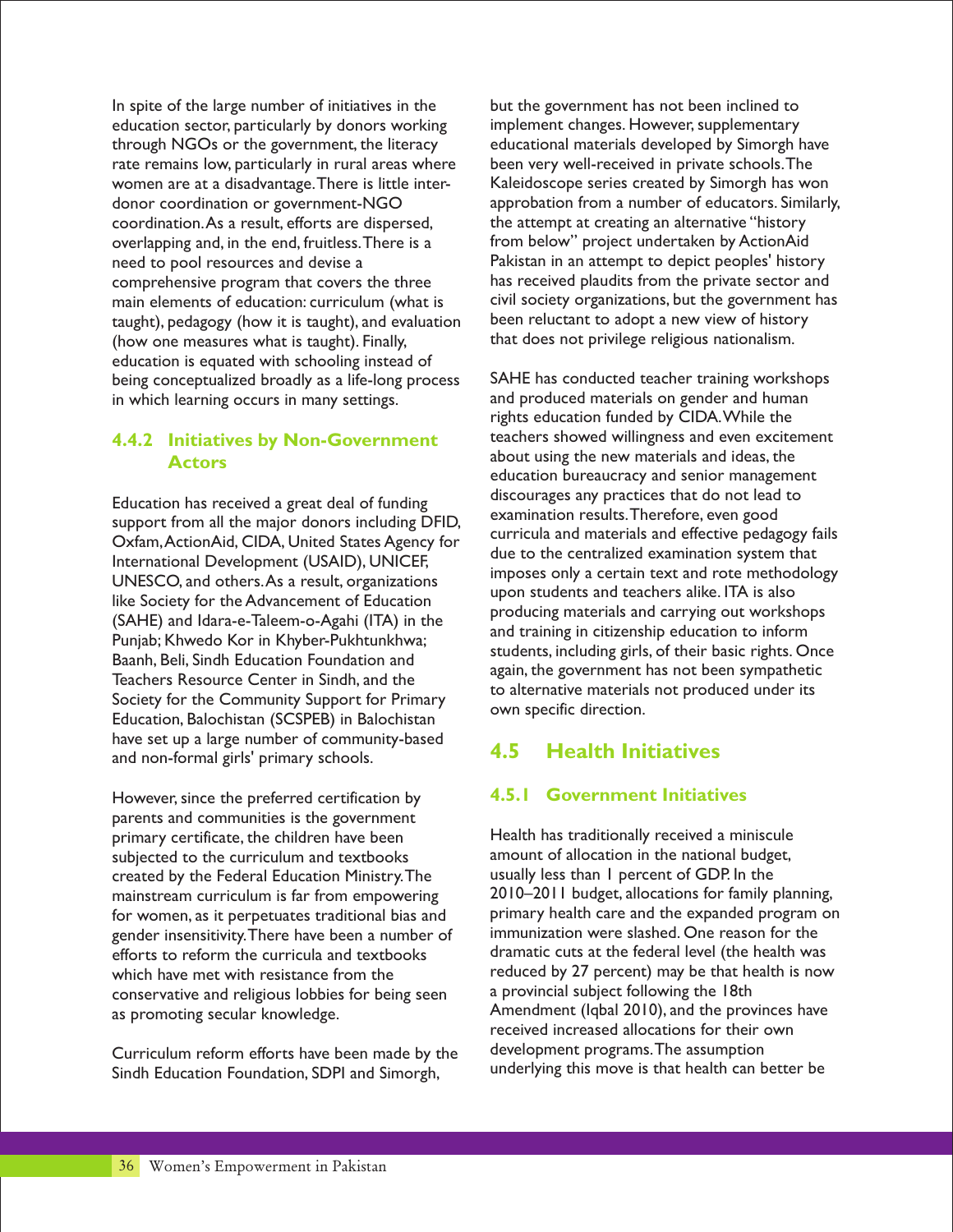served locally instead of being managed from the were also proposed. centre. However, women find it hard to reach even district level health services due to lack of The Sindh government raised its budgetary<br>mobility; once local government systems have allocation for health to Rs 16.9 billion for the mobility; once local government systems have been established, it is expected that governance fiscal 2010– 2011 against Rs 5.7 billion the and service delivery will become easier. A new previous year. Rs 6.3 billion are dedicated to pilot program has been announced by the federal development, and Rs 10.6 billion to recurrent pilot program has been announced by the federal development, and Rs 10.6 billion to recurrent, the Waseela-e-Sehat scheme, which expenses ("Outlay Rs 422 bn..." 2010). government, the Waseela-e-Sehat scheme, which provides health insurance to the poorest of the poor. The Ministry of Women's Development

percent of health allocations were for two provide relief and support to rehabilitate<br>programs on family planning and immunization survivors of violence and women in distress. programs on family planning and immunization. Survivors of violence and women in distress.<br>Immunization presents its own problems: Taliban These are in line with CEDAW. National Plan of Immunization presents its own problems: Taliban These are in line with CEDAW, National Plan of<br>in Khyber-Pukhtunkhwa and FATA have often Action and the Beijing Platform for Action. The prevented immunization in their areas of control. conservative groups do not allow women to be in emergencies, medical and first aid, and conservative groups do not allow women to be free legal assistance to victims. They also examined by male doctors, despite the acute

earthquake affected areas in Khyber-Pukhtunkhwa allocation of Rs 9.4 billion for health and earthquake affected areas in Khyber-Pukhtunkhwa education combined (Daudzai 2010). Of this, Rs<br>E.O. hillian would be against an health A testl of 350 collaboration with the Earthquake Reconstruction 5.9 billion would be spent on health.A total of 250 collaboration with the Earthquake Reconstruction 5.9 billion would be spent on health.A total of 250 collaboration Authority (ERRA). trainee medical officers would be employed and the first batch of 50 women doctors from the The MoWD also launched a campaign against Girls' Medical College would be given the violence against women, which will create opportunity of house jobs.

purchase of new medical equipment.The government has proposed a new 100 bed hospital, The vision here is to integrate preventive and and the renovation of the 547 basic health units and the renovation of the 547 basic health units primary health care at the basic health unit level, operational in the province ("Balochistan budget and strengthen secondary and terriory health can operational in the province ("Balochistan budget" and strengthen secondary and tertiary health care<br>for 2010-11 announced" 2010).

the year 2010–2011 as against Rs 12.025 billion in<br>
profession in a context where male-dominated<br>
societal values reign supreme. However the effectively allocated for the establishment of three new of this measure may also be negative, as it would<br>medical colleges (Saleem 2010). Medical reduce opportunities for women except in areas medical colleges (Saleem 2010). Medical reduce opportunities for women except in areas<br>allowances of 25 percent per month for Grades relations where their family members reside Additionally in

established 24 Shaheed Benazir Bhutto Centers In the 2009–2010 national budget, over 50 for women's centers throughout the country to<br>percent of health allocations were for two provide relief and support to rehabilitate in Khyber-Pukhtunkhwa and FATA have often in and the Beijing Platform for Action. The in Khyber-Pukhtunkhwa and FATA have often in Action. The in their areas of control. And objective is to protect women against all types in conflict-affected areas, therefore, issues of violence and eliminate discrimination. The centers women's health are even more challenging; some provide temporary shelters to victims of violence<br>conservative groups do not allow women to be in emergencies, medical and first aid, and arrange investigate cases of violence or prejudice and liaise shortage of women doctors. with agencies to protect women individually and The Khyber-Pukhtunkhwa budget announced an collectively. Nine centers will be established in the

awareness through the print and electronic media The Balochistan government allocated 7.443<br>
billion rupees for health affairs and services. Rs<br>
1.13 million rupees were allocated to providing<br>
medicines to hospitals and Rs 1 billion to the<br>
medicines of hospitals and Rs

facilities. Recent government initiatives to post women health workers only to districts where The Punjab government allocated Rs 14.5 billion<br>for the health sector in the provincial budget for as it can facilitate women's entry in the health as it can facilitate women's entry in the health 2009–2010. In addition, Rs 1.5 billion was societal values reign supreme. However, the effect 2009–2010. In addition, Rs 1.5 billion was societal values reign supreme. However, the effect allowances of 25 percent per month for Grades where their family members reside.Additionally, it<br>I–I5 and 15 percent for Grade 16 and above could reinforce patriarchal values and malecould reinforce patriarchal values and male-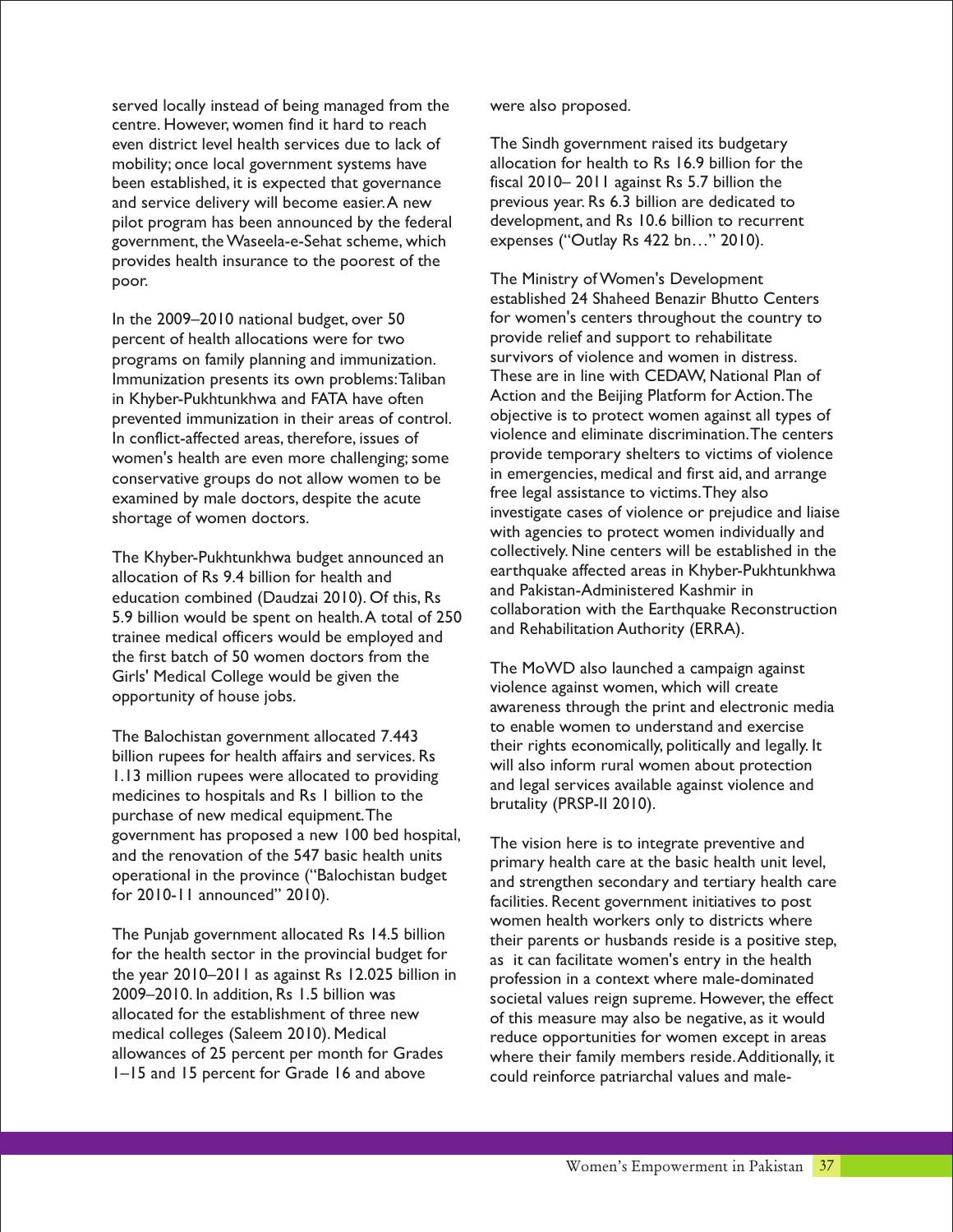dominated attitudes. However, until such attitudes ActionAid Pakistan has set up health clinics in all can access health facilities is through measures health program. Special attention is paid to

#### **4.5.2 Initiatives by Non-Government Actors**

Health is heavily dependent on donors, par ticularly the World Health Organization. Other While many women's and human rights<br>major donors include CARE International which organizations work on reproductive and maternal major donors include CARE International, which organizations work on reproductive and maternal maternal strives to improve health knowledge and health  $\frac{1}{\sqrt{2}}$  health, few pay special attention to the health of strives to improve health knowledge and health lealth, few pay special attention to the health of<br>services through women's access to life saving young women and unmarried women. As a result, services through women's access to life saving young women and unmarried women. As a result of sexually education and care, including birth spacing, HIV there is silence on the issue of sexually<br>prevention and maternal care. Health insurance transmitted diseases and the sexual rights and prevention and maternal care. Health insurance transmitted diseases and the sexual right:<br>covering the entire family is a major component health of unmarried girls and women. An covering the entire family is a major component health of unmarried girls and women.An<br>of the program and will cover full hospitalization exception is the Adolescent Health Awareness of the program, and will cover full hospitalization, exception is the Adolescent Health Awareness<br>day care, pregnancy diagnostic tests and accident Network (AHAN) which works on sexual and day care, pregnancy, diagnostic tests, and accident Metwork (AHAN) which works on sexual and

international NGOs, many of whom, like **Pakistan about alternative sexualities including** ActionAid International and Oxfam, have a large homosexuality, transsexual issues and gay, lesbian have a large have a large have a large have a large have a large have a large have a large have a large have and sisues. presence in Pakistan and already work on health and education issues.These NGOs work in disaster and conflict-hit areas and their efforts can be coordinated with those of the government and other donors.

change considerably, the only way some women of its development areas as a part of an integrated such as this. women's health issues such as reproductive health. ActionAid also focuses on HIV and AIDS, with emphasis on the manner in which women may be infected through heterosexual contact and male responsibility for contraception.

compensation for earning members of the family. Feproductive health rights, and is supported by the World Population Foundation. Such initiatives can CARE's initiatives can be replicated by other be replicated, as there is little awareness in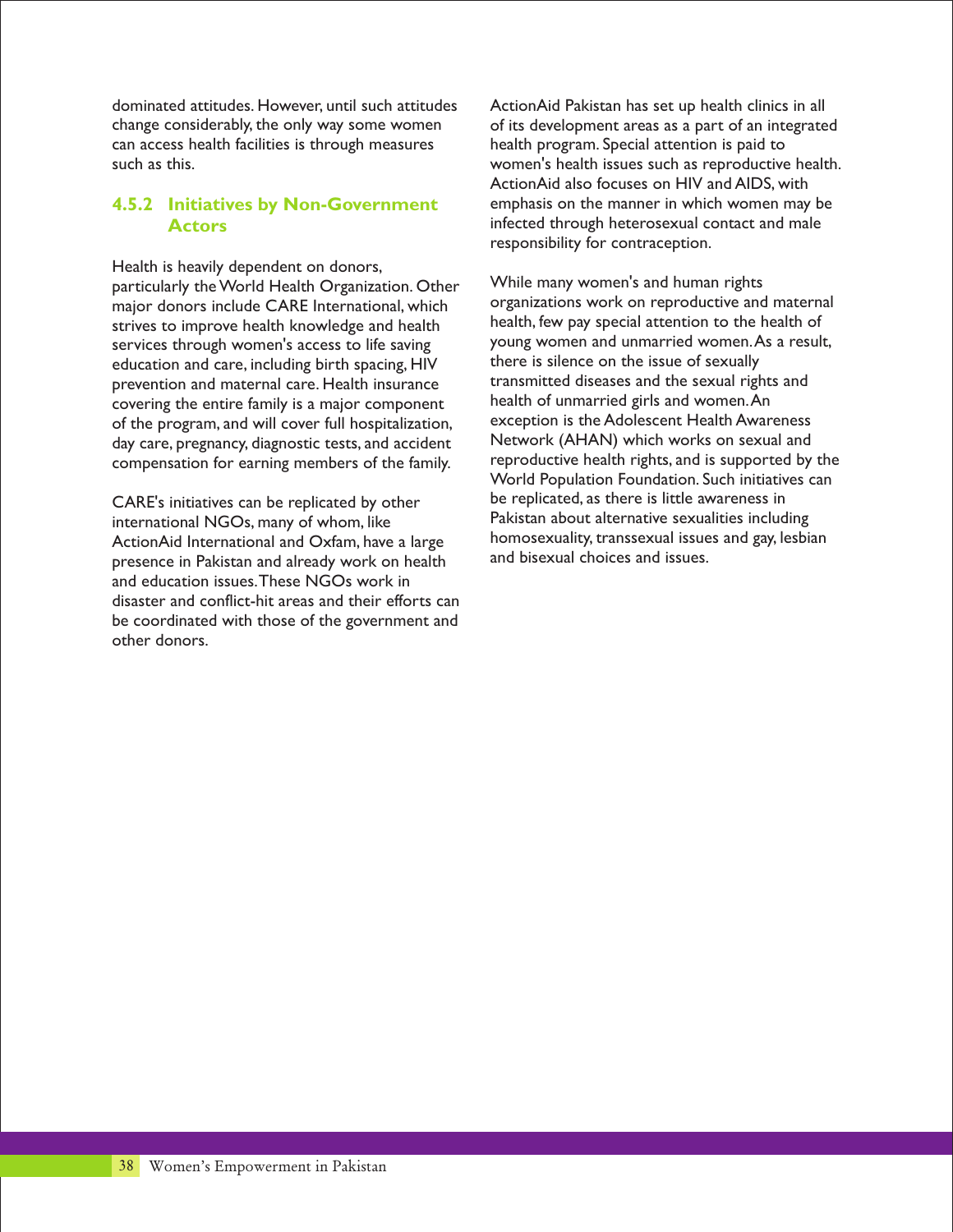# **5. Recommendations**

demonstrable performance. There is a need for capacity-building of governments as well as civil society organizations It is imperative to have sex disaggregated data on<br>in order to ensure gender equality. The capacity of all social and economic sectors based on gender equality advocacy groups must be all social and economic sectors based on<br>capacoed to enable them to voice women's differences in social, economic, and political status, enhanced to enable them to voice women's priorities in public decision-making, as well as the helt of order to base policies, programs and strategies ended to the contract meaning, and the meaning the capacity of public institutions to respond<br>adequately to women's needs. The Ministries of research and surveys, both qualitative and adequately to women's needs. The Ministries of Fresearch and surveys, both qualitative and<br>Finance and Planning need to strengthen the guantitative, would need to be done on a country-Finance and Planning need to strengthen the quantitative, would need to be done on a count can<br>Finance and Planning staff to carry out gender. Wide basis. A project database of all programs, capacity of technical staff to carry out gender-<br>responsive budgeting and planning and the policies and plans for gender equality by responsive budgeting and planning, and the policies and plans for gender equality by<br>capacity of gender focal points in sector ministries governments, NGOs, and international NGOs is capacity of gender focal points in sector ministries governments, NGOs, and international NGOs<br>should be developed so they can coordinate needed as a repository of knowledge and for should be developed so they can coordinate checking and replication of efforts.The reports gender responsive budgeting effectively.

women's empowerment, such as the Ministry of Women's Development and the National Commission on the Status of Women, should<br> **Example 2** In order to achieve the MDGs and other<br> **Example 2** one of their skills to participate effectively in development goals, it is vital that aid is used enhance their skills to participate effectively in national planning processes, monitor<br>
implementation and promote accountability equality. Various donors perceive and give implementation and promote accountability equality. Various donors perceive and give<br>mechanisms for gender equality Women's importance to the gender equality component mechanisms for gender equality. Women's<br>
organizations and gender equality advocates need differently in various aid programs. There needs to organizations and gender equality advocates need<br>to ophance their understanding of the pational be coordination between different donors in to enhance their understanding of the national between between different donors in<br>planning and budgeting processes so that they may terms of how they conceive gender equality and planning and budgeting processes so that they may the solid planning and planning and budgeting processes so that they may the women's empowerment. Similarly, the synergies have effective input into policy-making. The between the Government of Pakistan, provincial<br>sustainability of new capacities needs to be between the Governments of Pakistan, provincial<br>governments, donors, civil society and activist safeguarded through broad-based partnerships and stakeholder forums to determine policy<br>
priorities implementation strategies and may be further fortified and duplication avoided. priorities, implementation strategies and accountability mechanisms (SDPI 2008).These demands constitute the core of governance for<br>
Support gender equality, the aid architecture<br>
According to the UNIFEM Report 2006, to<br>
support gender equality, the aid architecture gender equality. Even when capacities are

**5.1 General Recommendations** developed, governance structures should ensure that mechanisms of implementation translate into

and policy papers produced should be translated The national institutions and systems designed for  $\frac{1}{100}$  into national and regional languages for wider women's empowerment such as the Ministry of dissemination across the country.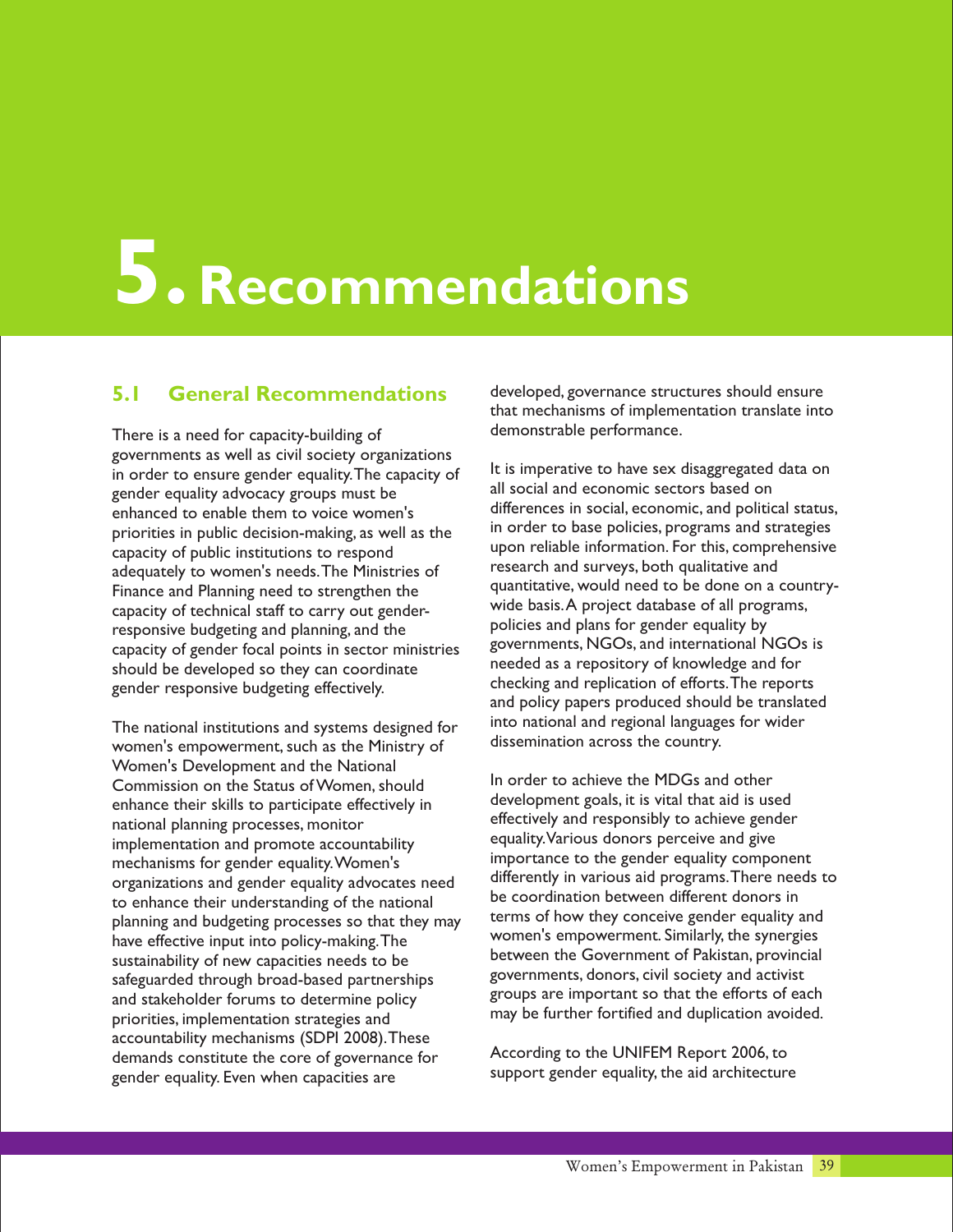- 
- Accountability systems for governments and donors to track and enhance their women's legal, economic and political rights. contributions for gender equality;
- 
- 

increase of seats in legislative assemblies and in population and are gender-sensitive. Women must be recognized as constituting a separate group the government can, in turn, have a positive impact be recognized as constituting a separate group<br>upon economic empowerment. In this area and accorded rights as such. Once pro-poor and upon economic empowerment. In this area and accorded rights as such. Once pro-poor an<br>women in Pakistan have done better than many gender-balanced policies are in place there is a women in Pakistan have done better than many South Asian counterparts with 17.5 percent need for effective follow-up and monitoring to representation in the national and provincial ensure that loopholes are not exploited to keep legislatures. Women had 33 percent the less privileged deprived of the possible<br>
representation in the recently abolished local advantages. A joint ownership system should be representation in the recently abolished local advantages.A joint ownership system should be<br>government system.The provincial governments used to give land to landless women to enhance government system.The provincial governments used to give land to landless women to enhan<br>should devise new local government systems their status and position in their families and should devise new local government systems their status and position in their families and<br>which are effective for service delivery especially society, and would be a significant step towards which are effective for service delivery especially with regard to women. Furthermore, the direct acceding land rights to women. Joint ownership of election of women through tickets allotted to land in the government's transfer schemes and election of women through tickets allotted to land in the government's transfer schemes and<br>them by political parties should be encouraged so land reforms would be achieved through half-titles them by political parties should be encouraged so land reforms would be achieved through half-<br>that their voice in the assemblies can be more for women (Mumtaz and Noshirwani 2007). that their voice in the assemblies can be more effective. Women who enter the assemblies on Though small in number, women do hold titles to reserved seats are beholden to their parties, and the land but generally do not exercise control reserved seats are beholden to their parties, and the land but generally do not exercise control find it difficult to deviate from party positions on women's issues. and awareness opportunities and infrastructure

## **5.2 Land Rights,Agriculture, Forestry, and Fisheries Recommendations**

The Human Rights Council recommends that India, are equally applicable to the case of Pakistan "states undergoing agrarian reform or land (CWLR 2006).The pivotal demand is to increase right to land for women, regardless of marital productive assets through radical agrarian status. Women usually do not have their names on reforms. There should be a gender-just land-use certificates (whether jointly with their redistribution of land along with a trans husbands or individually), which decreases their in anti-women laws, policies and unequal social<br>ability to apply for mortgage or credit" (UN and economic relations. Land, along with forest ability to apply for mortgage or credit" (UN and economic relations. Land, along with forest<br>Human Rights Council Advisory Committee and water, are major sources of livelihood for th 2010). They are only allowed to work on the land. rural poor, and women represent the majority of This discrimination in land ownership must be the rural poor. Land transferred from government<br>
eliminated based on CEDAW principles. To some source, while other sources include land achieve this, changes in institutions and laws are bought from market and received through family<br>required. However, cultural practices perpetuate inheritance. Women's legal ownership of land and

needs be based on the following premises: discrimination based on customary and traditional mores. Governments that have good laws must<br>• Adequate financing for programs that respond also show the will to enforce them and bridge the to women's needs;<br>
Accountability systems for governments and affirmative action and strict enforcement of

Gender sensitive progress assessments and A study on poverty and land reforms suggests that performance monitoring; and, in terms of ownership of land by gender stark Indicators for aid effectiveness. in equities are apparent (Leghari and Mahesar n.d). The authors of the study recommend that Women's political empowerment through an redistributive laws and policies target the poor<br>
increase of seats in legislative assemblies and in population and are gender-sensitive. Women must support to facilitate women so that they can control and manage the land on their own (Leghari and Mahesar n.d).

> Most of the recommendations on women's land rights by Consult for Women and Land Rights, rural women's ownership of land, resources and redistribution of land along with a transformation and water, are major sources of livelihood for the is one source, while other sources include land inheritance. Women's legal ownership of land and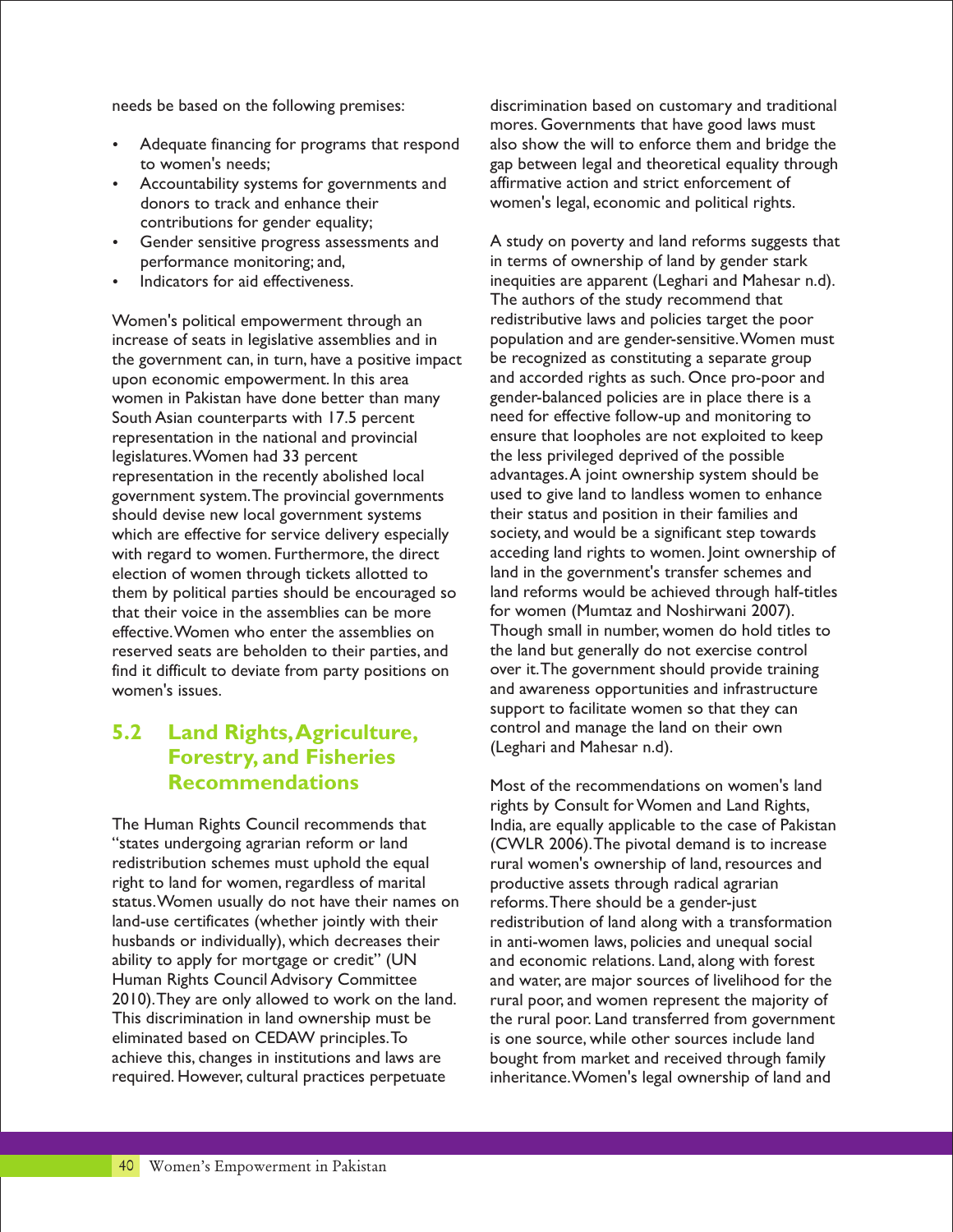individual titles in the name of women alone for upon family and kinship and informal systems. for subsistence needs. Joint ownership with men for security and protection, as well as formal<br>for income generation and management of land iustice systems should be ensured and, in the for income generation and management of land justice systems should be ensured and, in the and resources can also provide women with a event of divorce, there should be five years and resources can also provide women with a event of divorce, there should be five years<br>modicum of security. Group rights for women maintenance and equal division of the prope modicum of security. Group rights for women maintenance and equal division of the property<br>under the control of women's groups on private acquired during marriage (Khattak Brohi and agricultural land, common property resources, Anwar 2010). surplus ceiling land, forest and water resources is another viable option. There needs to be widespread dissemination of

It is imperative to institute legal reform by rights to land. One of the several reasons for the amending existing laws to include the definition of denial of women's rights to land and property is amending existing laws to include the definition of denial of women's rights to land and property is<br>resource rights for women, and apply gender<br>the lack of knowledge and access to legal system resource rights for women, and apply gender the lack of knowledge and access to legal systems<br>equity in inheritance rights. In the case of Pakistan, as well as lack of resources to fight legal cases. The manifests itself differently in different situations. The half share of land and property prescribed dissemination of information, as well as assistance<br>under Muslim law is not a ceiling, but a least in acquiring legal aid in the absence of personal under Muslim law is not a ceiling, but a least in acquiring recommended share. This can be legally increased resources. recommended share. This can be legally increased to equal share through the process of learned opinion. However, even a share equal to half that There is a severe dearth of data and baseline<br>
of the brothers is usually not given to women due information which impedes effective advocacy for of the brothers is usually not given to women due information which impedes effective advocacy<br>to cultural and customary beliefs and women are vomen's land and inheritance rights. Proper to cultural and customary beliefs, and women are, women's land and inheritance rights. Proper<br>instead compensated with dowry This practice documentation of women's agricultural tasks and instead, compensated with dowry. This practice documentation of women's agricultural tasks and instead, compensated with dowry. This practice discussed in the local and time-use studies are needed since many of their needs to be eliminated in favor of the legal and,<br>activities are labeled extensions of household preferably, equal share in inheritance. The activities are labeled extensions of household preferably, equal share in inheritance. The duties. A debate with policymakers, lawmakers, enforcement of law based on equality would be duties.A debate with policymakers, lawmakers, enforcement of law based on equality would be duties.A debate with policymakers, lawmakers,

women equal to half the share of the brother, it is<br>still superior to customary and cultural practices over their assets and how to exercise effective that do not give any share at all. Shariah can<br>control and management. The organizations<br>currently working on land rights need to be therefore be used to legitimize women's<br>inheritance rights, but ultimately the aim must be express the propertioned and a notwork should be inheritance rights, but ultimately the aim must be  $\frac{1}{100}$  strengthened, and a network should be equality of inheritance based on CEDAW as well  $\frac{1}{100}$  established to create synergies and avoid equality of inheritance based on CEDAVV as well established to create synergies and avoid overlaps<br>as the equality enshrined in Pakistan's<br>and duplication The network should work to as the equality enshrined in Pakistan's and duplication. The network should work to<br>Constitution. Inheritance and family laws can be a mobilize the public on the issue and enhance Constitution. Inheritance and family laws can be entity inconsitive the public on the issue and enhance<br>brought under a secular civil code in order to entity organizational capacity by providing relevant a enact gender-neutral laws (Khattak, Brohi and timely information. Anwar 2010). Khattak, Brohi and Anwar also suggest that local government systems should be <br>
Women's participation in paid agricultural work is<br>
limited. A significant portion of agricultural tasks, ensure women's land rights and effective control. The state should aim to strengthen social are carried out mostly by women; however as protection and social service systems.The absence customs and traditions favor men's access to

resources should be encouraged through of state services makes women more dependent farms, garden plots or housing/ homestead land Better access to systems and services of the state acquired during marriage (Khattak, Brohi and

knowledge of women's legal inheritance rights and equity in inheritance rights. In the case of Pakistan, as well as lack of resources to fight legal cases. The the Muslim inheritance law is complex and media, both print and electronic, as well as media, both print and electronic, as well as<br>women's organizations can be involved in the

vital as families often find loopholes to scuttle the<br>legal process or simply use threats, violence and<br>fear of social censure to impose their will.<br>legal of disseminate information as well as create legitimacy for women's ownership and control Although Shariah laws grant inheritance rights to over land and resources and inheritance rights. organizational capacity by providing relevant and

limited.A significant portion of agricultural tasks, such as weeding, watering, harvesting, threshing,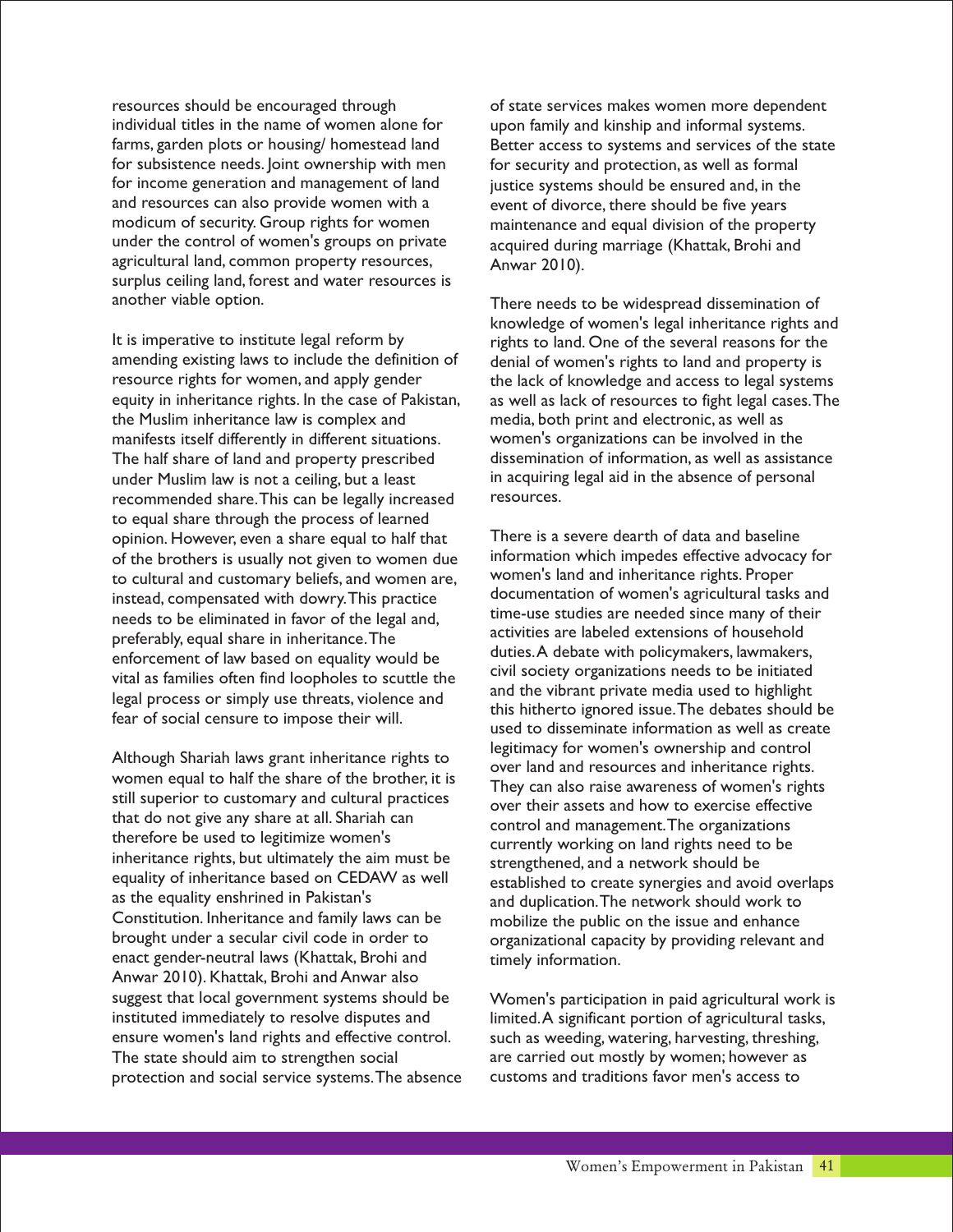agriculture remains unrecognized, uncounted and semi-formal sector workers in the case of rural underestimated even though their workloads are women. Sustainable agricultural production tripled (SDPI 2008). There is a need to get the elemiques can ensure food security and food<br>women's economic contributions counted in the rights for women Farm employment should be women's economic contributions counted in rights for women. Farm employment should be<br>official statistics and enumerations. The assistance represent for it leads to asset creation (Sadegu of women's organizations can be enlisted to carry and Hisham 2009). Women's capacity for out the work of documentation, as well as train personnel in the statistics and finance divisions capacity-building, skill development and regarding the compiling of data on women. Such microfinance rather than microcredit (N data should inform important national documents and Noshirwani 2007). Women need to be given<br>such as the economic review, five-year plans and management and marketing training to be able to such as the economic review, five-year plans and management and marketing training to be able to the annual budget.

through women's organizations working on Women need to be given a voice in decision- agricultural and land rights issues. making in the irrigation sector.At present they have no clearly specified rights as water-users, and<br>no representation on irrigation-related agencies.<br> $\mu$ no representation on irrigation-related agencies.<br>Since land ownership is the criterion for such is a need to implement the Agriculture Pesticide representation, and women do not own land, they<br>remain voiceless in such bodies (ibid.). A country-Fernant vertectess in such boards (bld.). Counter<br>wide campaign for women's land rights can be<br>accompanied by demands for their representation<br>2005 National Environmental Policy which on area water boards.

knowledge of gender relations and collective vernacular languages and used to train rural<br>management. Research and analysis of the vernacular languages and used to train rural<br>women and concerned government officials. situation needs to be done and gender analysis should be incorporated in planning, monitoring and evaluation. Reforms are needed in the legal  $\frac{1}{2}$  lt is important to ensure women have access to system to ensure land and water rights and for w specific agricultural tasks, such as seed<br>This membership is based on land ownership experience preparation, threshing and fertilizing, receive little This membership is based on land ownership preparation, threshing and fertilizing, receive little<br>which must be legally ensured so that women can support from agricultural extension workers. The which must be legally ensured so that women can be represented on farmers' bodies. information provided on radio and television is

forestry, and fisheries, it is important to be provided extension services such as loans, forestry, and fisheries such as loans, for the underlying cultural practices such as loans, comprehend the underlying cultural practices which are either reinforced or ignored by the through public-private partnerships in setting up<br>formal legal systems. Agricultural policies need to extension services organizations. The formal legal systems. Agricultural policies need to extension services organizations. The<br>be revised in order to take into account women's mechanization of agriculture had made women be revised in order to take into account women's issues and to make them gender-sensitive. Small- redundant as the requirement of manual labor scale land distribution to women for subsistence was diminished.There is a need to equip women farming can be encouraged and supported. and train them in latest technologies to bring Organic farming for women is another option to them up to date. This can be done with the help meet needs at the family and community levels. of women's organizations (Khattak, Brohi & Anw Appropriate food storage systems are required so 2010), who can also help estab<br>that women can preserve and store food for lean banks and microfinance banks that women can preserve and store food for lean times.

market, women's economic contribution to There needs to be recognition of the informal and promoted for it leads to asset creation (Sadeque economic autonomy can be enhanced through microfinance rather than microcredit (Mumtaz manage and sell their produce. This can done

promotes and integrates pest management and Agricultural policies should be based on sound<br>laws and policies should be published in the<br>laws and policies should be published in the

credit and agricultural information. Genderaddressed only to men on the assumption that In order to address women's issues in agriculture, only men are agricultural workers. Women should of women's organizations (Khattak, Brohi & Anwar, 2010), who can also help establish small seed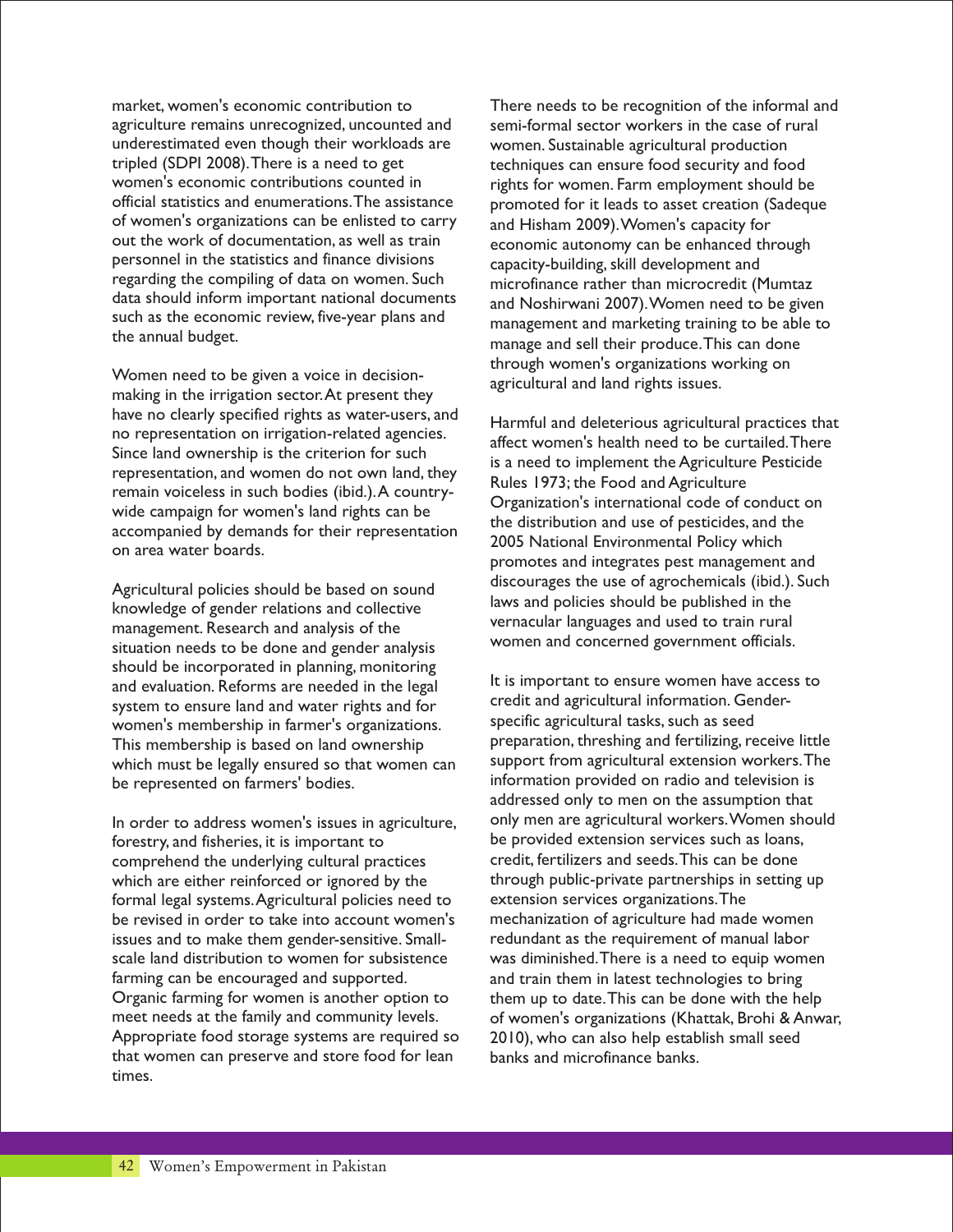As a result of the commercialization of fishing, It is not adequate to promote only equal access of women's roles have been marginalized. women to land ownership. Other resources opportunities and compensation.They also need capital, technical assistance, tools, equipment, training to make a claim for their share in the markets, and time.Women need training in fisheries sector. Health services need to be methods to increase productivity through new provided to fisherwomen for the various diseases forestry technologies, including nursery that result from their work. Small, specialized techniques, site selection, species selection, land health units can be set up for them and easy preparation, planting, weeding and maintenance. accessibility should be ensured.Technical There is an urgent need to train female forestry knowhow should be provided to women to extension agents and increase awareness about increase their income-generation capacities. Until women's specific use of forest resources. now, not a single policy or administrative action to Women's particular needs and constraints must uplift the socioeconomic status of fisherwomen be kept in mind during any intervention in has been taken by the government. forestry and agriculture. It is important to

The rates of engagement in the agriculture, the value of forests and sustainable management forestry and fisheries labor force are 38.4 percent of forests (Martin 2004).Women's craft and for men and 69.9 percent for women (SDPI 2008). home-based forest industries can be promoted Nonetheless, this sector has been singularly through credit utilization, business management ignored in most official policies. Women need to and marketing. Finally, it is imperative to enhance be imparted training and skills in livestock, dairy women's participation and cooperation in farming and fish pond cultivation, and fruits and community groups and/ or forest resource vegetable preservation and packing to enable management committees created for project them to become self-employed.Women's access management (SDPI 2008).Women's organizations to extension services is vital for their economic involved in agriculture and sustainable empowerment. environmental issues can be enlisted for this

There should be gender-responsive forestry policies and programs for sustainable forestry.The Women's traditional knowledge should be needs and interests of both men and women preserved and transferred down the generations should be taken into account and gender issues and to others.This requires research and must be incorporated into sustainable forestry publication in the vernacular languages. management.As the UN Human Rights Council Agricultural labor can be brought within the states: formal economy so that women's work would be

*Technologies designed to meet women's needs have* more easily.To achieve this, large-scale *and shortening physically demanding labor to relieve* provincial and federal governments. *women of their heavy burdens.Alternative sources of cooking fuels have proven to shorten preparation and* According to the UN Human Rights Council, *storage of foods and decrease the need for daily* Committee on the Right to Food, women are firewood collection. Equitable rights to land for women most affected by food insecurity therefore a *firewood collection. Equitable rights to land for women* most affected by food insecurity therefore a in both developed and developing countries point to rights-based approach is required by donors<br>the success of rural (and urban) small businesses run governments and civil society organizations. *the success of rural (and urban) small businesses run* governments and civil society organizations. *by women (compared to their male counterparts)* so <sup>Women's</sup> health needs are strongly affected b<br>much so that banks and service industries actively food insecurity as they are malnourished and *much so that banks and service industries actively support women's entrepreneurial initiatives (UN* anderweight.They also face vulnerability to HIV<br>*Human Rights Council Advisory Committee 2010* and AIDS due to poverty and lack of control over *Human Rights Council Advisory Committee 2010).* 

Fisherwomen need alternative employment necessary for socioeconomic participation include increase awareness among men and women about purpose.

recognized and valued and their issues addressed *proven particularly useful in increasing productivity* campaigning and advocacy is needed with both the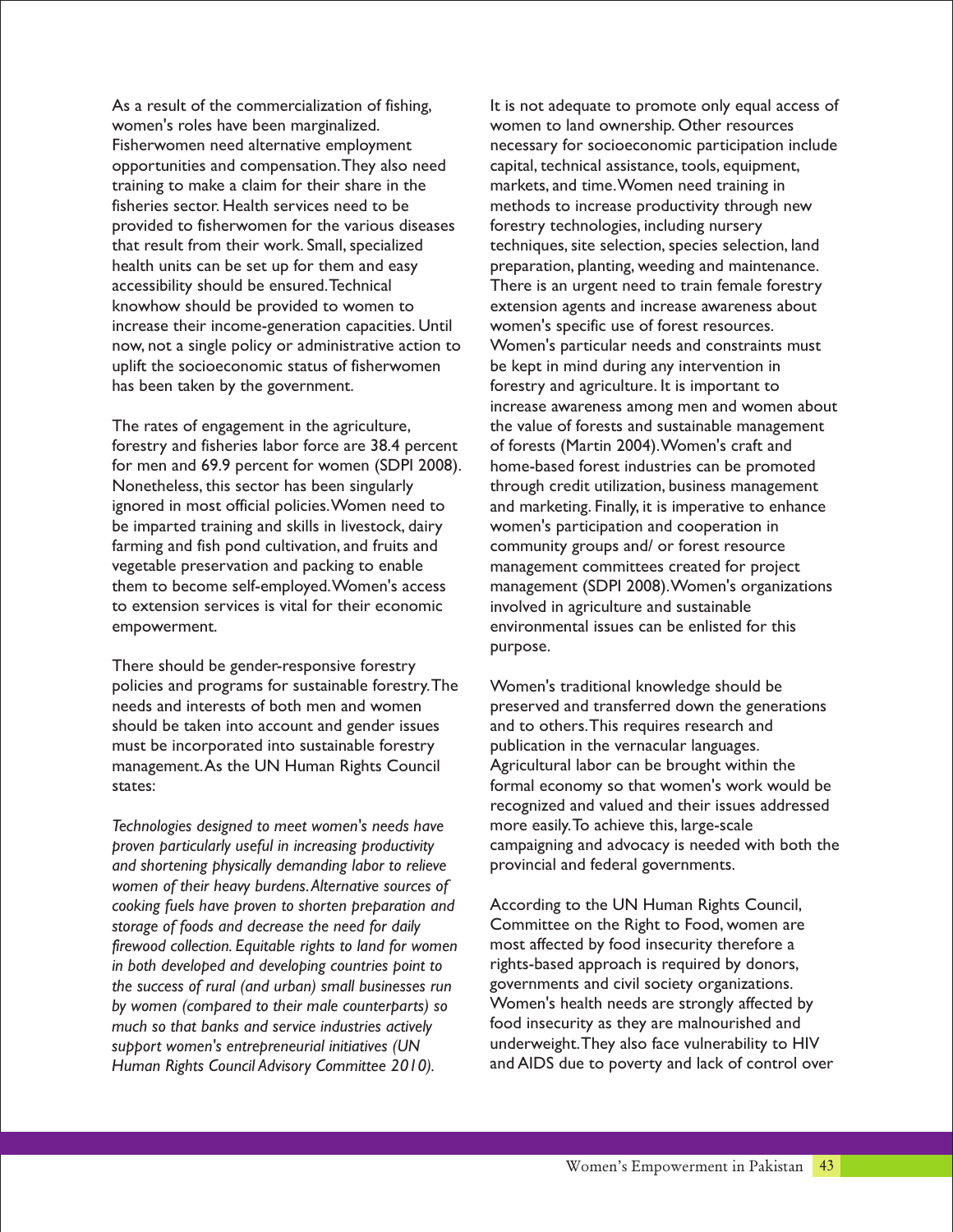their own bodies.Women's right to food and health are basic for themselves and their families hence barriers to proper health care must be removed. Sanitation should be ensured along with potable water. For this purpose, the organizations In order to ensure women's economic<br>
In order to ensure women's economic<br>
provincial health departments can be enlisted The empowerment, the creation of a legal provincial health departments can be enlisted. The empowerment, the creation of a legal<br>income earned and managed by women is environment which encourages women's income earned and managed by women is<br>matricipation in the labor force, especially in the nositively correlated to economic and nutritional participation in the labor force, especially in the positively correlated to economic and nutritional participation in the labor force, especially in the positively correlated to economic and nutritional participation in the labor force, especially in the policies well-being for the entire household (Quisumbing<br>of al 1995, p. 9) Wemen are more likely to spond should be gender-sensitized to promote et al 1995, p. 9). Women are more likely to spend Investment in female human capital. Employment<br>their income on food and children's needs and in civil services and public sector entities should in civil services and public sector entities should research shows that a child's chances of survival be strictly on merit and not on quota basis to increase by 20 percent when the mother controls be strictly on merit and not on quota basis to the household budget (Walsh 1998). Men, in particular, need to be sensitized to the health

area of land rights, agriculture, fisheries and or training for the job. However, gender-based forestry, an umbrella platform or alliance of wage discrimination also occurs where women organizations working on these issues should be are equally qualified. As a signatory to ILO<br>formed. The organizations that can be involved in Convention 100 on a supline for a sucker formed. The organizations that can be involved in Convention 100 on equal pay for equal value of the formation of this alliance should include, but not be limited to, SDPI, Roots for Equity, the differentials. Lower Sindh Rural Development Association (LRSDA), Participatory Village Development<br>Program (PVDP), Shirkat Gah, South Asia<br>women working in all sectors (formal and Program (PVDP), Shirkat Gah, South Asia extending women working in all sectors (formal and<br>Partnership, Sungi and HRCP. This platform can be expressed informal rural and non-rural). The organiza Partnership, Sungi and HRCP. I his platform can be informal, rural and non-rural). The organizational the basis of advocacy, research, training and  $\frac{1}{2}$  and collective bargaining capacity of women the basis of advocacy, research, training and and collective bargaining capacity of women<br>dissemination of knowledge of the issues involved. A should be enhanced through the endorseme dissemination of knowledge of the issues involved. Should be enhanced through the endorsement of dountry-wide consultations with all stakeholders and represent of connectives facilitating women can be held by this platform on the issues raised workers' associations that need to be in this section. The platform can also liaise with acknowledged as collective bargaining<br>the NCSW. MoWD and other concerned representatives There should be policing the NCSW, MoWD and other concerned representatives. There should be policies focused<br>ministries such as the Ministry of Food, and provident and mitigating the effect of ministries such as the Ministry of Food, on understanding and mitigating the effect of<br>Agriculture and Livestock, as well as provincial industrial pollution on women. The minimum Agriculture and Livestock, as well as provincial industrial pollution on women.The minimum wage<br>women's departments and departments of promised by the Labor Policy 2009 should be agriculture, to propose changes in law and strictly implemented. formulate strategies for implementation. Lobbying with parliamentarians, especially women There is a need to understand why policies and parliamentarians would be necessary to bring programs fail to deliver. Systematic data or about changes in inheritance and land-related laws. understanding of this issue is highly limited. The creation of links with agricultural universities, Studies on increasing the numbers of young such as the premier institution in Faisalabad, women in services are important. Young people<br>would help with research on the issues. The have hopes and aspirations but not enough would help with research on the issues. The have hopes and aspirations but not enough<br>proposed platform may also act as a watchdog to opportunities are created for them. Future proposed platform may also act as a watchdog to opportunities are created for them. Future<br>ensure implementation. The media can be used to strategies should focus on research and analysis in ensure implementation. The media can be used to publicize the issues more urgently. This area.These can be conducted by women's

#### **5.3 Recommendations regarding Formal and Informal Employment**

reservation of 10 percent seats discourages particular, need to be sensitized to the heath needs of the family through training, workshops they have an advantage, as they do better at the higher education levels. Wage and remuneration higher education levels. Wage a In order to institute meaningful reforms in the disparity is also a discouraging factor for women<br>area of land rights, agriculture, fisheries and and is in part a function of their lesser education<br>area of land rights, agr work, Pakistan must outlaw gender-based wage

> trade unions and cooperatives, facilitating women promised by the Labor Policy 2009 should be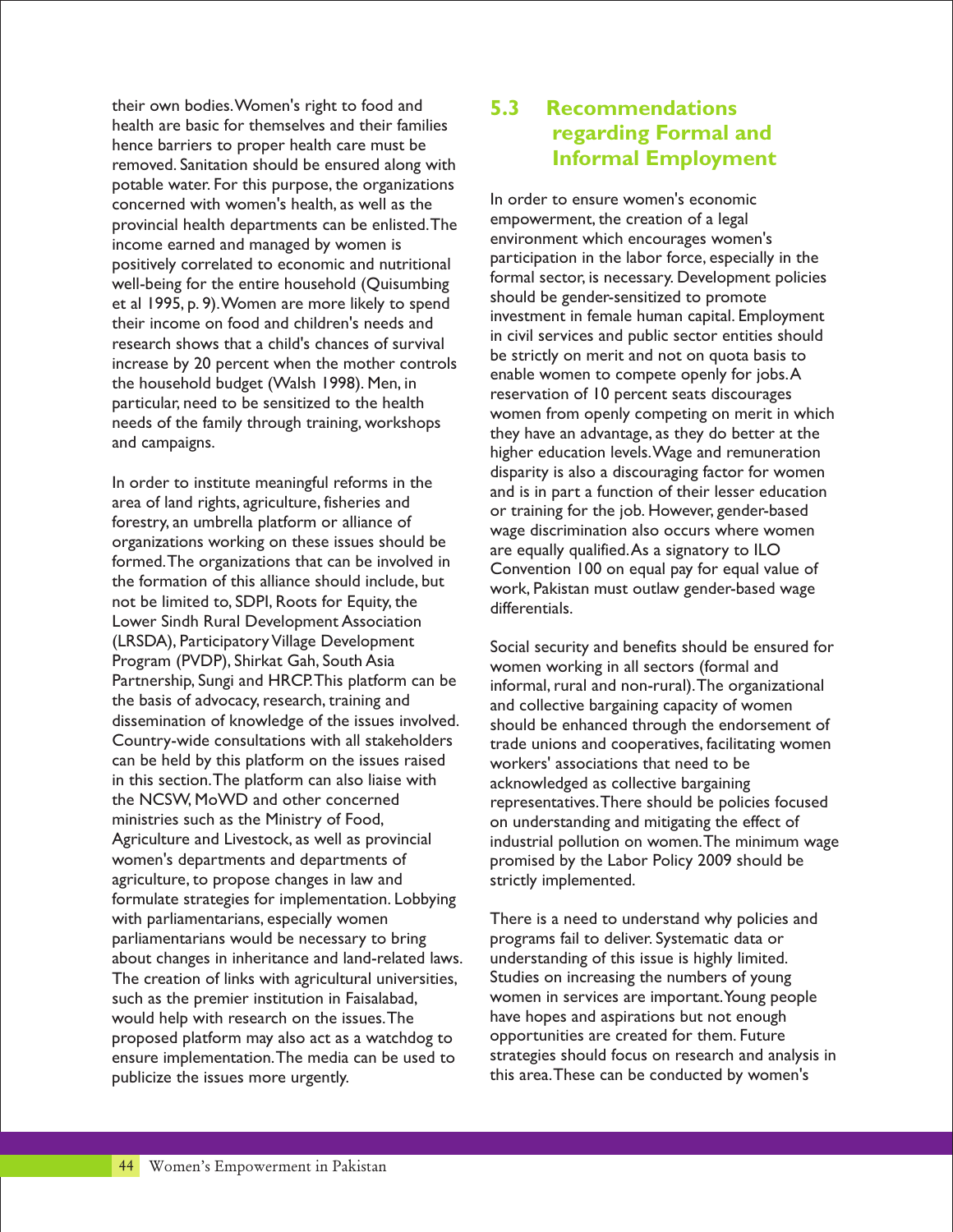the credit market and occupational and industrial undercounting of women's work.This needs to be choices is essential if women are to attain their corrected urgently to enable the full recognition<br>rightful place in the economic and political fields. of women's productive and reproductive work. rightful place in the economic and political fields. Violence against women increased during the Women, labor and human rights organizations can 1990s and is linked to increased economic<br>
hardships along with domestic and community household labor, as well as labor performed as hardships along with domestic and community pressures. Legislative support and access to job unpaid helpers, so that it can be counted and opportunities is urgently needed to ameliorate recognized. the lot of women and reach the goal of gender equality (Siddiqui et al 2006a). This can be done by There is a deep connection between labor and<br>engaging women legislators both at the federal children's schooling. Mothers working in the and provincial levels.The Domestic Violence Bill formal sector are more likely to send children to needs to be passed urgently, as a part of such<br>violence comes from economic hardship,<br>welfare is affected negatively when women are especially when women venture out of the house informal work (Khan, 2007). All the rights and to work and become targets of harassment and entitlements of workers in the formal sector suspicion by family relatives. Should be extended to all workers; this will help

The Gender Reform Action Plan (GRAP) had the majority of women in the informal sector.The following four major objectives: Ministry of Labor and Manpower, along with

- government into an organization that actively spread of the informal sector so that a mass
- practices and promotes gender equality; example registration drive can be carried out.<br>
 To ensure that all public sector operations in the province promote gender equity and According to the Poverty Reduction Strategy
- To make possible adequate representation of women as decision-makers in the provincial governments, both in the political and and and going beyond income-generation and<br>executive domain: and. executive domain: and and going brovision of low-paid part-time work whi
- 

One of its major goals was to enhance public the formal workforce. sector employment of women. However, GRAP has so far failed to meet some of its objectives as Women's labor force participation rates in the implementation by the federal and provincial formal sector will not rise significantly unless implementation by the federal and provincial formal sector will not rise significantly unless<br>governments is weak. Nevertheless, its goals are mobility issues are addressed. Socio-cultural governments is weak. Nevertheless, its goals are an mobility issues are addressed. Socio-cultural got all and need to be reiterated and upheld, and norms against women going out of the house laudable and need to be reiterated and upheld, horms against women going out of the house<br>and supported by country-wide campaigning by heed to be tackled through media and awaren

There is a need to recognize unpaid work in all toward resolving issues of employment and<br>the sectors formal and informal as well as work livelihood as well as education. Safe and sect the sectors, formal and informal, as well as work livelihood as well as education. Safe and secure<br>done in the form of household services and livelihood as well as education. Safe and secure mainly by women, therefore the omission of women's efforts to gain employment and

organizations engaged with labor issues.Access to unpaid work from national statistics leads to the

children's schooling. Mothers working in the welfare is affected negatively when women are in to end discrimination, as there is an overwhelming organizations working on women, labor and<br>To seek transformation of the provincial human rights can help document the extent and

reduce gender inequality; Paper-II, women's empowerment is more than<br>To make possible adequate representation of simply increasing income. It requires transformation in their status in power relations ?executive domain; and, provision of low-paid part-time work which often To ensure that all provincial civil servants have reinforces existing inequalities. Both macro- and an understanding of gender issues and are able micro-level issues to be addressed to help them<br>to contribute positively towards the goal of realize their full potential. Advocacy campaigns at to contribute positively towards the goal of realize their full potential.Advocacy campaigns at the national level can be combined with local initiatives to enable women to become a part of

and supported by country-wide campaigning by need to be tackled through media and awareness<br>women, labor and human rights organizations. programs. Safe transport organized for women to programs. Safe transport organized for women to reach offices and schools can go a long way done in the form of household services and public buses for women, or other forms of public<br>childcare. Home production activities are done transport, can solve a major problem that bedevils transport, can solve a major problem that bedevils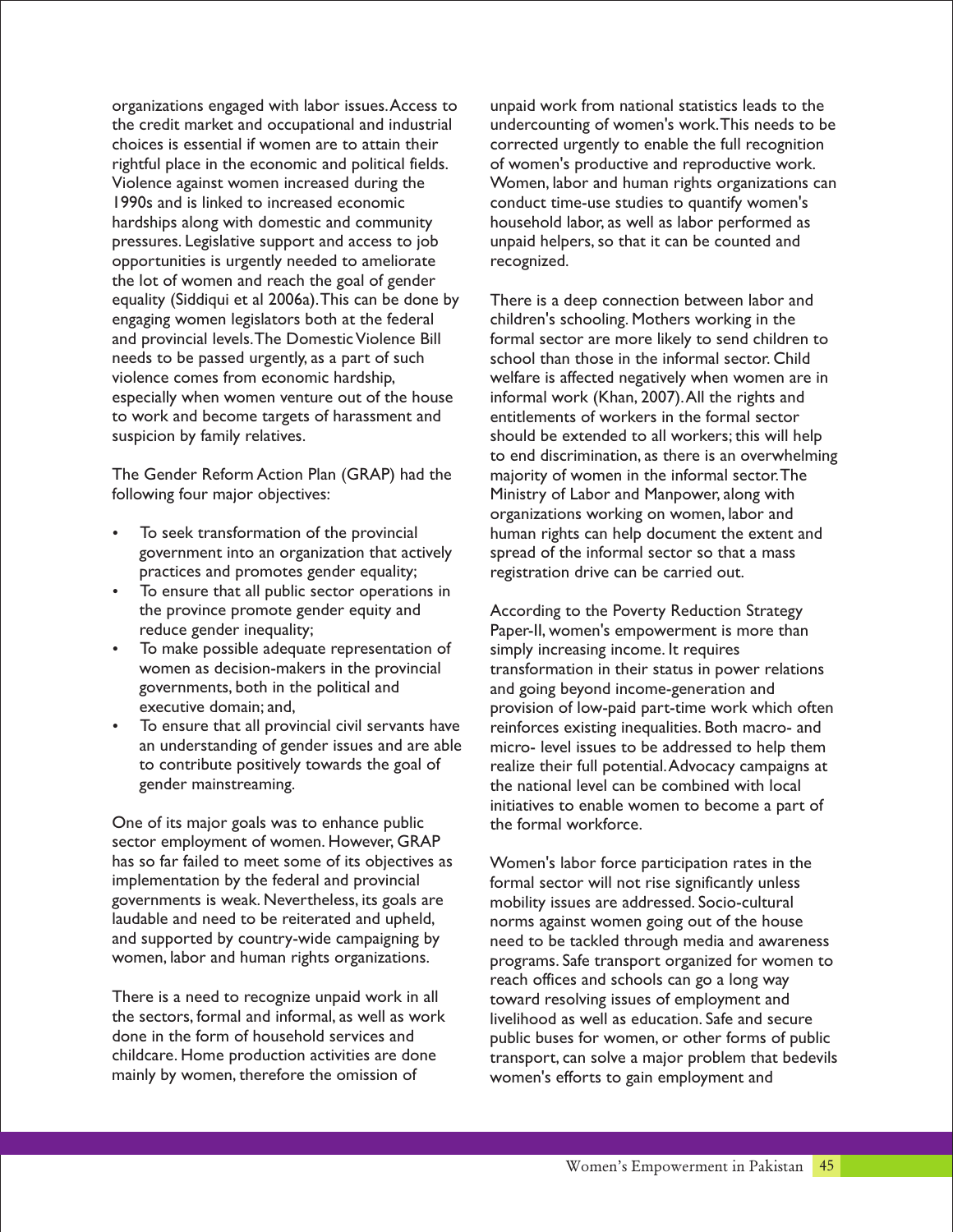education. Employers can be encouraged to hire a plethora of new initiatives which will take time women from the local community so that to build and launch (HRCP 2009). The proper distance, and therefore mobility, does not remain utilization of funds is as big an issue as the lack of too much of a problem. Many women work from funds. For the proper use of educational funds, too much of a problem. Many women work from training, credit schemes and market support and departments, can be brought together for access to new technology for women who cannot consultation and recommendations. venture out.

organizations concerned with labor issues raised their qualifications and examinations must be here should be formed for nationwide<br>
consultations. This platform should include PILER, admissions play havoc with the system and de consultations.This platform should include PILER, admissions play havoc with the system and deny Women Workers' Helpline (WWHL), HomeNet launched against political interference in<br>Pakistan, Aurat Foundation, Shirkat Gah, SDPI, educational institutions, and education N Strengthening Participatory Organizations (SPO), highlight specific cases which can be referred to<br>Roots for Equity, Sungi and HRCP to suggest laws courts Legislation banning corporal punishment and formulate alternative policies to ensure labor schools must be enacted, as these punishment<br>rights. This alliance can work together to ensure discourage enrolment and increase the drop of rights. This alliance can work together to ensure discourage enrolment and increase the drop out that Pakistan ratifies ILO Convention 177 on home-based workers and adopts and implements implementation of this proposal. proposed policies devised by Sungi and others. Pressure can be applied on the government as One of the biggest reasons for school drop out is<br>well as the private sector to ensure minimum<br>the lask of institutions where the nove stage of well as the private sector to ensure minimum<br>wage, social security protection, and equal pay for a solution can be pursued. This can be remodiate wage, social security protection, and equal pay for education can be pursued. This can be remedied equal work as per ILO Convention 100, already equal work as per ILO Convention 100, already both by establishing new institutions and by ratified by Pakistan. The alliance can also help expansion and by ratified by Pakistan. The alliance can also help ratified by Pakistan. The alliance can also help upgrading existing state schools, especially for conduct research and recommend policy options  $\frac{1}{\pi}$  into Thomas is a particular need to establish provincial labor departments. Lobbying with education. The Ministry of Education should<br>parliamentarians would be required to change<br>provide the funding, while education sector discriminatory laws that affect women in general and labor in particular. The media can be used for NGOs can be involved in technical input and and labor in particular. The media can be used for greater awareness of the issues such as the long working hours. The tripartite system of public, private and NGO

### **5.4 Education Recommendations**

The government should stick to the budgetary low-paid women. Safe and secure public transport allocations promised in the Education Policy 2009. for teachers will also encourage more young and<br>There should be a detailed plan as to how this energetic girls to enter professional education as allocation will be spent, for there has been a teachers and students. tendency in the past to spend a great deal on infrastructure and administrative needs with little be created including, but not limited to, SAHE,<br>left to improve quality and access. It is better to ITA, Sindh Education Foundation, Society in left to improve quality and access. It is better to improve and correct present structures than start Balochistan, Khwendo Kor, Baanh Beli, the Adult

home due to mobility and security concerns as NGOs working in the education sector, along with well as conservative social values. There can be the Ministry of Education and provincial education

The depoliticization of the education process in It is recommended that an alliance of the terms of selection and training of teachers and education to the deserving. Campaigns should be educational institutions, and education NGOs can Roots for Equity, Sungi and HRCP to suggest laws courts. Legislation banning corporal punishment in<br>and formulate alternative policies to ensure labor chools must be enacted as these punishment rate. The judiciary can be used to ensure

Exercise and Tecommend policy options<br>by working with the NCSW, MoWD, Ministry of<br>Labor and Manpower, Ministry of Finance and<br>provincial labor departments. Lobbying with<br> $\frac{1}{2}$ curriculum and pedagogical issues.

> schooling should be ended, and a uniform system introduced to equalize opportunity.The quality could be improved by incentives to teachers, particularly primary level teachers, who are very energetic girls to enter professional education as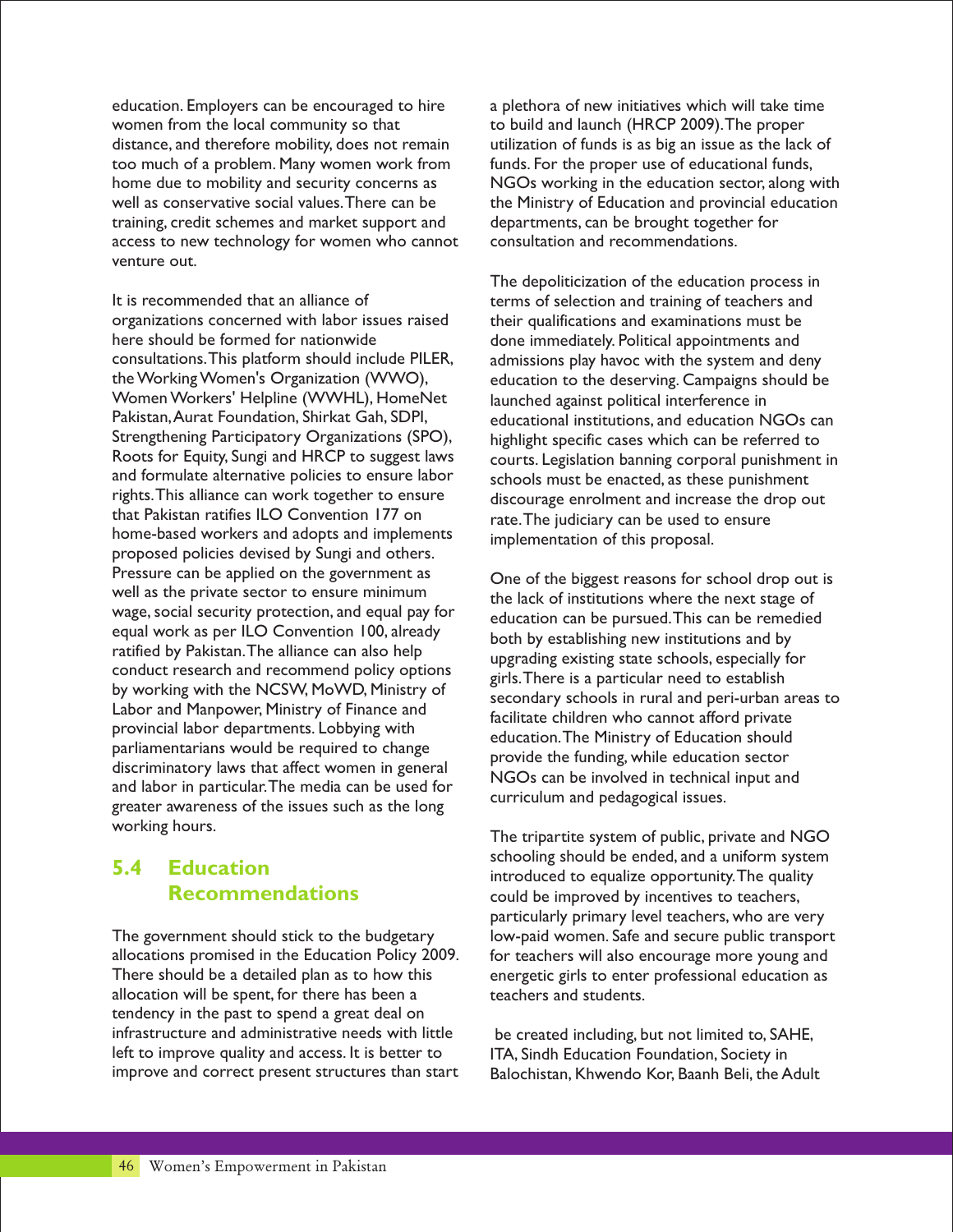to carry out research, advocacy, and training in 2009). National policies should focus more on educational methods and pedagogy. The maternal morbidity and mortality, bringing<br>curriculum should be decentralized to the attention to unsafe abortions and issues of provincial levels but conform to the fundamental women's access. The population and health<br>rights granted in the constitution. These departments should be merged so that wor organizations can work with the Ministry of reproductive and sexual rights issues can be<br>Education, MoWD and the Human Rights Ministry addressed holistically At present, two paralle Education, MoWD and the Human Rights Ministry addressed holistically. At present, two parallel<br>to ensure the implementation of Education for All streams of service providers replicate the sam to ensure the implementation of Education for All streams of service providers replicate the same<br>and the MDGs. The focus should be on all levels of work without any significant change in outcome education from primary to higher education.The proposed platform should devise new curricula There is a need to focus on public health and<br>based on the ideas of civic rights, equality and providing people with potable water sanitation based on the ideas of civic rights, equality and providing people with potable water, sanitation,<br>democracy for various levels of education and and a clean environment. Improving sanitation an democracy for various levels of education and and a clean environment. Improving sanitation and discreption and<br>formulate effective ways of communicating these discreption water supply are essential to prevent most formulate effective ways of communicating these clean water supply are essential to prevent most<br>ideas to teachers and students. The new waterborne diseases The government should curriculum can be incorporated into social studies launch a massive primary health education<br>but should also be integrated into other program for boys and girls in rural areas and but should also be integrated into other program for boys and girls in rural areas and city<br>disciplines.

The proposed platform can work with the hospitals. It should also train more paramedics<br>National Vocational and Technical Education and trained birth attendants Basic health units women receive training in computers and other places that are accessible to women in areas of marketable skills to better their knowledge and low mobility There is a need for laws requiring marketable skills to better their knowledge and low mobility. There is a need for laws requiring economic status. A program should be devised to a affianced couples to prove that they are not economic status.A program should be devised to affianced couples to prove that they are not<br>work with the women's studies centers and afflicted with thalassemia a common recessive departments in public universities, as well as with condition. The care of mothers and children<br>social science departments, to conduct policy-<br>should be accorded high priority in new mal oriented research on women's issues for advocacy prevention programs. purposes.The platform needs to work with teachers, students and school administrators at all Violence against women is a major cause of levels to instill the values of gender equality and vomen's health problems including depressive levels to instill the values of gender equality and women's health problems including depression equity in education. For this purpose, seminars and physical and emotional injury. Women are<br>and conferences should be organized in schools, and physical and emotional injured, fortured, burned and and conferences should be organized in schools, and maimed, mutilated, injured, tortured, burned and colleges and universities instead of being held in a bursed by close relatives in the family most ofter colleges and universities instead of being held in abused by close relatives in the family, most often<br>hotels.

#### **5.5 Health Recommendations**

The UN Human Rights Council's resolutions against sexual harassment at the workplace so consider health a human rights issue. In Pakistan, it that all women, especially those in rural areas, suffers from many problems that the government become aware of their rights. However, laws alone<br>and its many partners should tackle. Increased do not end violence. An effective mechanism and its many partners should tackle. Increased public investment in the health sector is needed should be devised to ensure compliance and to remove gender inequality. Public spending on effectiveness to attain these rights.All provincial health – particularly on maternal, newborn and governments should provide biannual reports to child health – must be both increased and the provincial legislatures regarding violence improved.The government should promulgate a against women and actions taken. Women's<br>law to regulate the functioning of private sector allegations of abuse by law enforcing authorities law to regulate the functioning of private sector

Basic Education Society (ABES), SDPI, and Simorgh health care centers across the country (HRCP attention to unsafe abortions and issues of departments should be merged so that women's work without any significant change in outcomes.

waterborne diseases.The government should slums on an emergency basis; activate basic health units, rural health centers; and taluka/ tehsil level National Vocational and Iechnical Education and trained birth attendants. Basic health units and<br>Commission (NAVTEC) in order to ensure that a series health conters should be constructed in rural health centers should be constructed in afflicted with thalassemia, a common recessive should be accorded high priority in new malaria

> by close male kin. The Domestic Violence bill, which was passed by the National Assembly but lapsed in the Senate, should be enacted as soon as possible. Measures are needed to publicize the law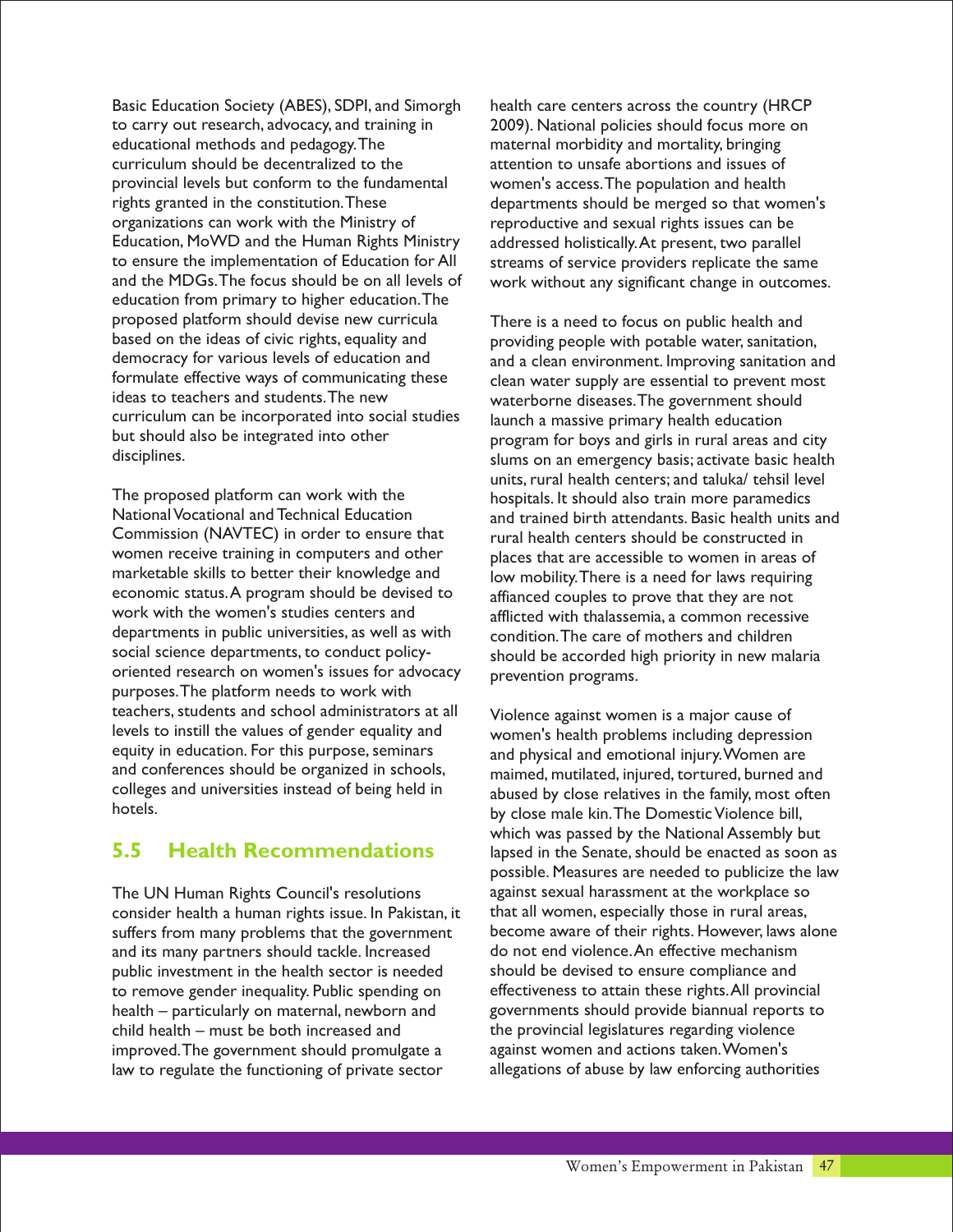should be seriously investigated and perpetrators encourage girls from under-developed areas to brought to justice.The provincial chief ministers complete secondary school and acquire the and inspectors general of police should be held qualifications needed for induction into nursing, absconder. Police are in urgent need of training on and midwives, as at present they are too low to women's issues. Police officers violating the law incentivize families to bear the social costs should be thoroughly investigated and punished, attached with a working daughter. Small loan apart from necessary administrative actions schemes can be devised for newly-qualified (HRCP 2009). workers to set up private health centers. Existing

rural areas.Where such facilities are present they the implementation of the law against sexual are undermined by staff absence and lack of harassment law in the workplace. equipment. It is important to consider women's health roles beyond their stereotyped position as It is recommended that organizations and donors<br>mothers and caregivers. Attention should be paid working on health should form a platform for mothers and caregivers.Attention should be paid working on health should form a platform for to mental health issues and appropriate awareness advocacy. These organizations can work with the campaigns should be launched. There is an urgent provincial health departments and seek greater campaigns should be launched.There is an urgent provincial health departments and seek gre<br>need to reduce maternal and infant mortality allocations for health, especially sexual and need to reduce maternal and infant mortality allocations for health, especially sexual and<br>rates which are the highest in the region. Due to reproductive health rights. For this purpose these rates which are the highest in the region. Due to reproductive health rights. For this purpose the<br>gender-based constraints on women's access to organizations can work along with the Family gender-based constraints on women's access to corganizations can work along with the Family<br>-bealth services, including restricted mobility and complanning Association of Pakistan and women's health services, including restricted mobility and Flanning Association of Pakistan and women's incorrection with men essential critical prosections such as Shirkat Gah and Simorgh. A proscriptions on interaction with men, essential organizations such as Shirkat Gah and Simorgh.A<br>maternal and child health services rely heavily on selected number of hospitals and clinics in all the maternal and child health services rely heavily on selected number of hospitals and clinics in all<br>female medical staff who are in limited supply provinces which specifically address women's female medical staff who are in limited supply. The provinces which specifically address wome<br>Female staff shortages must be immediately health needs can be selected to carry out Female staff shortages must be immediately addressed, especially in remote and and the needs of women and suggest laws and policies required. Special attention needs to underdeveloped areas.

milieu of conservative patriarchal values and lack is overwhelmingly on women of child-bearing age.<br>
of choice The Population Council reports that a This alliance can work with the NCSW to have of choice. The Population Council reports that a limit alliance can work with the NCSW to have<br>majority of men oppose contracention but agree lealth declared a fundamental right. Lobbying with majority of men oppose contraception but agree health declared a fundamental right. Lobbying with enabority of the abortion (cited in Ilvas 2007). Male members of parliamentarians will be required to achieve this to abortion (cited in Ilyas 2007). Male members of parliamentarians will be required to abortion to be required to a constitutional amendment. households need to be sensitized to women's productive and reproductive rights, and made aware of the economic and social benefits of contraception and family planning. NGOs concerned with health as well as the provincial health departments should work in partnership to organize workshops and run campaigns to convince men. Local level health professionals can assist with this task, and women's NGOs can be engaged to help with dissemination and training.

There are currently no female service providers at the ministry or health department levels.There should be attractive stipend/incentive schemes to

responsible for ensuring that women are not<br>detained in order to produce a male suspect or paid to the salary scales of Lady Health Visitors paid to the salary scales of Lady Health Visitors vacancies at medical health centers also need to Steps should be taken to improve the quality and be filled, and women incentivized to work there access of primary health services, especially in through maternity benefits, child care facilities, and

be paid to women's psychological, mental and Reproductive health issues exist in a socio-cultural emotional health at all ages as currently the focus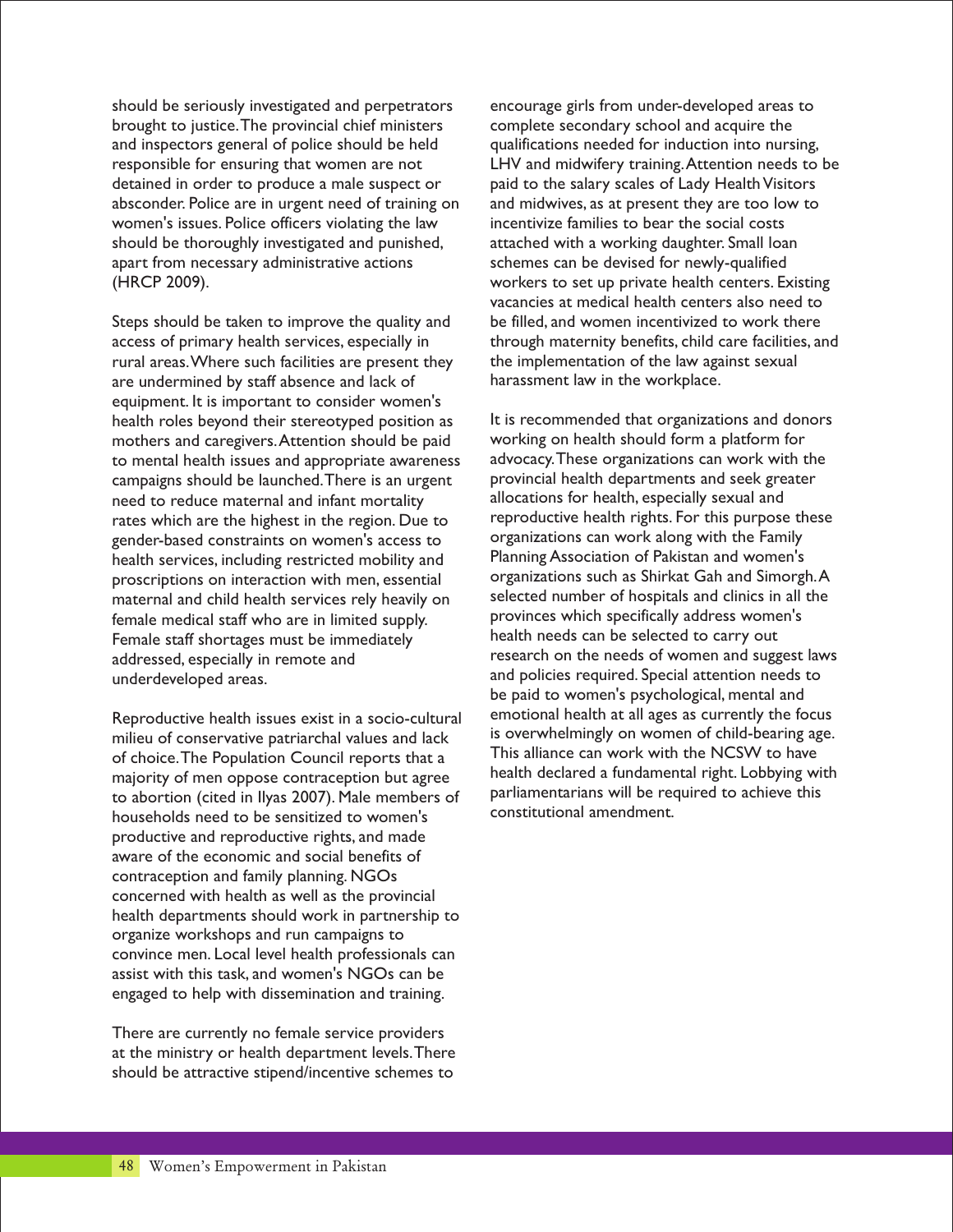## **6. Government Machinery for Women's Empowerment**

The government ministries and commissions included here are salient for women's empowerment and pertinent for the issues<br>
included in this scoping study, namely labor and<br>
educational policies and sets the curriculum included in this scoping study, namely labor and educational policies and sets the curriculum<br>employment, food security, land and agriculture, equidelines to be followed. Education is a prov employment, food security, land and agriculture, guidelines to be followed. Education is a provincial health, and education. These are the key subject after the passage of the 18th amendment<br>ministries/commissions concerned with the issues and the provincial education departments are ministries/commissions concerned with the issues and the provincial education departments are addressed in this study. However, several other responsible for implementation of national ministries are also relevant for women's issues at policies and curriculum. both the federal and provincial levels.These can be accessed through the Government of Pakistan web portal (pakistan.gov.pk).

#### **<sup>7</sup> Ministry of Commerce**

The Ministry of Commerce is concerned with including physical planning and human settlements,<br>
contributing to the national economy through urban water supply sewerage and drainage. As contributing to the national economy through urban water supply sewerage and drainage.As export competiveness and reducing cost of doing the environment for water and fuels, business. Aim to achieve higher market access for environmental degradation often affects them<br>Pakistani products in existing markets as well as economically and directly. This ministry is cruc new markets with ultimate aim of improving for addressing women's concerns related to the quality of life of the people of Pakistan. The ecological systems. Commerce Ministry is concerned with export policies which have an impact on labor and employment as well as on the economy in general. Export promotion policies particularly affect the The Finance Division deals with the subjects informal sector of the economy in which there is pertaining to finance of the Federal Governn informal sector of the economy in which there is pertaining to finance of the Federal Government<br>a preponderance of women.<br>and financial matters affecting the country as a

#### **<sup>8</sup> Ministry of Education**

responsible for implementation of national

#### **<sup>9</sup> Ministry of Environment**

The Ministry of Environment is responsible for National Policy, plans and programs regarding environmental planning, pollution and ecology, women in rural areas are heavily dependent upon economically and directly. This ministry is crucial

#### **<sup>10</sup> Ministry of Finance**

and financial matters affecting the country as a whole, preparation of annual budget statements and supplementary/excess budget statements for

<sup>7</sup>www.commerce.gov.pk

<sup>8</sup>www.moe.gov.pk

<sup>9</sup>www.moenv.gov.pk

<sup>10</sup>www.finance.gov.pk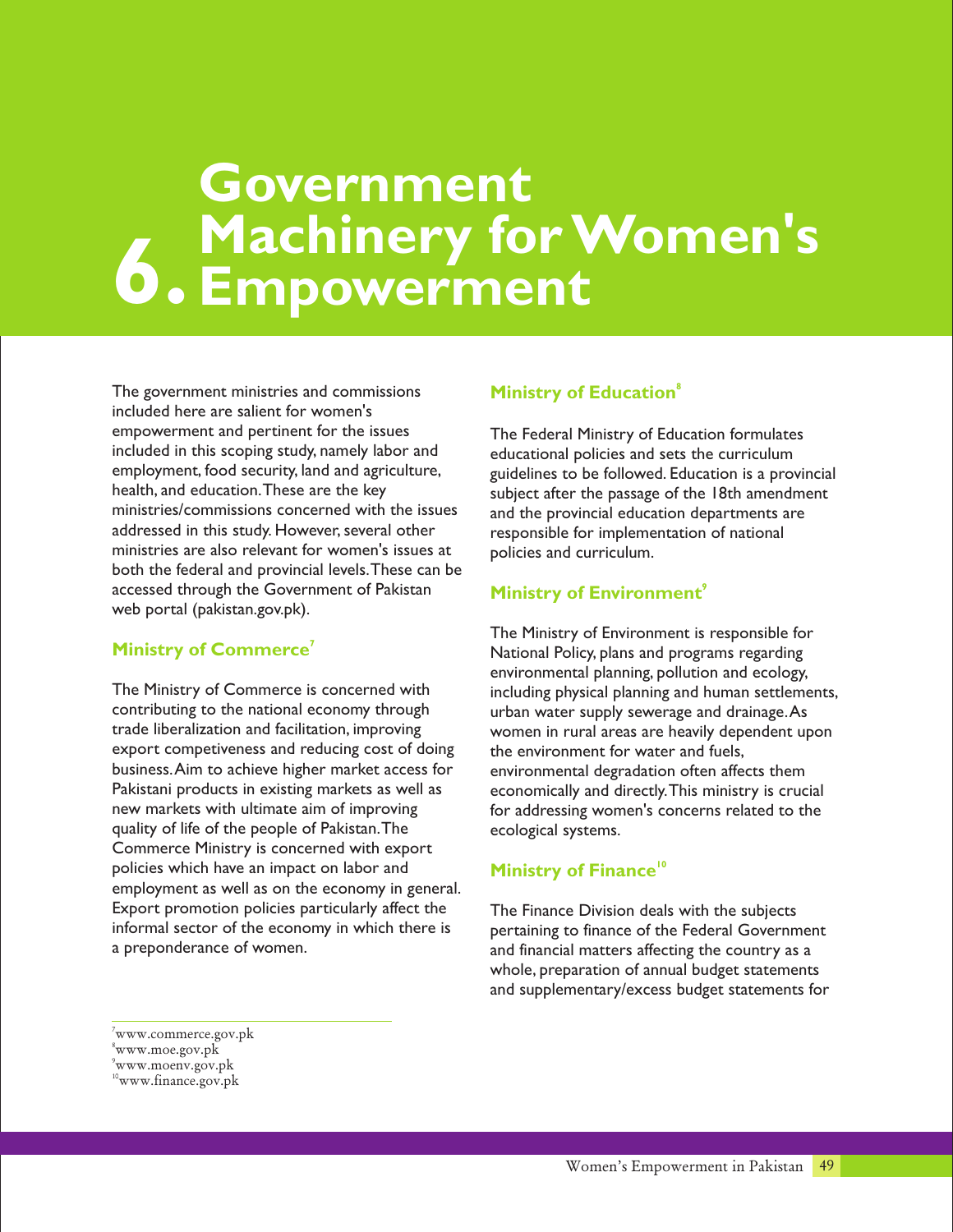the consideration of the parliament accounts and enshrined in the articles 8-28, Principles of Policy's audits of the Federal Government Organization article 29-E, and the Universal Declaration of etc. as assigned under the Rules of Business, 1973. Human Rights without any distinction of creed, The Finance Ministry carries out Economic race or religion.The Ministry is central to<br>Reviews in order to assess the country's situation women's rights as it is responsible for ensuring Reviews in order to assess the country's situation women's rights as it is responsible for ensurfied responsible for ensuring labor, employment, education, health and that women's human rights granted in the regarding labor, employment, education, health and that women's human rights granted in the<br>food requirements. This ministry is crucial for its Constitution of Pakistan as well as in international food requirements. This ministry is crucial for its central role in national allocations. covenants and agreements signed by Pakistan are

## **Ministry of Food Agriculture and**

mainly responsible for policy formulation,<br>economic coordination and planning in respect of a whole. Since this ministry is concerned with economic coordination and planning in respect of food grain, agricultural and livestock. It also industry and production it is pertinent for labor includes procurement of food grains, fertilizer, and employment issues. Women's right to includes procurement of food grains, fertilizer, and employment issues. Women's right to includes includes in<br>import price stabilization of agriculture produce, and employment can be ensured by working with this import price stabilization of agriculture produce, employment can be ensured by worl<br>international liaison, economic studies for framing ministry so that women do not face international liaison, economic studies for framing ministry so that women do not face agricultural policies, fishing and fisheries beyond discrimination in labor pr<br>territorial waters, and animal quarantine. The are implemented strictly. territorial waters, and animal quarantine. The provincial agricultural departments are responsible for policy implementation.

#### **<sup>12</sup> Ministry of Health**

provincial health departments. The Ministry talk shows, drama serials and films have a massive<br>addresses issues such as reproductive health, Lady impact upon women in terms of how they are Health Workers and maternal and child health as portrayed or silenced or made invisible. This<br>well as all other health issues affecting the ministry can be persuaded to address women population. The provincial health departments are concerns regarding the negative depiction of responsible for implementation.

#### **Ministr <sup>13</sup> <sup>16</sup> y of Human Rights Ministry of Interior**

The Ministry of Human Rights is mandated to The main objective of the Interior Ministry is to review of human rights situation in the country<br>
including implementation of laws, policies and<br>
where rule of law reigns supreme: where eve including implementation of laws, policies and where rule of law reigns supreme; where every measures.The Ministry states that the present Pakistani feels secure to lead a life in conformity<br>millennium has been turned as The Millennium of with his religious beliefs, culture, heritage and millennium has been turned as The Millennium of with his religious beliefs, culture, heritage and<br>Human Rights. The Ministry of Human Rights has entit customs: where a Pakistani from any group, se to safeguard and protect the Fundamental Rights or province respects the culture, tradition and

implemented.

#### **14 Livestock (MINFAL)**<sup>11</sup> **Ministry of Industries and Production**<sup>14</sup>

The Ministry of Food,Agriculture and Livestock is The Ministry focuses on not just industry, but

#### **Ministry of Information and <sup>15</sup> Broadcasting**

The Ministry of Information and Broadcasting is Federal Ministry of Health formulates national vital for women's rights as the media falls under it. policies on health and provides guidelines to the Media messages through news, information, videos, impact upon women in terms of how they are ministry can be persuaded to address women's women or lack of positive portrayal.

customs; where a Pakistani from any group, sect

<sup>11</sup>www.minfal.gov.pk

<sup>12</sup>www.health.gov.pk <sup>13</sup>www.mohr.gov.pk

<sup>14</sup>www.moip.gov.pk

<sup>15</sup>www.infopak.gov.pk

<sup>16</sup>www.interior.gov.pk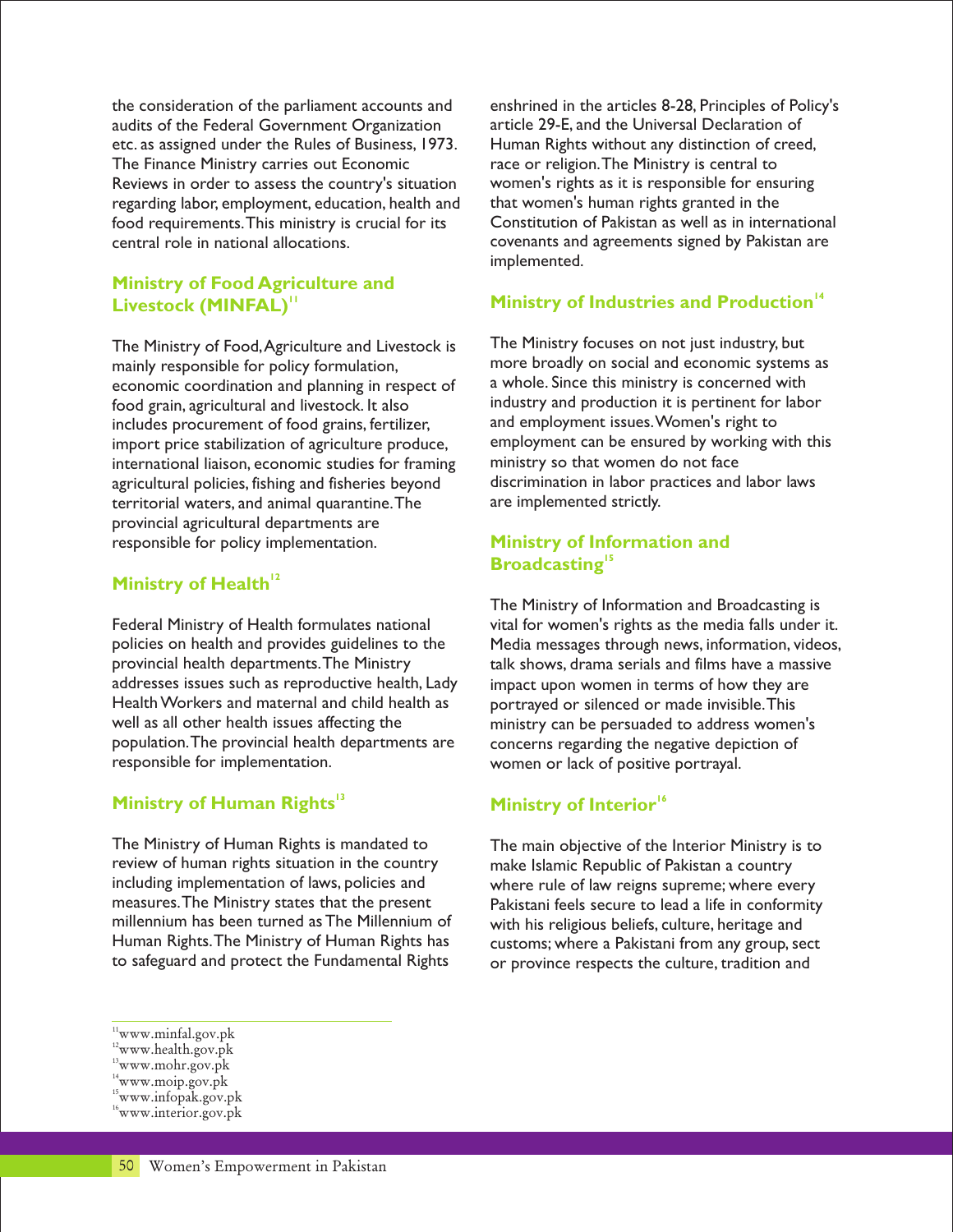faith of the other. Since the Ministry of Interior is laws against them. integrally connected with the penal system and oversees and directs the functions of the police force, this ministry is central in addressing women's security concerns both in terms of the The Ministry is mandated to protect the rights of protection of their rights as citizens and their<br>minorities as envisaged under the Constitution of physical security, as well as with regard to women pakistan, 1973 and is working for the betterment accused of crimes and lying in jails.

#### **<sup>17</sup> Ministry of Labor and Manpower**

Ministry of Labor and Manpower is mandated to doubly or triply discriminated against. They are<br>perform the functions broadly related to policy disadvantaged on the basis of their gender relig manpower planning and employment promotion. As the subject of labor and employment under women in interior Sindh and Christians in the Pakistan, 1973 is on the concurrent legislative list and discrimination. It is important to work with (abolished under 18th amendment), the Ministry this ministry to address the specific concerns of functions in close coordination with the Provincial vomen belonging to diverse religious Governments in these fields.The implementation communities. of labor policies takes place at the provincial and local levels.

#### **Ministry of Law, Justice and <sup>18</sup> Parliamentary Affairs**

The Law and Justice Ministry tenders advice to all Family size and reproductive behavior.The focus the Federal Government organs on legal and of the Program is to consistently improve and constitutional questions as well as the provincial enrich the lives of individuals, families and also deals with drafting, scrutiny and examination Health program.This ministry is crucial with of bills, all legal instruments, international regard to women's health and reproductive issues agreements, adoption of existing laws to bring because of the lack of reproductive rights and<br>them in conformity with the Constitution, legal absence of women's voice in determining family them in conformity with the Constitution, legal concerning the federal government and other contraception and women's say in family planning. several subjects.This ministry is crucial for women's empowerment as it deals with issues of law and justice. Since women are subject to the misuse and abuse of law and are often denied This ministry is important to work with as justice, this ministry must be involved in ensuring women's rights and status are often interpreted justice for women and in repealing discriminatory by governments based on the ministry's

#### **<sup>19</sup> Ministry of Minorities**

protection of their rights as citizens and their minorities as envisaged under the Constitution of<br>physical security, as well as with regard to women pakistan 1973 and is working for the betterment and uplift of various religious minorities in Pakistan.This ministry is important as it addresses the issues of non-Muslim Pakistanis and women belonging to minority religious groups are often perform the functions broadly related to policy disadvantaged on the basis of their gender, religion<br>formulation regarding labor administration and often also class as a large number of members and often also class as a large number of members<br>of minority groups are also poor. Hindu Hari the Constitution of the Islamic Republic of Punjab have been particular victims of harassment

#### **<sup>20</sup> Ministry of Population Welfare**

The Population Welfare Program aims to bring about the country's social and economic development through rational choices about Governments on legal and legislative matters. It communities in accordance with the Reproductive proceedings and litigation through Pakistan size. This ministry can be persuaded to stress male

#### **<sup>21</sup> Ministry of Religious Affairs**

<sup>17</sup>www.molm.gov.pk

<sup>18</sup>www.molaw.gov.pk

<sup>19</sup>www.minorities.gov.pk

<sup>20</sup>www.mopw.gov.pk

 $21$ www.mora.gov.pk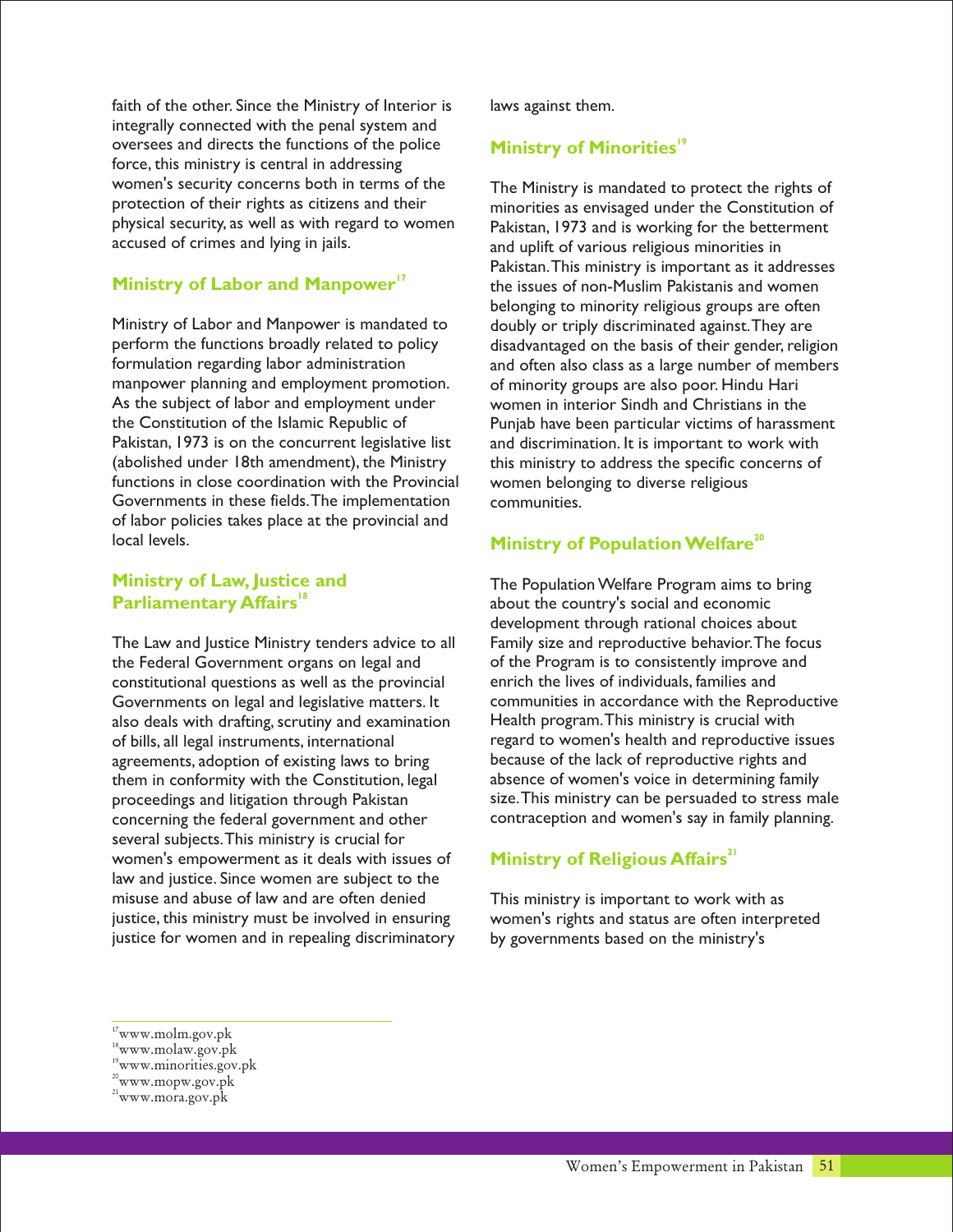recommendations.The Ministry works in close formulation of policies and laws to meet the liaison with the Council for Islamic Ideology (CII), special needs of women ensuring that women an institution which determines whether or not interests and needs are adequately represented in laws conform to Islam. Since women are often public policy formulation by various organizations discriminated against on the basis of narrow, and agencies of government, promotion and literalist and harsh interpretations of religion, it is undertaking of projects for development of vital to ensure that this ministry, along with the women, matters relating to equality of CII works within a liberal and tolerant framework opportunity in education, training, employment of interpretation especially with regard to and facilities in health care and community<br>women's equality and discrimination against them. development. The Ministry of Women women's equality and discrimination against them.

#### **Ministry of Social Welfare and Special <sup>22</sup> Education Division**

The Ministry aims to provide, an enabling environment and tangible opportunities, through policies, programs and projects that would contribute in poverty alleviation and promotion of The National Commission on the Status of social progress and social justice in the country Women is mandated to examine the policy, social progress and social justice in the country through addressing the needs of downtrodden, programs and other measures taken by the marginalized and vulnerable segments of the Government for women development and gender society. Social welfare is on the concurrent list of equality to assess implementation and make subjects. It is concerned with the well being and suitable recommendations to the concerned uplift of the community at large and vulnerable authorities where necessary for effective impact. groups in particular. Focus of the programs is on The NCSW's objective is to review all laws, rules the neglected, disadvantaged, underprivileged and and regulations affecting the status and rights of exploited children, women, youth, aged, disabled, women and suggest repeal, amend or introduce indigents, destitute, beggars, prisoners and ex- new legislation essential to eliminate convicts etc. Special Education: In order to discrimination, safeguard and promote the spearhead pioneering work in the challenging area interests of women and achieve gender equality in of Special Education and rehabilitation of disabled accordance with the Constitution and obligations persons, it was considered necessary to create a under international covenants and commitments. new organization to take up this task.Accordingly, the Directorate General of Special Education was created under the then Ministry of Social Welfare and Special Education. The main functions of the Planning Commission

#### **Ministry of Women Development <sup>23</sup> (MoWD)**

National focal Ministry for the advancement of and sectors lacking adequate portfolio; coordinator of women. It is responsible for coordinate economic policies, and organize

Development coordinates with Women Development Departments at the provincial levels.

#### **National Commission on the Status of Women (NCSW)**<sup>24</sup>

#### **<sup>25</sup> Planning Commission**

are to formulate a National Plan and review and evaluate its implementation; formulate annual plan and ADP; monitor and evaluate implementation of major development projects and programs; The Ministry of Women Development is a stimulate preparation of sound projects in regions women. It plays the role of advocate, planner and continuously evaluate the economic situation and

<sup>22</sup>www.moswse.gov.pk

 $\real^{23}$ www.mowd.gov.pk

 $24$ www.ncsw.gov.p $\mathbf{\hat{k}}$ 

<sup>25</sup>www.planningcommission.gov.pk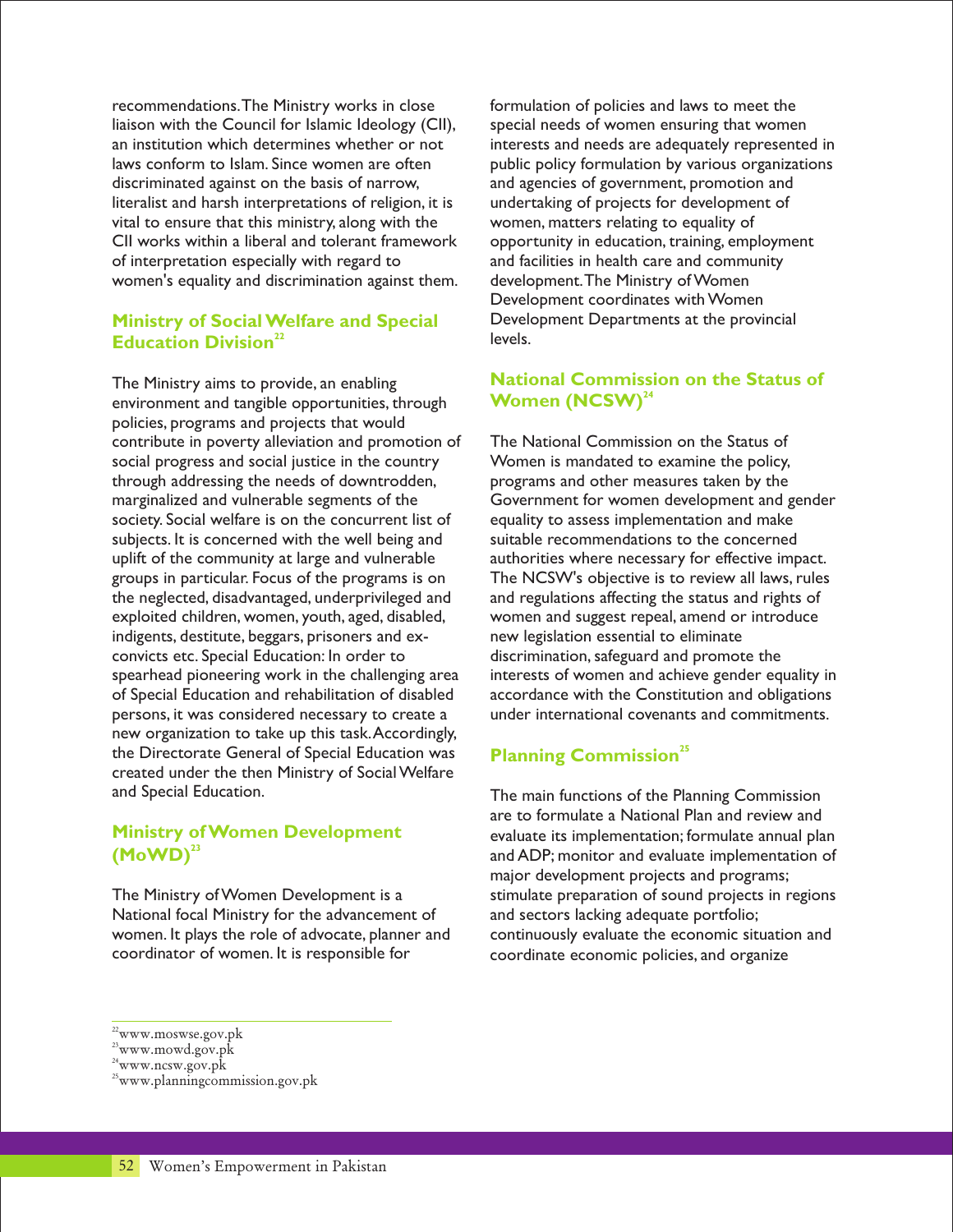research and analytical studies for economic decision making.The Planning Commission is the main planning body of the country for all economic and social plans over periods of five years.

#### **Women's Studies Centers**

Women's Studies Centers at the Quaid-e-Azam University, Islamabad, Punjab University, Lahore, Jamshoro University,Allama Iqbal Open University, Fatima Jinnah Women's University, Peshawar University and University of Balochistan conduct short academic and training courses on feminist theory, practice and women's development issues. They carry out research, publication and hold seminars on the issues of women's empowerment and gender equality. Established in 1989 by the Women's Division (later Ministry of Women Development), these Centers were mandated to introduce the discipline of Women's Studies in Pakistan with a specific focus on the issues relevant for South Asia and Pakistan.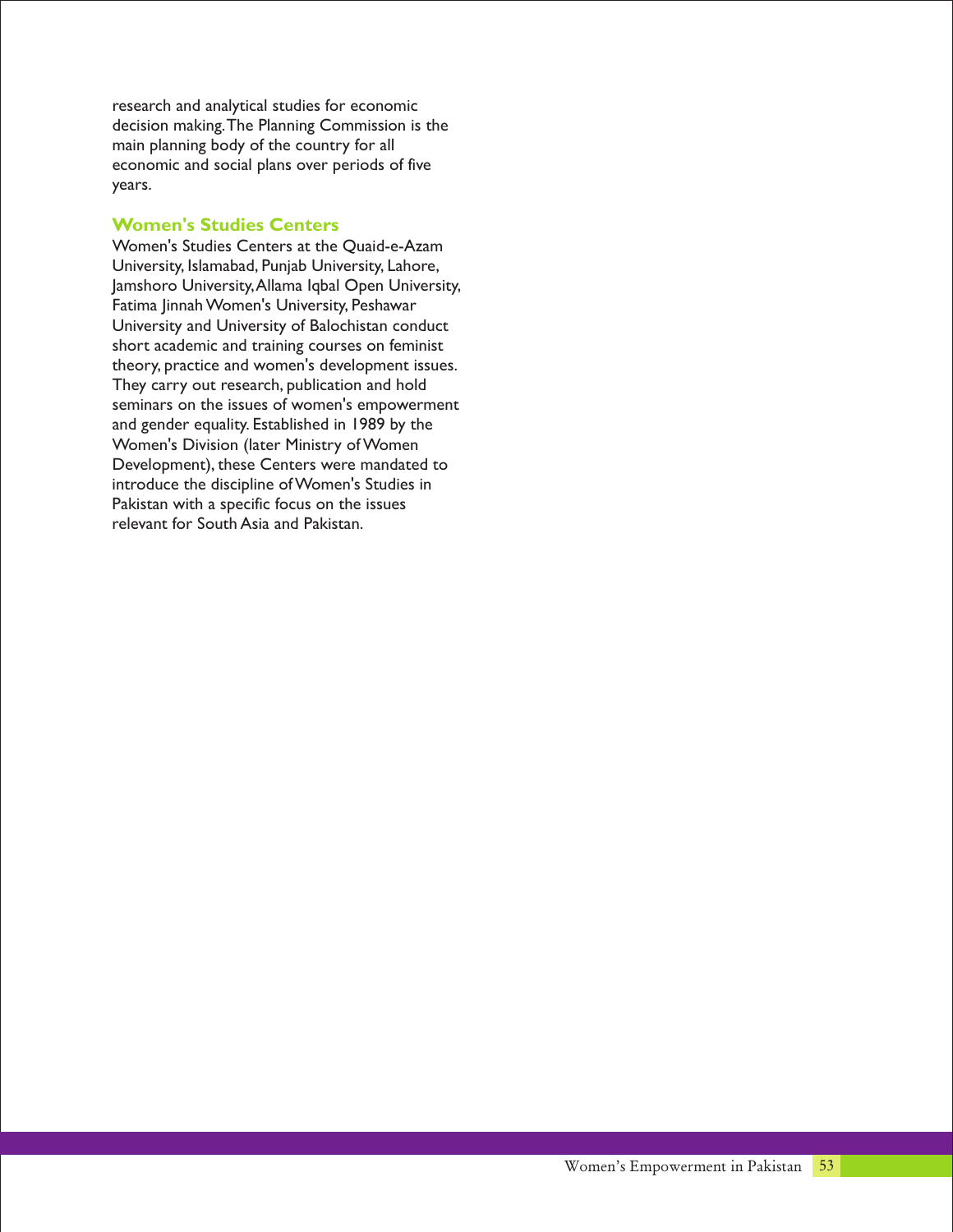# **7. Civil Society Organizations and Women's Empowerment**

A large number of national, regional and local even though their main offices may be located in organizations work on the issues of gender Karachi, Lahore or Islamabad. There are others equality and women's empowerment across that are limited to a particular region such as Pakistan. There are NGOs and community based Sindh or Balochistan. These organizations have organizations (CBOs) that work specifically on been selected keeping in view the issues women's issues and connect these with other addressed in this study, namely economic areas such as the environment, economy, empowerment, land rights, livelihoods, labor, education or health. On the other hand, nearly education, and health. Most of the organizations every organization has a strong gender working on women are listed in the NGO component because gender is perceived as a Directory for further reference. cross-cutting issue.There is an increasing tendency to build women's issues into every project as an integral part of the project cycle. Several organizations working on minority issues, the environment, labor, child rights, or Based in Islamabad, Bedari works for the governance, build a gender perspective into their approach. It is, therefore, not possible to list every and protection and promotion or women's and given single organization contributing to women's empowerment here, as the number is enormous,<br>and policymakers for bringing about women-<br>friendly laws and policies. Bedari is engaged in<br>Resource Directory.

described here, based on their extensive work on women's empowerment.They have been divided Bedari has run campaigns to raise awareness on<br>regionally into those operating in the Federal Area,<br>the issues of women's rights and sexual Islamabad, followed by the Punjab, Sindh, Khyber-<br>Bukhtunkhun and Paleshistan It is important to harassment through seminars, radio shows and Pukhtunkhwa and Balochistan. It is important to marassment through seminars, radio shows and Pukhtunkhwa and Balochistan. It is important to messure poster campaigns. Direct support to women poster campaigns. Direct support to women<br>work across the langth and broadth of Pakistan victims of violence has also been provided. The work across the length and breadth of Pakistan

#### **7.1 Federal Area <sup>26</sup> Bedari**

protection and promotion of women's and girls' against women through lobbying with legislators creating and institutionalizing support structures A few key organizations have been selected and<br>A few key organizations have been selected and<br>provided training to lawyers, policemen and local government officials on violence against women.

<sup>26</sup>www.bedariforevaw.org.pk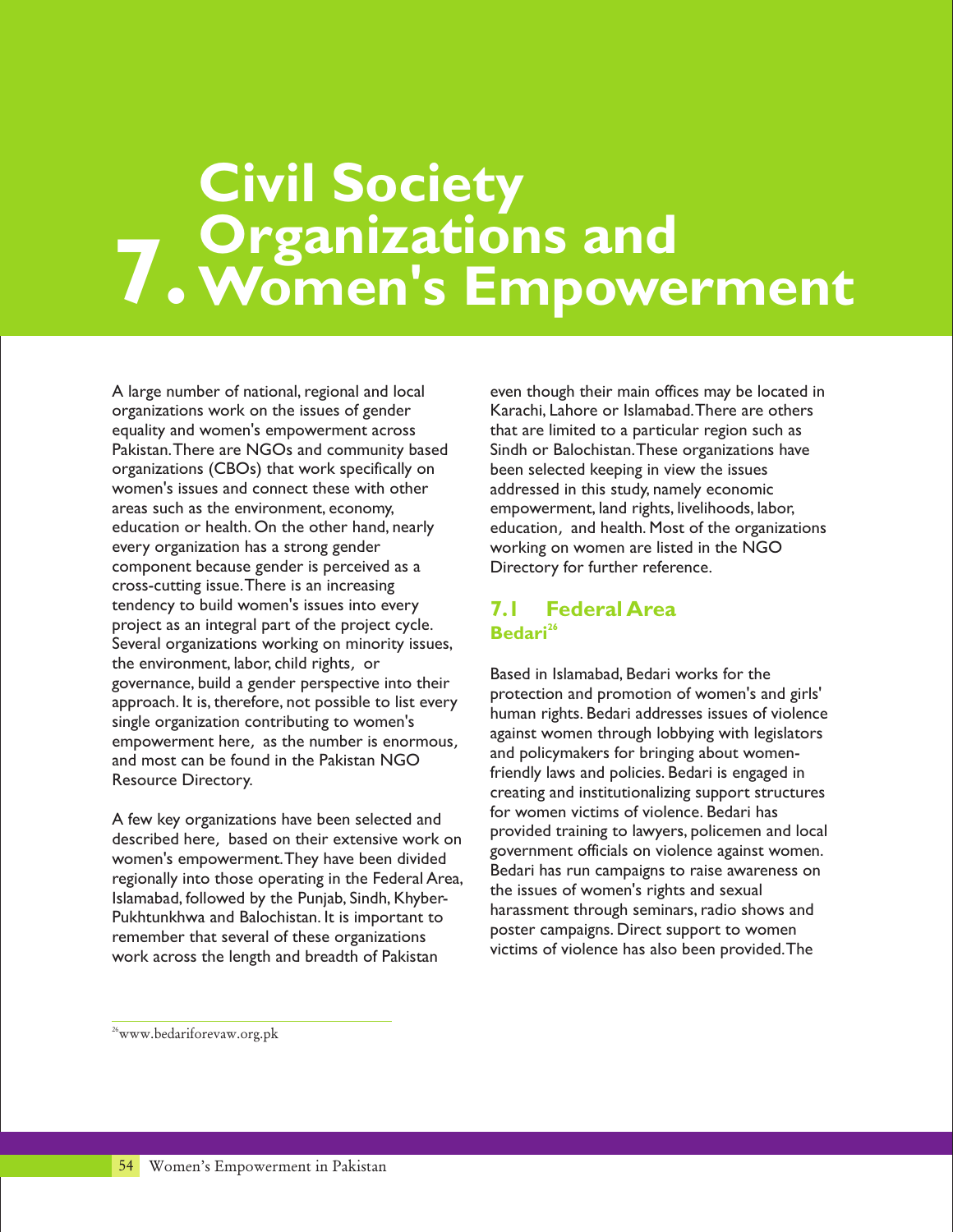Online Resource Center run by Bedari enables and harmony. SPO also works in areas hit by women to reach government agencies, NGOs and emergencies and on building capacities. The local officials responsible for dealing with violence. organization works with Internally Displaced

#### $Rozan^{27}$

Based in Islamabad, Rozan works on emotional health, gender and violence against women, children and youth.The program "Aangan" focuses on the emotional health of children in general, and on the issue of child sexual abuse in particular. "Zeest" is focused on the emotional and mental A development and policy research institute based<br>health of women as well as on violence against in Islamabad. SDPI aims to "catalyze the transition women. "Rabta" is Rozan's Police Training Program towards sustainable development, defined as the and focuses on attitudinal change and police-<br>enhancement of peace, social justice and welland focuses on attitudinal change and police-<br>
enhancement of peace, social justice and well-<br>
community collaboration by addressing issues of being within and across generations." The insti self-growth, gender, and violence against women serves as a source of information, expertise and and children. The Youth Help Line provides postal advice to the government, NGO and private and children. The Youth Help Line provides postal and telephonic counseling and referral services to sectors. It helps support Pakistan's environment<br>adolescents on emotional problems and sand development agenda. SDPI conducts policyreproductive health. Pehchaan is Rozan's Gender oriented research on sustainable development<br>Resource Centre which stresses on gender using a multi-disciplinary approach. It provides t Resource Centre which stresses on gender using a multi-disciplinary approach. It provides the<br>
sensitization, awareness and training at the social and physical infrastructure for research in national level. Rozan has also conducted research Pakistan and establishes collaborative advocacy programs on understanding masculinities and the means along with like-minded organizations. SDPI emergence of newer, violent masculinities in promotes the implementation of policies, Pakistan steeped in religion. Rozan has conducted programs, laws and regulations based on trainings in all the four provinces of the country. sustainable development. It strengthens civil

#### **Strengthening Participatory <sup>28</sup> Organizations (SPO)**

provinces of the country, covering 54 districts.<br>SPO works for a democratic tolerant and socially activist and advocacy-related activities. SPO works for a democratic, tolerant and socially just society that is based on participatory principles. It focuses on sustainable and self-reliant development.The main emphasis is on strengthening and supporting community organizations and public interest institutions of Pakistan for the poor and disadvantaged sections Based in Gujranwala, ABES also works in<br>of society for sustainable and participatory Rawalpindi. Sargodha and Faisalabad. ABES development. Its three main areas of focus are:<br>democratic governance, social justice and peace

<sup>27</sup>www.rozan.org

Persons, earthquake reconstruction, and access to services and protection. Gender is a cross-cutting issue built into all the programs run by SPO.

#### **Sustainable Development Policy <sup>29</sup> Institute (SDPI)**

in Islamabad, SDPI aims to "catalyze the transition being within and across generations." The institute and development agenda. SDPI conducts policysocial and physical infrastructure for research in society and facilities its interaction with government through collaboration and activist networks. SDPI disseminates its research findings through public education seminars, media, Based in Islamabad, SPO functions in all the four<br>
provinces of the country covering 54 districts development. Gender is built into its research,

#### **7.2 Punjab**

#### **<sup>30</sup> Adult Basic Education Society (ABES)**

Rawalpindi, Sargodha and Faisalabad. ABES is<br>focused on education and women's empowerment and gender issues also form one of

<sup>28</sup>www.spopk.org

<sup>29</sup>www.sdpi.org

<sup>30</sup>www.abes.cjb.net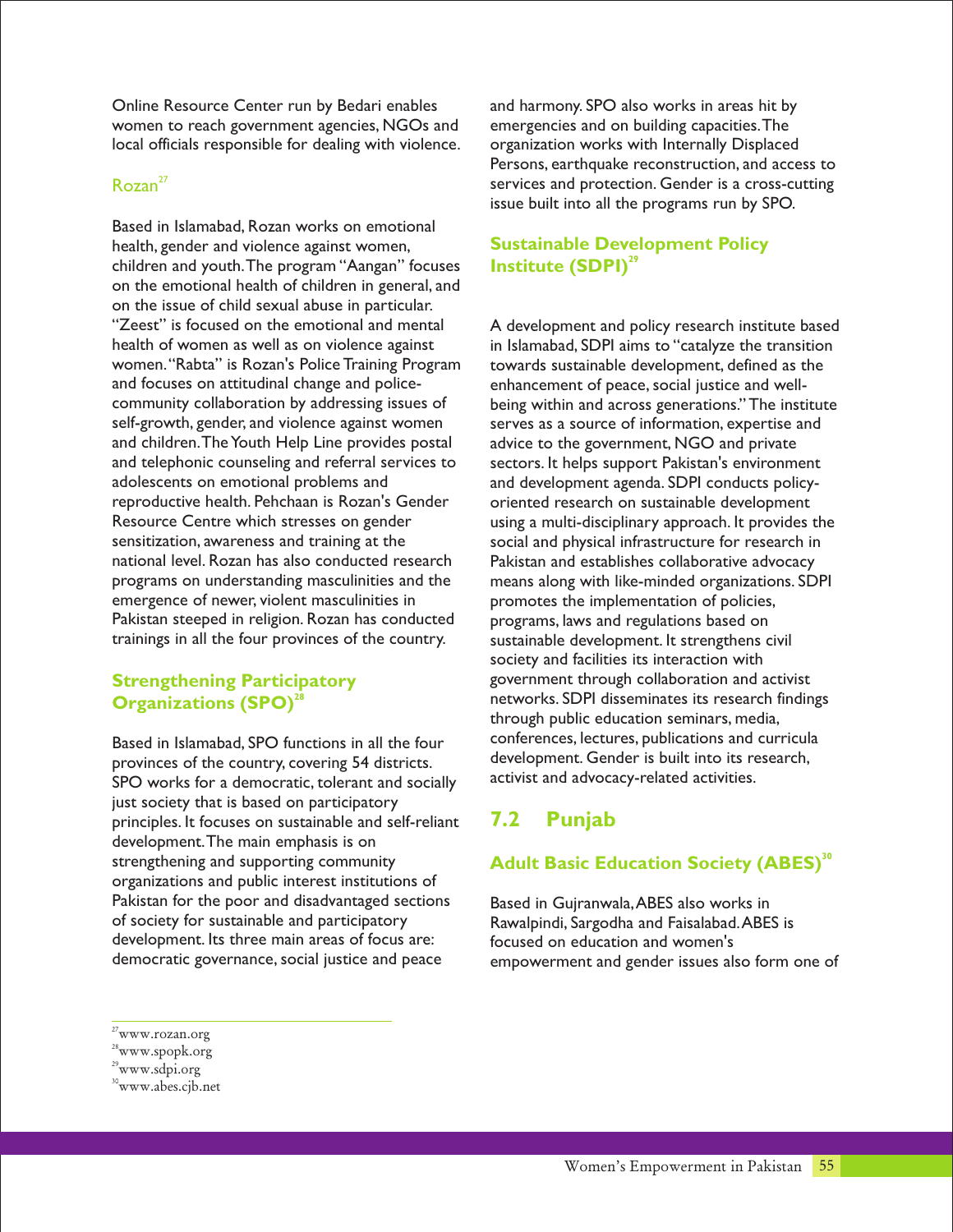its core areas of work.Additionally,ABES works status in society. It works in collaboration with on poverty alleviation, education, health, other civil society organizations using advocacy, microcredit systems and children. ABES uses activism, research, training, publication and advocacy, research and training as the tools to seminars/conferences to disseminate its<br>advance its agenda and strategies. ABES has perspectives on women's empowerment focused on the non-formal education of girls in its Foundation was extensively involved in the

#### **Applied Socio-Economic Research/ Institute of Women's Studies, Lahore <sup>31</sup> (ASR/ IWSL)**

Based in Lahore, ASR has done extensive work on women parliamentarians on national issues.<br>
all aspects of women's empowerment and gender AURAT Foundation has published books, all aspects of women's empowerment and gender AURAT Foundation has published books,<br>equality.ASR has conducted research on women pamphlets, newsletters and research papers on equality. ASR has conducted research on women and labor in various industries across Punjab.ASR various constitutional and political issues. has addressed a wide range of women's issues ranging from violence against women, peace and conflict and minority rights to issues of women and labor, women and media, discriminatory laws<br>and women's rights. The Institute of Women's<br>enlightened society through building the capa and women's rights. The Institute of Women's enlightened society through building the capacities<br>Studies, Lahore (IWSL) established by ASR is the  $\frac{1}{2}$  of rural families and communities to enable them first institute of its kind in South Asia. The Institute  $\frac{1}{10}$  to create a better future. Its mission is the has run three-month diploma courses with  $\frac{1}{10}$  empowerment of underprivileged and has run three-month diploma courses with empowerment of underprivileged and<br>international faculty and students. These courses and marginalized groups, particularly rural international faculty and students.These courses marginalized groups, particularly rural women and included topics on women's history, patriarchy, children through literacy, education, gender justice fundamentalism, militarism, nationalism, media, and employability. It aims at the economic education, political economy, the state and empowerment of women by strengthening the<br>literature and the visual and performing arts. The social development process in communities by literature and the visual and performing arts.The social development process in communities by<br>IWSL reflected a holistic and multi-disciplinary means of a multi-sectoral program. Some of the IWSL reflected a holistic and multi-disciplinary means of a multi-sectoral program. Some of the approach towards the systematic teaching of programs specifically targeting women's approach towards the systematic teaching of programs specifically targeting women's<br>feminism in South Asia.The IWSL has produced empowerment include. Gender lustice t feminism in South Asia.The IWSL has produced empowerment include, Gender Justice through<br>1991 research and publications on religion, nationalism, Musalihat Aniuman.Women's Empowerment an research and publications on religion, nationalism, Musalihat Anjuman,Women's Empowerment and

#### **AURAT Publication and Information <sup>32</sup> Service**

Based originally in Lahore,AURAT Foundation has extended its reach to all of Pakistan's districts. It is HomeNet Pakistan is a network of organizations committed to women's empowerment and citizen working for the recognition and labor rights of participation in governance and believes in the home-based workers. HomeNet carries out creation of a just, democratic and humane society. research and advocacy on Home-based workers It seeks to raise women's economic and political in Pakistan. HomeNet lobbies with the

perspectives on women's empowerment.AURAT training of women councilors in the local government system in order to build their capacity to accomplish their goals.The organization has published a great deal of material on women legislators as a part of its Legislative Watch Program which is also used to educate

#### **<sup>33</sup> Bunyad Foundation**

of rural families and communities to enable them Development Project, Adult Literacy, Non-formal education for girls and work in the disaster-hit areas.

#### **<sup>34</sup> HomeNet Pakistan**

<sup>&</sup>lt;sup>31</sup>asr@brain.net.pk

<sup>32</sup>www.af.org.pk

<sup>33</sup>www.bunyad.org.pk

<sup>34</sup>www.homenetpakistan.org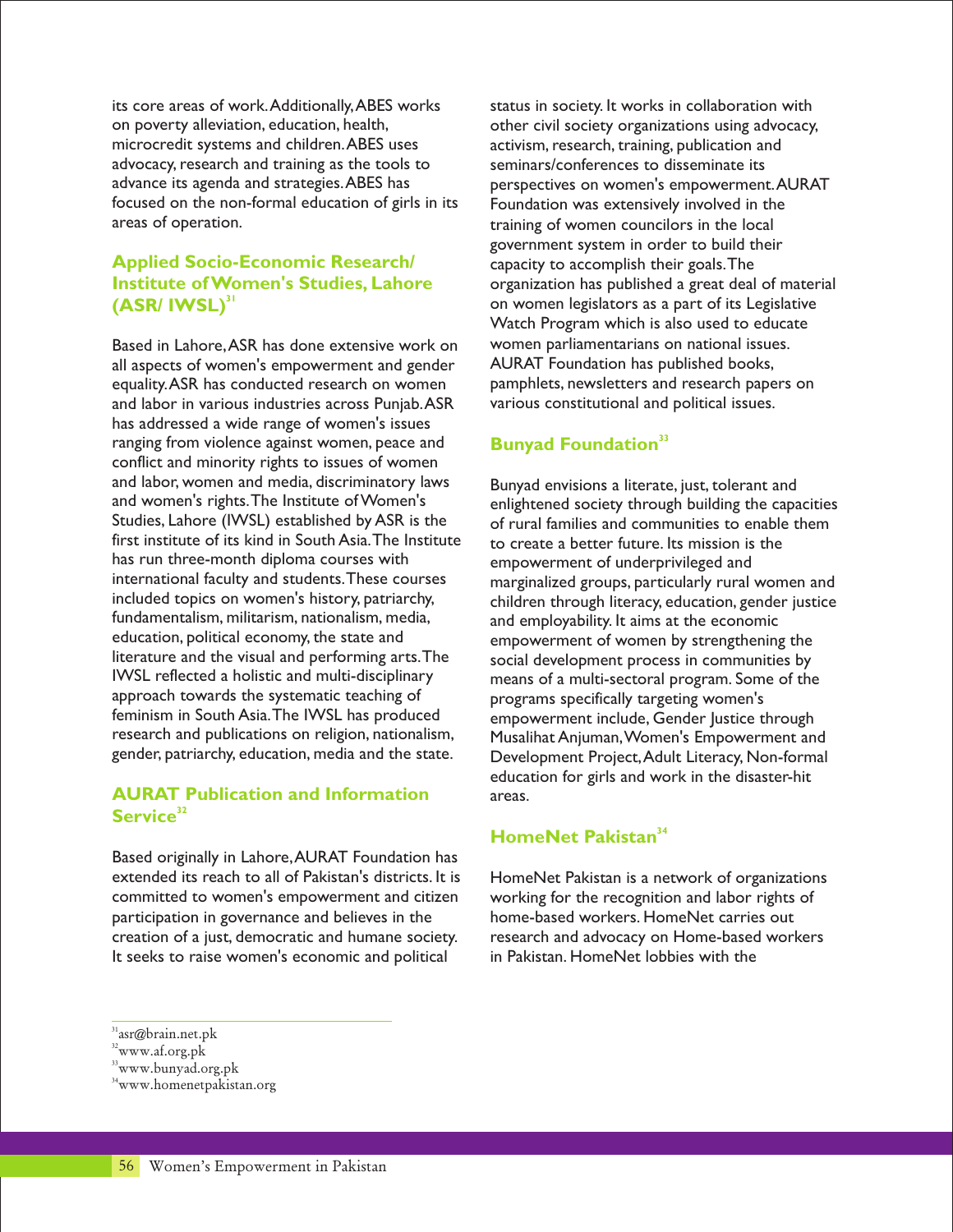government for the adoption of the National Policy on Home-based Workers and recognize their rights and entitlements. Based in Lahore, The ITA or Centre for Education and<br>HomeNet works throughout Pakistan and Consciousness works on the paradign HomeNet works throughout Pakistan and Forth Consciousness works on the paradigm that conducted studies on a Baseline Survey on the Fortherizational is a fundamental human entitlem conducted studies on a Baseline Survey on the educational is a fundamental human entitlement<br>Bangle Industry, and a study of the national budget, and that every person has the right to learning. Bangle Industry, and a study of the national budget, and that every person has the right to learning,<br>2010-11 with regard to gender-responsive knowledge and citizenship skills. Based in Lahore 2010-11 with regard to gender-responsive knowledge and citizenship skills. Based in Lahore<br>budgeting focused on labor, education, health and the ITA believes in achieving these objectives budgeting focused on labor, education, health and the ITA believes in achieving these objectives<br>the informal sector.

#### **Human Rights Commission of Pakistan <sup>35</sup> (HRCP)**

(HRCP) is the leading human rights organization democracy, human rights and governance, teach<br>in Pakistan It has evolved as a highly informed and education and capacity-building for educational in Pakistan. It has evolved as a highly informed and rights and democratic governance. HRCP works to ensure that the state complies with the international declarations, conventions, agreements and protocols that it has signed and applies pressure to sign others. As a watchdog, linspired by the Grameen Bank model in<br>HRCP keeps an eve on human rights in the Bangladesh, Kashf Foundation has been engaged in HRCP keeps an eye on human rights in the Bangladesh, Kashf Foundation has been engaged<br>Country and reports annually on the state of providing microfinance and financial services to country and reports annually on the state of providing microfinance and financial services to the basic both c<br>human rights in Pakistan.The organization boor women in order to empower them and human rights in Pakistan. The organization **poor women in order to empower them and**<br>conducts research, inquiries and publishes ensure their inclusion in the economy and to conducts research, inquiries and publishes ensure their inclusion in the economy and to<br>regularly on issues of human rights, women's enable them to develop microenterprise. Kashf regularly on issues of human rights, women's renable them to develop microenterprise. Kashf rights, rights, rights to education refeks to alleviate poverty by empowering poor rights, child rights, labor rights, rights to education seeks to alleviate poverty by empower<br>and health, democratic governance, accountability. Women and enabling them to become and health, democratic governance, accountability, women and enabling them to become<br>transparency and other issues that pertain to the economically self-reliant. The organization believes transparency and other issues that pertain to the economically self-reliant. The organization believe<br>transparency and arouns HRCP quides and that access to financial services is a basic right of rights of citizens and groups. HRCP guides and that access to financial services is a basic right<br>informs the government on policy and lawmaking every individual and has developed various informs the government on policy and lawmaking every individual and has developed various<br>and constitutional issues It informs and guides the financial products that suit a variety of clients. public on these issues through seminars, meetings, Kashf provides guidance and training to women<br>conferences and other modes of communication enable them to use the loans prudently and be conferences and other modes of communication while networking with a number of other<br>
organizations HRCP was central in getting so-<br>
has widened its operations to other parts of the organizations. HRCP was central in getting so-<br>called "bonor killing" declared murder and bas country. called "honor killing" declared murder, and has taken a serious and consistent stand against all discriminatory laws against women, minorities, bonded labor and the downtrodden groups in society. HRCP is based in Lahore but works across the entire country. Based in Gujranwala in the Punjab, OPD's area of

#### **<sup>36</sup> Idara-e-Taleem-o-Agahi (ITA)**

through active partnerships with the public sector and affordable quality schools throughout Pakistan. The organization works on both formal and nonformal education in the country, education in emergencies, health and environment, school The Human Rights Commission of Pakistan enrichment programs, citizenship education,<br>(HRCP) is the leading human rights organization democracy, human rights and governance, teacher independent body on the struggle for human<br>rights and democratic governance. HRCP works all programs as cross-cutting issues.

#### **<sup>37</sup> Kashf Foundation**

and constitutional issues. It informs and guides the financial products that suit a variety of clients.<br>public on these issues through seminars meetings Kashf provides guidance and training to women to

#### **Organization for Participatory <sup>38</sup> Development (OPD)**

operation includes two more districts, that is,

<sup>35</sup>www.hrcp-web.org

<sup>36</sup>www.itacec.org

<sup>37</sup>www.kashf.org

<sup>38</sup>www.opdpak.org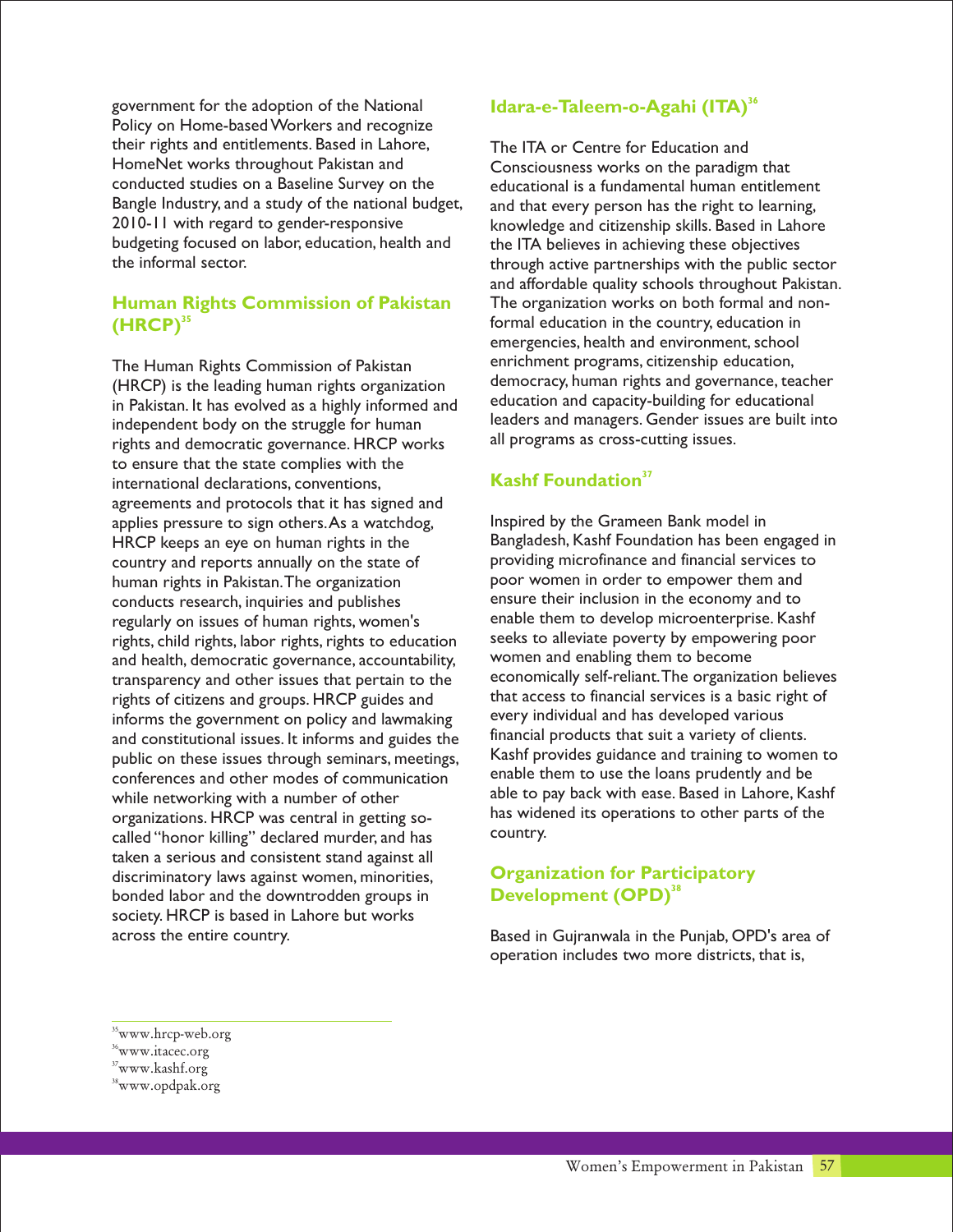the status quo in society and thereby develop a organizations concerned with women's rights, more cohesive and well-governed society. The human rights, democracy and justice. The purpose of the organization is to raise the quality organization has brought out a number of of life of the underprivileged strata of society. The important publications on women's rights, of life of the underprivileged strata of society. The important publications on women's rights, legal organization is focused on the issues of health, issues, violence against women, women's non-formal area of girls' education has been one cultural practices that have an impact upon<br>of its areas of work and gender issues cut across women. As a part of the Women Living Und of its areas of work and gender issues cut across women. As a part of the Women Living Under<br>OPD's work on all the areas in which it works. Muslim Laws network. SG has conducted reses

#### **Society for the Advancement of <sup>39</sup> Education (SAHE)**

(SAHE) runs Community-Based Schools for girls. Women's empowerment in Muslim contex<br>SAHE conducts research and advocacy on all sacross varying regions in Pakistan and has SAHE conducts research and advocacy on all across varying regions in Pakistan and has<br>educational issues, especially for ensuring that attempted to contextualize the issue of educational issues, especially for ensuring that attempted to contextualize the issue of<br>education is implemented as a fundamental right. empowerment as well as show how women education is implemented as a fundamental right, empowerment as well as show how women<br>especially for girls. Based in Lahore, SAHE works themselves define or understand empowerment. especially for girls. Based in Lahore, SAHE works themselves define or understand empowerme<br>with a vast network of organizations concerned SG has also conducted serious studies on the with a vast network of organizations concerned SG has also conducted serious studies on the<br>with education, women's rights, human rights and political use of religion and its specific effects on with education, women's rights, human rights and democracy across the country. SAHE has women. The organization conducts training, offers conducted workshops and training on the legal services, brings out publications and engages methods of integrating human rights and gender in advocacy. issues in teaching and the curricula across the country. SAHE has developed manuals and training materials for teachers in order to improve the quality of schooling and brought out a number of publications on girls' schooling and education in Based in Lahore, Simorgh is a leading women's<br>terms of access, quality, constraints and the ways examization that has worked on the issues of terms of access, quality, constraints and the ways organization that has worked on the issues of to overcome the bias against girls' education. to overcome the bias against girls' education.<br>SAHE is involved in Teacher Education and which and sonder and judiciary Simorsh has worked o SAHE is involved in Teacher Education and and gender and judiciary. Simorgh has worked on<br>Education for Citizenship in order to inculcate a head spectrum of women's issues including Education for Citizenship in order to inculcate a broad spectrum of women's issues including<br>social and tolerant values in society.

#### **Shirkat Gah – Women's Resource <sup>40</sup> Center (SG)**

Shirkat Gah is a leading women's rights thinking and to promote a tolerant view of the organization in Pakistan. Based in Lahore and world. Simorgh works with other organizations<br>Karachi, its operations extend to all parts of the and networks in its advocacy, training, research country. SG has engaged in advocacy for women's and publication work.The organization brings out

Shaikhupura and Khushab. OPD aims to change rights and empowerment along with a network of issues, violence against women, women's education and microfinance through research, exitizenship, the state and women, the environment, networking, training and creating linkages. The militarization, globalization and customary and militarization, globalization and customary and Muslim Laws network. SG has conducted research on how religious laws and cultural practices and local traditions affect women.The organization has also conducted studies on the relationship between the environment and women as well as a The Society for the Advancement of Education study on women and land rights. SG has studied<br>(SAHE) runs Community-Based Schools for girls. women's empowerment in Muslim contexts

#### **Simorgh Women's Resource and <sup>41</sup> Publication Center**

education, citizenship and the state. Simorgh has brought out a number of publications on women and literature, women and religious fundamentalism, women and the state, and children's alternative textbooks to provoke critical and networks in its advocacy, training, research

<sup>39</sup>www.sahe.org.pk

<sup>40</sup>www.shirkatgah.org

<sup>41</sup>www.simo-rghpk.org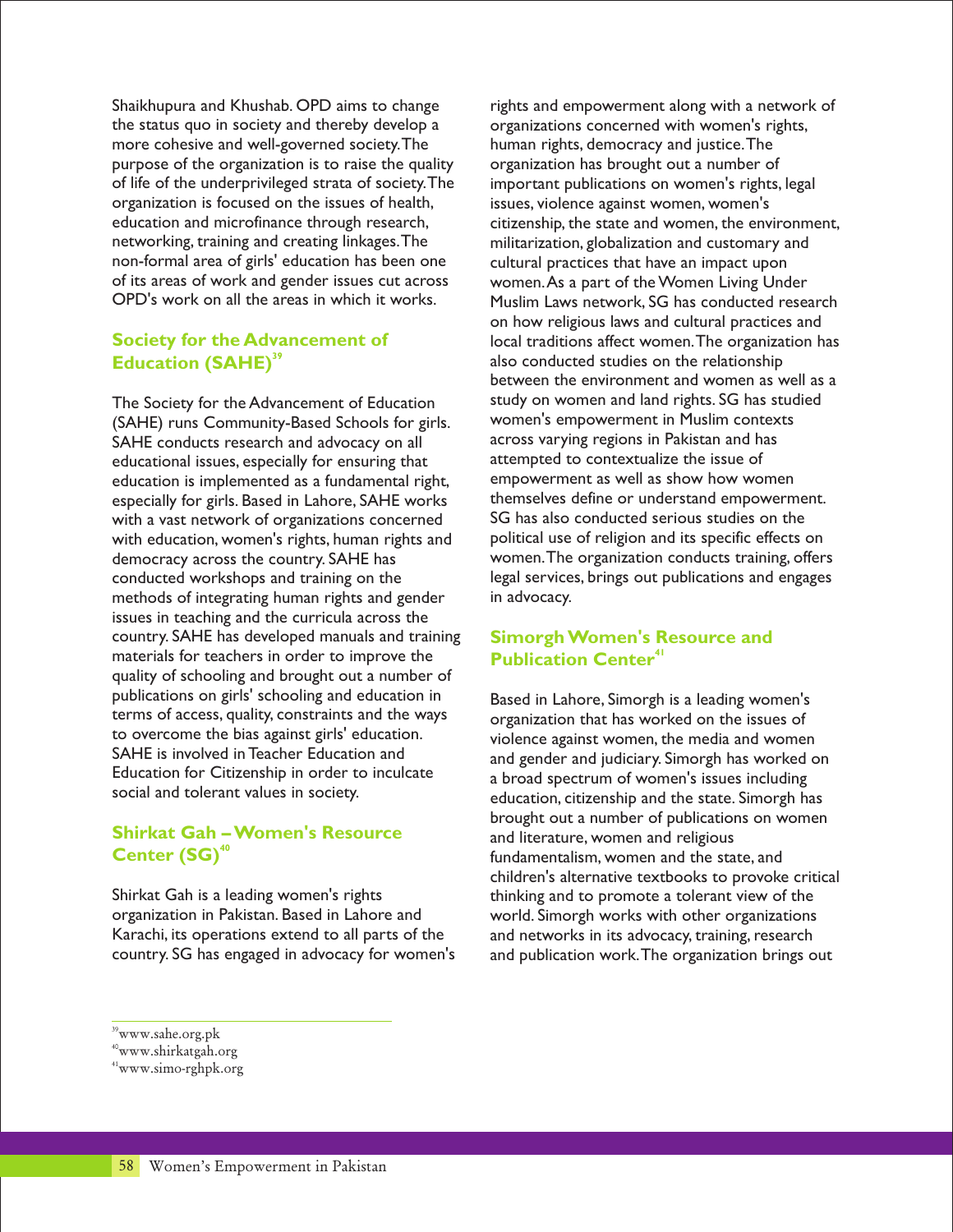a bi-annual socio-legal journal that views legal human rights, and sustainable development. issues from a social perspective. Simorgh has conducted training on women's rights with the police and judiciary in order to sensitize the penal system on women's rights.Trainings have also Based in Lahore, the vision of WWHL is to create<br>been conducted with school teachers in order to a socially just, economically equitable, politically been conducted with school teachers in order to a socially just, economically equitable, politically introduce innovative ways of familiarizing children aware and gender-sensitive society. The mission Simorgh has also worked on folktales and the to play their effective role in the political, manner in which folk stories can be used to economic, and social arenas and strengthen a create a more humane and just society. democratic and gender-sensitized culture in

#### **South Asia Partnership – Pakistan <sup>42</sup> (SAP-Pk)**

Example of the sections of society, and works to influence policy<br>in favor of the people. The vision is to create an<br>engendered, critical society in South Asia based on<br>the universal principles of human dignity, justice,<br>t the universal principles of human dignity, justice,<br>democracy, and peaceful coexistence. The mission<br>is to create an enabling environment for<br>formulations. participatory governance and sustainable collective action for peace, human security, and regional cooperation at the regional level, by organizing marginalized sections of society and Based in Lahore, WWO creates awareness of<br>Based in Lahore, SAP-<br>Bis works across the length of Pokistan on issues political rights among working women and Pk works across the length of Pakistan on issues<br>of democracy and governance, disaster and<br>emergencies, the right to sustainable livelihoods,<br>the right to life and security, the right to identity<br>and equal participation, p strong women's empowerment agenda, which is<br>an integral part of all its programs. SAP-Pk is<br>an integral part of all its programs. SAP-Pk is particularly involved in women in agriculture and<br>their rights and issues. Working in alliance with<br>other civil society organizations SAP-Pk engages in<br>training, research, advocacy, and brings out training, research, advocacy, and brings out human rights and ILO conventions. WWO works<br>publications on human rights and other issues. The examined labor in the farmel sectors as well publications on human rights and other issues.<br>SAP-Pk has conducted workshops on women's essay head workers and demostic workers rights and patriarchy, women and media, and violence against women, and works closely with organizations involved with women's rights,

#### **W <sup>43</sup> omen Workers' Helpline (WWHL)**

aware and gender-sensitive society. The mission is with alternative and tolerant ways of thinking. The ocreate awareness among women, enabling them Pakistan. Its objectives are to struggle for women's equal representation in political decision-making, organize women workers to formulate and strengthen trade unions, struggle for new SAP-Pk focuses on empowering the marginalized legislation for informal and home-based workers,<br>ensure the implementation of labor and social

#### **Working Women's Organization, <sup>44</sup> Lahore (WWO)**

working women.The organization also engages in as home-based workers and domestic workers.

<sup>42</sup>www.sappk.org

<sup>43</sup>www.wwhl.org.pk

<sup>44</sup>www.sedc.org.pk/portal/directories/org.php?orgid=493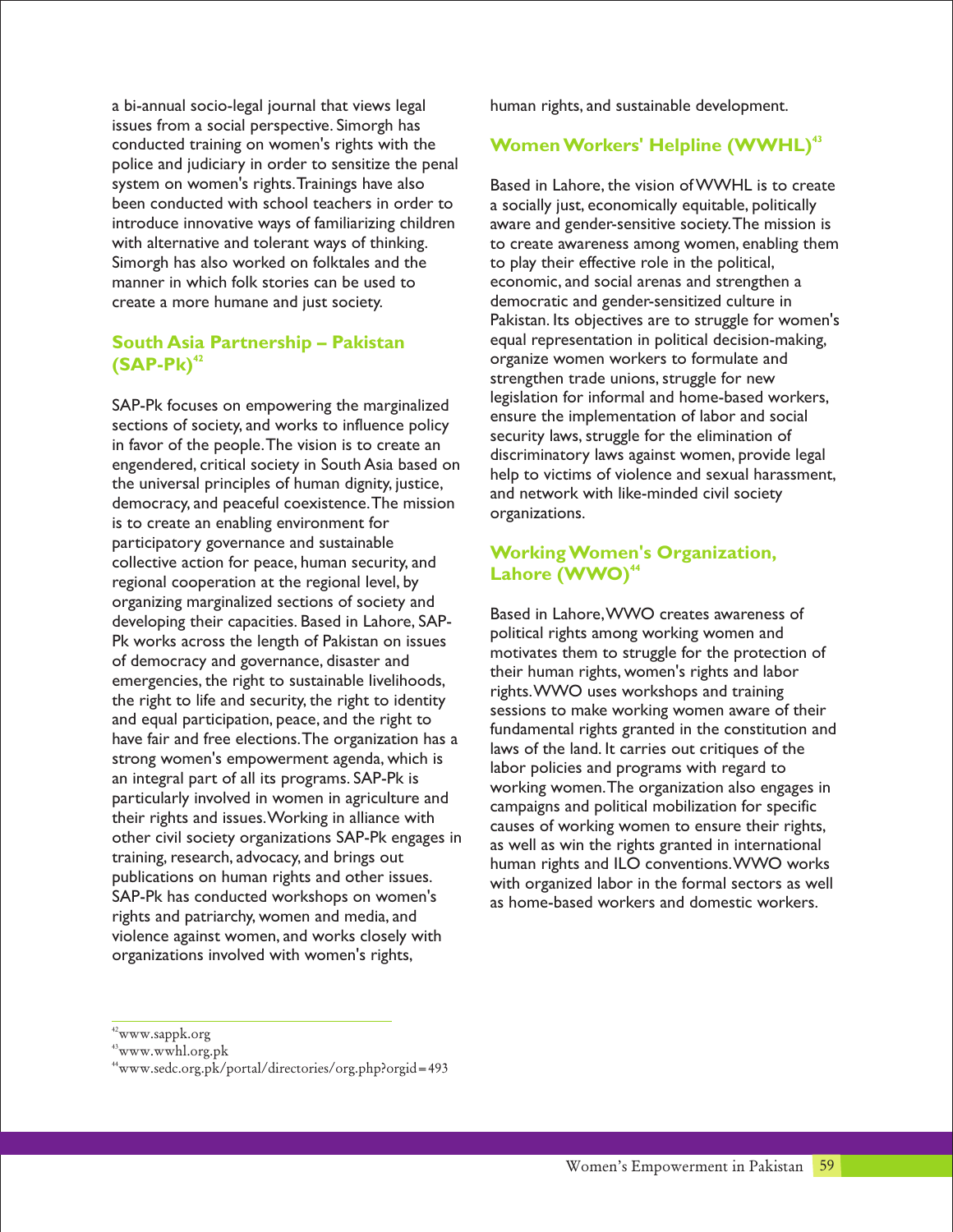#### **7.3 Sindh**

#### **<sup>45</sup> Baanh Beli**

Focused on savings and credit, female education<br>and female health care. In central Tharparkar, the<br>Village Community Development project had<br>sissues are built into the program. female education as a thematic area. In northern Tharparkar, the Village Community Development Project was undertaken which focused on female education, and the rural Karachi Ujagar Project The Indus Resource Center works on integrated focused on developing primary schools for girls social and economic development in Pakistan. and female health care.

#### **<sup>46</sup> Behbud Association**

The Behbud Association aims to support and<br>strengthen women and focuses on community<br>following issues: education and literacy with for strengthen women and focuses on community<br>development. It works to alleviate poverty,<br>on education primarily for girls but increasingly development. It works to alleviate poverty,<br>illiteracy and poor health conditions and<br>now on hove adult literacy and provision of a economic deprivation. Behbud seeks to empower<br>women by providing health, education, income-<br>which strosses civil society mobilization and local women by providing health, education, income-<br>generation and vocational training, regardless of exactivations human rights and strengthening of generation and vocational training, regardless of institutions, human rights and strengthening of color, cast or creed. The association's aims and democratic processes; and sustainable liveliboo color, cast or creed. The association's aims and democratic processes; and sustainable livelihoods,<br>objectives are to advise and assist unemployed which promotes simple home-grown technologies women and men in securing gainful employment<br>and provide loans at nominal interest to the most<br>provides microcredit for poor entrepreneur benefiting women on education, skill training, improve their skills and provide access to<br>distress and rehabilitation, health, and improve their pandicrafts and local products: reproductive health. All these projects were risk management builds the capacity of local<br>carried out in Karachi. Behbud Association has communities for disaster preparedness and r also been engaged in disaster relief operations. mitigation. IRC is based in Karachi but works in

#### **Health and Nutrition Development 47 Society (HANDS)**<sup>47</sup> **Lower Sindh Rural Development**

Based in Karachi, HANDS aims to improve education and alleviate poverty. HANDS has

intervened in public and private sectors benefiting more than 2 million people in 5,000 villages in Hyderabad, Sanghar, Badin,Thatta, and Bin Qasim Town. HANDS regional offices in these districts The chief area of operation of Baanh Beli is Sindh are not only resource centers for non-profit and<br>
Inivate organizations, they are also facilitators for (Mirpurkhas and Karachi). A major project<br>
undertaken is the Village Community<br>
Development Project in Nagarparkar, which<br>
found the strip and the district of the district government.<br>
HANDS undertakes health advocacy and<br>

#### **<sup>48</sup> Indus Resource Center (IRC)**

IRC's work is directed toward the seven Millennium Development Goals, however the eradication of hunger and poverty, universal primary education and gender equality are the now on boys, adult literacy and provision of a which promotes simple home-grown technologies and provide loans at nominal interest to the most provides microcredit for poor entrepreneurs. IRC<br>deserving. It has embarked upon major projects also works with local artisans especially women to deserving. It has embarked upon major projects also works with local artisans especially women to<br>benefiting women on education, skill training, and improve their skills and provide access to distress and rehabilitation, health, and marketing handicrafts and local products; Disaster<br>reproductive health. All these projects were risk management builds the capacity of local communities for disaster preparedness and risk interior Sindh, in particular in Dadu and Khairpur.

## **<sup>49</sup> Association (LRSDA)**

primary and secondary health facilities, quality<br>
education and alleviate poverty. HANDS has literacy, basic health standards, and seeks to

<sup>45</sup>www.ilmkidunya.com/.../educational\_ngos\_pakistan\_baanh\_beli.aspx

<sup>46</sup>www.behbud.org

<sup>47</sup>www.hands.org.pk

<sup>48</sup>www.irc-pakistan.com

<sup>49</sup>www.net-ngo.org/detailpage.cfm?ngoid=58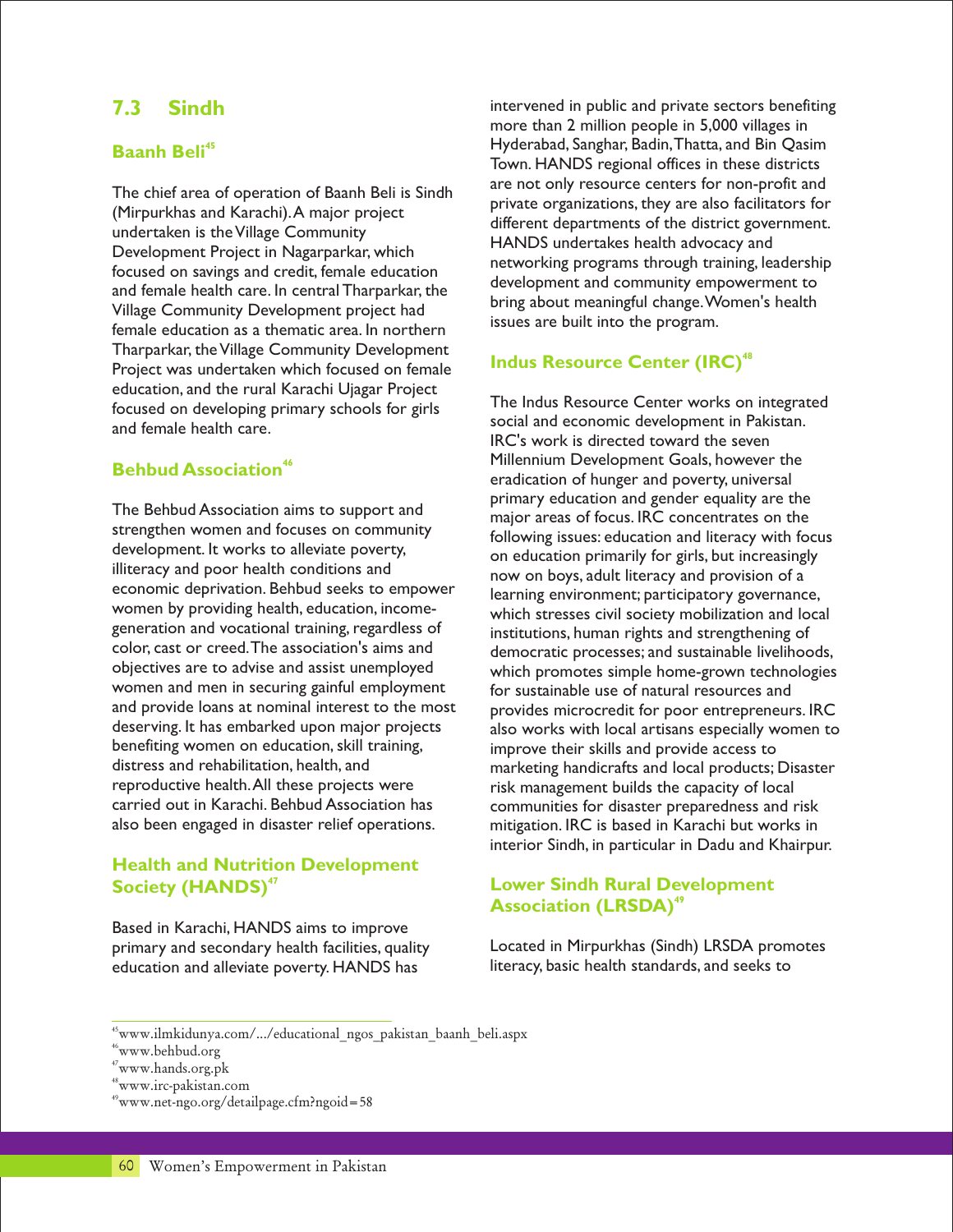improve socio-economic conditions and the realizing secure and prosperous livelihoods. PILER environment. Some of its thematic areas include engages in research, education, training, advocacy, women, emergency relief, rural development, networking with civil society organizations and agriculture, education, health, poverty alleviation, the government. Based in Karachi, PILER has food security and water security. Its methods conducted programs for the education of women include training, research and advocacy. It works in labor in industries across the country. It has lower Sindh and on issues of irrigation and sought to mobilize women workers through agriculture related to the lower reaches of the cooperatives to enhance their bargaining power. Indus River. PILER has worked in both the formal and informal

#### **<sup>50</sup> Pakistan Fisherfolk Forum (PFF)**

PFF works on the issues of just and sustainable livelihoods. Its areas of operation include Karachi, Thatta, Badin, Jamshoro, Sanghar, Kashmore, Qambar, and Shahdadkot in Sindh, and Gwadar in Balochistan. Rehabilitation of flood and cyclone hit Located in Hyderabad, PVDP works in the Thar<br>disaster areas. The organization seeks socio-<br>region of Sindh. The vision is to create a healthy. disaster areas.The organization seeks socio- region of Sindh.The vision is to create a healthy, economic and political justice for fisherfolk literate, civic and socio-economically self reliant<br>through advocacy. Its projects include good community The organization was formed with a through advocacy. Its projects include good community. The organization was formed with a<br>governance and dealing with water crisis in the mission to support the poor and disadvantaged governance and dealing with water crisis in the mission to support the poor and disadvantaged<br>Indus Delta, just and sustainable livelihoods, and all communities in improving the quality of their liv rehabilitation of flood and cyclone affected through encouraging people to organize and<br>communities, sustainable livelihoods in disaster- and mobilize themselves for social change PVDP communities, sustainable livelihoods in disaster- mobilize themselves for social change. PVDP was prone areas, community-based disaster risk formed with a clear aim to tackle the causes of<br>management and livelihoods, community powerty and deprivation and bring about a longempowerment and conservation of biodiversity. PFF has developed a gender policy so that gender disadvantaged people of Tharparkar district of issues are integrated into all its projects as well as Sindh Province in Pakistan. To achieve this aim<br>within the organizational culture.

#### **Pakistan Institute of Labor Education <sup>51</sup> and Research (PILER)**

rights, social justice and peace.The organization is major issues that PVDP addresses is gender engaged in research, training and advocacy in the inequality and poverty. It addresses the unequal areas of labor rights and labor legislation, social access of women to livestock, land, health and justice, human development and regional solidarity education.Another major issue is food security and peace. PILER aims to promote and democratic with a special emphasis on the role of women in and effective labor movement enabling people to food production and provision and their exercise their fundamental rights at work and in marginalization in terms of access.The communities. PILER seeks to push the market, organization engages in capacity-building, forming society and state towards economic justice for alliances and networking as well as training and

sectors of the economy.Women's labor and employment issues are built into all of PILER's programs and projects.

#### **Participatory Village Development <sup>52</sup> Program (PVDP)**

Indus Delta, just and sustainable livelihoods, communities in improving the quality of their lives, rehabilitation of flood and cyclone affected the procurs encouraging people to organize and poverty and deprivation and bring about a longterm difference to the lives of the most PVDP and the community embarked upon the challenging task of improving the natural resources upon which 90 percent of the poor and disadvantaged depend.The organization believes in participatory approaches in all its work, and PILER promotes labor rights, democracy, human opposes discrimination of all kinds. One of the

<sup>50</sup>www.pff.org.pk

<sup>51</sup>www.piler.org.pk

<sup>52</sup>www.fiohnetwork.org/fiohnet/pvdpnet.htm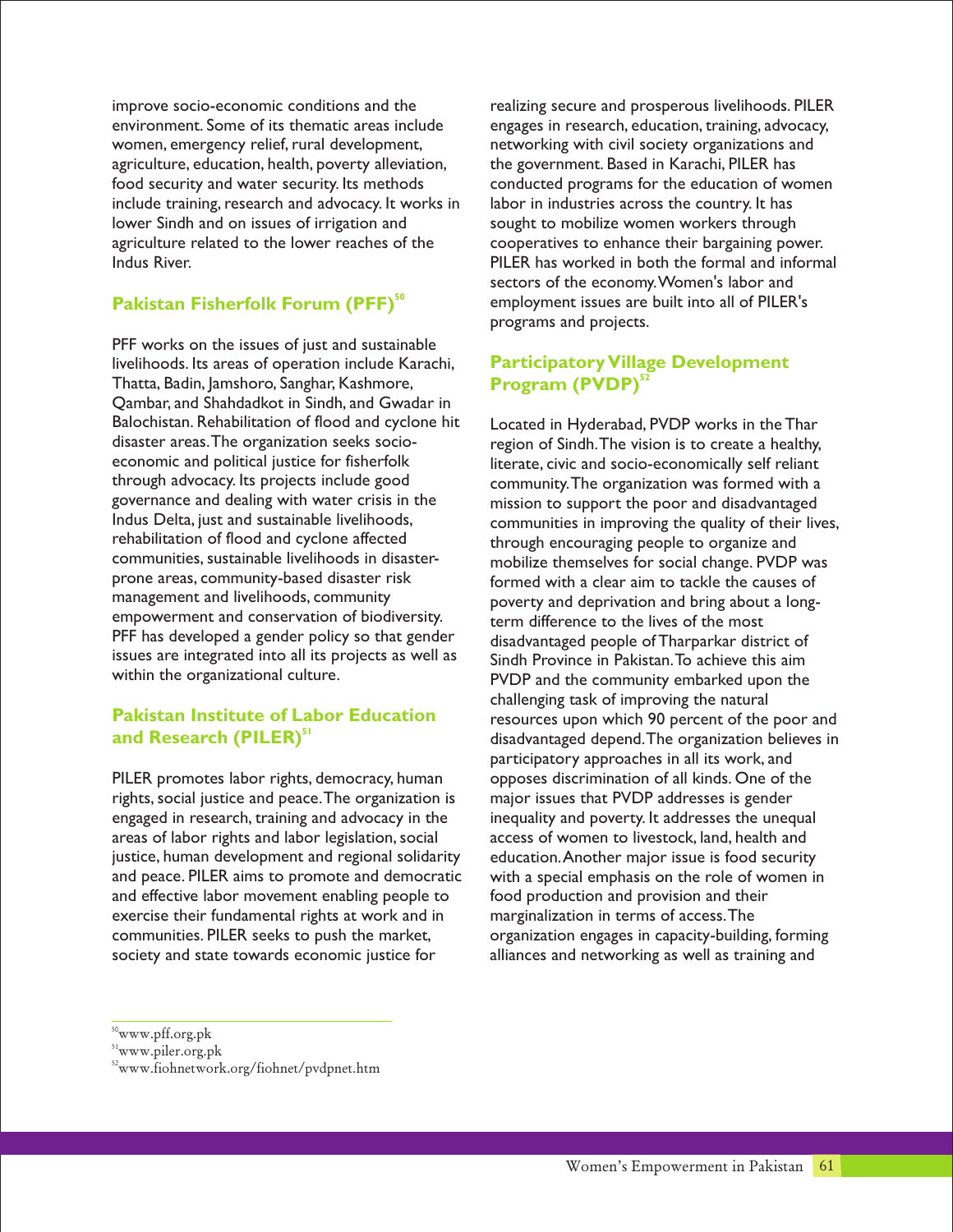#### **<sup>53</sup> Roots for Equity**

interior Sindh and disaster-hit loc women's land health, education, emergency response a<br>rights agriculture livelihoods globalization and rehabilitation, child rights through social rights, agriculture, livelihoods, globalization and conflict and militarization. Roots conducted<br>research on women peasants across the country issues are built into all programs and projects of research on women peasants across the country in order to form broader alliances for food security, food sovereignty and women's rights to land. Roots also worked with women in Tando Allah Yar on sustainable agriculture.The organization has done extensive research on the impact of the WTO Agreement on Agriculture and its impact upon small farmers, particularly women. Roots also analyzed the impact of the WTO TRIPs Based in Peshawar the mission of the association agreement on seeds for farmers. Roots conducted is to build the capacities of communities and<br>a study of the effects of pesticides on women entrepreneurs to enable them to be more a study of the effects of pesticides on women entrepreneurs to enable them to be more<br>cotton-pickers and peasants in the province of encoductive and increase their income-gene Sindh. The organization conducted a study of the potentials. ACE works with the most impact of the 2005 earthquake on women with disadvantaged groups in society, to benefit the regard to their livelihood losses and the effects on poorest segments of society. The Association's regard to their livelihood losses and the effects on poorest segments of society.The Association's their health and sense of well-being. Roots for areas of operation are Hazara, Peshawar, Kohat<br>Equity works through alliances, training, Equilibution and Bannu in Khyber-Pukhtunkhwa. Major proje

#### **Thardeep Rural Development Program <sup>54</sup> (TRDP)**

TRDP works in rural areas of Tharparkar, Umerkot, Dadu, Jamshoro and Khairpur districts<br>of Sindh. The program facilitates the rural communities in a way that they can be are to implement a cohesive program of human<br>empowered to secure their rights with command resource development with a focus on education over resources and capabilities to manage the skill training and awareness-raising about health process of sustainable development. For the issues; and to raise awareness about rights among purpose, Thardeep organizes the local marginalized communities through advocacy. De<br>communities and develops their managerial and Laas Gul Welfare Program aims to implement a technical capacity. It also facilitates them in the comprehensive program of evaluation policies to process of income generation through provision assist public sector institutions to respond to the of credit. Thardeep also extends services in the needs of the marginalized people. The main areas of primary health care, education and water. themes of the organization include women's The working strategy of organization is based on empowerment, education, skill training, health,

publications. the continuous process of research on social issues relevant with and related to community development.TRDP also works on disaster-related issues such as the 2010 floods.TRDP's programs Based in Karachi, Roots for Equity works in include microenterprise and income-generation,<br>interior Sindh and disaster-hit loc women's land health, education, emergency response and TRDP.

#### **7.4 Khyber-Pukhtunkhwa**

#### **Association for the Creation of <sup>55</sup> Employment (ACE)**

productive and increase their income-generation and Bannu in Khyber-Pukhtunkhwa. Major projects mobilization, seminars, and publications. undertaken with regard to women include training and employment of women.The thematic area for this project was business and microcredit and it was carried out in Hazara.

#### **<sup>56</sup> De Laas Gul Welfare Program**

The objectives of De Laas Gul Welfare Program resource development with a focus on education, Laas Gul Welfare Program aims to implement a

<sup>53</sup>roots@super.net.pk; azra.sayeed@gmail.com

<sup>54</sup>www.thardeep.org

<sup>55</sup>ace\_enterprise@psh.infolink.net.pk

<sup>56</sup>www.dlg.org.pk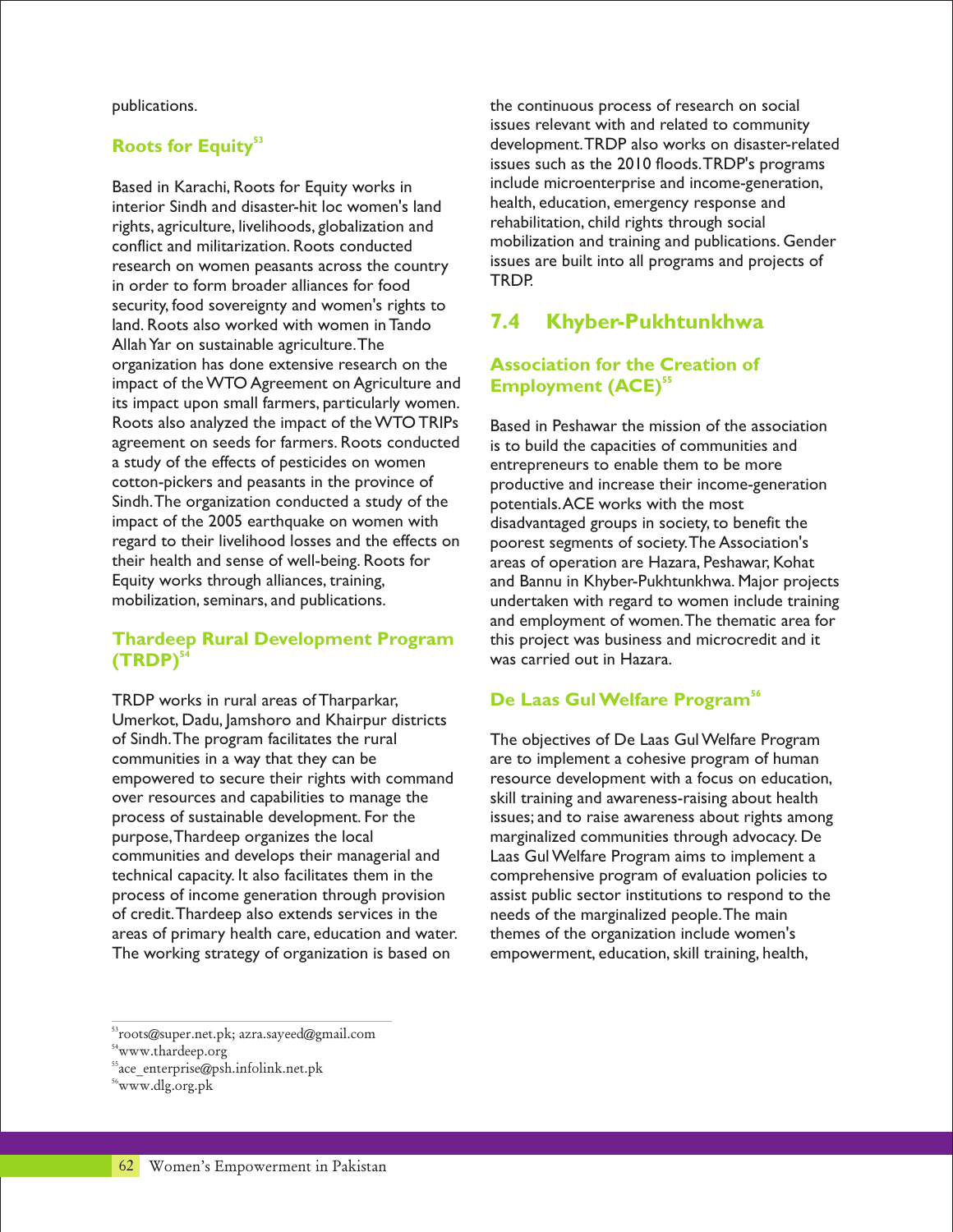community mobilization, and relief and social origin, sex, race, caste and religion. Sungi rehabilitation.The provincial office of De Laas Gul works with and through community-based is in Peshawar and regional offices are located in organizations on issues of livelihoods, food<br>Swabi and Mansehra. The area of operation is security and income-generation, health and Swabi and Mansehra. The area of operation is Khyber-Pukhtunkhwa (Malakand, Hazara, Mardan, education, community infrastructure, and disaster Dera Ismail Khan) and FATA (Bajaur, Mohmand, include training of rural Women in tailoring. It is being carried out in villages of Peshawar, District human and institutional development, and a Swabi and Bannu. **Example 20 and States and Swabi and Bannu.** democratic governance project. Sungi works in

#### **Khwendo Kor Women and Child <sup>57</sup> Development Program (KK)**

communities, especially women and children; a just and equitable society.The vision is to sustain and strengthen Khwendo Kor to empower vulnerable communities, especially women and children, to effectively demand their rights and contribute to a just and equitable society. KK works on community-led services, sustainable livelihoods, institutional development, good governance and BRSP aims to reduce poverty and improve the relief and rehabilitation. The current projects of auality of life of the rural poor by harnessing the KK focus on gender-based violence, the Open<br>Minds Project for War and Peace Reporting, an development, through their own institution Minds Project for War and Peace Reporting, an development, through their own institutions. Its<br>Inter-News Project involving women, the Awaz-e-objectives are to improve the quality of life of Inter-News Project involving women, the Awaz-e-<br>Hag project on civic and human rights to sensitize disadvantaged rural populations through social government officials regarding the rights of the mobilization and grassroots institutional vulnerable groups in society, and focusing on development; to nurture and foster human<br>registration of women voters, democratic resources at community level and enable th registration of women voters, democratic resources at community level and enable them to<br>governance, child protection centres, and some plan, implement and manage development governance, child protection centres, and plan, implement and manage development<br>reconstruction of schools and basic health units. printiatives for sustainable development: to

#### **<sup>58</sup> Sungi Development Foundation**

Sungi's vision is peaceful and prosperous society empowerment in rural areas. The thematic areas<br>based on social iustice, equity and equality. The exameter pro-poor sustainable development, water based on social justice, equity and equality. The Mission is to bring about policy and institutional supply and sanitation services, education, natural changes by mobilizing communities to transform resource management, enterprise development<br>their lives through equitable and sustainable use of for improved livelihoods, employment their lives through equitable and sustainable use of resources without any discrimination against opportunities for men and women, development

Peshawar, Kohat, Bannu, Dir, Buner, Nowshera, risk reduction. The core programs include disaster<br>Dera Ismail Khan) and FATA (Bajaur, Mohmand, management, good governance and Khyber). Major projects undertaken for women democratization, human and democratic rights,<br>
include training of rural Women in tailoring. It is sustainable livelihoods, social sector development, Abbotabad, Battagram, Haripur and Mansehra. Major projects undertaken for women include credit systems for poverty alleviation. Sungi also works on advocacy for home based workers, and Khwendo Kor upholds the following values as its has taken a leading role towards developing a national policy for women workers in the informal main pillars: rights for all; empowered economy.

### **7.5 Balochistan**

#### **Balochistan Rural Support Program <sup>59</sup> (BRSP)**

quality of life of the rural poor by harnessing the disadvantaged rural populations through social initiatives for sustainable development; to organize and improve services in health, education, rural enterprise, physical infrastructure, agriculture, livestock, water and sanitation, and women's

<sup>57</sup>www.khwendokor.org.pk

<sup>58</sup>www.sungi.org

<sup>59</sup>www.brsp.org.pk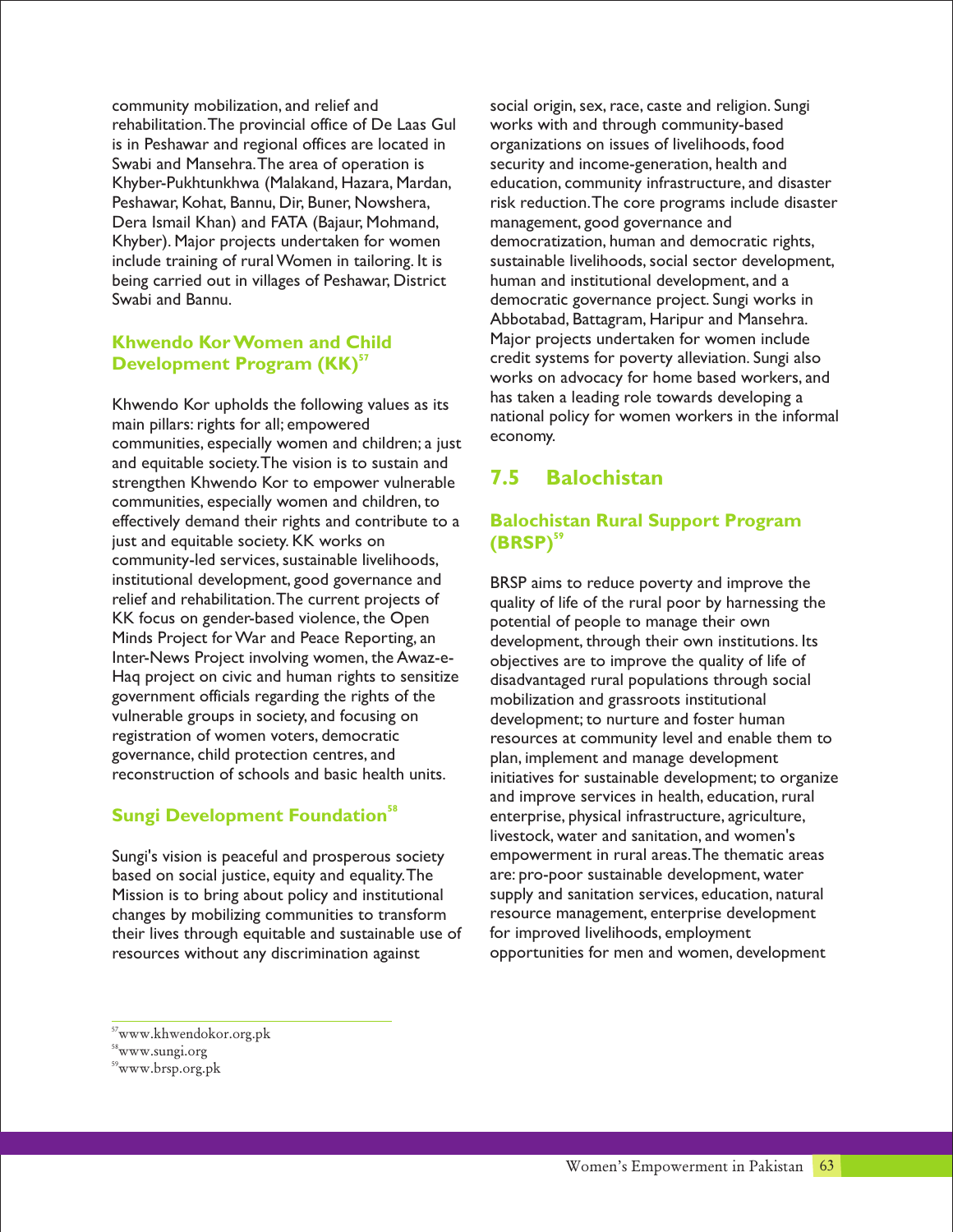of rural infrastructure, promotion of health and development and generate value based services with an emphasis on reproductive health, partnerships and practices at all levels".The gender mainstreaming, promotion of rights-based purpose of IDSP's interventions is to reduce and interventions, child protection and empowerment eventually end the exclusion of maiority of young interventions, child protection and empowerment eventually end the exclusion of majority of young<br>of adolescents, promotion of peace and inter-faith people from mainstream education and livelihood of adolescents, promotion of peace and inter-faith people from mainstream education and livelihood empowerment. Current projects include livestock spaces for the young to empower them for<br>management, disaster mitigation, water, hygiene. entity content and regenerating responses to the flood emergency response, crop maximization, existing challenges of education, learning, addressing acute malnutrition, emergency health livelihood, peace and pluralism. The Learning<br>response in flood-affected areas, family spaces provided by IDSP are used for conduction response in flood-affected areas, family spaces provided by IDSP are used for conducting<br>advancement for life and health, community and provided by IDSP are used courses on the themes advancement for life and health, community<br>
policing, productivity enhancement, asset creation<br>
of community development mainstreaming gender policing, productivity enhancement, asset creation of community development, mainstreaming gender<br>for the poorest women, improved sexual and and development and courses on development for the poorest women, improved sexual and and development and courses on development<br>reproductive health, monitoring and supervision of studies IDSP programs include mainstreaming reproductive health, monitoring and supervision of studies. IDSP programs include mainstreaming<br>community schools, drinking water and irrigation, sonder and development in Balochistan acader and a dairy development project. The head office learning, learners and community partnership, is located in Quetta, with regional offices in is located in Quetta, with regional offices in child protection centers, learning and livelihood<br>Jafferabad, Jhal Magsi, Kalat, Kharan, Khuzdar, Killa Land diseasen polief Canden issues win agnese all Saifullah, Loralai, Mastung, Pishin and Zhob.

The thematic areas of DAY include health, education, environment, poverty alleviation, rural<br>development, drug addiction and a focus on youth.<br>DAY works in both rural and urban areas of<br>example burned burned development by utilizing DAT WORKS IN DOUT FURAT and urban areas of promote human development by utilizing<br>Balochistan. The operational areas are Quetta, example is approximately mobilization attaction to other Balochistan. The operational areas are Quetta, community mobilization strategies to establish<br>Loralai, Zhob, and Sibi. The methods used are express community partnerships SCSPEP Loralai, Zhob, and Sibi. The methods used are government-community partnerships. SCSPEB<br>Loralisty, training and publications. Gender issues and realizes that promoting education as a whole advocacy, training and publications. Gender issues realizes that promoting education as a whole,<br>cut across the work of DAY. A major project on represent from a personially for girls requires support from all cut across the work of DAT.A major project on especially for girls, requires support from all<br>women was the female reproductive health<br>experience the especially for girls, requires support from all women was the female reproductive health stakeholders: parents, community, schools,<br>project.

#### **Institute of Development Studies and Practice (IDSP)**

Based in Quetta, Balochistan, the Institute for Project for girls' education in Quetta. Its main Development Studies and Practices (IDSP) is a programs include Balochistan Primary Education mission is "To nurture and develop individuals and Project, Home Schools,Village Development communities that will change the power through Social Sector Services, Primary<br>structures by demystifying processes of education Environmental Care at Girls' Primary Schools, structures by demystifying processes of education

opportunities in the country. IDSP opens learning generating and regenerating responses to the gender and development in Balochistan, academic and disaster relief. Gender issues run across all programs and projects of IDSP.

#### **Development Association of Youth** Society for the Community Support for (DAY) **Primary Education, Balochistan (SCSPEB)**

education department and local government. It is only through the active interest and sense of shared responsibility of such stakeholders that access to and quality of education can be ensured. SCSPEB is well known for its Home School national institution with open learning spaces. Its Program, Primary Education Quality Improvement

<sup>60</sup>www.net-ngo.org/detailpage.cfm?ngoid=31

<sup>61</sup>www.idsp.org.pk

<sup>62</sup>www.scspeb.org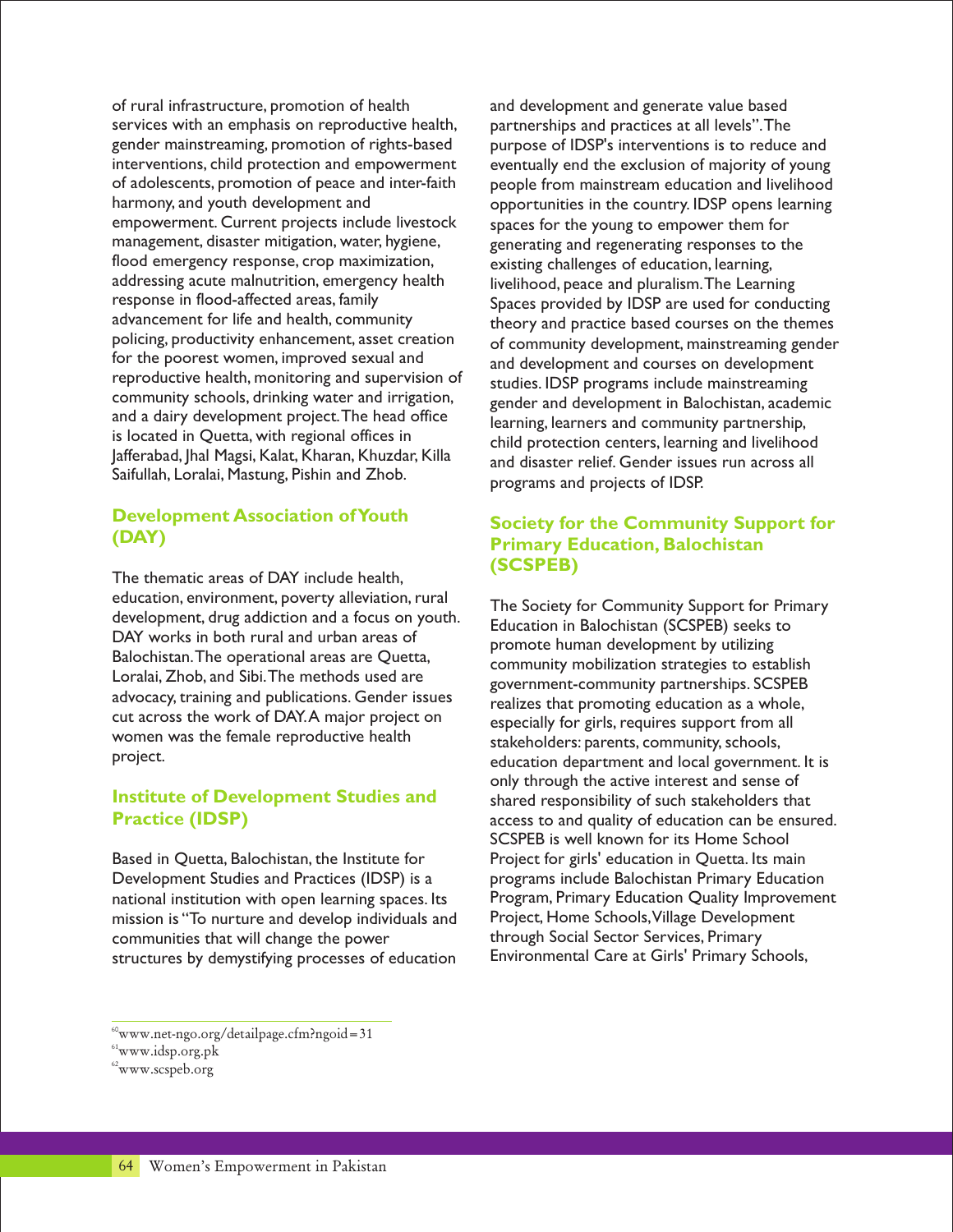Increasing Primary School Participation for Girls, Afghan Refugees Education Project, Mastung Education for All pilot project, Community Girls Middle School Project, Capacity-building of Teachers, Skill Development and Literacy Project and Rehabilitation of Refugee-affected Hosting Areas. SCSPEB works with the government, civil society organizations and community-based organizations to achieve the objective of education, especially for girls.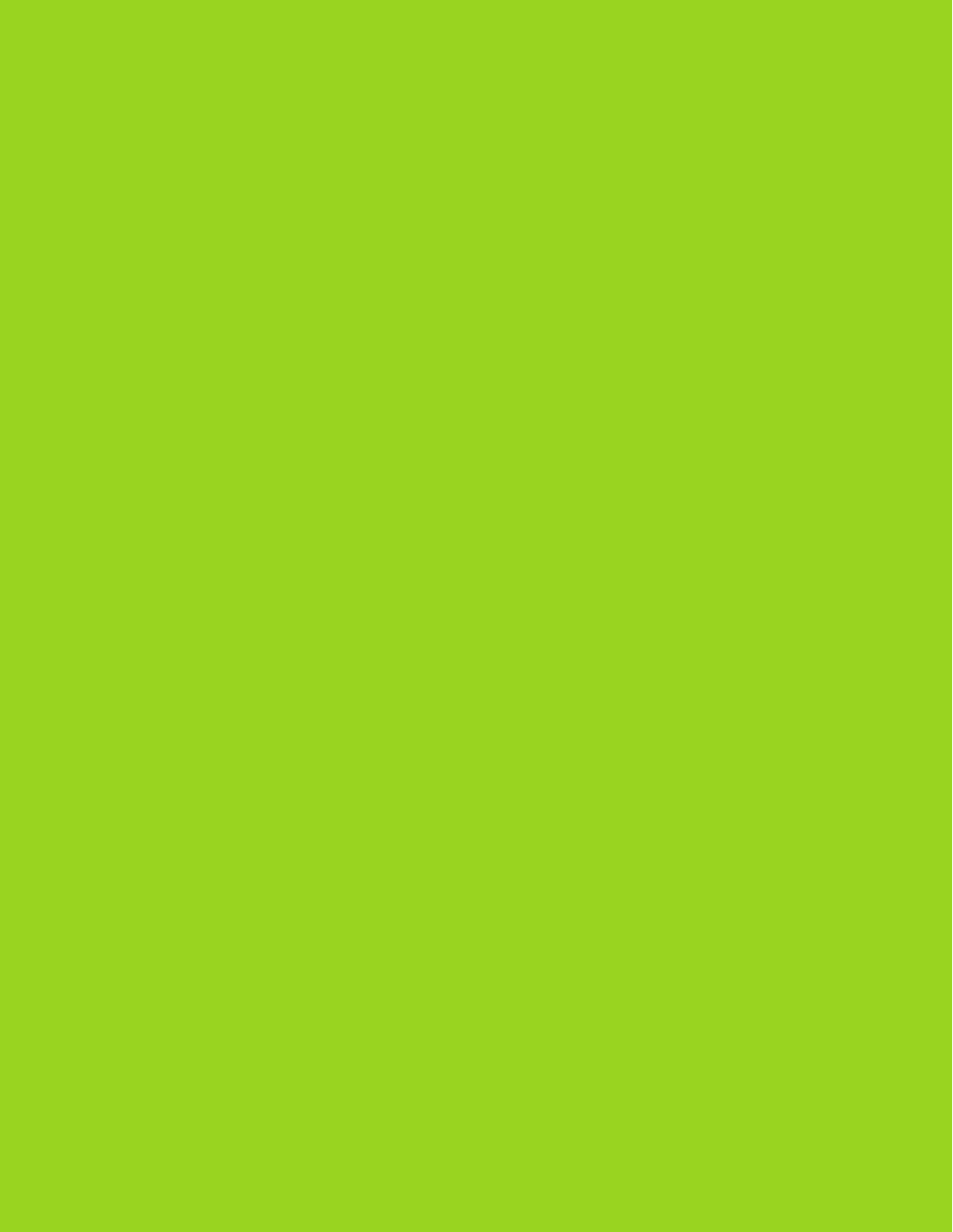## **8. Donors and International NGOs**

Although a large number of donors and funding economic and social empowerment in the Asiaagencies support women's empowerment Pacific region.The bank focuses on poverty projects, a few donors and INGOs have been reduction and addresses issues of health, Pakistan's development landscape as well as their the provinces of Pakistan and rehabilitation of relevance for the issues addressed in this scoping disaster-hit areas. study. Further information on donor agencies may be found at www.ngorc.org.pk.

#### **<sup>63</sup> ActionAid Pakistan (AAPk)**

among its main themes. AAPk believes that the governance, internally displaced people and denial of fundamental rights arises from the reconstruction of earthquake affected areas denial of fundamental rights arises from the reconstruction of earthquake affected areas.<br>
inherently patriarchal nature of society<br>
Gender issues are built into the programs or inherently patriarchal nature of society Gender issues are built into the programs on<br>entrenched in cultural values, social norms, and health, education and rural development political, legal and religious institutions.Work on women's rights involves promoting women's rights to self-determination and creating opportunities for their social, economic, political and legal participation. The aim is change the CIDA's Program for the Advancement of Gender<br>existing unequal gender relations by removing Equality (PACE) which concluded in March 2010 ideological and institutional barriers to women's<br>
recognized that women bear the burden of<br>
recognized that women bear the burden of empowerment.AAPK also works on education, end overty disproportionately. Gender inequality is food rights, emergencies and health in all the four encoted in social cultural and religious practices food rights, emergencies and health in all the four rooted in social, cultural and religious practices<br>provinces of Pakistan and mainly in the rural read discriminatory laws CIDA has consistently provinces of Pakistan and mainly in the rural and discriminatory laws. CIDA has consistently areas.

#### **<sup>64</sup> Asian Development Bank (ADB)**

ADB is committed to promoting women's those with a strong focus on gender.

selected here for their visible presence on education, transport, economic opportunities in all

#### **Australian Agency for International <sup>65</sup> Development (AusAID)**

AusAid Pakistan focuses on the issues of health, ActionAid Pakistan includes women's rights<br>among its main themes.AAPk believes that the povernance, internally displaced people and health, education and rural development.

#### **Canadian International Development <sup>66</sup> Agency (CIDA)**

Equality (PAGE), which concluded in March 2010, supported gender equality, women's empowerment and women's human rights through education and infrastructural and programmatic support to leading women's organizations and

<sup>63</sup>www.actionaid.org/pakistan

<sup>64</sup>www.adb.org

<sup>65</sup>www.ausaid.gov.au

<sup>66</sup>www.acdi-cida.gc.ca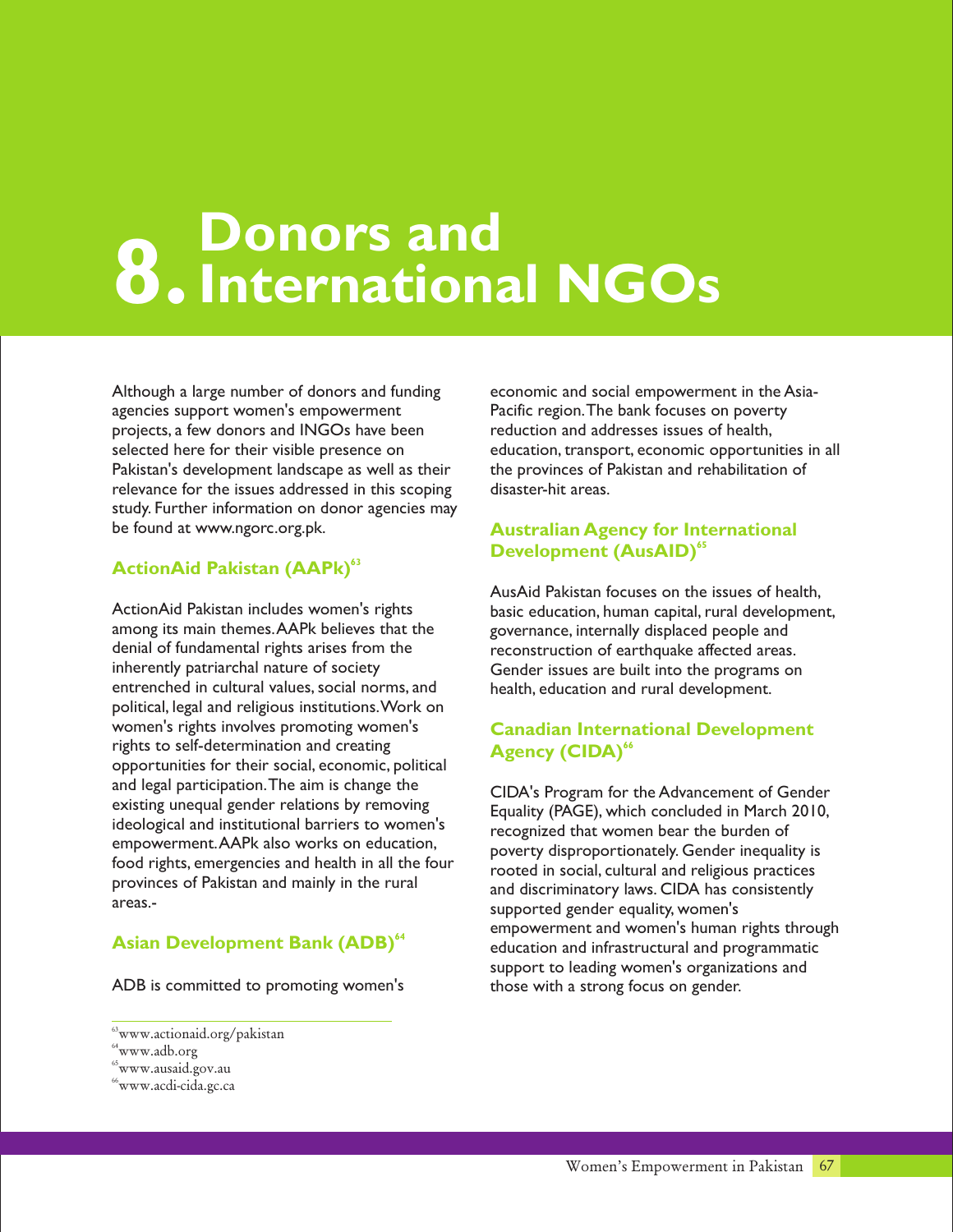#### **<sup>67</sup> Catholic Relief Services (CRS)**

microfinance. In Pakistan CRS has focused a great and internal displacement. Gender issues<br>deal on disaster areas affected by the 2005 into all of DFID's programs and projects. deal on disaster areas affected by the 2005 earthquake and 2010 floods. CRS aims to promote human development by responding to major emergencies, fighting disease and poverty, and nurturing peaceful and just societies.

#### Church World Service – Pakistan/ Afghanistan  $(CWS - P/A)^{68}$

CWS-P/A, as an ecumenical organization, struggles involvement has remained on the low side. for a society based on social justice, regardless of Gender issues are built into EC's policies and class religion gender and culture by assisting programs. The EC focuses on the promotion of class, religion, gender and culture, by assisting class on the promotion of class, religion, gender and culture, by assisting class of control of class, religion, gender and control of class of class of class of class of c marginalized communities in an accountable democracy and violence against manner to achieve economic prosperity and manner to achieve economic prosperity and improve human and social capital through participatory endeavor, which liberates people and enhances their capacities to take control over their lives.The vision is based on communities that are interdependent, equal, peaceful, rational, A UN Agency, FAO is concerned with agriculture, just and fair. The basic work areas include disaster fisheries and livestock. It looks into issues of food management, education, livelihoods, health, peace security with which women are integrally management, education, livelihoods, health, peace and governance, water and sanitation. connected.Women in Pakistan, as in other Asian

#### Department for International Development  $(DFID)$ <sup>69</sup>

In Pakistan DFID has supported a number of programs related to women, health, education and poverty. Some of these include the Gender Justice and Protection Project, Gender in Education A German agency, FES is mainly concerned with Policy, Support Program, support to national promoting democracy and human rights. In<br>health programs, poverty reduction budget Pakistan, a major initiative was on labor rela support, earthquake reconstruction and and the trade unions movement. FES has set a rehabilitation program, Punjab School Education unique example of development-oriented and Program, maternal and newborn health, Pakistan democratic cooperation between workers and financial inclusion program, humanitarian employers by facilitating the establishment of the assistance to those affected by floods and conflict, Workers Employers Bilateral Council of Pakistan, a Punjab Devolved Social Services Program, Punjab body which has been recognized by the government Economic Opportunities Program, Support to the as a competent consultant in labor policy issues.

Medium Term Development Framework, education in Khyber-Pukhtunkhwa, support to CRS is focused on agriculture, education,<br>
emergency response food security health and Foundation, Strengthening Education in Pakistan, emergency response, food security, health and Foundation, Strengthening Education in Pakistan,<br>microfinance. In Pakistan CRS has focused a great and internal displacement. Gender issues are built

#### **European Union – Delegation of the <sup>70</sup> European Commission in Pakistan (EC)**

The European Union has provided development and humanitarian aid to Pakistan especially for IDPs and earthquake affected-areas. Due to conflict and the security situation the EC's

#### **Food & Agricultural Organization <sup>71</sup> (FAO)**

countries, are heavily engaged in agricultural work, livestock management and fisheries. FAO distributes free seeds to vulnerable farmers to mitigate the effects of food insecurity.

#### **<sup>72</sup>Friedrich-Ebert Stiftung (FES)**

Pakistan, a major initiative was on labor relations

<sup>67</sup> crs.org

<sup>68</sup>www.cwspa.org

<sup>69</sup>www.dfid.gov.uk

<sup>70</sup>www.delpak.ec.europa.eu

<sup>71</sup>www.fao.org

<sup>72</sup>www.fespk.org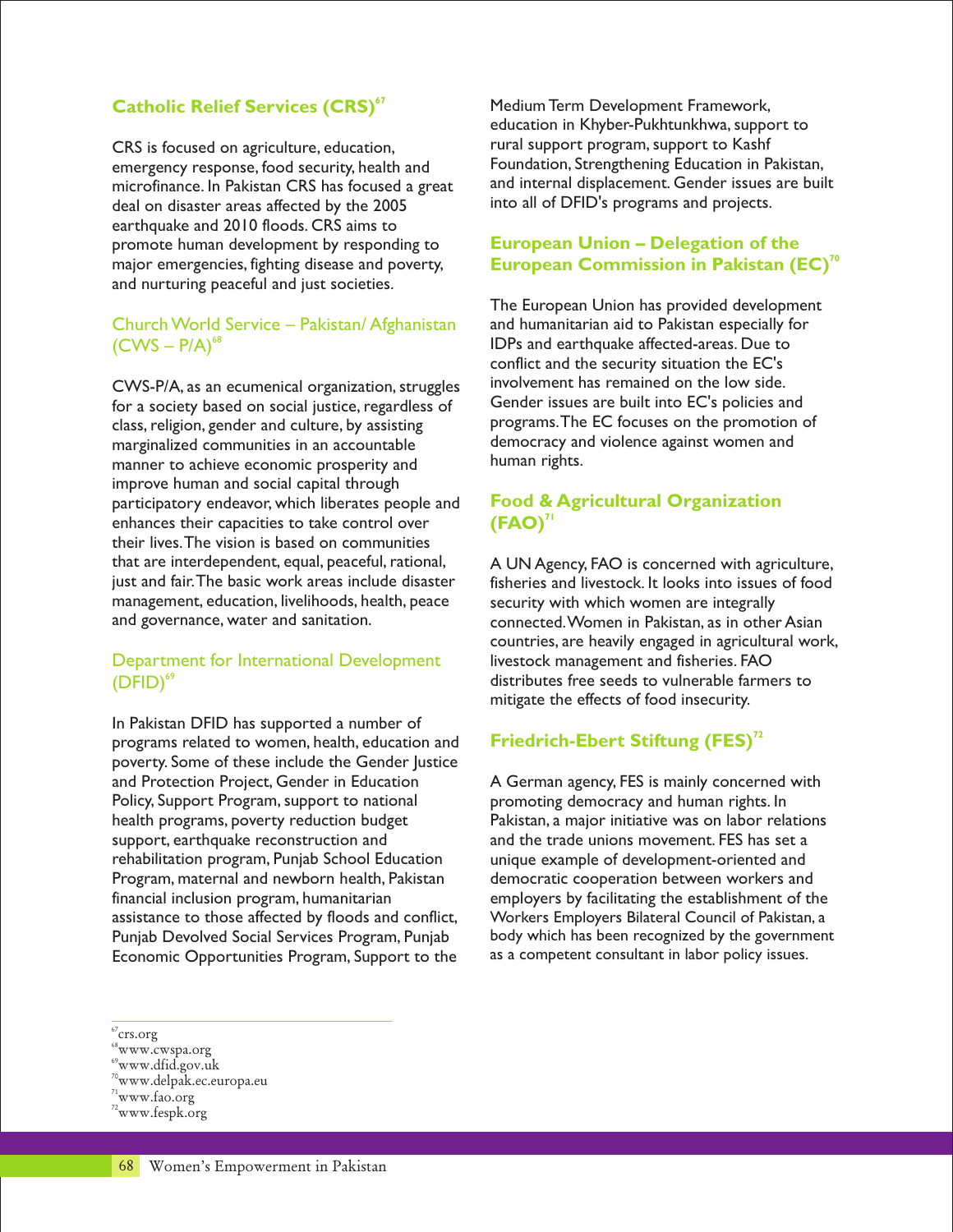#### German Technical Cooperation (GTZ)<sup>73</sup>

education, basic health, family planning and stable political situation and the emancipation of <br>HIV/AIDS, good governance, democracy and civil underprivileged groups. HIV/AIDS, good governance, democracy and civil society.The themes include good governance, rural development, sustainable infrastructure, security and reconstruction, social development, environment and climate change, economic development and employment, and cross-sectoral IFAD's strategy in Pakistan has the aim of themes including gender, youth, poverty, food, combating rural poverty through an emph themes including gender, youth, poverty, food,<br>
nutrition, security and ecological standards.<br>
rural development. The strategy focuses on

#### **<sup>74</sup> Heinrich Boll Foundation (HBF)**

The main tenets of HBF are ecology and **institutional arrangements that capitalize on** determination and justice. The role of the foreign enhance the access of poor rural women and mer<br>offices is to engage in political dialogues and to productive assets, skills, services and improved offices is to engage in political dialogues and to productive assets, skills, services and in<br>observations, offer regional expertise, and technologies, with particular emphasis on observations, offer regional expertise, and implement and coordinate projects in the field of enhancing productivity – through pilot schemes ecology and energy, democratization, and peace for land distribution, new microfinance products and security. HBF is supporting and strengthening and market access initiatives, strengthen the participation, pluralism and the rule of law in the capacity of poor rural people to engage in and<br>region. With regard to women's empowerment benefit from local development processes – region. With regard to women's empowerment benefit from local development processes –<br>and gender issues. HBF made a video to celebrate supporting government line agencies to improve and gender issues, HBF made a video to celebrate religion and politics in Pakistan, a study on gender, the grass-roots level. Key parts of the strategy<br>religion and the quest for justice in Pakistan, and a include vocational training, skill-enhancement and religion and the quest for justice in Pakistan, and a include vocational training, skill-enhancement and markets. IFAD-<br>The perspective on Talibanization access to financial services and markets. IFADgender perspective on Talibanization.

#### ICCO & KerkinActie<sup>75</sup>

injustice. Based on this vision, ICCO supports across the country. IFAD works with the Pakistan injustice. Based on this vision, ICCO supports examplement of the Poverty Alleviation Fund to implement projects that contribute to one of three main country to country, depending on local political affected by the 2005 earthquake. IFAD works<br>and economic conditions The program on basic small farmers with limited land and livestock, and economic conditions. The program on basic and farmers with limited land and livestock,<br>social services aims toward access to decent landless farmers, including small-scale livestock social services aims toward access to decent program on fair and sustainable economic<br>development works at improving the income of households headed by women who have little development works at improving the income of

small-scale entrepreneurs and their families in developing countries.Working on democracy and The priority areas in Pakistan for GTZ are basic peace, ICCO supports initiatives that further a

#### **International Fund for Agricultural <sup>76</sup> Development (IFAD)**

rural development. The strategy focuses on alleviating poverty in vulnerable and remote areas, achieving community participation, identifying opportunities for innovation structuring sustainability, democracy and human rights, self-<br>determination and justice. The role of the foreign enhance the access of poor rural women and men the ten years of Resolution 1325 on women, the participatory approach, working with potential peace and security, a conference on women, partners and promoting institutional innovation at funded programs and projects work to improve livelihoods and productivity of poor rural people. IFAD operations reach the most disadvantaged ICCO envisages a world without poverty and<br>
injustice Based on this vision ICCO supports across the country. IFAD works with the Pakistan programs. The policy emphasis may differ from microfinance projects and support communities<br>country to country depending on local political affected by the 2005 earthquake. IFAD works with education, health care, water and food for all. The herders, fishers who depend on a combination of

<sup>73</sup>www.gtz.de

<sup>74</sup>www.boell-pakistan.org

<sup>75</sup>www.icco.nl

<sup>76</sup>www.ifad.org/english/operations/pi/pak/index.htm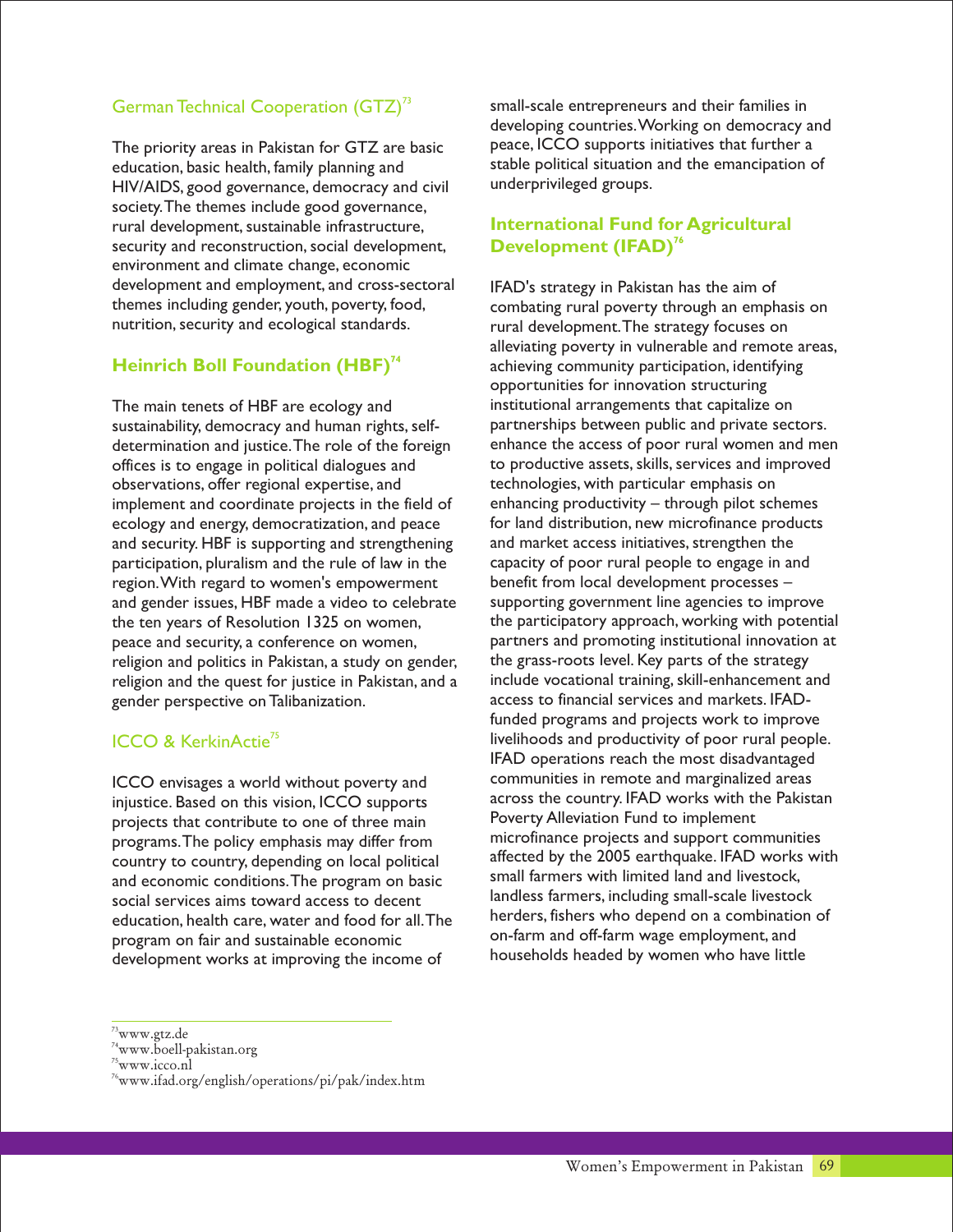#### **International Development Research <sup>78</sup> Center (IDRC)**

practices, and find lasting solutions to economic<br>and environmental problems. Research has<br>industrial development, governance, and<br>industrial development, governance, and environment. Gender issues are built into JICA's<br>focused on peace-building and women's<br>programs and projects. experience of discrimination and violence. IDRC has facilitated efforts to reduce poverty, such as the development of a community-based monitoring system that can track the impact of government efforts to reduce poverty.

#### **<sup>78</sup> International Labour Organization (ILO)**

Pakistan addresses the continued discrimination equality issues are built into NORAD's programs<br>with CIDA II O launched a project to promote and projects. with CIDA, ILO launched a project to promote Gender Equality for Decent Employment to reduce gender inequality and to promote employment opportunities for women in Pakistan. In 2010, ILO held a photography competition on In Pakistan, Oxfam's focus is on education, health,<br>In 2010, ILO held a photography competition on tackling violence against women, and emergency Gender Equality for Decent Employment to tackling violence against women, and emergenc<br>engage individuals and professional organizations relief. Oxfam supports girls' right to education, engage individuals and professional organizations aimed at inspiring people to think about women, gender equality, and conflict and natural disasters.<br>men, girls and boys in the world of work, and Other development work by Oxfam includes men, girls and boys in the world of work, and capturing both the challenges they face and lobbying for better health care, focusing on rural<br>achievements they have made. The ILO Pakistan land rights and economic opportunities and achievements they have made. The ILO Pakistan land rights and economic opportunities and<br>office aims to ensure that Pakistan implements the lincreasing resilience to disasters and climate office aims to ensure that Pakistan implements the increasing increasing residing residing residing  $\Box$  change. ILO Conventions signed such as Convention 100 and that it signs other ones related to women such as Convention 177 concerned with homebased workers.

#### **Japan International Cooperation <sup>79</sup> Agency (JICA)**

access to resources, services and assets of their security and human development; development of own. sound market economy and the achievement of balanced regional socioeconomic development. JICA is actively implementing various sector specific programs agreed upon by both, Governments of Japan and Pakistan.The sectors IDRC has supported Pakistani researchers' efforts which Government of Japan has focused on are to improve health care, education, and farming thealth and sanitation, education, irrigation and water resource development, agriculture,

#### **Norwegian Agency for Development <sup>80</sup> Cooperation (NORAD)**

The thematic areas of NORAD include the environment, health and AIDS, energy, education and research. NORAD has supported women's A specialized agency of the UN, the ILO in<br>  $\begin{array}{c}\n\text{D}\n\text{D}\n\text{D}\n\text{D}\n\text{D}\n\text{D}\n\text{D}\n\text{D}\n\text{D}\n\text{D}\n\text{D}\n\text{D}\n\text{D}\n\text{D}\n\text{D}\n\text{D}\n\text{D}\n\text{D}\n\text{D}\n\text{D}\n\text{D}\n\text{D}\n\text{D}\n\text{D}\n\text{D}\n\text{D}\n\text{D}\n\text{D}\n\$ 

#### **<sup>81</sup> OXFAM Great Britain (OGB)**

#### **Pakistan Poverty Alleviation Fund <sup>82</sup> (PPAF)**

The objectives of PPAF are to empower the poor and increase their incomes, especially women; to provide credit to partner organizations and assist The three priority areas include ensuring human them expand their poverty targeted microcredit

<sup>77</sup>www.idrc.ca

<sup>78</sup>www.ilo.org/islamabad

<sup>79</sup>www.jica.go.jp/pakistan

<sup>80</sup>www.norad.no

<sup>81</sup>www.oxfam.org.uk

<sup>82</sup>www.ppaf.org.pk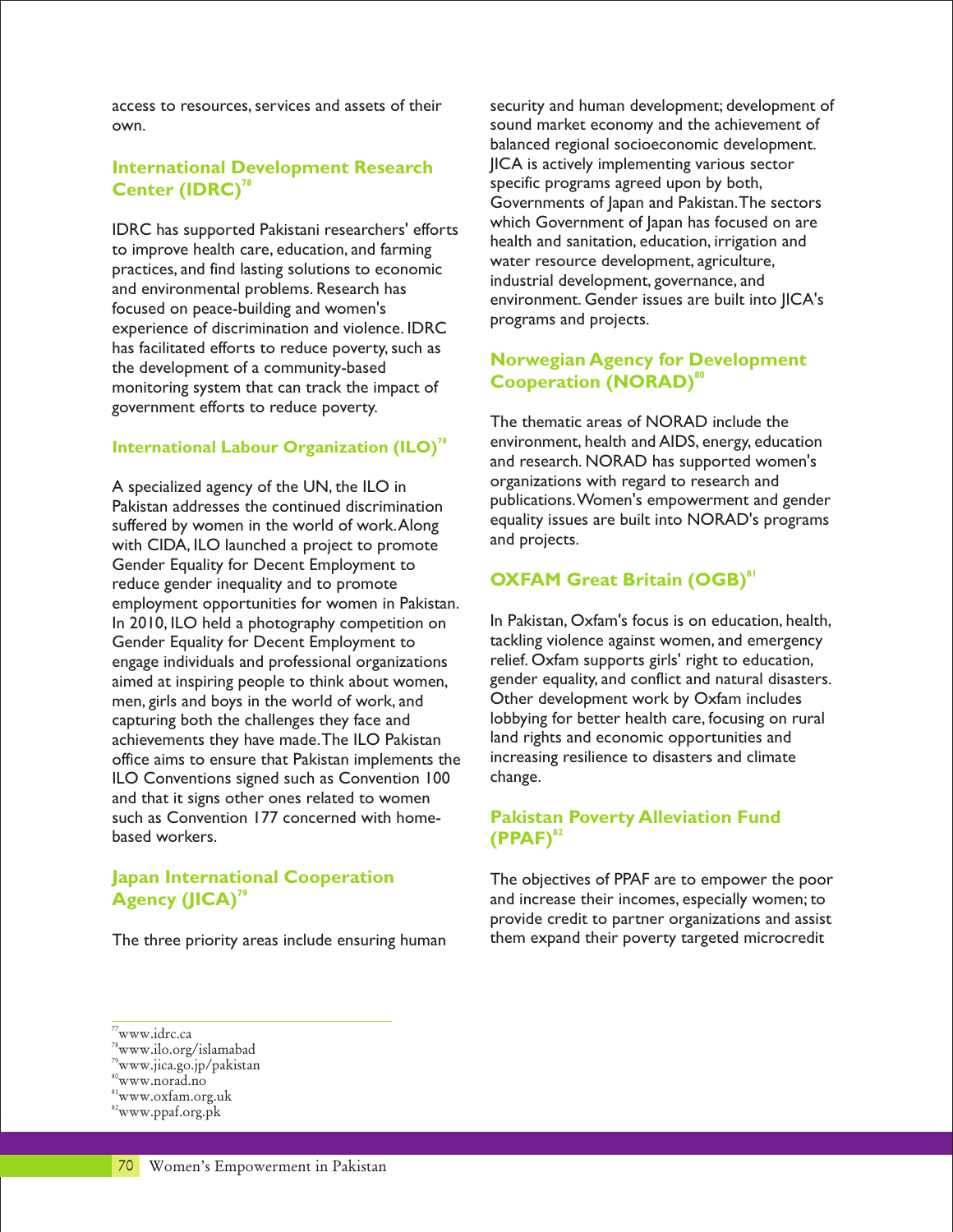sharing basis for development of small scale livelihood support, and provision of emergency community infrastructure; to enable accessibility relief.The organization is also concerned with of disadvantaged communities to infrastructure, child labor, child rights and child protection.The health and education; to strengthen the geographical areas of work are Punjab, Sindh, support them in their capacity building efforts also has a focus on the girl child in all its work. with communities.The target population for PPAF projects constitutes poor rural and urban communities, with specific emphasis being placed on gender and empowerment of women. Benefits accrue directly to the vulnerable through income<br>generation, improved physical and social<br>people in partner countries to belp themsel infrastructure, and training and skill development<br>support. Development activities focus on promoting<br>economic and governmental autonomy impu

#### **<sup>83</sup> Royal Netherlands Embassy (RNE)**

The Netherlands focuses its development most disadvantaged groups in society. SDC cooperation in three sectors: education, focuses on the Millennium Development Goals governance/ human rights. The education program the overall reference framework for SDC's<br>aims to contribute to the MDGs and the cooperation program in Pakistan. The overa `Education for All` goal in Pakistan. At the same of the cooperation program is to reduce poverty time it aims to reduce the breeding ground for by promoting people-driven, equitable and radicalization by supporting access, equity, quality ecologically sound development.The program is and relevance in education, both at the policy and structured around three broad domains: system level, through focused interventions improving governance, increasing income, and addressing the needs of Pakistan's youth, in reconstruction and rehabilitation, underlined by a particular girls and women. The objective of the human rights based approach. Gender and HIV environment/ water management program is to and AIDS are mainstreamed throughout the promote sustainable development in Pakistan and program. Major components of SDC's program achieve poverty reduction. The goal of the are concentrated in Khyber-Pukhtunkhwa. All democratization, governance, human rights official development cooperation activities ain (including women's rights) program is to improve living conditions for the world's most contribute to the development of a sustainable disadvantaged people.The SDC focuses primarily institutions are able and capable of playing their (constitutional) roles, human rights are respected and safeguarding natural resources. and all citizens can participate in the political process, thereby reducing the risk of further (political) instability in Pakistan and the region.

#### **<sup>84</sup> Save the Children (UK)**

programs; to provide grants and loans on a cost- education, rural development, economic relief and institutional capacity of partner organizations and Khyber-Pukhtunkhwa and FATA. Save the Children

#### **Swiss Agency for Development and <sup>85</sup> Cooperation (SDC)**

people in partner countries to help themselves. economic and governmental autonomy, improving production conditions, helping to solve environmental problems, and providing better access to education and basic health care for the environment/ water management, and good and the Poverty Reduction Strategy which provide cooperation program in Pakistan. The overall goal official development cooperation activities aim to democracy, where all (state and non-state) on conflict transformation, social development,<br>
institutions are able and capable of playing their good governance, promoting economic structures

#### **Trust for Voluntary Organizations <sup>86</sup> (TVO)**

TVO, a non-political, autonomous body has a Save the Children works on the issues of health, mandate to provide support to NGOs in Pakistan.

<sup>83</sup>www.netherlandsembassy.org.pk

<sup>84</sup>www.savethechildren.org.uk/en/pakistan.htm

<sup>85</sup>www.swiss-cooperation.admin.ch/Pakistan

<sup>86</sup>www.tvo.org.pk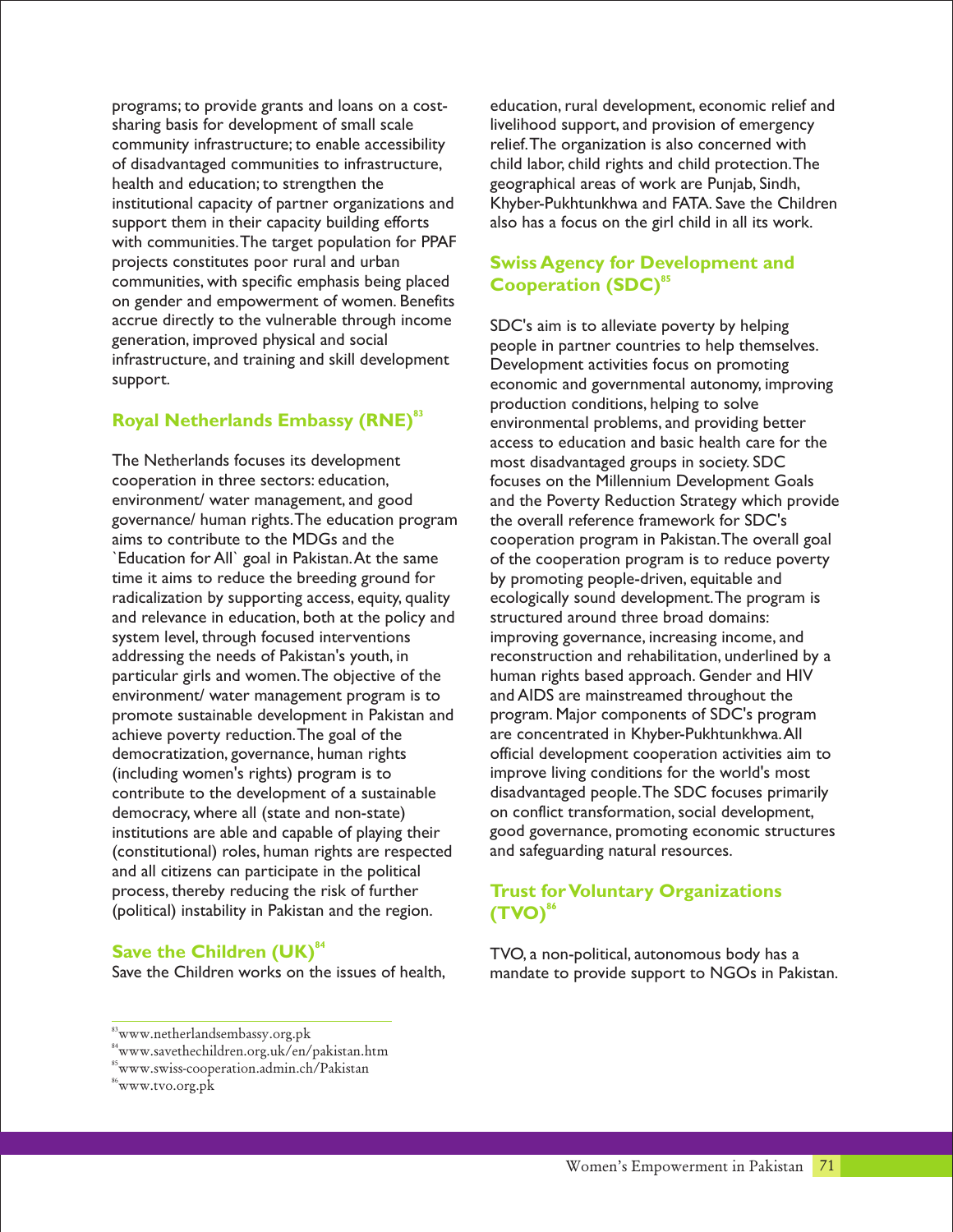It serves as a catalyst for indigenous NGOs achieved once the entire world's people are engaged in participatory development-oriented empowered to order their own lives and provide programs.TVO advocates development with equal for themselves and their families. UNESCO works opportunities for all segments of the society.The on the assumption that societies where women purpose was to improve the quality of life of the are more equal stand a much greater chance of neglected segments of Pakistani population.To achieving the Millennium Development Goals by improve the social status of the rural population 2015, and that every single MDG relates directly of Pakistan through funding of participatory to women's rights. UNESCO believes that community development projects in five major societies where women are not afforded equal social sectors: poverty alleviation, primary rights as men can never achieve development in a education, primary health care, safe drinking water sustainable manner. supply and rehabilitation of the disabled. Gender is a cross-cutting issue in TVO's work.

#### **United Nations Development Program <sup>87</sup> (UNDP)**

The United Nations Development Program opportunity. UNFPA supports countries in using (UNDP) is an important partner of the population data for policies and programs to Government of Pakistan for achieving national reduce poverty and to ensure that every development goals and international commitments pregnancy is wanted, every birth is safe, every including the Millennium Development Goals. young person is free of HIV, and every girl and UNDP's works with the government, civil society woman is treated with dignity and respect.The and development partners in four broad three core areas of UNFPA's work – reproductive programmatic areas; poverty reduction and<br>
gender, democratic governance, environment and<br>
development strategies – are inextricably r climate change and crisis prevention and recovery. Population dynamics, including growth rates, age UNDP promotes the MDGs in Pakistan and<br>works on poverty reduction, environment and more, influence every aspect of human, social a works on poverty reduction, environment and more, influence every aspect of human, social and democratic governance. UNDP runs a Gender democratic governance. UNDP runs a Gender economic development. Reproductive health and<br>Justice Protection Project and supports the subsement's empowerment powerfully affect, and are Justice Protection Project and supports the women's empowerment powerfully affect, and are<br>Campaign to End Violence Against Women. The affected by population trends. The importance of

#### **United Nations Educational, Scientific <sup>88</sup> and Cultural Organization (UNESCO)**

program in Pakistan which focuses on the the MDGs, and is intimately linked and specifically<br>education of girls in particular in an effort to meet connected to goals to improve maternal and education of girls in particular in an effort to meet connected to goals to improve maternal and<br>the MDG targets for Pakistan. The Education for newborn health and reduce the spread of HIV. the MDG targets for Pakistan. The Education for All initiative also emphasizes the education of girl UNFPA's gender framework incorporates four children and women. UNESCO stresses gender strategic linkages that address critical factors equality and women empowerment and believes underlying inequalities and rights violations: girls' that global prosperity and peace will only be education, women's economic empowerment,

#### **United Nations Population Fund <sup>89</sup> (UNFPA)**

UNFPA promotes the right of every woman, man and child to enjoy a life of health and equal development strategies – are inextricably related. affected by, population trends. The importance of gender equality and women's empowerment to development progress is underscored by the fact that this was selected as one of the eight Millennium Development Goals. Beyond being a UNESCO has a comprehensive education goal in itself, gender equality is also a driver for all

<sup>87</sup>www.undp.org.pk

<sup>88</sup>www.unesco.org.pk

<sup>89</sup>www.unfpa.org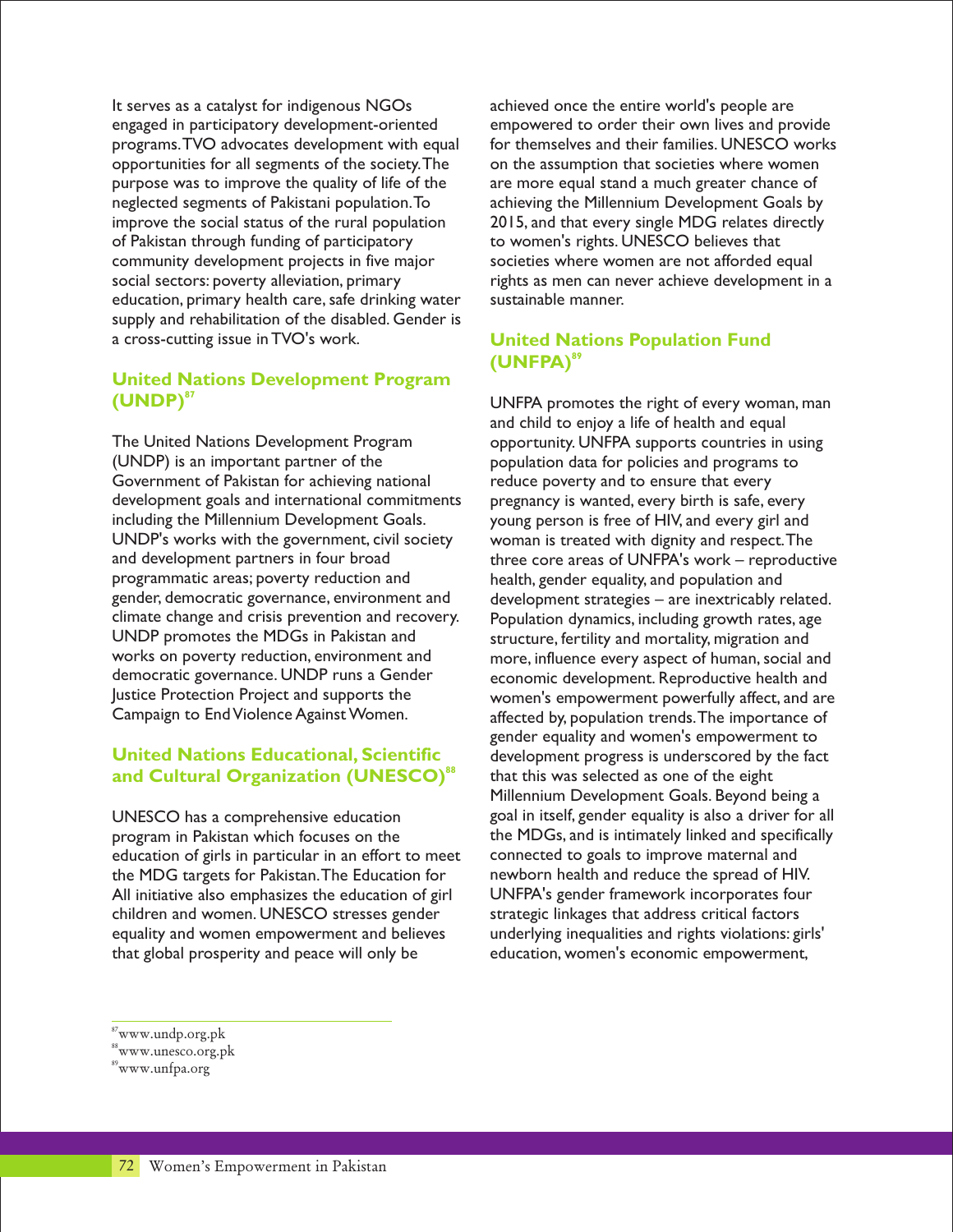of reproductive and productive roles.A strong gender-based violence and strengthening the emphasis on the human rights, including capacity of Pakistani organizations that advocate reproductive rights, of individual women and men for gender equity, women's empowerment, and<br>underpins all of UNFPA's work and its way of the elimination of gender-based violence. underpins all of UNFPA's work and its way of working. Promoting and protecting these rights requires considerable cultural fluency because UNFPA works in some of the most sensitive and intimate spheres of human existence, including In response to the complex food security sexuality, gender relations and population issues. challenges in Pakistan, WFP assistance

#### **United Nations Children Fund <sup>90</sup> (UNICEF)**

Children in Pakistan face a variety of serious as well as those still suffering amid the impact of challenges ranging from malnutrition and poor sustained high food prices. Protracted relief and challenges ranging from malnutrition and poor access to education and health facilities to recovery support aims to address food insecurity status in society can leave them victim to daily education and health care systems, and using violence at home and in school as well as to food-for-work and food-for-training to<br>facilitation well asset rehabilitation. WFP (presented variation) well asset rehabilitation. WFP (presented va organized trafficking and sexual exploitation. Girls livelihood and asset rehabilitation. WFP<br>are specially affected as conservative attitudes may emphasizes an amelioration of gender disparities impede them attending or finishing school. and improved access to education, health care and improved access to education, health care and inveliboods among the poorest residents of UNICEF works with children, including and livelihoods among the poorest residents of especially girl children, on issues of education, marginalized and remote areas. WFP aims to especially girl children, on issues of education, marginalized and remote areas. WFP aims to<br>disasters and emergencies. UNICEF has worked in improve access to food in ways that enable disasters and emergencies. UNICEF has worked in disaster-affected areas of Pakistan on the women and girls to take advantage of rehabilitation of children's lives, education and developmental opportunities. By providing safety. monthly take-home rations of oil, the Country

#### **United States Agency for International <sup>91</sup> Development (USAID)**

participants in asset-creation activities intends to in partnership with Aurat Foundation. The participants in asset-creation activities intends to enhance the income-generating capacity of rural<br>program is a strategic approach to women's enhance the income-generating capacity of rural<br>women, and positively impact upon their social empowerment aims to provide grants to civil <sup>women</sup><br>accident at the providence of providence and status. society actors working on gender equity and human rights.The program has four major objectives: enhancing gender equity by expanding women's access to justice and women's human rights; increasing women's empowerment by The World Bank does not work alone, but in expanding knowledge of their rights and<br>
opportunities to exercise their rights in the communities, civil society organizations, opportunities to exercise their rights in the

women's political participation and the balancing workplace, communities, and home; combating

#### **World Food Program (WFP)**<sup>92</sup>

encompasses emergency, recovery and development, and focuses on the most vulnerable. Emergency food assistance is provided to communities affected by conflict and displacement, exploitation in the form of child labor. Their low in the most underdeveloped regions by supporting<br>status in society can leave them victim to daily education and health care systems, and using are specially affected as conservative attitudes may emphasizes an amelioration of gender disparities<br>impede them attending or finishing school.<br>and improved access to education, health care and Program seeks to increase enrolment and retention of girls in primary-schools. Similarly, oil incentives are provided to pregnant and nursing mothers in exchange for availing of health care USAID has launched the Gender Equity Program services; while the supply of food stamps to

#### **<sup>93</sup> The World Bank (WB)**

<sup>92</sup>www.wfp.org/countries/Pakistan -

<sup>90</sup>www.unicef.org/pakistan

<sup>91</sup>www.usaid.gov/pk

<sup>93</sup>www.worldbank.org.pk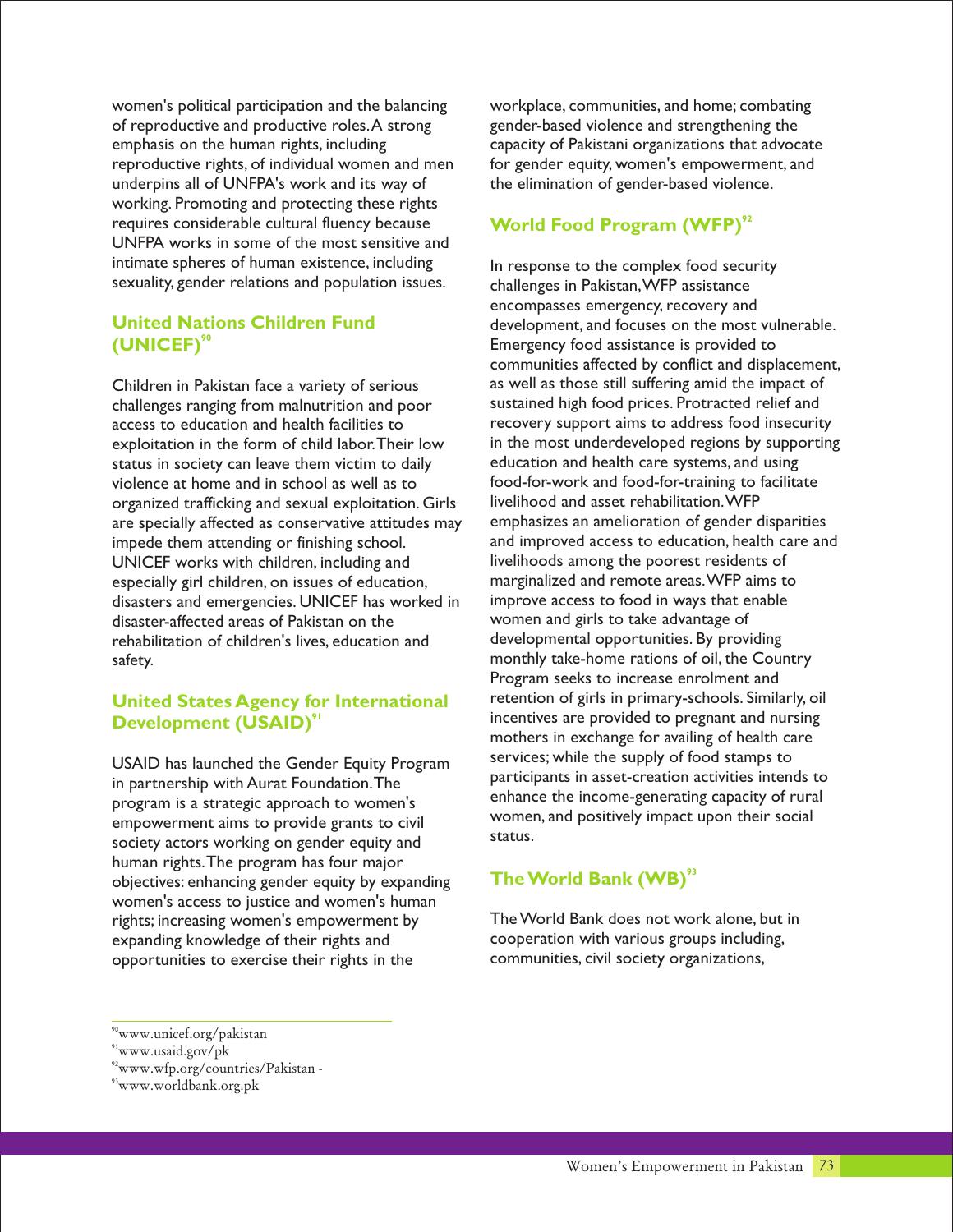government, and donor agencies.The joint effort of these groups is required to significantly reduce poverty.The World Bank provides technical WPF has supported government as well as civil<br>expertise and funding in areas such as health, servicity organizations in designing and managing expertise and funding in areas such as health, society organizations in designing and managing<br>education, public administration, environmental sexual and Reproductive Health Rights and protection, agriculture, and basic infrastructure. provided technical assistance and training for<br>WB supports the government's Poverty<br>effective program implementation WPE along Reduction Strategy and focuses on three key and AHAN conducted an assessment study on<br>AHAN conducted an assessment study on areas: strengthening economic stability and  $\frac{1}{2}$  knowledge attitudes and practice of reproc areas: strengthening economic stability and knowledge, attitudes and practice of reproductive<br>government effectiveness; strengthening the health indicators. The study revealed the alarming investment climate; supporting pro-poor and pro-<br>gender equity policies. World Bank funded<br>exploitation early marriages unsafe ab projects are carried out in all the provinces and maternal deaths among Pakistani youth. Based on<br>areas of Pakistan and gender issues cut across its<br>this study WPF focused on enhancing attitudes areas of Pakistan and gender issues cut across its this study WPF focused on enhancing attitudes,<br>work. Shills and behavior of Pakistani adelescents MPI

#### **World Health Organization (WHO)**<sup>94</sup>

Apart from its work on all kinds of health problems,WHO lays stress on maternal and reproductive health and maternal and child mortality.WHO also works on issues of malnutrition of women and girl children.WHO has worked in disaster-affected areas and emergencies to ensure the health of affected women and children as well as on immunization and preventive health care. Some of the projects in Pakistan include the Women's Health Project, Reproductive Health Project, Child Health Program and National Nutrition Project.These programs were designed to reduce premature deaths among women and children.WHO seeks to help Pakistan meet its MDG targets through development and the reduction of poverty in the country.WHO believes that poverty is an important health determinant.WHO seeks to enable Pakistan to achieve MDG targets by 2015 by reducing poverty, combating diseases and ensuring improved and equitable availability of services.The Medium Term Development Framework 2005–2010 was aligned towards the goal of achieving the MDG targets.

#### **World Population Foundation (WPF)**<sup>95</sup>

Sexual and Reproductive Health Rights and WB supports the government's Poverty<br>Reduction Strategy and focuses on three key extends and conducted an assessment study on health indicators. The study revealed the alarming gender equity policies. World Bank funded exploitation, early marriages, unsafe abortions, and<br>projects are carried out in all the provinces and exploitation, early marriages, unsafe abortions, and skills and behavior of Pakistani adolescents. WPF's major focus has been on adolescent sexual and reproductive rights, especially among school-going youth.

<sup>94</sup>http://www.who.int/countries/pak/en

<sup>95</sup>www.wpfpak.org/html/organisation.html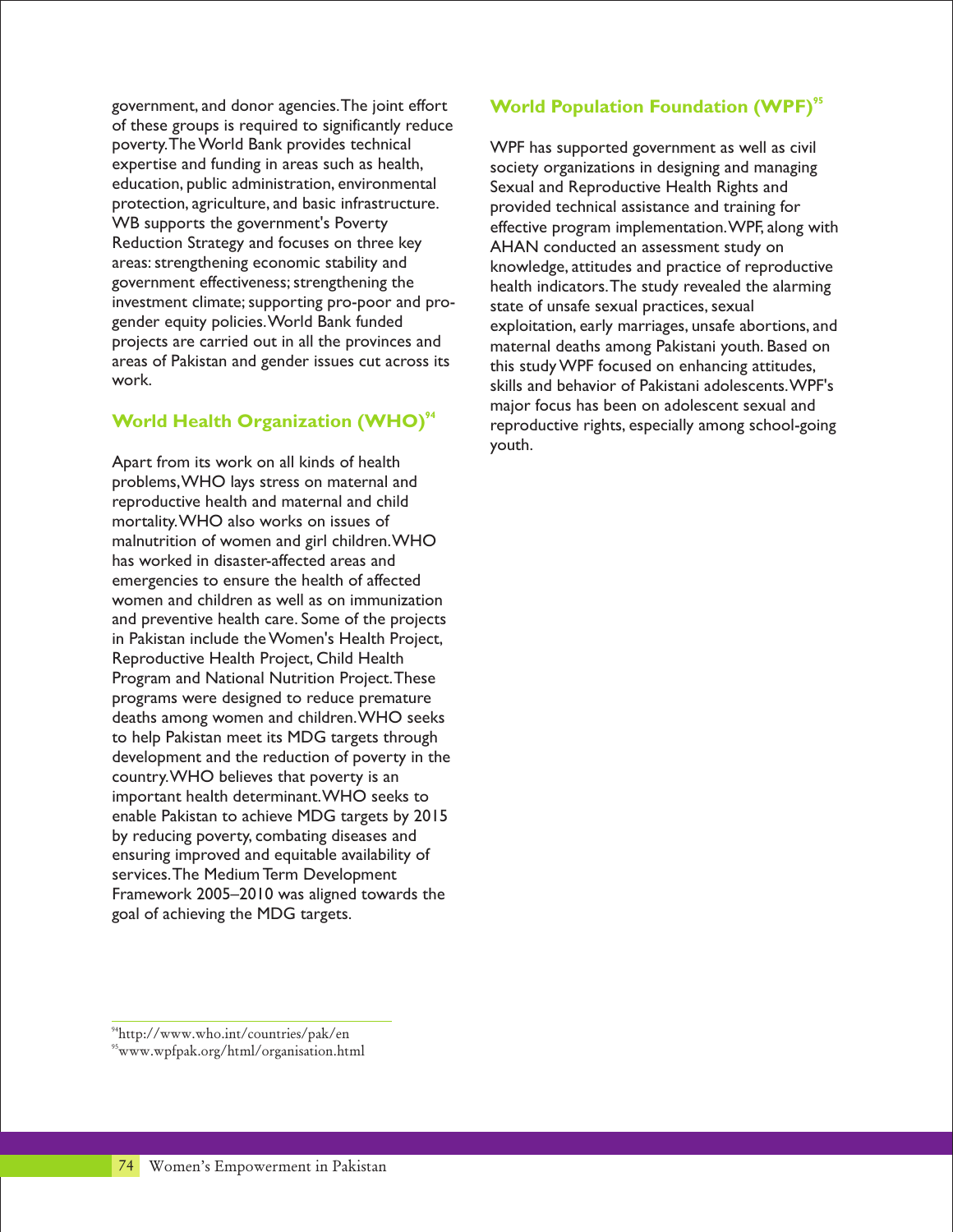# **Bibliography**

- "Balochistan budget for 2010–11 announced" www.cpcs.org.pk/docs/presentations/SUSTAI 21, 2010. 20COASTAL%20
- "Fisherwomen Seek Their Rights" (2008). The Asian Development Bank (2000). "Critical Issues
- "Outlay Rs 422 bn, revenue estimated at Rs 397 ry Briefing Papers/Women\_in\_Pakistan/ bn" (2010). The News newspaper June 12,
- -
- Adelman, Lori (2010). "Women's Empowerment http://oxford.academia.edu/SalmanAsim/Paper<br>and Gender Equality." Akimbo [blog of the s/74584/Evaluating the Impact of Microcred February 26, 2010.Available at: http://blog.iwhc.org/2010/02/women%E2%80% Badar, Samina (2007). "Women Empowerment and<br>99s-empowerment-and-gender-equality Ferrility Behavior" Professional Med L14(2)
- Afridi, Momina (2009). Analysing a Women's Medical College, Bahawalpur. Empowerment Program in Lahore, Pakistan. Conference Abstracts. Canada: York Blunch, Niels-Hugo, Sudharshan Cangarajah and<br>Khushyanth Raju (2001) The Informal Sector
- Ahmed, Tayyaba (2004). "Role of Fisherwomens 119. July 2001. Protection Unit, Human [sic] in Fishery Industry of Pakistan". Presented at Seminar on Sustainable Fisheries: Policy and Coastal Resources, Karachi ,August 7, 2004.Available at:

(2010).The Express Tribune newspaper June NABLE%20FISHERIES%20POLICY%20AND%

Nation newspaper, September 2, 2008. for Women in Pakistan." Women in Pakistan: Available at: Country Briefing Paper. Programs Department http://www.nation.com.pk/pakistan-news- (West) and Office of Environment and Social newspaper-daily-english-online/Karachi/02- Development,Asian Development Bank Sep-2008/Fisherwomen-seek-their-rights (ADB).Available at: http://www.adb.org/Documents/Books/Count

2010. Asim, Salman (2008). Evaluating the Impact of Microcredit on Women's Empowerment in "Record Rs 152 bn Balochistan budget unveiled." Pakistan.World Bank Group, Lahore School of Economics. October 20, 2008. CREB Working Paper No. 2-9. Available at: and Gender Equality." Akimbo [blog of the s/74584/Evaluating\_the\_Impact\_of\_Microcred<br>International Women's Health Coalition]. The same only Womens Empowerment in Pakistan it on Womens Empowerment in Pakistan

> Fertility Behavior". Professional Med J 14(2) Apr–Jun 2007 pp. 295–9. Quaid-e-Azam

University. Khushyanth Raju (2001) The Informal Sector Revisited:A Synthesis Across Space and Time. Social Protection Discussion Paper Series, No Development Network, The World Bank.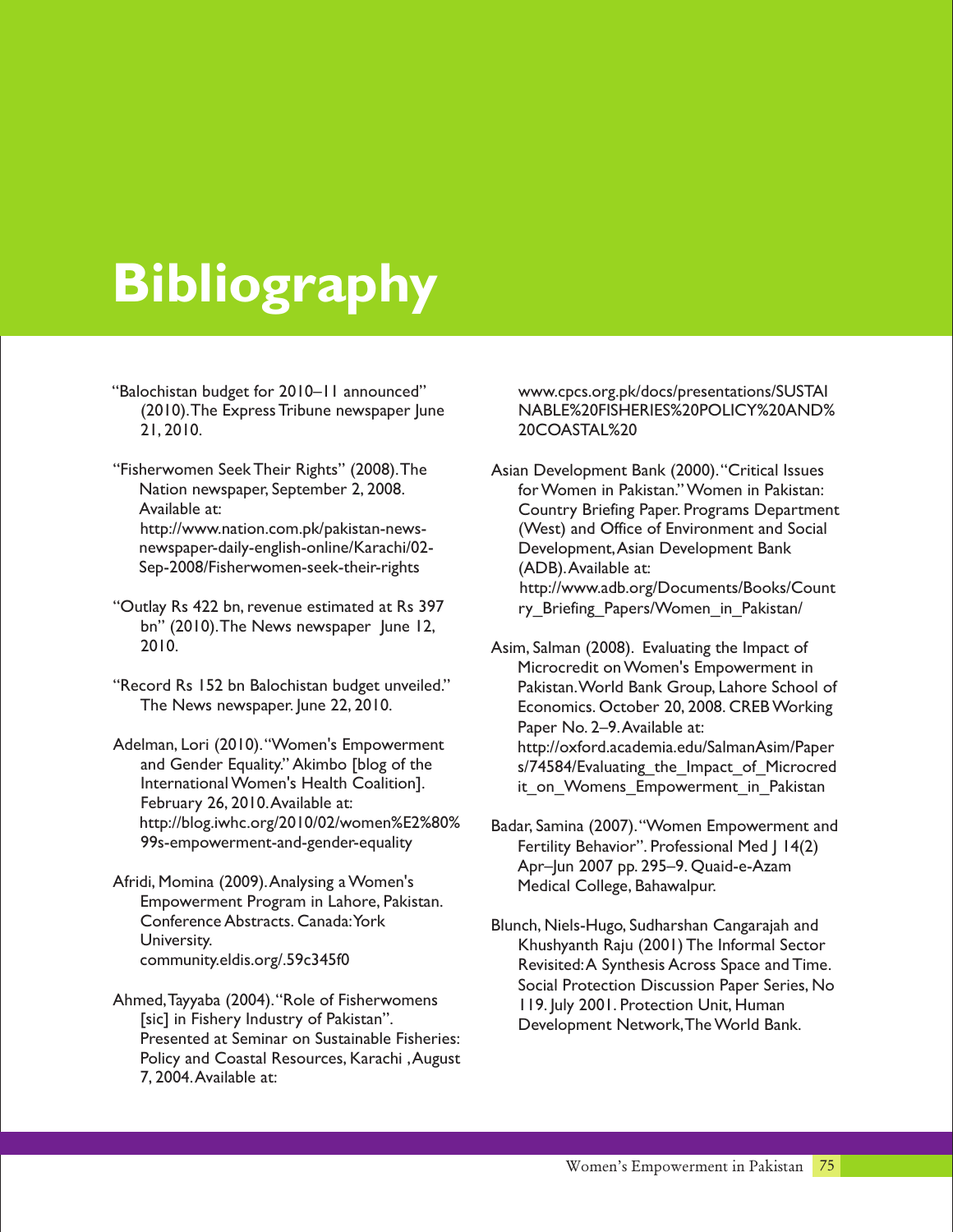Breman, Jan (2009) The Great Transformation in Near East: Women, Agriculture and Rural the Setting of Asia.Address delivered at Development. Rome: Food and Agriculture International Institute of Social Studies; 29 **Organization (FAO).** Available at:

CARE (n.d.)."Women's Empowerment." White http://www.care.org/newsroom/publications/w Play a Decisive Role in Household Food hitepapers/index.asp **Security, Dietary Diversity and Children's** Security, Dietary Diversity and Children's

(2009). "The Determinants of Women Available at: Empowerment in Southern Punjab (Pakistan): http://www.fao.org/gender/gender-An Empirical Analysis." European Journal of home/gender-programme/gender-food/en. Social Sciences 10.2.

Commission of Inquiry for Women (1997). Report of the Commission of Inquiry for Women. Publications. Islamabad.

Constitution of the Islamic Republic of Pakistan. http://www.pakistani.org/pakistan/constitution. Books.

Consult for Women and Land Rights (2006). Foucault, Michel (1980). Power/ Knowledge:

Daudzai, Khan (2010)."Rs 294.2 bn tax-free KP

Desai, Manisha (2010). "Hope in Hard Times: New York: Vintage Books. Women's Empowerment and Human<br>Development." United Nations Development Paper 2010/14, July 2010. Available at: September 2, 2007. http://hdr.undp.org/en/reports/global/hdr2010/ papers/HDRP\_2010\_14.pdf. Hébert, Billy (June 2010). Power at Work:

Farooq, Muhammad (2006) "Disciplining the Feminism: Girls' Madrassa Education in Empowerment. Prepared for a WEMC<br>Pakistan." The Historian 4.1–2, January 2006. workshop. Hong Kong: Women's Pakistan." The Historian 4.1–2, January 2006. College University. The college of the College Available at:

Status and Extent of Women's Participation in \_Muslim\_Contexts\_WEMC.pdf. Agriculture." In A Synthesis Report of the

October 2009. http://www.fao.org/docrep/x0176e/x0176e00. htm

paper. Available at: Food and Agriculture Organization (n.d.)."Women health.' Food and Agriculture Organization Chaudhary, Imran Sharif and Farhana Nosheen (FAO) website on Gender and Food Security.

> Foucault, Michel (1972).The Archaeology of Knowledge. Translated from the French by A.<br>M. Sheridan Smith. London: Tavistock

Foucault, Michel (1979). Discipline and Punish : Available at: French by Alan Sheridan. New York :Vintage in the Sheridan. New York :Vintage

Implementing Land Rights for Women: India Selected Interviews and Other Writings<br>Case Study, India: Consult for Women and 1972–1977. Ed. Colin Gordon, trans. Col 1972–1977. Ed. Colin Gordon, trans. Colin Land Rights (CWLR). Gordon et al. Brighton, Sussex: Harvester Press.

> Foucault, Michel (1988). The History of Sexuality. Translated from the French by Robert Hurley.

Haque, Ihtashamul (2007). 'Informal Sector Grows Program Human Development Research by 20 per cent'. Karachi: Dawn newspaper

Understanding Positionality and Gender Lahore: Department of History, Government Empowerment in Muslim Contexts (WEMC). http://www.wemc.com.hk/web/rf/Hebert\_Pow Food and Agriculture Organization (1995)."The er%20\_at\_Work\_Womens\_Empowerment\_in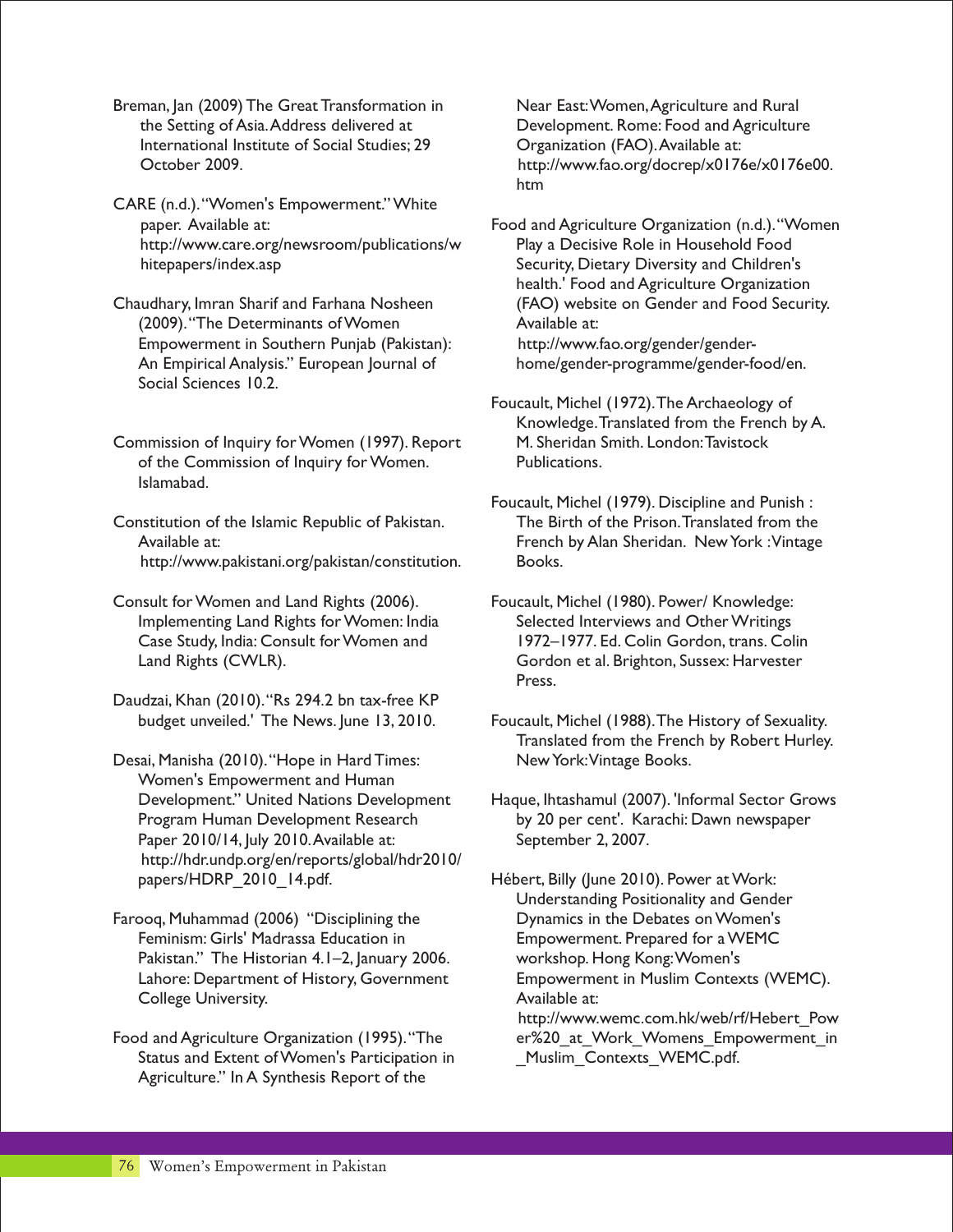Human Rights Commission of Pakistan (2009). Kazi, Shahnaz and Bilquees Raza (1989)."Women Commission of Pakistan (HRCP). in Karachi." Pakistan Development Review,

- Human Rights Commission of Pakistan and PILER (2006). "Legislative Trickery Wipes Away Trade Khan, Ayesha (1999). Rhetoric and Reform: June 27, 2006. Karachi: Human Rights Lahore:ASR. Commission of Pakistan and PILER.
- health, unsafe abortion discussed." Dawn South Asia Research Program, Pakistan
- International Crisis Group (2002)."Pakistan:
- International Crisis Group (2005)."The State of Sectarianism in Pakistan." Asia Report 95. Khattak, Saba (2001). "Women, Work and<br>Islamabad and Brussels: International Crisis Empowerment." Women's Work and Islamabad and Brussels: International Crisis
- cut by 27pc." The News newspaper June 6,
- Iahangir,Amir (2008). "Pakistan to Focus More on Justitute (SDPI). pp. 65–87. Women Empowerment to Improve Growth." The Life of Amir Jahangir Khattak, Saba, Nazish Brohi and Wajiha Anwar , March 8, 2008. http://www.amirjahangir.com/pakistan-to-
- Jeejeebhoy, Shireen J. and Zeba A. Sathar (2001). "Women's Autonomy in India and Pakistan: The Influence of Religion and Region."<br>Population and Development Review 27.4 np "Women's Empowerment in India and its Population and Development Review 27.4. pp.<br>687–712
- Kabeer, Naila (2005)."Gender Equality and Gender and Development 13.1, pp. 13–24.
- Kazi, Shahnaz (1999)."Gender Inequalities and Temporary Concerns. Ed. Shahrukh Rafi Khan. Karachi: Oxford University Press. pp. 376–414.
- Annual Report 2009. Islamabad: Human Rights in the Informal Sector: Home-Based Workers Winter, 1989.
- Union Rights in Pakistan". Press release dated Feminism among Indian Muslims: 1900–1940.
- Khan,Ayesha (2007). Women and Paid Work in Ilyas, Faiza (2007). "KARACHI: Issues of maternal Pakistan: Pathways of Women's Empowerment. newspaper, June 29, 2007. The same state of Scoping Paper. Karachi: Collective for Social Science Research.
	- Madrasa, Extremism and the Military." Asia Khan, Shahrukh Rafi, Saba Gul Khattak and Sajid Report 36. Islamabad and Brussels: Kazmi (2005). Hazardous Home Based Sub-International Crisis Group. The Contracted Work:A Study of Multiple Tiered Exploitation. Karachi: Oxford University Press.
- Group. Empowerment Issues in an Era of Economic Liberalization:A Case Study of Pakistan's Iqbal, Nasir (2010). "Allocation for health sector Urban Manufacturing Sector. Ed. Asad Sayeed<br>
Cut by 27pc "The News newspaper lune 6. and Saba Gul Khattak. Islamabad: Pakistan 2010. Institute of Labor Education and Research (PILER) and Sustainable Development Policy
	- Findings from Pakistan. Project Report Series, focus-more No. 18. Islamabad: Sustainable Development Policy Institute.
		- States: Evidence from the NFHS." Economic and Political Weekly, February 14, 2004.
	- Women's Empowerment:A Critical Analysis of Leach, Fiona and Shashikala Sitaram. (2002).<br>the Third Millennium Development Goal" "Micro-finance and Women's Empowerment:A the Third Millennium Development Goal." "Micro-finance and Women's Empowerment:<br>Gender and Development 13 L pp. 13–24 Lesson from India." Development in Practice 12.5. November 2002.
	- Development in Pakistan." in Fifty Years of Leghari, Ehsan and Masood Ahmed Mahesar, (n.d.)<br>Pakistan.'s Economy: Traditional Topics and Poverty and Land Reforms in Pakistan. Karachi: Pakistan's Economy: Traditional Topics and **Provecty and Land Reforms in Pakistan. Kara**<br>Temperamy Cancerna, Ed Shebmula Befi Khan July Indus Institute for Research and Education.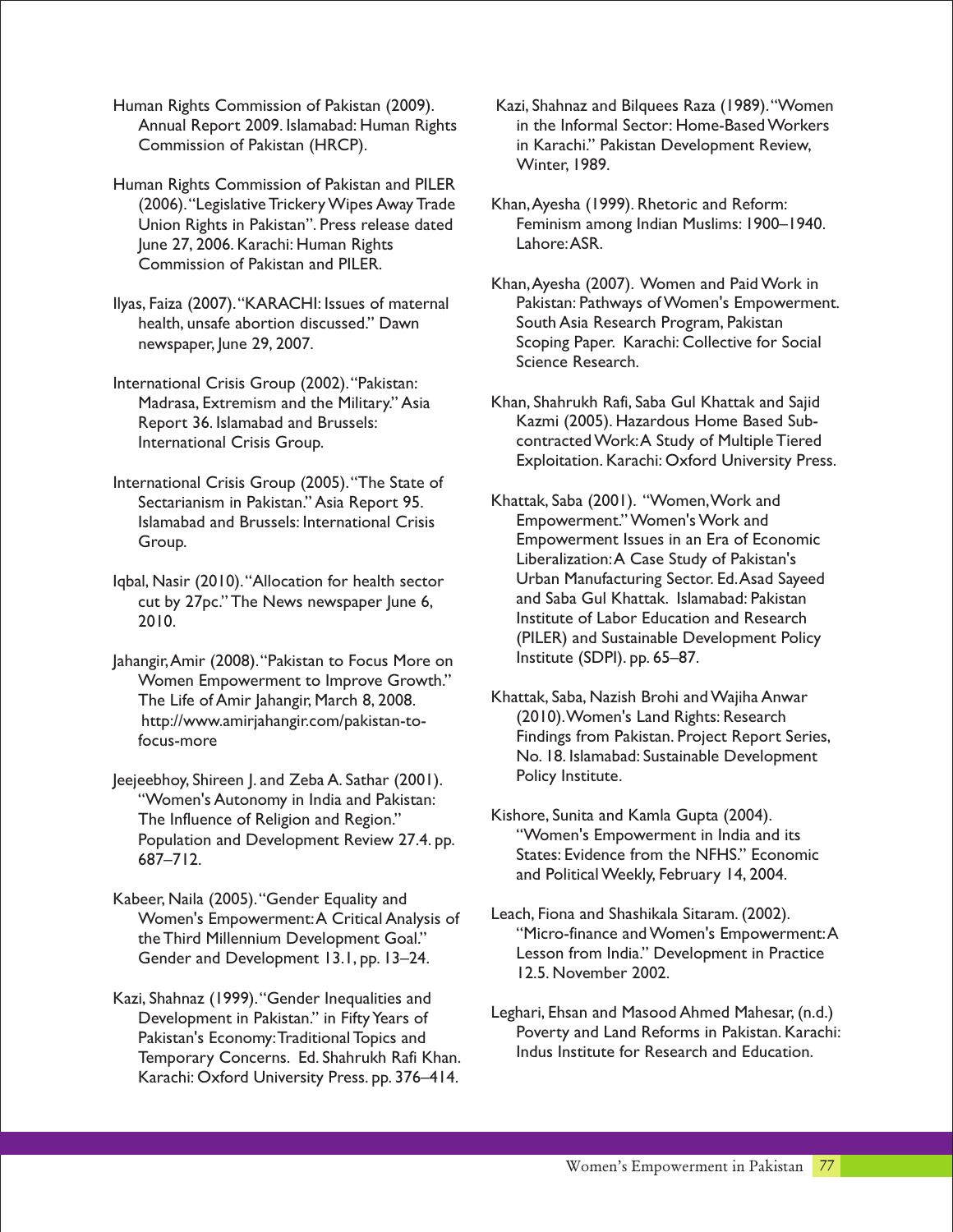Lopez-Claros,Augusto and Saadia Zahidi (2005). Ministry of Finance (2010). Pakistan Economic Women's Empowerment: Measuring the Survey 2009–2010. Islamabad: Ministry of Available at

Mahbub ul Haq Development Center (2000). Information and Analysis Unit, Ministry of<br>Human Development in South Asia: The Labour and Manpower. Government of Gender Question. Karachi: Oxford University Pakistan. Press.

Malhotra,Anju, Sidney Ruth Schuler and Carol Plan of Action. Islamabad: Ministry of Women Boender. (2003) "Measuring Women's Development, Government of Pakistan. Empowerment as a Variable in International<br>Development." Paper presented at the Development." Paper presented at the Mohiuddin,Yasmin (1989)."Female-Headed<br>International Council for Research on Women Households and Urban Poverty in November 2003. Washington, DC: ICRW.

- Martin, Angela (2004). Gender Makes the Pakistan". Islamabad: Asian Development Bank. Difference. Forestry Fact Sheet. Gland, Switzerland: International Union for Mumtaz, Khawar and Meher M. Noshirwani<br>Conservation of Nature. Available at: (2007) Women's Access and Rights to La http://www.gendercc.net/fileadmin/inhalte/Dok and Property in Pakistan'', Scoping Study.<br>umente/Actions/Forestry\_IUCN.pdf International Development Research Cer
- Mason,Andrew D. and King, Elizabeth M. (2001).
- Context: Results from Five Asian Countries.<br>Paper prepared for the Rockefeller http://pide.org Foundation.
- Education, Government of Pakistan.
- Ministry of Education (2009). National Education pakistan Fisherfolk Forum (2011). "Sindh<br>Policy 2009. Islamabad: Ministry of Education, Assembly Passes Bill to Abolishing Fish Policy 2009. Islamabad: Ministry of Education, Assembly Passes Bill to Abolishing Fishing<br>Government of Pakistan. Available at: Andreas Contract System " Pakistan Fisherfoll: For http://www.moe.gov.pk/nepr/NEP\_2009.PDF.
- Global Gender Gap. Geneva: World Economic Finance, Government of Pakistan. Available at: Forum. http://www.finance.gov.pk/survey\_0910.html.
- http://news.bbc.co.uk/1/shared/bsp/hi/pdfs/16\_ Ministry of Labor and Manpower (2009). Pakistan 05 05 gender gap.pdf entitled the Employment Trends for Women. Series No. 5, April 2009. Islamabad: Labour Market Labour and Manpower, Government of
	- Ministry of Women Development (1998).National
- International Council for Research on Women Households and Urban Poverty in Pakistan." Pakistan Development Review. Winter 1989.
	- Mumtaz, Khawar (2005)."Gender and Poverty in
- Conservation of Nature.Available at: (2007). Women's Access and Rights to Land<br>http://www.gendercc.net/fileadmin/inhalte/Dok and Property in Pakistan''. Scoping Study International Development Research Center (IDRC).
- Engendering Development through Gender Naqvi, Zareen, F. and Lubna Shahnaz (2002). "How<br>Equality in Rights, Resources and Voice. The Momen Decide to Work in Pakistan?" Equality in Rights, Resources and Voice. do Women Decide to Work in Pakistan?" Paper presented at 18th Annual General Meeting of the Pakistan Society of Mason, Karen Oppenheim and Herbert L. Smith<br>(2003). Women's Empowerment and Social lightlying of Development Economics (PIDE) Institute of Development Economics (PIDE). http://pide.org.pk/psde/papers\_18AGM.html.
- National Commission on the Status of Women Ministry of Education (2002). Education Sector (2003). Inquiry into the Status of Women in<br>Reforms 2002–2006. Islamabad: Ministry of Public Sector Organizations, Islamabad: Public Sector Organizations. Islamabad:<br>Government of Pakistan.
	- Contract System." Pakistan Fisherfolk Forum<br>website |anuary 21, 2011.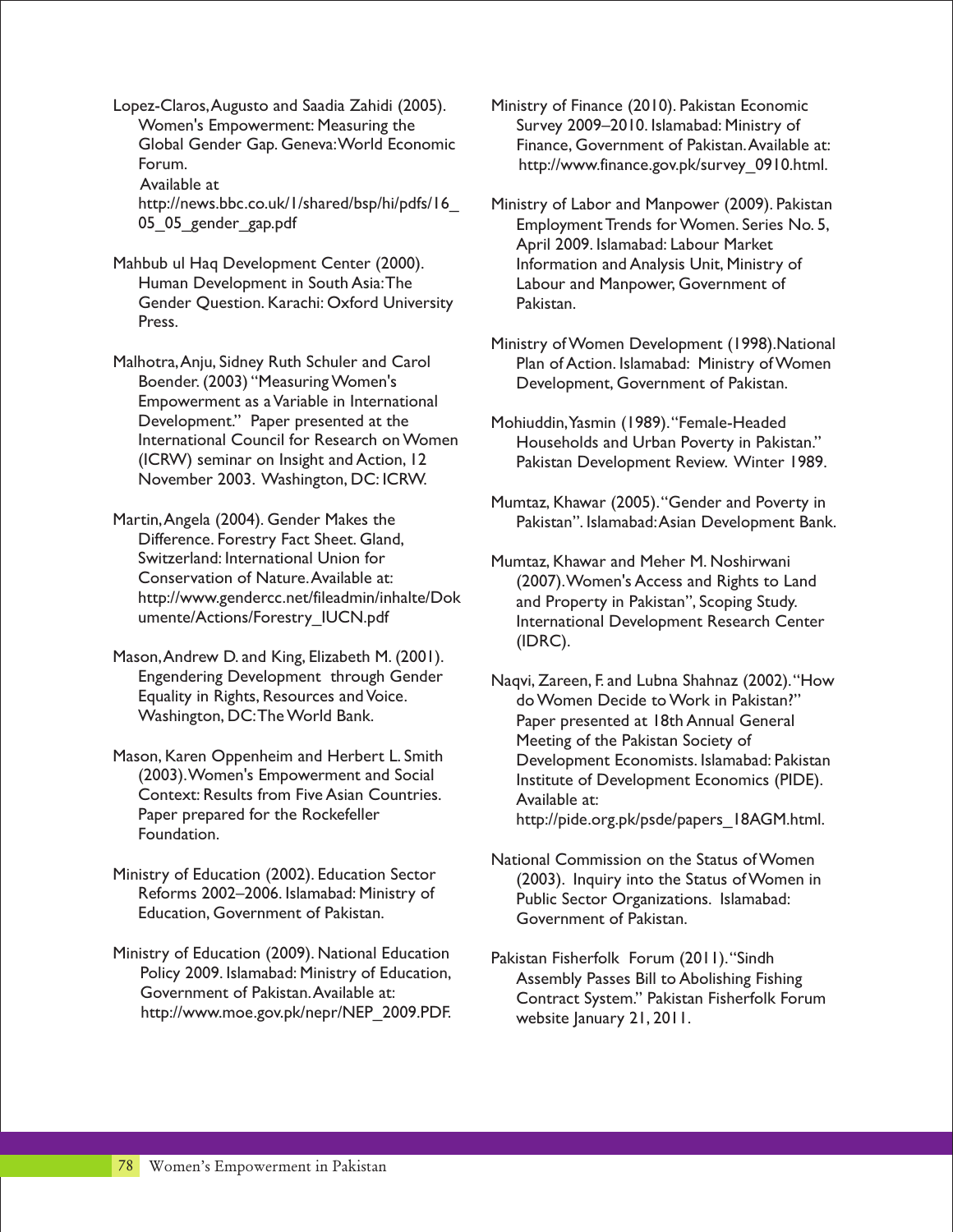Pakistan Institute of Labor Education and Research (2007). Denial and Discrimination: "Report of the Commission of Inquiry for Institute of Labor Education and Research Commission. (PILER).

- Participatory Development Initiatives (2009). Islamabad: Sustainable Development Policy Sindh Government's Land Distribution Institute (SDPI). Programme: Issues and Challenges. Karachi: Participatory Development Initiatives.Available Sadeque, Najma and Zeenat Hisham (2009). at: Economy Initiatives 2009: Poverty and
- Issues%20and%20Challenges.pdf Women'. Lahore: Shirkat Gah.
- Planning Commission (2005). "Women's Saeed, Hilda, Ayesha Khan & Kausar S. Khan Framework 2005–2010. Islamabad: 'Revising the National Plan of Action for http://www.planningcommission.gov.pk/mtdf/In 2009. dex/Index.htm
- Development Goal Report 2010:Development Based Perspective. Lahore: HomeNet. Amidst Crisis. Islamabad: Centre for Poverty<br>Reduction and Social Policy Development, Planning Commission, Government of Articulation of Gender in Educatior<br>Pakistan, Islamabad. Available at: Discourse in Pakistan, Lahore: ASR. Pakistan, Islamabad. Available at: http://www.planningcommission.gov.pk/mdgs-
- Poverty Reduction Strategy Paper (PRSP II). Odds. Ed. Ritu Menon, Kamla Bhasin and Islamabad: Ministry of Finance, Government of Nighat Said Khan. Kali Press: New Delhi. Pakistan.
- Poverty Reduction Strategy Paper (PRSP). Report 10/183. p. 56.
- Quisumbing, Agnes R., Lynn R. Brown, Hilary Sims Security. Washington, DC: International Food
- Labour Rights in Pakistan. Karachi: Pakistan Women" (1997). Islamabad: Pakistan Law
- Available at:  $\blacksquare$  Reynolds, Nathalène (n.d.). A Place for Women? www.piler.org.pk/labourestatusreport.pdf Gender as a Social and Political Construct in Pakistan. SDPI Working Paper Series 112.
- http://www.pdi.org.pk/reports/Sindh%20Governm Environment. In Report of the Consultation ent's%20Land%20Distribution%20Program- on 'Revising the National Plan of Action for
	- Empowerment." Medium Term Development (2009). "Health". Report on Consultation on Government of Pakistan.Available at: Women'. Held at Shirkat Gah, September 2,
- Saigol, Rubina (2010c).The Informal Economy, Planning Commission (2010). Pakistan Millennium Social Protection and the Budget: A Gender-
	- Saigol, Rubina (1995). Knowledge and Identity:<br>Articulation of Gender in Educational
	- pak2010.html Saigol, Rubina (1996). "Shariat Bill and its Impact on Women and Education." In Against All
	- Saigol, Rubina (1997). "Role of Education in the<br>Construction of Gender". Report of the Islamabad & Washington, DC: Ministry of Conference on Methods and Issues in Non-Finance, Government of Pakistan, and Formal Primary Education. (Urdu). Lahore: International Monetary Fund (IMF) Country Society for the Advancement of Education.
	- Saigol, Rubina (2002)."Enemies Within and Feldstein, Lawrence Haddad and Christine Pakistani Textbooks." Paper presented at the Peña (1995). Women: The Key to Food Library of Congress October 2002. In<br>Security. Washington, DC: International Food Futures: The Journal of Policy, Planning and Policy Research Institute. The Second Putures. November 2005. Ed. Imtiaz Ahmad. Elsevier.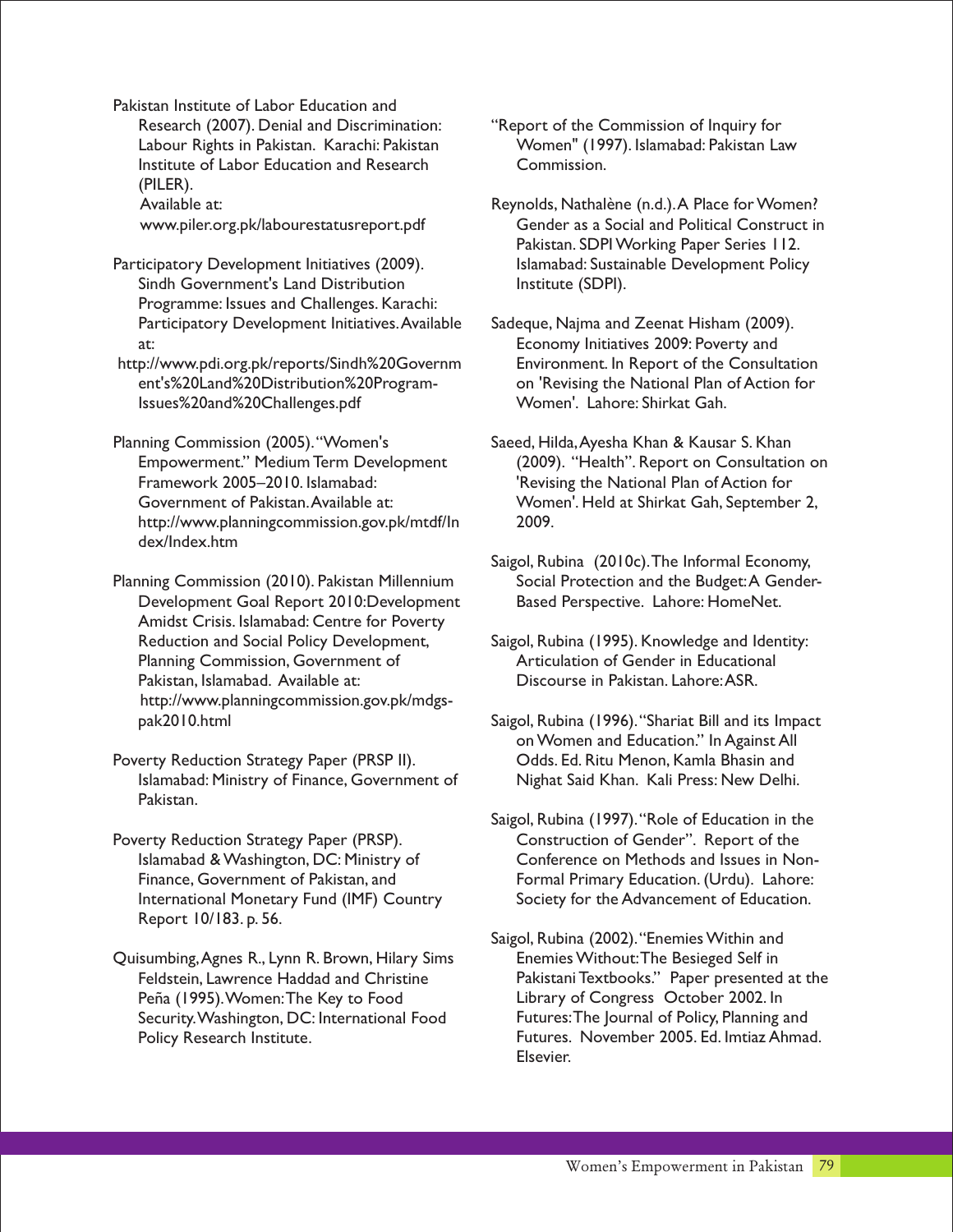Saigol, Rubina (2003)."His Rights/ Her Duties: (SDPI). Citizen and Mother in the Civics Discourse."

Saigol, Rubina (2010a). Religious Beliefs and Values Institute (SDPI). Available at: University of Birmingham, funded by DFID. df.

- 
- Saleem, Muhammad (2010). "Punjab Budget, Nations Research Institute for Social 2010–11: Rs. 14.5 Billion Earmarked for Health Development (UNRISD). Sector." Business Recorder newspaper, June 15, 2010. Shaheed, Farida and Khawar Mumtaz (1981).
- Sarwar, Moizza Binat (n.d.). "Interview with Najma Women in Lahore. Islamabad: Women's Sadeque." Moizza Binat Sarwar. Karachi: Sindh Division of the Government of Pakistan Education Foundation.Available at: http://www.sef.org.pk/old/Educate/icon%20of Shaheed, Farida and Khawar Mumtaz (1990).<br>%20liberation/Feature%20Article%202.pdf Women's Economic Participation in Pakis

Sathar, Z. and Shahnaz Kazi (1988). Productive and Islamabad: UNICEF. Reproductive Choices of Metropolitan Women: Report of a Survey in Karachi, Siddiqui, Rehana; Shahnaz Hamid and Rizwana<br>Pakistan, Karachi: Pakistan Institute of Siddiqui, Naeem Akhtar and G.Y Soomro Pakistan. Karachi: Pakistan Institute of Siddiqui, Naeem Akhtar and G.Y. Soomro

- Sathar, Zeba A. and Shahnaz Kazi (1990). "Women, Development Economics. Work and Reproduction in Karachi." International Family Planning Perspectives 16.2. Statistics Division, Federal Bureau of Statistics
- Sathar, Zeba Ayesha and Shahnaz Kazi, 1997. Pakistan. Female Autonomy in Rural Punjab. Islamabad. Pakistan Institute of Development Economics. Sultana, A.M, Jayum Jawan and Ibrahim Hashim
- Pakistan." Pakistan Development Review, 39.2. Sciences 11.2. pp. 89–110.

Work and Empowerment Issues in an Era of  $\overline{C}$  Council Advisory Committee on Economic Liberalization: A Case Study of Discrimination in the Context of Sustainable Development Policy Institute (A/HRC/13/32)

Indian Journal of Gender Studies 10 pp. SDPI (2008). Pakistan: Country Gender Profile. 379–404. New Delhi: Sage. In the Sage of the Islamabad: Sustainable Development Policy and Women's Education. Study of madrassas in http://www.sdpi.org/research\_Programme/hu<br>Peshawar and Lahore carried out for the man development/country gender profile I. man development/country gender profile l.p

- Saigol, Rubina, (2010b). Ownership or Death: Shaheed, Farida (2009). Gender, Religion and the<br>Women and Tenant Struggles in Pakistani Quest for Justice in Pakistan. Final Research Women and Tenant Struggles in Pakistani Quest for Justice in Pakistan. Final Research<br>Punjab. New Delhi: Rupa and Co. Report prepared for the project Religion. Report prepared for the project Religion, Politics and Gender Equality of the United
	- Invisible Workers Piecework Labor amongst
	- Women's Economic Participation in Pakistan. Status Report for UNICEF Pakistan.
	- (2006) Gender and Empowerment: Evidence from Pakistan. Islamabad: Pakistan Institute of
	- (2004). Labor Force Survey 2003–2004 Twenty fourth Issue. Islamabad: Government of
- (2009)."Influence of Purdah (Veil) on Sathar, Zeba Ayesha and Shahnaz Kazi. 2000.<br>Women's Autonomy in the Context of Rural Communities'' European Journal of Social Communities." European Journal of Social
- UN Human Rights Council Advisory Committee Sayeed, Asad and Saba Khattak (2001). Women's (2010). Preliminary Study of the Human Rights Economic Liberalization:A Case Study of Figure 1 Discrimination in the Context of the Right to Pakistan's Urban Manufacturing Sector. Pakistan's Urban Manufacturing Sector. Food. Presented to the Human Rights Council<br>Islamabad: Pakistan Institute of Labor Formation of the United Nations General Assembly 13th Islamabad: Pakistan Institute of Labor of the United Nations General Assembly, 13th<br>Education and Research (PILER) and session Assemblation 5, 22 February 2010 Session, Agenda Item 5. 22 February 2010.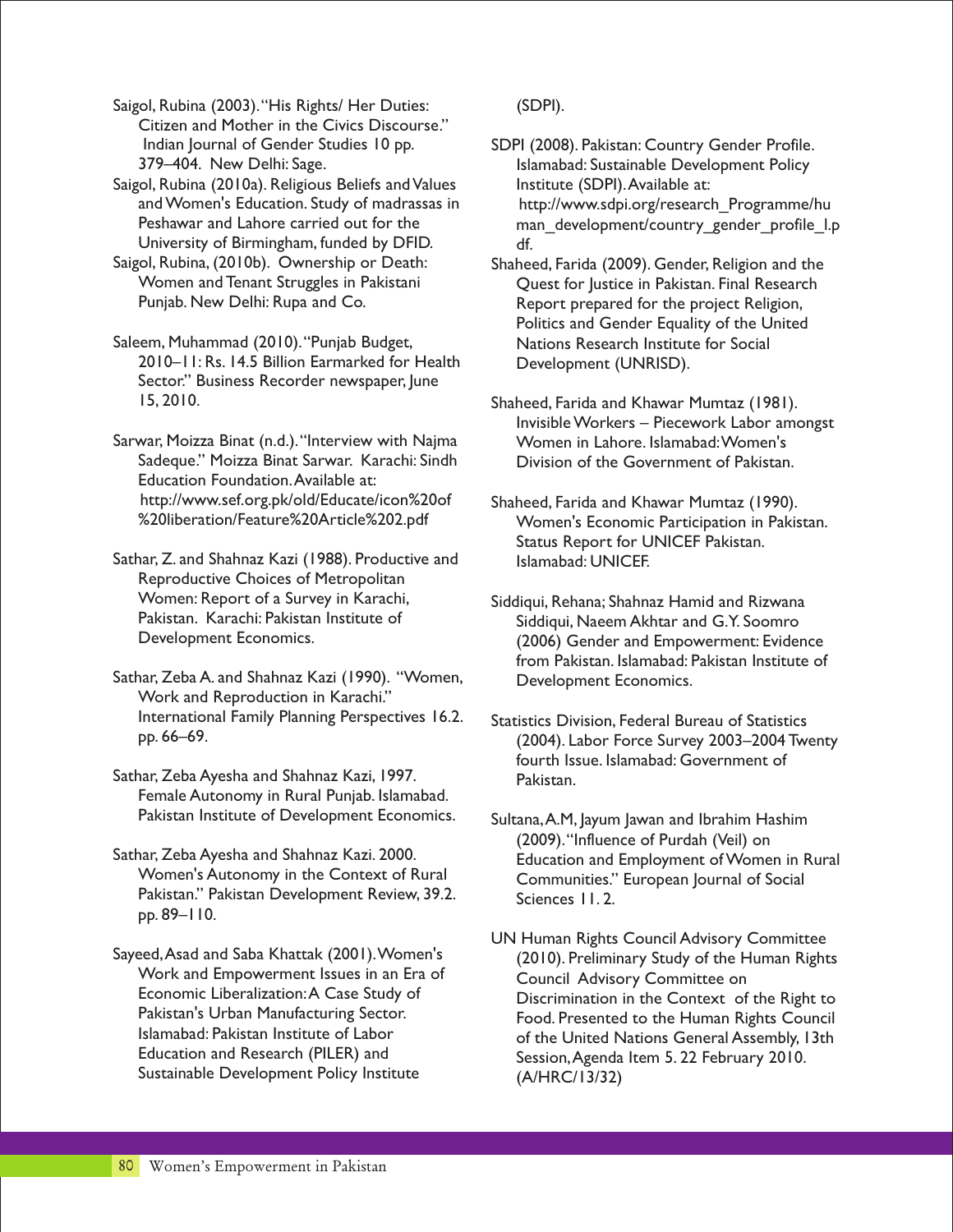UNDP (2010)."Gender Inequality Index." United Women Workers Help Line (2009)."Provide Nations Development Program (UNDP) Social Security to Home Based Women website.Available at: Workers." Women Workers Help Line hdr.undp.org/en/statistics/gii/. (WWHL) website.Available at:

UNFPA (n.d.). "Understanding Gender Equality<br>and Women's Empowerment." United Nations

www.unfpa.org/gender/empowerment.htm

Principles: Equality Means Business." New York: Politics of Empowerment. Saarbrücken, United Nations Global Compact, United Germany: Lambert Academic Publishing. Nations Development Fund for Women (UNIFEM\_.Available at: http://www.unifem.org/attachments/products/ WomensEmpowermentPrinciples\_en.pdf.

Walsh, Martha (1998)."Women in Food Aid Interventions: Impacts and Issues." Time for Change: Food Aid and Development Consultation, 23–24 October 1998. Rome: World Food Program (WFP)..

- www.wwhl.org.pk/wwhlniwd09.htm
- World Bank (2005). Pakistan Country Gender Population Fund (UNFPA) website. Available Assessment, 2005. Bridging the Gender Gap: at:<br>
Opportunities and Challenges. Washington,<br>
Www.unfpa.org/gender/empowerment.htm<br>
DC:World Bank.
- UNIFEM (2010)."Women's Empowerment Zulfiqar, Bushra (2010).Women and Economy:The